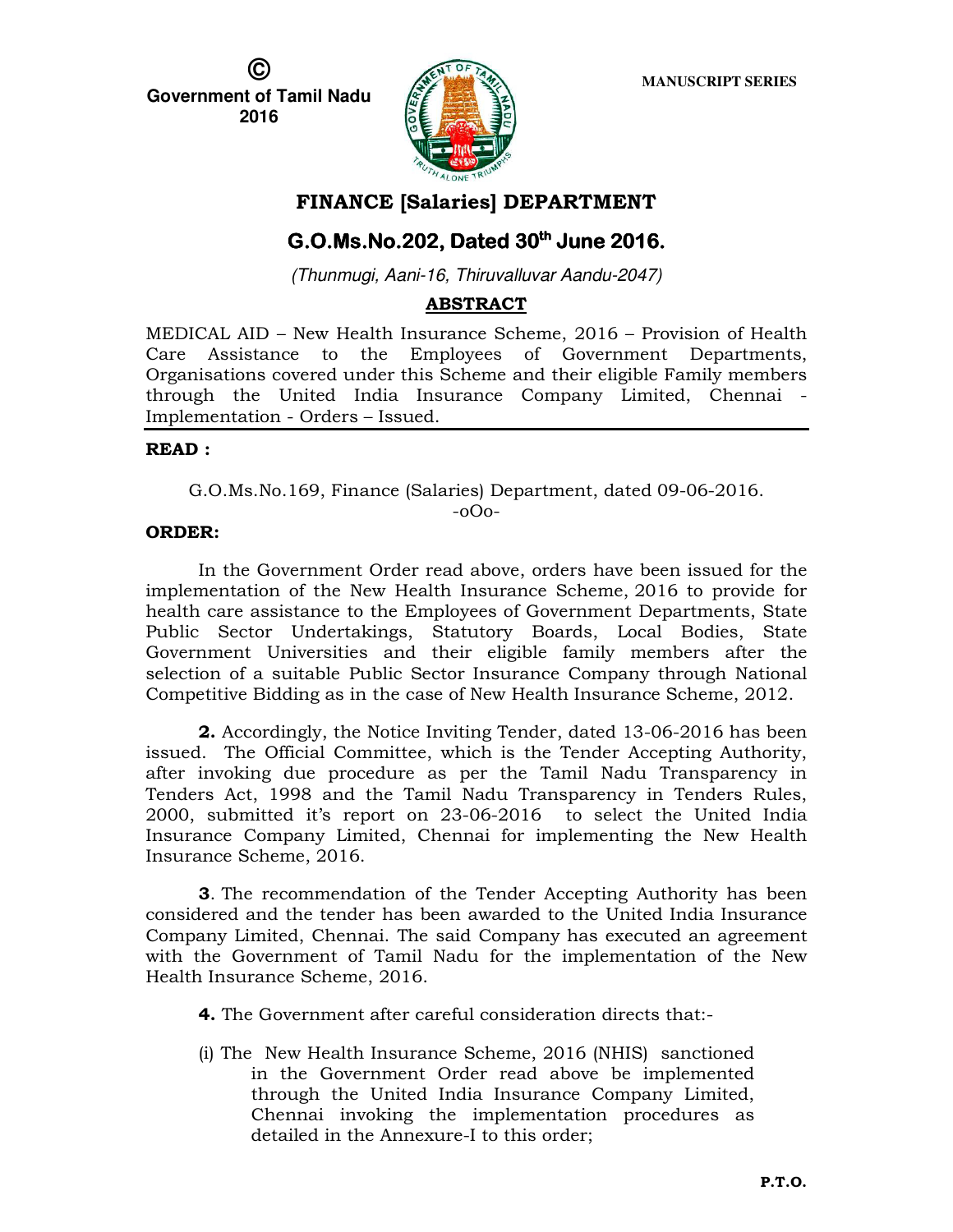- (ii) The Director of Treasuries and Accounts shall be the administrator of the New Health Insurance Scheme, 2016;
- (iii) The enrolment under New Health Insurance Scheme, 2016 shall be compulsory to the employees and their eligible family members as detailed in para 2 and 4 of Annexure-I to this order;
- (iv) The employees and their eligible family members covered under the scheme shall avail assistance upto the limit of Rupees Four Lakh in a block of four years commencing from 1-7-2016 as a CASHLESS model for the approved treatments/surgeries listed in the Annexure-II to this order, in the hospitals approved by the United India Insurance Company/Third Party Administrator and listed in the Annexure-III to this order;
	- (a) However, the assistance shall be upto Rupees Seven Lakh and Fifty Thousand for illnesses listed out in Annexure II-A to the order;
	- (b) The upper limit of medical assistance for cataract surgery shall be Rs.25,000/- per eye. In respect of Hysterectomy (uterus removal surgery) the upper limit of medical assistance shall be Rs.45,000/-.
	- (c) The overall limit of assistance, in any case shall not exceed Rupees Seven Lakh and Fifty Thousand for a family in a block of four years under this scheme.
- (v) The coverage of medical assistance under the scheme shall be extended to accident cases where the patient got approved treatment/undergone surgery in a **non-network** hospital;
- (vi) The payment of premium shall be regulated as per the terms and conditions of the agreement between the United India Insurance Company and the Government. The annual premium payable by the Government to the United India Insurance Company Limited, shall be Rs. 2,100/- (plus Service Tax as applicable from time to time) per employee, per annum for the block period of four year from 01.07.2016 to 30-06-2020.
- (vii) The annual premium initially paid by the Government shall be recovered from the employee  $\omega$  Rs.180/- per month by deduction in monthly salary from the month of July, 2016.
	- (a) The excess of premium over and above the amount recovered shall be borne by the employer. In respect of Government employees and employees of Government aided educational institutions, the excess premium shall be borne by the Government.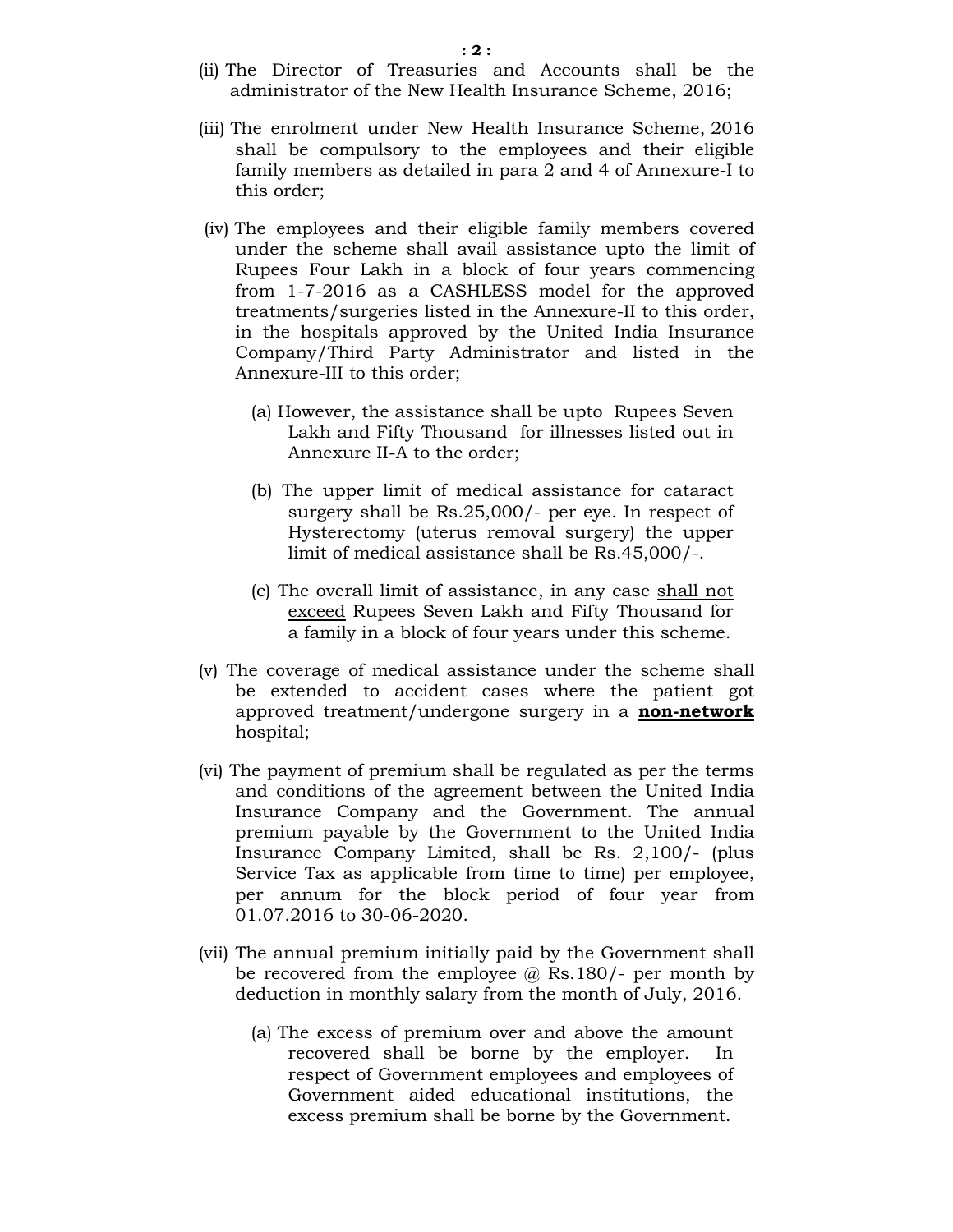(viii) Eventhough the legal spouse is covered under the term 'Employee', the total assistance for the Family will be limited to Rupees Four Lakh only in respect of diseases covered in Annexure-II and Rupees Seven Lakh and Fifty Thousand per family for specified illnesses listed in Annexure-II A. The overall limit of assistance shall not exceed Rupees Seven Lakh and Fifty Thousand per family in a block of four years. *In such cases, the employee's contribution shall be recovered from only one of the employees i.e. from the younger of the two.* 

**5.** The Government also direct that the monthly subscription of the Employees of Government Departments be credited to the following Revenue Receipt Heads of Account:

### **Government Employees in the Standard Scales of Pay**

"0075.00. OTHER MISCELLANEOUS GENERAL SERVICES

- 800. Other Receipts
- BM. Subscription of Government Employees towards New Health Insurance Scheme (NHIS)

**(D.P.C. 0075 00 800 BM 0000)"** 

# **Employees drawing Pay under Non-Standard Scales of Pay** "0075.00. OTHER MISCELLANEOUS GENERAL SERVICES

- 800. Other Receipts
- BQ. Subscription of Employees in Non-Standard Scales of Pay towards New Health Insurance Scheme (NHIS)

### **(D.P.C. 0075 00 800 BQ 0008)"**

**6.** The Government further direct that the **Annual Premium plus Service Tax** as applicable in respect of employees of the State Public Sector Undertakings, Statutory Boards, Local Bodies, State Government Universities, Willing State Government Organisations / Institutions registered under the Tamil Nadu Registration of Societies Act, 1975 and the Tamil Nadu Hindu Religious and Charitable Endowments Board be remitted into the State Government Account within one month from 1-7-2016 for the first year and before  $31<sup>st</sup>$  July for the second, third and fourth year without fail. The excess of premium over and above the employee contribution shall be borne by the respective organisation.

**7.** The Chief Executive Officers / Managing Directors of State Public Sector Undertakings and Statutory Boards, Registrars of State Government Universities, the Director of Rural Development, the Director of Municipal Administration and the Commissioner of Hindu Religious and Charitable Endowment Administration shall make necessary arrangements for recovery of the employee contribution at Rs.180/- per month by deduction in the monthly salary from July, 2016 and remittance of Annual Premium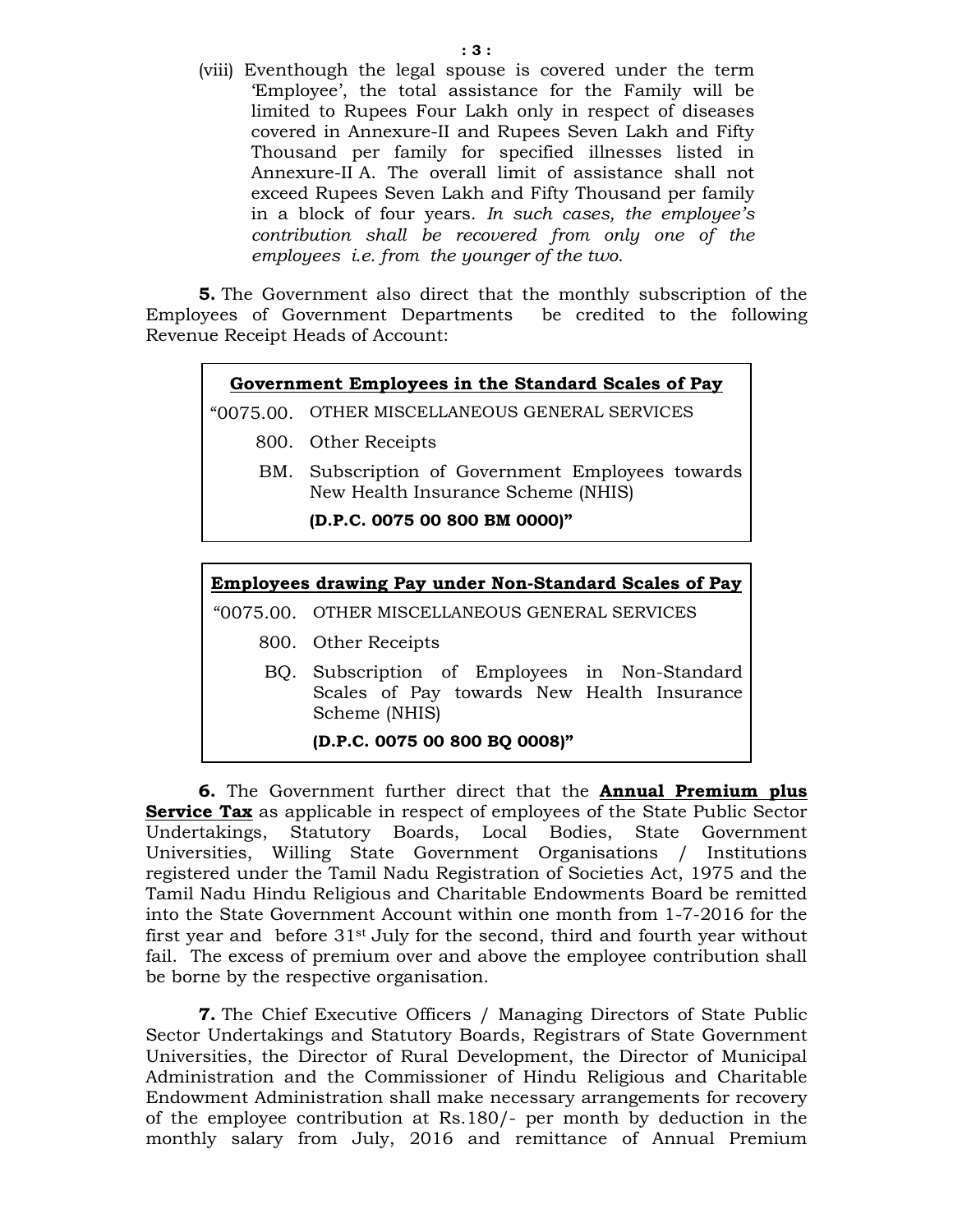(including Service Tax as applicable from time to time) to the following heads of account at the appropriate time mentioned in para 6 above.

### **Employees of State Public Sector Undertakings and Statutory Boards**

**"**0075.00. OTHER MISCELLANEOUS GENERAL SERVICES

- 800. Other Receipts
	- BO. Subscription of Employees of Public Sector Undertakings and Statutory Boards towards New Health Insurance Scheme (NHIS)

**(D.P.C. 0075 00 800 BO 0004)"** 

#### **Employees of State Government Universities**

- **"**0075.00. OTHER MISCELLANEOUS GENERAL SERVICES
	- 800. Other Receipts
		- BP. Subscription of Employees of State Government Universities towards New Health Insurance Scheme (NHIS)

**(D.P.C. 0075 00 800 BP 0006)"** 

### **Employees of Local Bodies**

[Corporations, Municipalities, Town Panchayat, Panchayat Unions and Village Panchayat, etc.]

**"**0075.00. OTHER MISCELLANEOUS GENERAL SERVICES

- 800. Other Receipts
	- BN. Subscription of Employees of Local Bodies towards New Health Insurance Scheme (NHIS) **(D.P.C. 0075 00 800 BN 0002)"**

### **State Government Organisations / Institutions registered under Tamil Nadu Registration of Societies Act, 1975**

**"**0075.00. OTHER MISCELLANEOUS GENERAL SERVICES

- 800. Other Receipts
	- BT. Subscription of Employees of Organisations registered under the Tamil Nadu Registration of Societies Act, 1975 towards New Health Insurance Scheme (NHIS)

### **(D.P.C. 0075 00 800 BT 0004)"**

**8.** The employees of State Government Organisations / Institutions registered under the Tamil Nadu Registration of Societies Act, 1975 which are willing and capable of bearing the employer share of the premium without financial liability befalling on the State Budget may also be enrolled under the New Health Insurance Scheme, 2016, subject to adherence of the terms and conditions including the remittance of the annual premium to the Government at the appropriate time as mentioned in para 6 above. The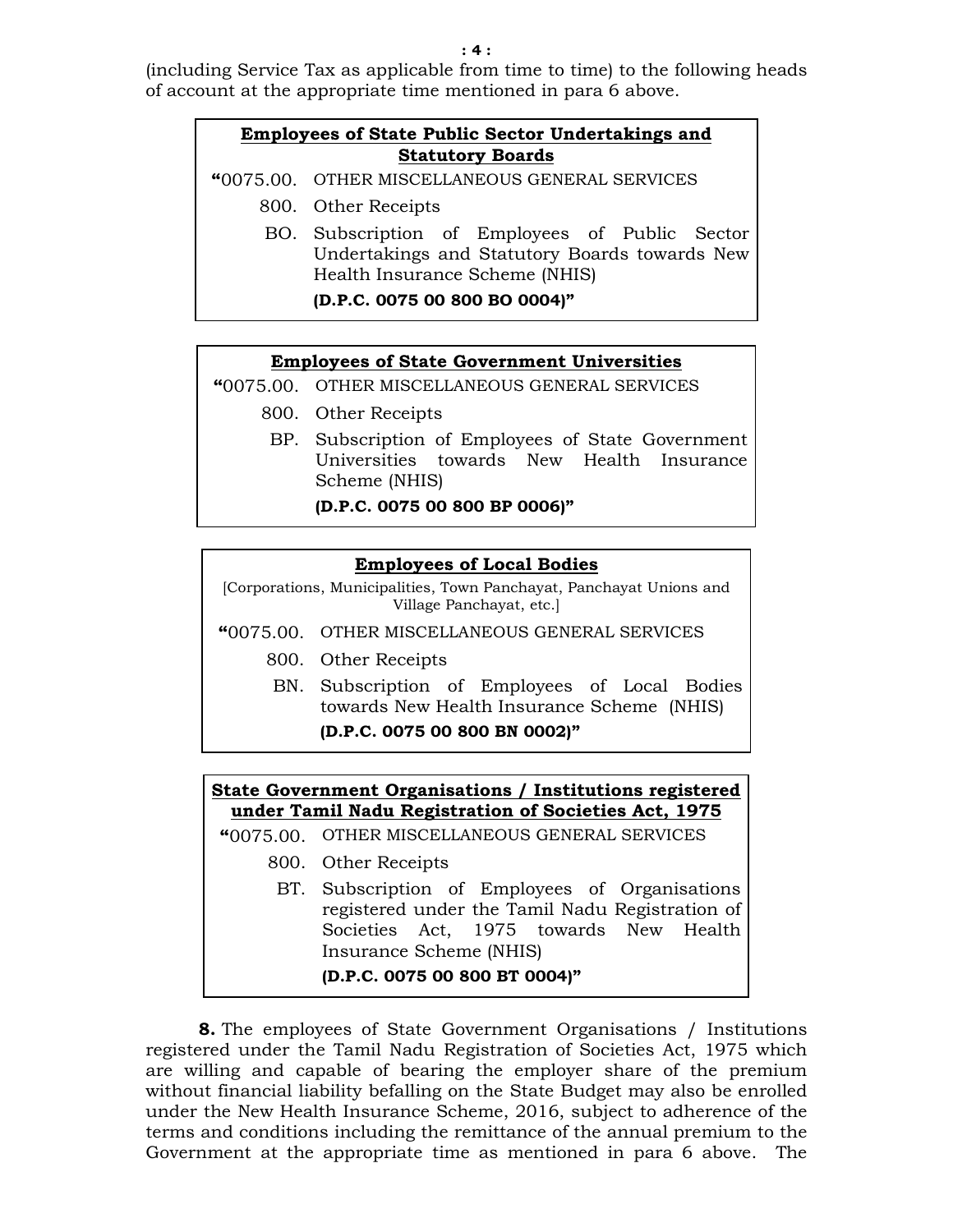orders to cover the willing State Government Organisations / Institutions under this scheme shall be issued by the Government in Finance Department.

**9.** The insurance premium on behalf of all the employees will be paid by the Government as per the terms and conditions of the agreement based on the proposals from the Director of Treasuries and Accounts. The expenditure on payment of insurance premium shall be debited to the following Head of Account under Demand No.16. Finance Department [HoD Code 1602]:

#### **"2075.00. MISCELLANEOUS GENERAL SERVICES**

- 800. Other Expenditure
- HG. Payment of Premium to the Insurance Company for implementing New Health Insurance Scheme
	- 10. Contributions
	- 2. Insurance Premium

### **(DPC 2075 00 800 HG 1029)"**

**10**. The Nodal Officers of the United India Insurance Company Limited situated in the District Headquarters and Toll Free Helpline Number are listed in the Annexure-IV. The lists of approved treatments and surgeries, approved hospitals and the addresses of the Offices situated in the District Headquarters will be hosted in the websites of Government of Tamil Nadu in Finance Department (www.tn.gov.in/departments/finance.html), Treasuries and Accounts Department (www.tn.gov.in/karuvoolam) and the United India Insurance Company Limited, Chennai / Third Party Administrator (www.mdindiaonline.com). *The additional list of approved hospitals treatments /surgeries to be included and the list of deleted hospitals, treatments /surgeries if any covered in this Scheme will also be updated and hosted in the above websites for ready reference from time to time, based on the recommendation of the Accreditation Committee.*

**11.** The Drawing and Disbursing Officers in Government Departments/Pay Drawing Officers in the other Organisations shall furnish the details of the employees and their eligible family members as per the Guidelines Regarding Identity Cards in Annexure-V to this order.

**12.** The Director of Treasuries and Accounts shall submit proposals to Government for sanction of insurance premium at the appropriate time as per the terms and conditions of the agreement.

#### **(BY ORDER OF THE GOVERNOR)**

### **K.SHANMUGAM ADDITIONAL CHIEF SECRETARY TO GOVERNMENT.**

To

All Secretaries to Government, Chennai-600 009. All Departments of Secretariat (OP/Bills), Chennai-600 009. The Secretary, Legislative Assembly Secretariat, Chennai-600 009. The Secretary to the Governor, Chennai-600 032. The Comptroller, Governor's Household, Raj Bhavan, Chennai-600 032.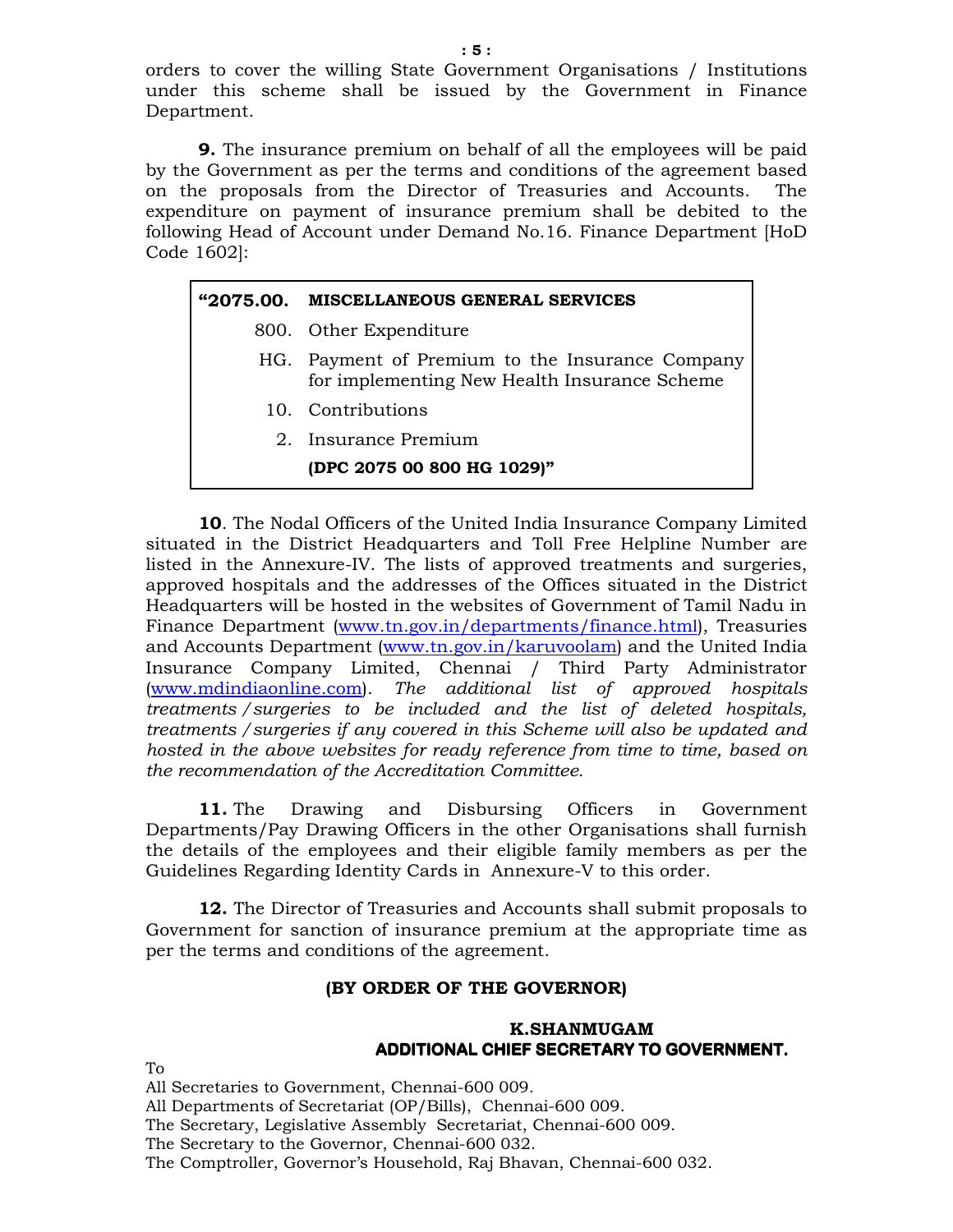The Governor's Secretariat, Raj Bhavan, Guindy, Chennai-600 032.

All Heads of Departments.

All Public Sector Undertakings and Statutory Boards.

All District Collectors / All District Judges / All Chief Judicial Magistrates.

The Accountant General (A&E) Chennai-600 018.

The Accountant General (Audit-I) Chennai-600 018.

The Accountant General (Audit-II) Chennai-600 018.

The Accountant General (CAB) Chennai-9 / Madurai.

All Chief Educational Officers / All District Elementary Educational Officers.

All Pay and Accounts Officers / All Treasury Officers / Sub-Treasury Officers.

The Director of Treasuries and Accounts,Chennai-15.

The Chief Internal Auditor and Chief Auditor of Statutory Boards,807, Chennai-2.

The Secretary, Tamil Nadu Public Service Commission, Chennai-600 002.

The Registrar General, High Court, Chennai-600 108.

All Commissioners of Tribunal for Disciplinary Proceedings.

The Registrars of all Universities.

The Project Co-ordinator, Tamil Nadu Integrated Nutrition Project, Chennai.

The Commissioners, Corporation of Chennai, Coimbatore, Madurai, Trichy, Tirunelveli, Salem, Tiruppur and Erode.

All Municipalities. / The Tamil Nadu Science and Technology Centre, Chennai-25.

The Anna Institute of Management, Chennai-600 028.

The International Institute of Tamil Studies, Chennai-600 113.

The Tamil Nadu Energy Development Agency, Chennai.

The United India Insurance Company Limited, Divisional Office: 010600,

PLA Rathna Towers, 5<sup>th</sup> Floor 212, Anna Salai, Chennai-600 006.

The Managing Director, Tamil Nadu Road Sector Company Limited, Chennai-600 008. The Managing Director, IT Expressway Limited, Chennai-600 008.

#### *Copy to:*

The Secretary to the Chief Minister, Chennai-600 009.

The Chief Minister's Office, Chennai-600 009.

The Private Secretary to the Chief Secretary to Government, Chennai-600 009.

The Special Personal Assistant to Finance Minister, Chennai – 600 009.

The Senior Private Secretary to the Additional Chief Secretary to Government, Finance Department, Chennai-600 009.

All Officers in Finance Department, Chennai-600 009.

All Sections in Finance Department, Chennai-600 009.

All Recognised Associations.

Stock File / Spare Copies.

### **-/ Forwarded : By Order /-**

**477.857**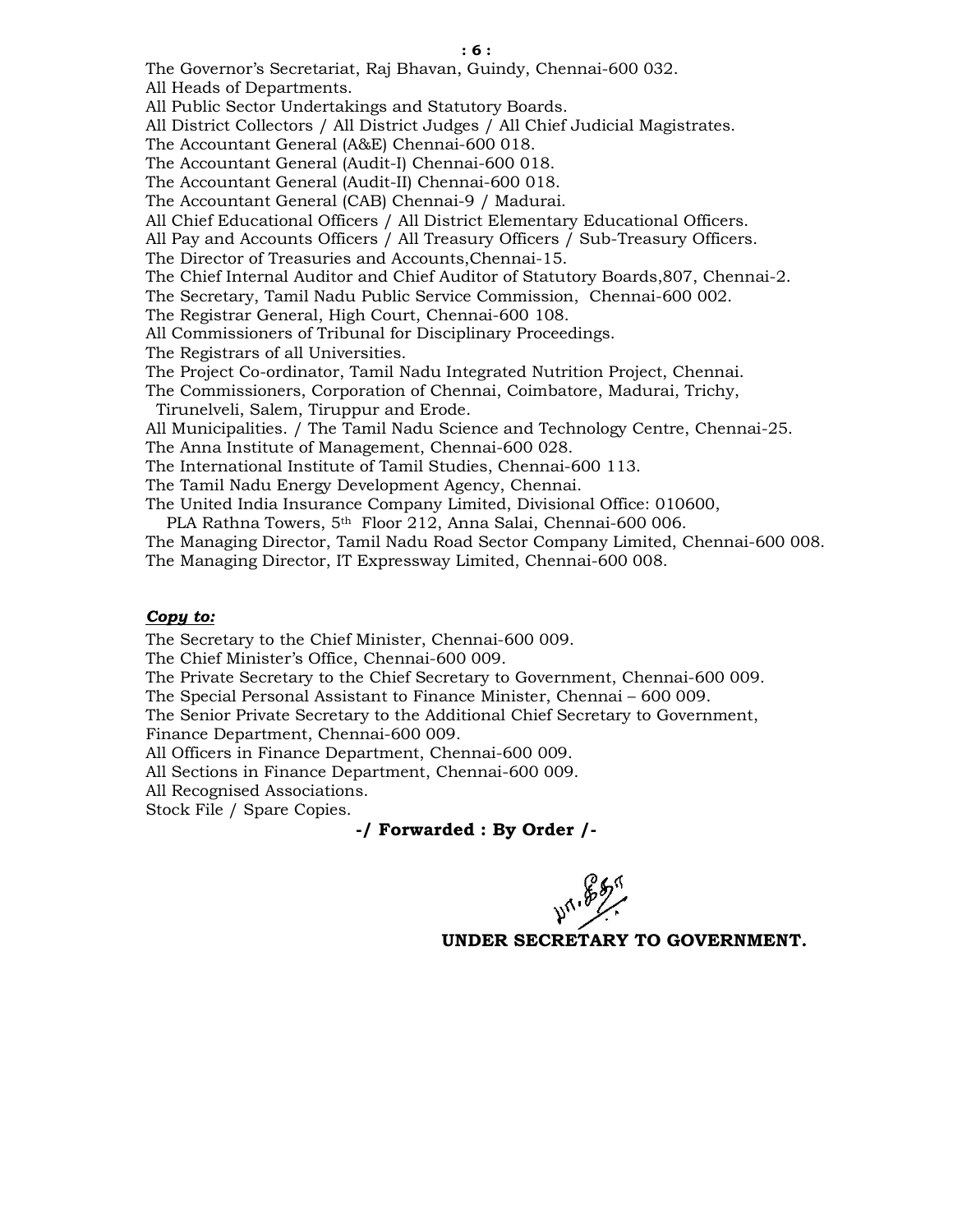#### **: 7 : Annexure-I**

# **IMPLEMENTATION PROCEDURES FOR NEW HEALTH INSURANCE SCHEME, 2016.**

The New Health Insurance Scheme, 2016 shall be implemented by the Director of Treasuries and Accounts, Chennai-15 through the United India Insurance Company Limited, Chennai-600 006 / Third Party Administrator under the control of United India Insurance Company Limited, Chennai for a block period of four years commencing from 1-7-2016.

**2.** The following employees and their eligible family members are covered under the New Health Insurance Scheme, 2016:-

- (a) The employees of Government Departments drawing pay in regular time scale of pay including Teaching and Non-Teaching Staff of Aided Educational Institutions.
- (b) The employees of Local Bodies, State Public Sector Undertakings, Statutory Boards and State Government Universities, unless and otherwise specifically ordered to be excluded from the coverage of the scheme.
- (c) The employees of willing Organisations / Institutions registered under the Tamil Nadu Registration of Societies Act, 1975 covered under the New Health Insurance Scheme 2012.
- (d) The employees of the Tamil Nadu Hindu Religious & Charitable Endowments Board drawing pay in regular time scale of pay.

**3.** The employees appointed on (a) Consolidated Pay / Fixed Pay / Honorarium, (b) Daily Wage, (c) Contract basis, (d) Re-employment, (e) Temporary basis under Rule 10(a)(i) of the Tamil Nadu State and Subordinate Services through Employment Exchange and (f) Outsourcing are not covered under this Scheme.

**4.** The following family members of the employee shall be covered under the New Health Insurance Scheme, 2016:

- (i) Legal Spouse of the Employee**;**
- (ii) Children of the Employee till they get employed or married or attain the age of 25 years whichever is earlier and dependent on the Employee;
- (iii) Parents of the Employee, in the case of unmarried employee until the Employee get married; and
- (iv) Physically Challenged and Mentally Retarded children of the employee without any age restriction, subject to the minimum of the handicap to the extent of 40% as certified by the District Disability Welfare / Rehabilitation Officer and wholly dependent on the employee.

**5.** (a) The Diseases, Treatments and Surgeries under the Broad Based Specialties approved under the New Health Insurance Scheme, 2016 are listed in the Annexure-II and Annexure II-A to this order and the scope of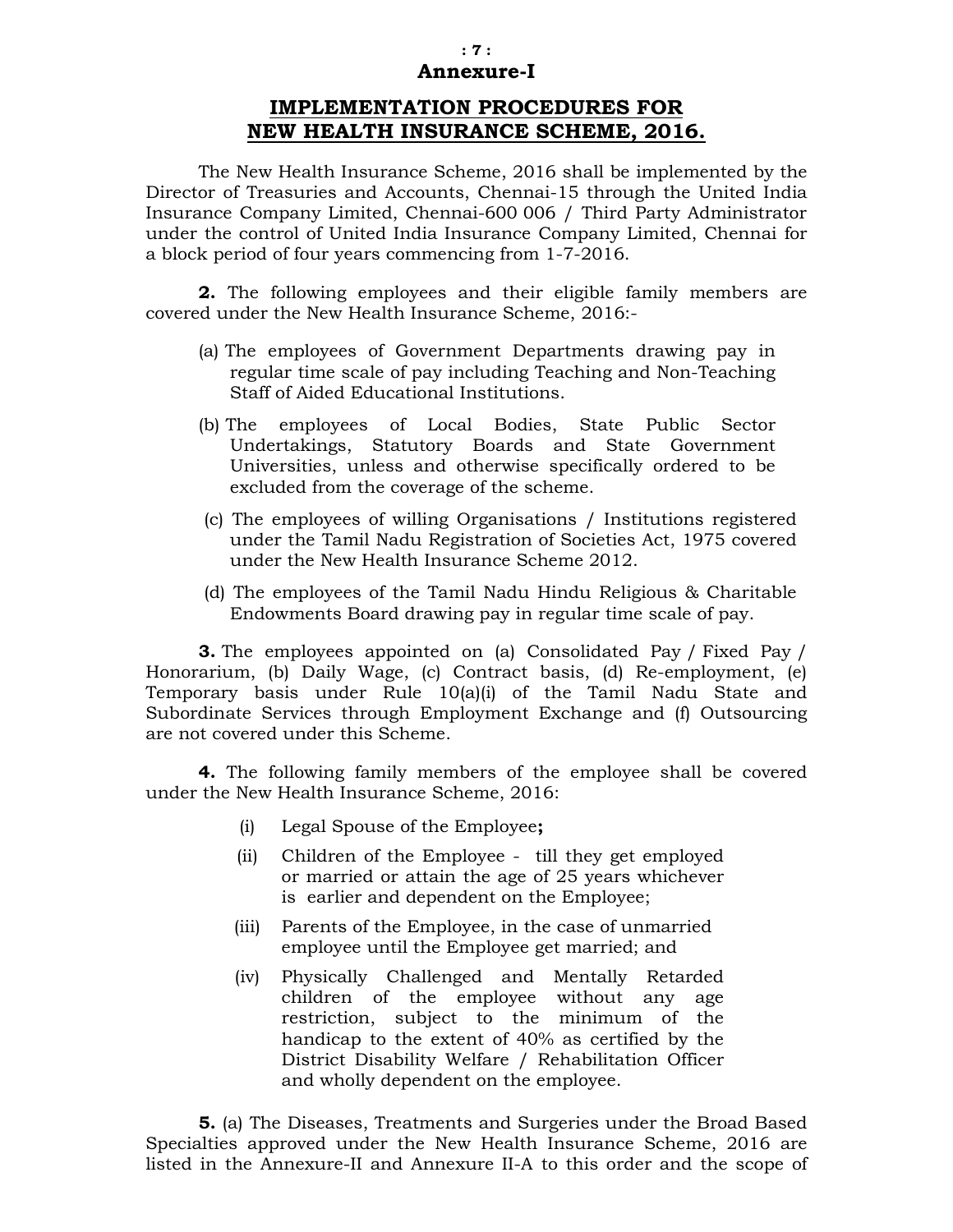the scheme shall be to provide coverage for the eligible expenses incurred by the employee on behalf of himself / herself or any eligible his / her family members on such treatments and surgeries. The coverage will include the cost of medicines, laparoscopic or open surgeries, doctor and attendant fees, room charges, diagnostic charges, dietary charges availed in the approved hospitals. The coverage shall also include pre-existing illnesses which have been included in the above said list. The Transport Charges shall be excluded.

(b) Claims relating to treatment / surgery included in the approved list undergone in non-network hospital consequent on accidents shall be covered under NHIS, 2016 and settlement made through a suitable mechanism.

(c) Cap on ceiling of assistance in respect of cataract surgery shall not exceed Rs.25,000/- per eye and cap on ceiling of assistance in respect of Hysterectomy (uterus removal surgery) shall not exceed Rs.45,000/-.

**6.** The hospitals already accredited for New Health Insurance Scheme, 2012 with the approval of the Insurance Company / Third Party Administrator and listed out in the Annexure-III to the Government Order shall be applicable to the New Health Insurance Scheme, 2016. The employees and/or their family members eligible for assistance shall get admitted in any one of the approved hospitals, by production of the Identity Card issued by the Insurance Company or by production of the Certificate as in the Annexure-VI issued by the Drawing and Disbursing Officers in Government Department / Pay Drawing Officers in other Organisations covered under this Scheme which will be valid till the New Identity Cards are issued by the Insurance Company. *During the interim period of preparation and distribution of the New Identity Cards, the Insurance Company / Third Party Administrator shall authorise acceptance of the Identity Cards already issued under the New Health Insurance Scheme, 2012.* 

**7***. The additional lists of approved hospitals, treatments/surgeries to be included and deletion of approved hospitals, treatments/surgeries if any, shall be issued from time to time on report of the Accreditation Committee. The updated list of approved hospitals, treatments/surgeries may be verified*  with the websites of the Government of Tamil Nadu in Finance Department *and the United India Insurance Company Limited, Chennai / Third Party Administrator under the control of United India Insurance Company Limited, Chennai. The Accreditation Committee for empanelment of network hospitals and to monitor the quality of treatment etc., constituted in G.O.Ms.No.309, Finance (Salaries) Department, dated 14-08-2012 for New Health Insurance Scheme, 2012 shall be continued for the implementation of New Health Insurance Scheme, 2016.* 

**8.** The Insurance Company / Third Party Administrator shall arrange to issue the new Identity Cards to the employees covered under this scheme with the details of eligible family members within a period of 90 days from 1-7-2016. The Insurance Company / Third Party Administrator shall also arrange to issue the Identity Cards to the employees newly recruited or absorbed in service as the case may be as and when the details of the employees are furnished to the Insurance Company / Third Party Administrator. The Drawing and Disbursing Officers in Government Departments / Pay Drawing Officers in other Organisations covered under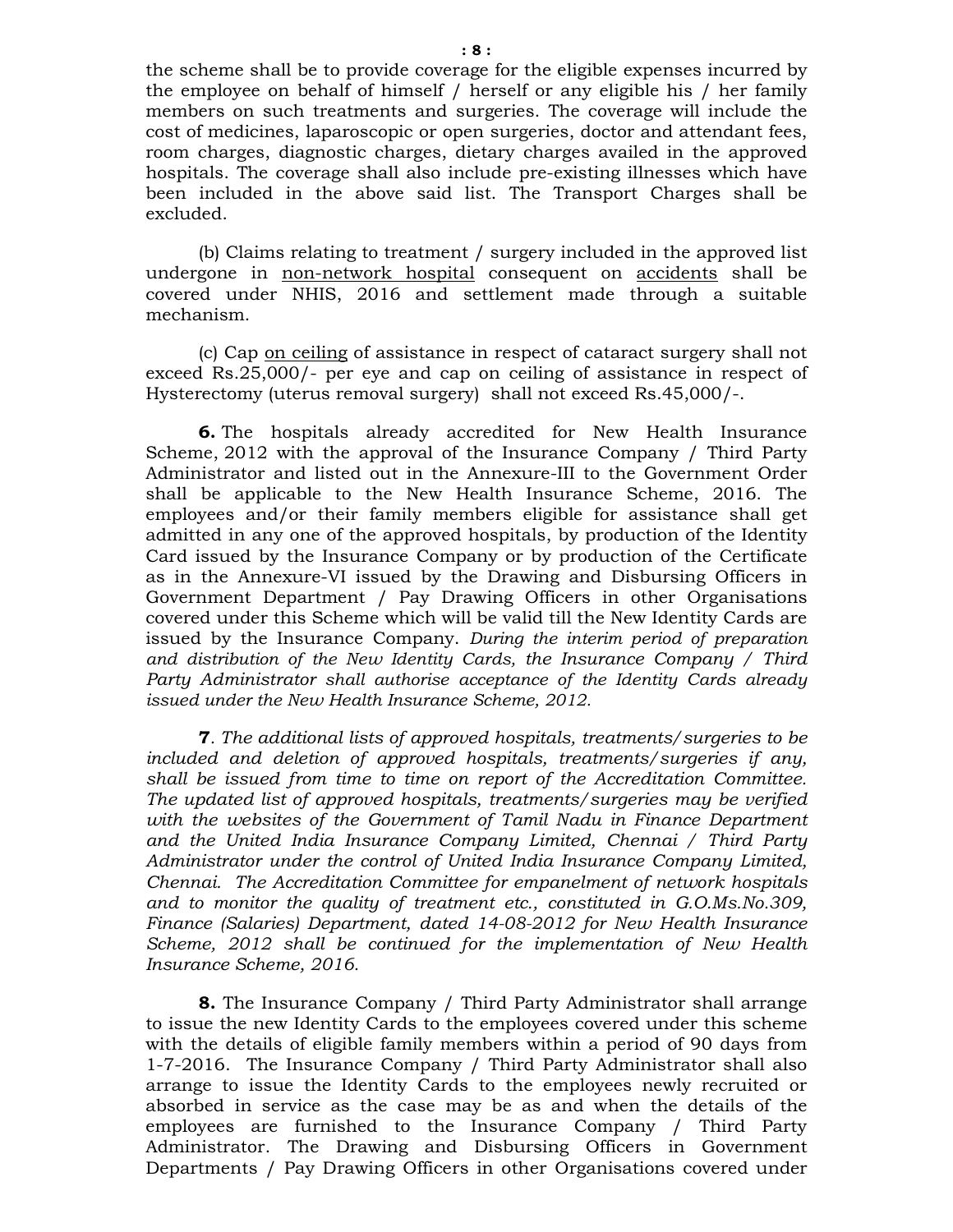this Scheme shall be responsible to arrange to furnish data in the prescribed format well within the stipulated time and get Identity Cards for their employees. They shall also be responsible to surrender the Identity Cards to the Insurance Company in respect of such employees who retire on superannuation, die in harness or otherwise cease to be in service. The Identity Cards in such cases shall be surrendered by the Employee or their family member to the Drawing and Disbursing Officers in Government Departments and Pay Drawing Officers in other Organisations covered under this scheme.

**9.** The Director of Treasuries and Accounts, Chennai-15 shall monitor the progress of the work of the Insurance Company / Third Party Administrator for issuance of new Identity Cards to the employees. The guidelines regarding Identity Cards as in the Annexure-V shall be followed by the employees, the Drawing and Disbursing Officers in Government Departments / Pay Drawing Officers in other Organisations covered under this scheme, the Insurance Company/Third Party Administrator and the Director of Treasuries and Accounts as the case may be. The Insurance Company / Third Party Administrator shall arrange to issue the Identity Cards to the employees within the stipulated time.

**10.** The Insurance Company / Third Party Administrator shall ensure that the patient i.e. employees and their family members who are eligible under this Scheme are given coverage for approved treatments / surgeries including pre-existing illnesses in the approved hospitals for this purpose upto the limit of Rupees Four Lakh in respect of diseases covered in Annexure-II and Rupees Seven lakh and Fifty Thousand in respect of diseases covered in Annexure-II-A over a period of four years commencing from 1-7-2016**.** The benefit will be on floater basis i.e. the total coverage, as applicable can be availed of individually or collectively by the Employees and their eligible family members during the said block period with no restriction on the number of times of availing. The over all limit of assistance in any case shall not exceed Rupees Seven Lakh and Fifty Thousand for a family during the block period of four years from 1-7-2016.

**11.** The employee and their eligible family members under this scheme shall not be required to make any payment for the approved cost to the hospitals upto the eligible limit. The hospitals approved by the Insurance Company / Third Party Administrator under this Scheme shall extend treatment to the employees and their eligible family members on a **CASHLESS** model.

**12**. The procedure to be followed at the time of admitting employees and / or their eligible family members for approved treatments/ surgeries are as follows:

- (a) The hospitals approved by the Insurance Company/Third Party Administrator under this scheme alone should be approached for availing assistance;
- (b) The approved Hospitals, the Liaison Officers *of* the United India Insurance Company Limited / Third Party Administrator and the Toll Free Helpline No.**1800 233 5666** of Insurance Company / Third Party Administrator shall be informed for the approved treatments / surgeries to be undertaken so that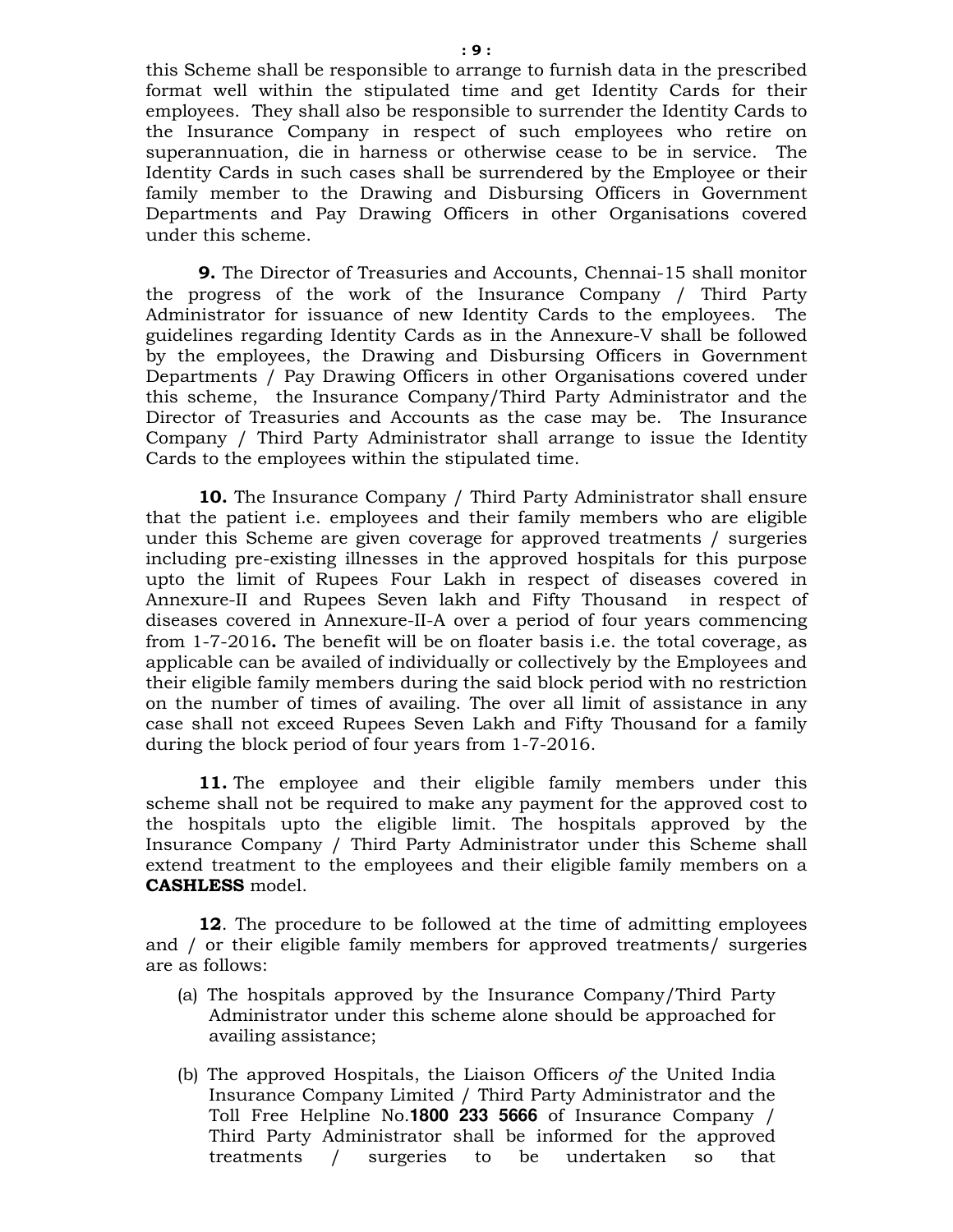Party Administrator under the control of the United India Insurance Company Limited, Chennai. In case of emergency only, the approval of the Insurance Company / Third Party Administrator for the accredited treatments / surgeries undertaken in the approved hospitals shall be obtained for settlement on CASHLESS basis during the period commencing from the date of admission in the approved hospitals as in-patient to the date before discharge from the hospital.

- (c) The Identity Card of the Employee issued by the Insurance Company / Third Party Administrator or the Certificate in lieu of Identity Card as in the Annexure-VI to this order shall be produced to the approved hospitals for the approved treatments / surgeries. This arrangement of Certificate in lieu of Identity Card will be applicable only for such interim period, till the Identity Cards are issued. *During the interim period of preparation and distribution of the New Identity Cards, the Insurance Company/ Third Party Administrator shall authorise acceptance of the existing Identity Cards already issued under the New Health Insurance Scheme, 2012 for time being i.e. upto 30-09-2016.*
- (d) This Scheme is on **CASHLESS** basis and no payment for approved cost need to be made by the employee or their eligible family members to the approved Hospitals.
- (e) The eligible charges which are entitled to under this Scheme should be ascertained for the approved treatments / surgeries and the hospitals approved by the Insurance Company / Third Party Administrator shall not be allowed to charge any excess amount.
- (f) Any claim for reimbursement made in deviation of the above procedure shall be rejected.
- (g) Information, Education, Communication (IEC) activities for creation of awareness among employees with reference to addition and deletion of hospitals, specialties, etc., to be carried out by Insurance Company.

**13.** TheInsurance Companyshall submit **Weekly / Monthly / Quarterly / Annual** report to the Government of Tamil Nadu with Head of Department / organization-wise details of the number subscribers enrolled, number of claims received, and the total amount disbursed diseases, treatments and surgeries-wise. Moreover, heads of department / organization-wise monthly report detailing the opening balance of number of employees of the month, additions and deletions during the month shall be furnished. Similarly, heads of department / organization - wise monthly report shall reveal the opening balance of number of Identity Cards, number of Identity Cards issued during the month and balance yet to be issued.

**14.** Eventhough the legal spouse is covered under the term 'Employee'**,** the total financial assistance for the family will be limited to Rupees Four Lakh in respect of diseases, treatments and surgeries listed in the Annexure-II and Rupees Seven Lakh and Fifty Thousand in respect of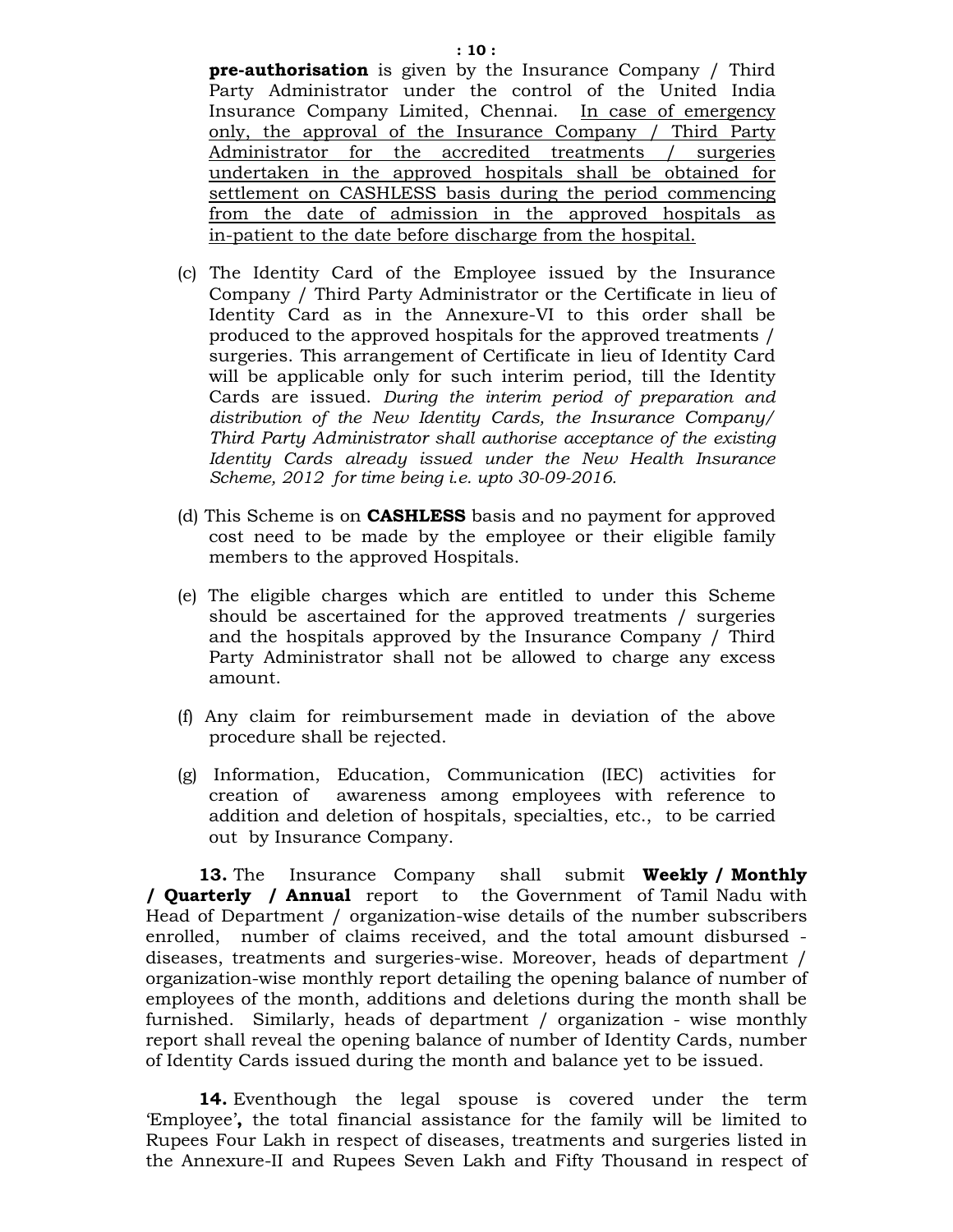diseases specified illnesses listed in the Annexure-II A. However, the total assistance per family shall not in any case exceed Rupees Seven Lakh and Fifty Thousand per four year block period. *In such cases, the employee's contribution towards premium shall be recovered from the younger of the two.* 

**15.** Any grievance / complaint about difficulty in availing treatments, non-availability of facilities, availing of bogus treatment for ineligible individuals etc., shall be submitted to the Joint Director of Medical and Rural Health Services of the District concerned for placing before District Level Empowered Committee for redressal. The District Level Empowered Committee is headed by the District Collector, with the Joint Director of Medical and Rural Health Services, the District Treasury Officer and a representative of the Insurance Company as members.

**16.** An appeal against the decision of the District Level Empowered Committee may be preferred before the State Level Empowered Committee headed by the Director of Treasuries and Accounts with the Director of Medical and Rural Health Services as Member Secretary and an Official representative nominated by the Insurance Company as member. The appeals shall be filed with the Director of Medical and Rural Health Services, the Member Secretary of the State Level Committee who shall place the appeals for a decision of the said Committee.

**17.** Any grievance / dispute arising out of the implementation of the scheme remaining unresolved by the State Level Empowered Committee shall be referred within fifteen days to the High Level Committee, comprising of the Secretary to Government, Finance Department, Secretary to Government, Health and Family Welfare Department and a representative nominated by the Insurance Company.

**18.** The Civil Courts situated in Chennai shall have exclusive jurisdiction over any grievance / dispute, remaining unresolved after following the above said procedures and nothing aforesaid, shall prejudice the rights of the Government of Tamil Nadu to approach any other forum for dispute resolution permissible under Law.

**-/ True Copy /-** 

**471.857**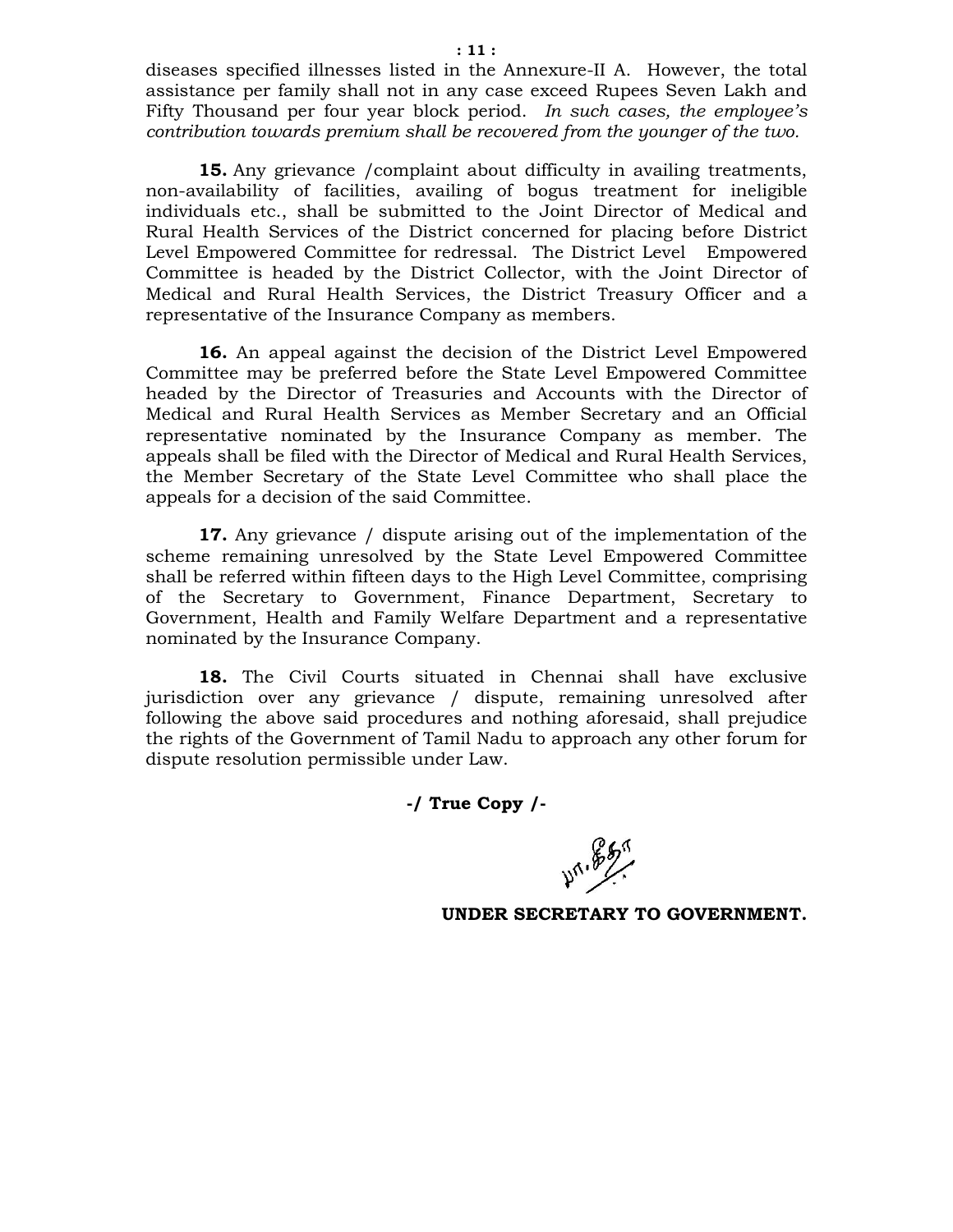### **: 12 : Annexure-II**

# **LIST OF DISEASES, TREATMENTS AND SURGERIES CLASSIFIED UNDER THE BROAD BASED SPECIALITIES**

 $\overline{\mathbf{r}}$ 

| S1.<br>No. |      | Name of Diseases, Treatments and Surgeries                                                                                                                   |  |  |  |  |
|------------|------|--------------------------------------------------------------------------------------------------------------------------------------------------------------|--|--|--|--|
|            | I.   | <b>THORACIC</b><br><b>CARDIOLOGY</b><br><b>AND</b><br><b>CARDIO</b><br><b>SURGERY</b>                                                                        |  |  |  |  |
|            |      | <b>Heart Surgery</b> including                                                                                                                               |  |  |  |  |
| 1.         | (a)  | Coronary By-Pass Surgery (CABG)                                                                                                                              |  |  |  |  |
| 2.         | (b)  | Valve Replacement and Other Valvulo Plastics                                                                                                                 |  |  |  |  |
| 3.         | (c)  | Correction of all Congenital Heart Diseases                                                                                                                  |  |  |  |  |
| 4.         | (d)  | Angioplasty and PTCA Stent                                                                                                                                   |  |  |  |  |
| 5.         | (e)  | <b>Baloon Valvuloplasty</b>                                                                                                                                  |  |  |  |  |
| 6.         | (f)  | Permanent and Temporary Pacemaker Implantation                                                                                                               |  |  |  |  |
| 7.         | (g)  | Embolectomies for Peripheral Artery Embolism                                                                                                                 |  |  |  |  |
| 8.         | (h)  | Surgeries for Repair of Aneurysm                                                                                                                             |  |  |  |  |
| 9.         | (i)  | Enhanced External Counter Pulsation Therapy<br>(EECP)                                                                                                        |  |  |  |  |
|            | П.   | <b>ORTHOPAEDIC SURGERY</b>                                                                                                                                   |  |  |  |  |
| 10.        | (a)  | Total Hip Replacement                                                                                                                                        |  |  |  |  |
| 11.        | (b)  | Total Knee Replacement                                                                                                                                       |  |  |  |  |
| 12.        | (c)  | Surgeries for Correction of Fractures of Bones and<br>Joints                                                                                                 |  |  |  |  |
| 13.        | (d)  | Arthroscopic Repair of Ligaments                                                                                                                             |  |  |  |  |
|            | III. | NEPHROLOGY / UROLOGY                                                                                                                                         |  |  |  |  |
| 14.        | (a)  | Renal Transplantation                                                                                                                                        |  |  |  |  |
| 15.        | (b)  | Lithotripsy                                                                                                                                                  |  |  |  |  |
| 16.        | (c)  | Surgeries for Prostrate Gland Problems                                                                                                                       |  |  |  |  |
| 17.        | (d)  | Surgeries for Ureteric Problems                                                                                                                              |  |  |  |  |
| 18.        | (e)  | Surgeries for Kidney Problems                                                                                                                                |  |  |  |  |
| 19.        | (f)  | Surgeries for Urinary Bladder Problems                                                                                                                       |  |  |  |  |
|            | IV.  | <b>ONCOLOGY</b>                                                                                                                                              |  |  |  |  |
| 20.        | (a)  | Surgical Management of all Malignant Tumors                                                                                                                  |  |  |  |  |
| 21.        | (b)  | Laser or Radiation Treatment of Malignancy                                                                                                                   |  |  |  |  |
| 22.        | (c)  | Chemotherapy for Treatment of Malignancy                                                                                                                     |  |  |  |  |
|            | V.   | <b>NEUROLOGY</b>                                                                                                                                             |  |  |  |  |
| 23.        | (a)  | Emergency Life Saving Surgeries on Brain and<br>Spinal Cord                                                                                                  |  |  |  |  |
| 24.        | (b)  | Advanced Specialized Surgeries on Brain and Spinal<br>Cord such as Cerebrovascular Surgery (Aneurysm<br>(Malformation),<br>Arteriovenous<br>Surgeries<br>and |  |  |  |  |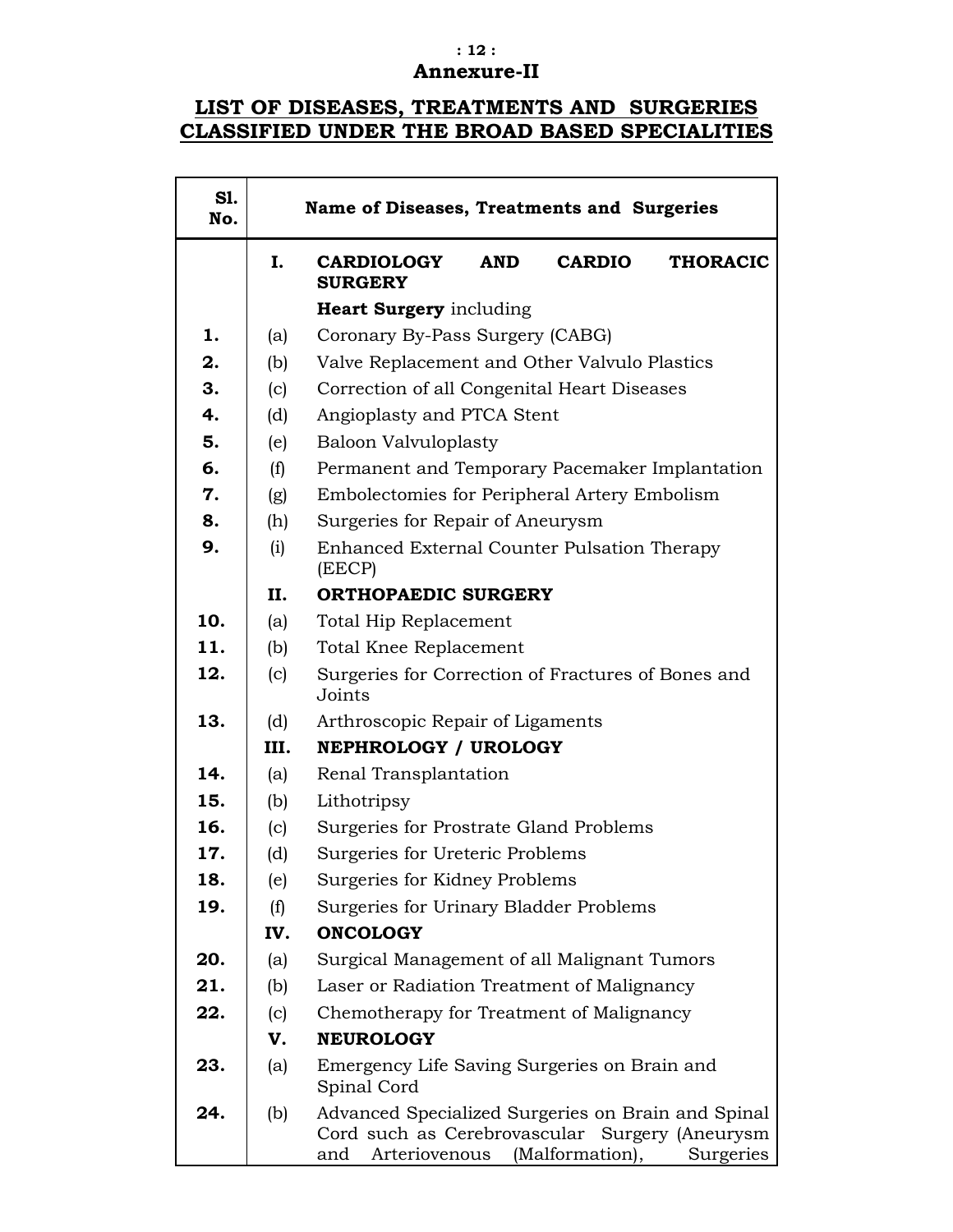| SI.<br>No. |                                     | Name of Diseases, Treatments and Surgeries                                    |  |
|------------|-------------------------------------|-------------------------------------------------------------------------------|--|
|            |                                     | involving base of the Skull and Synotactic Surgeries                          |  |
| 25.        | (c)                                 | Surgery for Intractable Epilepsy                                              |  |
| 26.        | (d)                                 | Inter-vertebral Disc Prolapse related Surgeries                               |  |
| 27.        | (e)                                 | Management of Cerebro-Vascular Accidents (Stroke)                             |  |
| 28.        | (f)                                 | Surgery for all Congenital Malformations including<br>Hydrocephalus           |  |
| 29.        | (g)                                 | Management of Guillian Barre Syndrome                                         |  |
|            | VI.                                 | <b>OPTHALMOLOGY</b>                                                           |  |
|            | (i).                                | <b>Simple Surgery</b>                                                         |  |
| 30.        | (a)                                 | Any Cataract Surgery with or without Intra Ocular<br>Lens (IOL) Implantation  |  |
| 31.        | (b)                                 | Surgery for Glaucoma                                                          |  |
|            | (ii).                               | <b>Specialised Surgery</b>                                                    |  |
| 32.        | (a)                                 | Surgery and other procedures for Detachment of<br>Retina.                     |  |
| 33.        | (b)                                 | Vitrectomy                                                                    |  |
| 34.        | (c)                                 | Keratoplasty (Corneal Grafting)                                               |  |
| 35.        | (d)                                 | Laser treatment,-Krypton Laser, Dye Laser, Argon<br>Laser, Photo Coagulation. |  |
| 36.        | (e)                                 | Liner Accelerator Theraphy (for Senile Macular<br>Degeneration).              |  |
|            | VII.                                | <b>VASCULAR SURGERY</b>                                                       |  |
| 37.        |                                     | Amputation of Legs, Arms, Toes and Foot                                       |  |
|            | VIII.                               | <b>GASTROENTEROLOGY</b>                                                       |  |
| 38.        | (a)                                 | Surgeries for various Gastro Intestinal Ulcers                                |  |
| 39.        | (b)                                 | Gall Bladder and Liver Surgeries                                              |  |
| 40.        | (c)                                 | Surgery for Pancreatitis and Appendicitis                                     |  |
| 41.        | (d)                                 | Corrosive Strictures of GI Tract                                              |  |
| 42.        | (e)                                 | Laproscopic Cholecystectomy                                                   |  |
| 43.        | (f)                                 | Surgeries for Perforation in GI Tract                                         |  |
|            | PLASTIC AND FACIO MAXILLIARY<br>IX. |                                                                               |  |
| 44.        |                                     | <b>Treatment of Acute Burns</b>                                               |  |
|            | Х.                                  | E.N.T.                                                                        |  |
| 45.        | (a)                                 | Tonsillectomy                                                                 |  |
| 46.        | (b)                                 | Mastoidectomy                                                                 |  |
| 47.        | (c)                                 | Stapedectomy                                                                  |  |
| 48.        | (d)                                 | Injuries in Ear, Nose, Throat and Neck areas and its<br>Management            |  |
|            | XI.                                 | <b>GYNAECOLOGY</b>                                                            |  |
| 49.        | (a)                                 | Surgery for Removal of Uterus                                                 |  |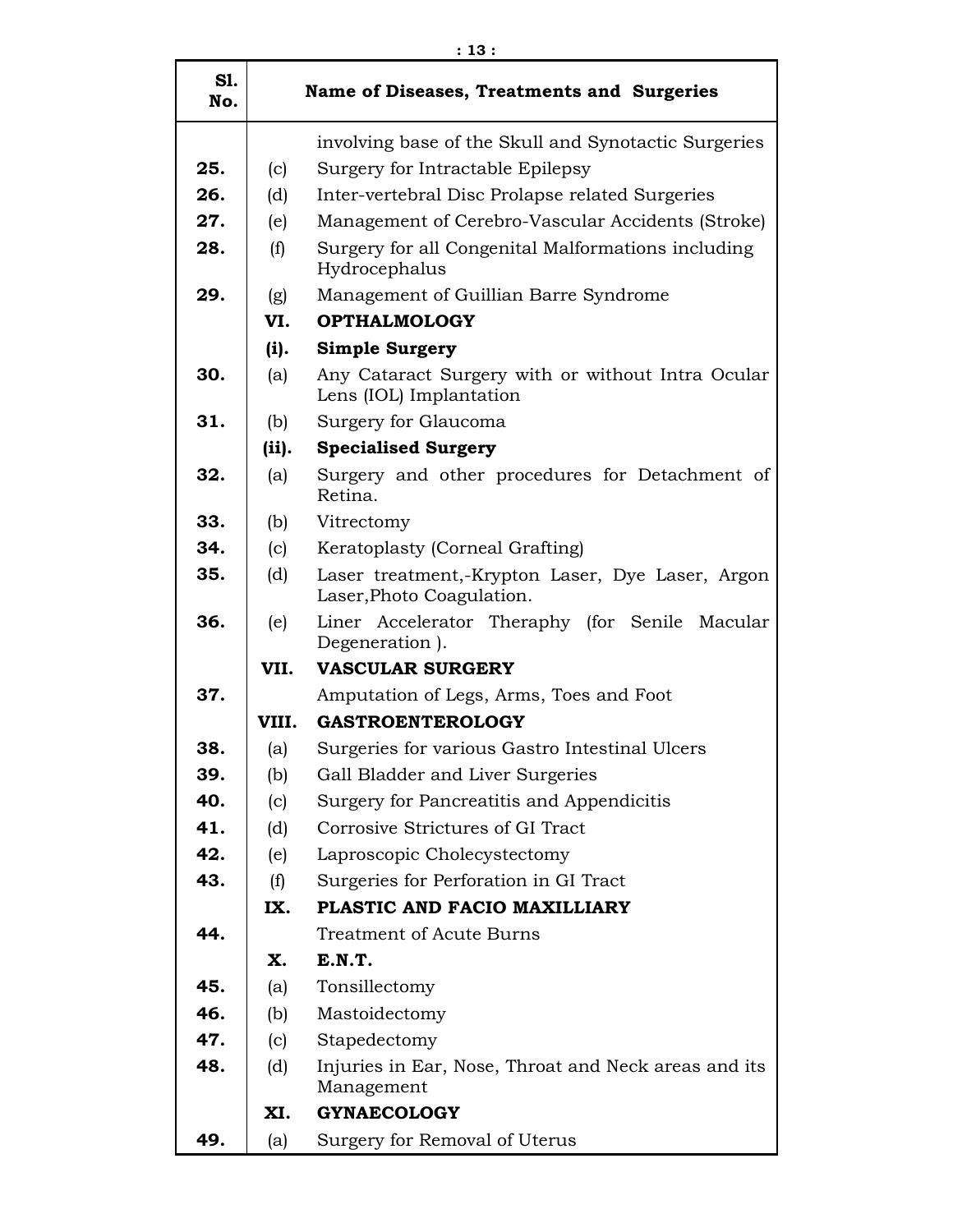| S1.<br>No. | Name of Diseases, Treatments and Surgeries                                         |                                                                                                 |  |  |
|------------|------------------------------------------------------------------------------------|-------------------------------------------------------------------------------------------------|--|--|
| 50.        | (b)<br>Surgery for Removal of Ovaries and Ovarian Cysts<br>XII.<br><b>THORACIC</b> |                                                                                                 |  |  |
| 51.        |                                                                                    | Surgery for Lung Abscess, Pleural Effusion and<br>Pneumothorax                                  |  |  |
|            | XIII.                                                                              | <b>GENERAL: OTHER SURGERIES</b>                                                                 |  |  |
| 52.        | (a)                                                                                | Thyroid Surgery                                                                                 |  |  |
| 53.        | (b)                                                                                | Surgery for various Hernias                                                                     |  |  |
| 54.        | (c)                                                                                | Surgeries needed in Accident and Trauma                                                         |  |  |
| 55.        | (d)                                                                                | Management of Coma, Meningitis and Encephalitis                                                 |  |  |
| 56.        | (e)                                                                                | Piles and Fistula                                                                               |  |  |
| 57.        | (f)                                                                                | All surgeries for correction of congenital deformities<br>and management of subsequent problems |  |  |
| 58.        | (g)                                                                                | All Interventional Radiology Procedure for Vascular<br>Problems                                 |  |  |
| 59.        | (h)                                                                                | All Interventional Radiology Procedures using Stents                                            |  |  |
|            |                                                                                    |                                                                                                 |  |  |
|            |                                                                                    | <b>MEDICAL CARE</b>                                                                             |  |  |
|            | (i).                                                                               | <b>Critical Care</b>                                                                            |  |  |
| 1.         | (a)                                                                                | Acute Respiratory Distress Syndrome (ARDS)                                                      |  |  |
| 2.         | (b)                                                                                | ARDS with Multi Organ Failure                                                                   |  |  |
| 3.         | (c)                                                                                | ARDS plus DIC (Blood & Blood Products)                                                          |  |  |
| 4.         | (d)                                                                                | OP Poisoning requiring Ventilator Assistance                                                    |  |  |
| 5.         | (e)                                                                                | Septic Shock (ICU Management)                                                                   |  |  |
| 6.         | (f)                                                                                | Metabolic Coma requiring Ventilator Support                                                     |  |  |
|            | (ii).                                                                              | Haematology                                                                                     |  |  |
| 7.         | (a)                                                                                | Hemophilia                                                                                      |  |  |
| 8.         | (b)                                                                                | Snake Bite requiring Ventilator Support                                                         |  |  |
| 9.         | (c)                                                                                | Treatment for Sickle Cell Anemia                                                                |  |  |
| 10.        | (d)                                                                                | Bone Marrow Transplantation                                                                     |  |  |
| 11.        | (e)                                                                                | Stem Cell Transplantation                                                                       |  |  |
|            | (iii).                                                                             | Pulmonology                                                                                     |  |  |
| 12.        |                                                                                    | Massive Hemoptysis                                                                              |  |  |
|            | (iv).                                                                              | Gastroenterology                                                                                |  |  |
| 13.        | (a)                                                                                | Acute Pancreatitis (severe)                                                                     |  |  |
| 14.        | (b)                                                                                | Obscure GI Bleed                                                                                |  |  |
| 15.        | (c)                                                                                | Cirrhosis with Hepatic Encephalopathy                                                           |  |  |
| 16.        | (d)                                                                                | Cirrhosis with Hepato Renal Syndrome                                                            |  |  |
| 17.        | (e)                                                                                | Corrosive Oesophageal Injury                                                                    |  |  |
| 18.        | (f)                                                                                | Acute Pancreatitis with Pseudocyst (Infected)                                                   |  |  |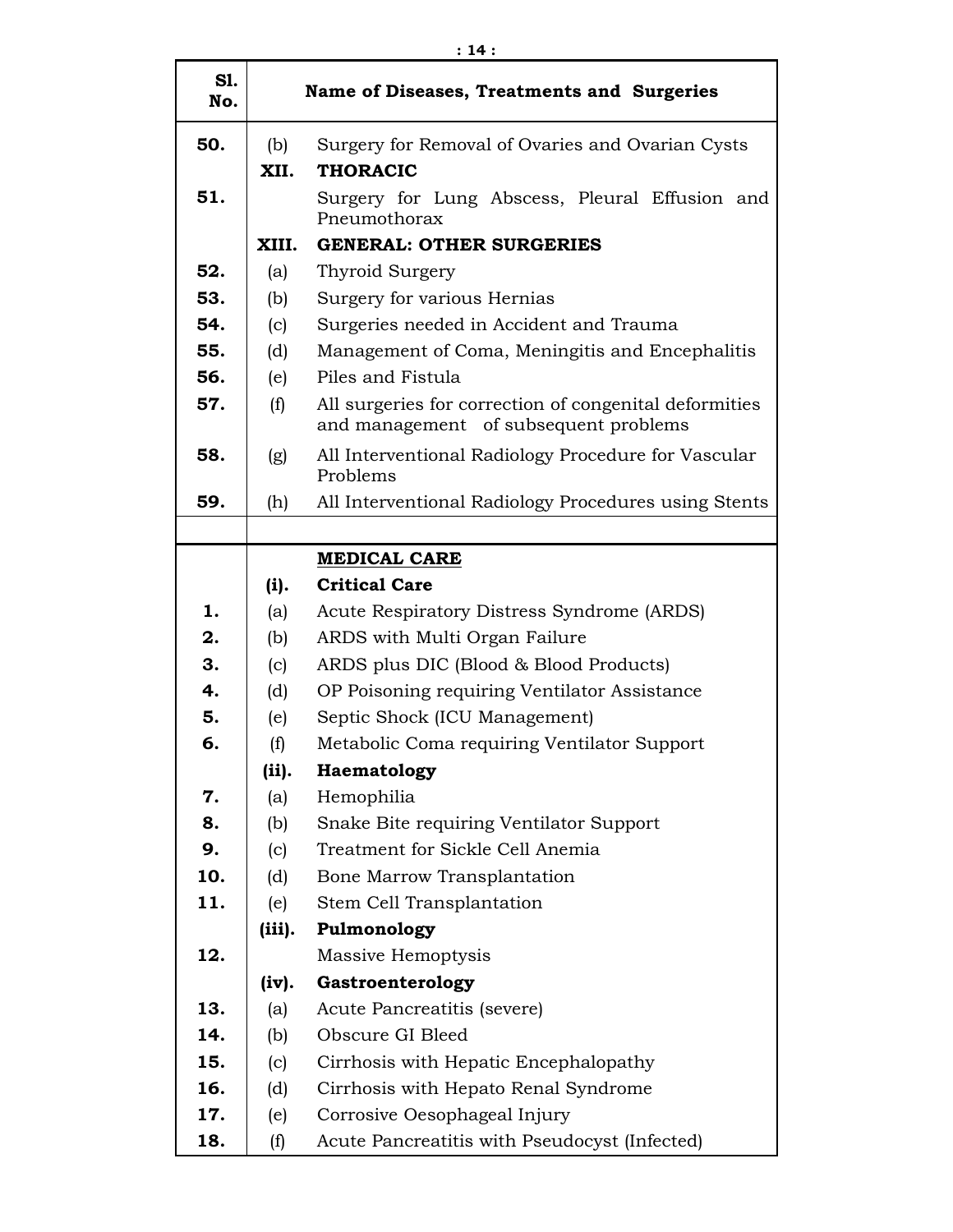| S1.<br>No. | Name of Diseases, Treatments and Surgeries |                                                                                |  |  |  |  |
|------------|--------------------------------------------|--------------------------------------------------------------------------------|--|--|--|--|
| 19.        | (g)<br>Oesophageal Perforation             |                                                                                |  |  |  |  |
| 20.        | (h)                                        | Oesophageal Varices, Variceal Banding                                          |  |  |  |  |
| 21.        | (i)                                        | Oesophageal Varices, Sclerotherapy                                             |  |  |  |  |
|            | (v).                                       | Cardiology                                                                     |  |  |  |  |
| 22.        | (a)                                        | Acute<br>MI<br>(Conservative)<br>Management<br>without<br>Angiogram)           |  |  |  |  |
| 23.        | (b)                                        | Acute<br>MI<br>(Conservative<br>Management<br>with<br>Angiogram)               |  |  |  |  |
| 24.        | (c)                                        | Acute MI with Cardiogenic Shock                                                |  |  |  |  |
| 25.        | (d)                                        | Acute MI requiring IABP Pump                                                   |  |  |  |  |
| 26.        | (e)                                        | Refractory Cardiac Failure                                                     |  |  |  |  |
| 27.        | (f)                                        | Complex Arrhythmias                                                            |  |  |  |  |
| 28.        | (g)                                        | Simple Arrythmias                                                              |  |  |  |  |
| 29.        | (h)                                        | Pericardial Effusion, Tamponade                                                |  |  |  |  |
|            | (vi).                                      | Nephrology                                                                     |  |  |  |  |
| 30.        | (a)                                        | Acute Renal Failure-(ARF)                                                      |  |  |  |  |
| 31.        | (b)                                        | Nephrotic Syndrome                                                             |  |  |  |  |
| 32.        | (c)                                        | Chronic Renal Failure 1 (CRF)                                                  |  |  |  |  |
| 33.        | (d)                                        | Hemodialysis/ Peritoneal Dialysis                                              |  |  |  |  |
|            | (vii).                                     | <b>Neurology</b>                                                               |  |  |  |  |
| 34.        | (a)                                        | Neuropathies (GBS)                                                             |  |  |  |  |
| 35.        | (b)                                        | Immunoglobulin Therapy - IV                                                    |  |  |  |  |
| 36.        | (c)                                        | Chronic Inflammatory Demyelinating Poly<br>Neuropathy (CIDP)                   |  |  |  |  |
| 37.        | (d)                                        | Hemorrhagic Stroke/Strokes                                                     |  |  |  |  |
| 38.        | (e)                                        | Ischemic Strokes                                                               |  |  |  |  |
| 39.        | (f)                                        | Neuromuscular (Myasthenia Gravis)                                              |  |  |  |  |
| 40.        | (g)                                        | Neuroinfections -Pyogenic Meningitis                                           |  |  |  |  |
| 41.        | (h)                                        | Tb Meningitis                                                                  |  |  |  |  |
| 42.        | (i)                                        | Neuroinfections - Viral Meningoencephalitis<br>(Including Herpes encephalitis) |  |  |  |  |
| 43.        | (j)                                        | Management of COMA                                                             |  |  |  |  |
| 44.        | (k)                                        | Cavernous Sinus Thrombosis                                                     |  |  |  |  |
| 45.        | (1)                                        | Rhinocerebral Mucormycosis                                                     |  |  |  |  |
|            | (viii).                                    | Rheumatology                                                                   |  |  |  |  |
| 46.        | (a)                                        | SLE (Systemic Lupus Erythematosis)                                             |  |  |  |  |
| 47.        | (b)                                        | Vasculitis                                                                     |  |  |  |  |
|            | (ix).                                      | Endocrinology                                                                  |  |  |  |  |
| 48.        | (a)                                        | Uncontrolled Diabetes mellitus with Infectious<br>Emergencies.                 |  |  |  |  |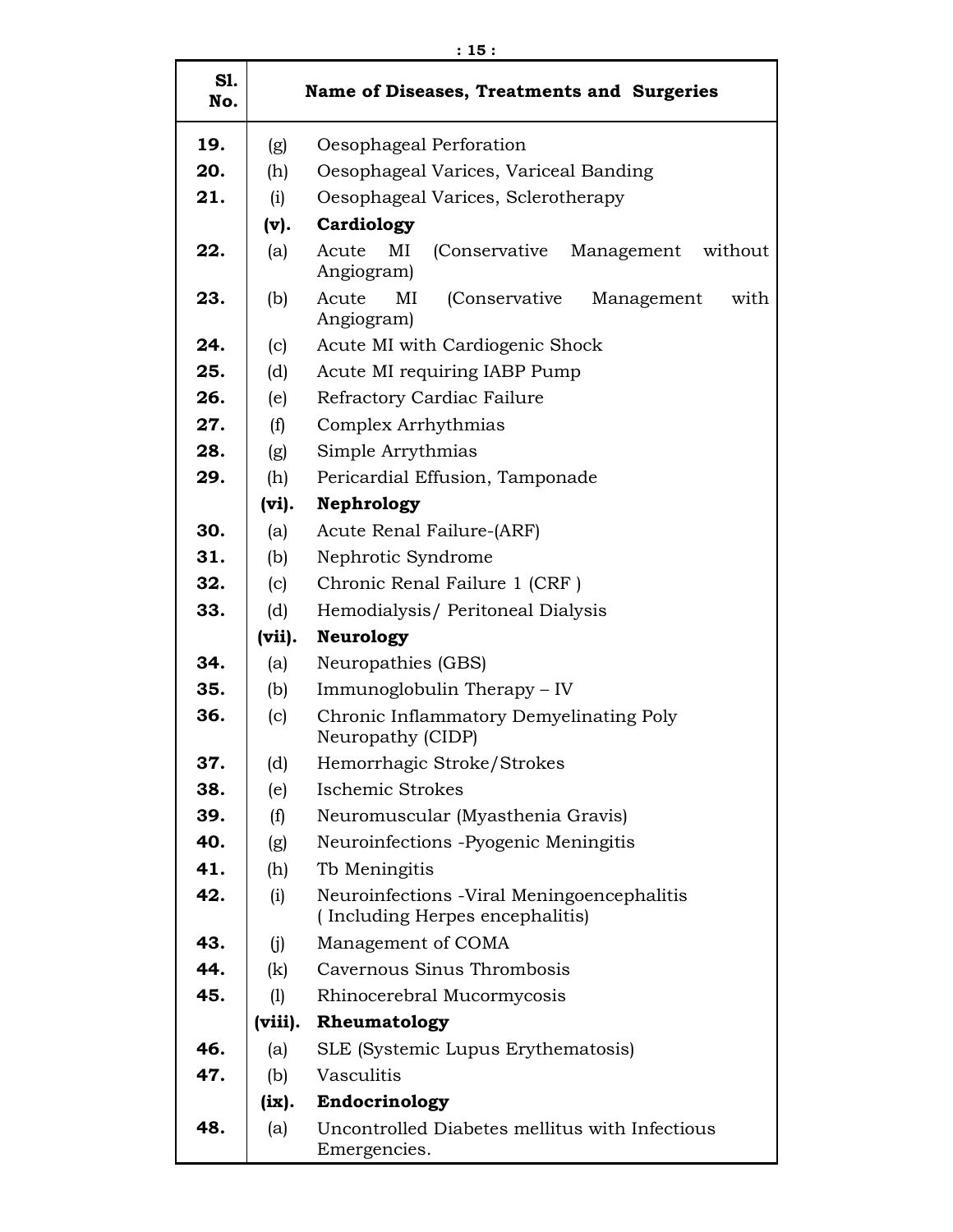| S1.<br>No. |     | Name of Diseases, Treatments and Surgeries                           |
|------------|-----|----------------------------------------------------------------------|
| 49.        | (b) | Hyper Osmolar Non Ketotic Coma                                       |
| 50.        | (c) | Management of Endocrinal Disorders                                   |
| 51.        | (d) | Hypopitutarism                                                       |
| 52.        | (e) | Pituitary - Acromegaly                                               |
| 53.        | (f) | Cushings Syndrome                                                    |
| 54.        | (g) | Delayed Puberty Hypogonadism (ex. Turners synd,<br>Kleinfelter synd) |
|            |     | * * *                                                                |

**-/ True Copy /-** 

**471.857**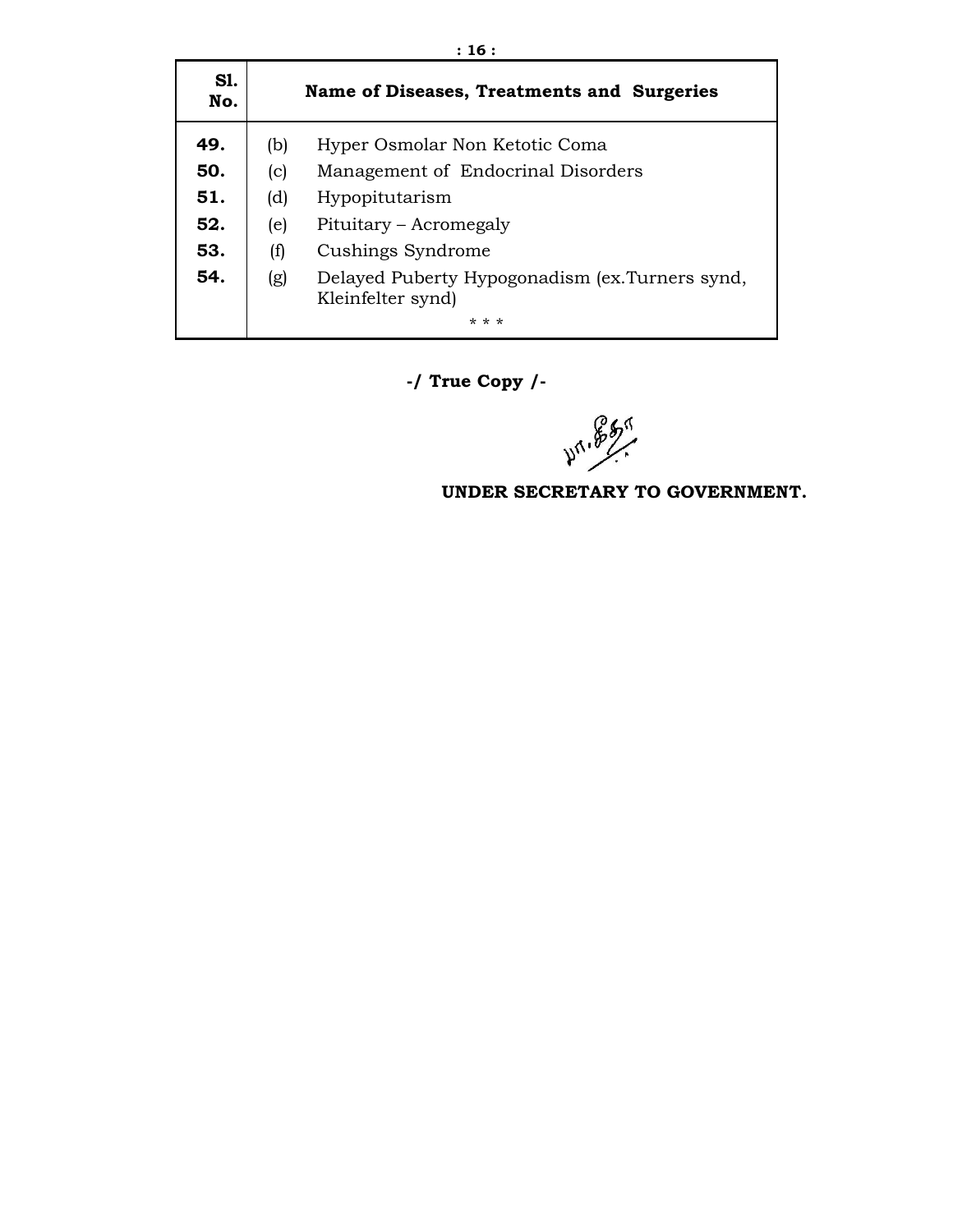### **Annexure-II-A**

### **LIST OF SPECIFIED ILLNESS FOR THE ENHANCED LIMIT OF RUPEES SEVEN LAKH AND FIFTY THOUSAND**

| S1.<br>No. | Name of Diseases, Treatments and Surgeries                                                                                     |  |
|------------|--------------------------------------------------------------------------------------------------------------------------------|--|
| 1.         | Surgery, Chemotherapy, Radiotherapy and<br>Immunotherapy for all Malignancies including inpatient<br>procedures for diagnosis. |  |
| 2.         | Liver, Kidney, Heart, Lungs and Bone Marrow<br>Transplantation.                                                                |  |
| З.         | Complex Open Heart Surgeries and Implants.                                                                                     |  |
| 4.         | Accident and Trauma cases involving Multiple<br>Fractures.                                                                     |  |
| 5.         | Heart Valve Replacements, Aneurysms and<br>Angioplasties.                                                                      |  |
| 6.         | Management of Burn Injuries.                                                                                                   |  |

**-/ True Copy /-**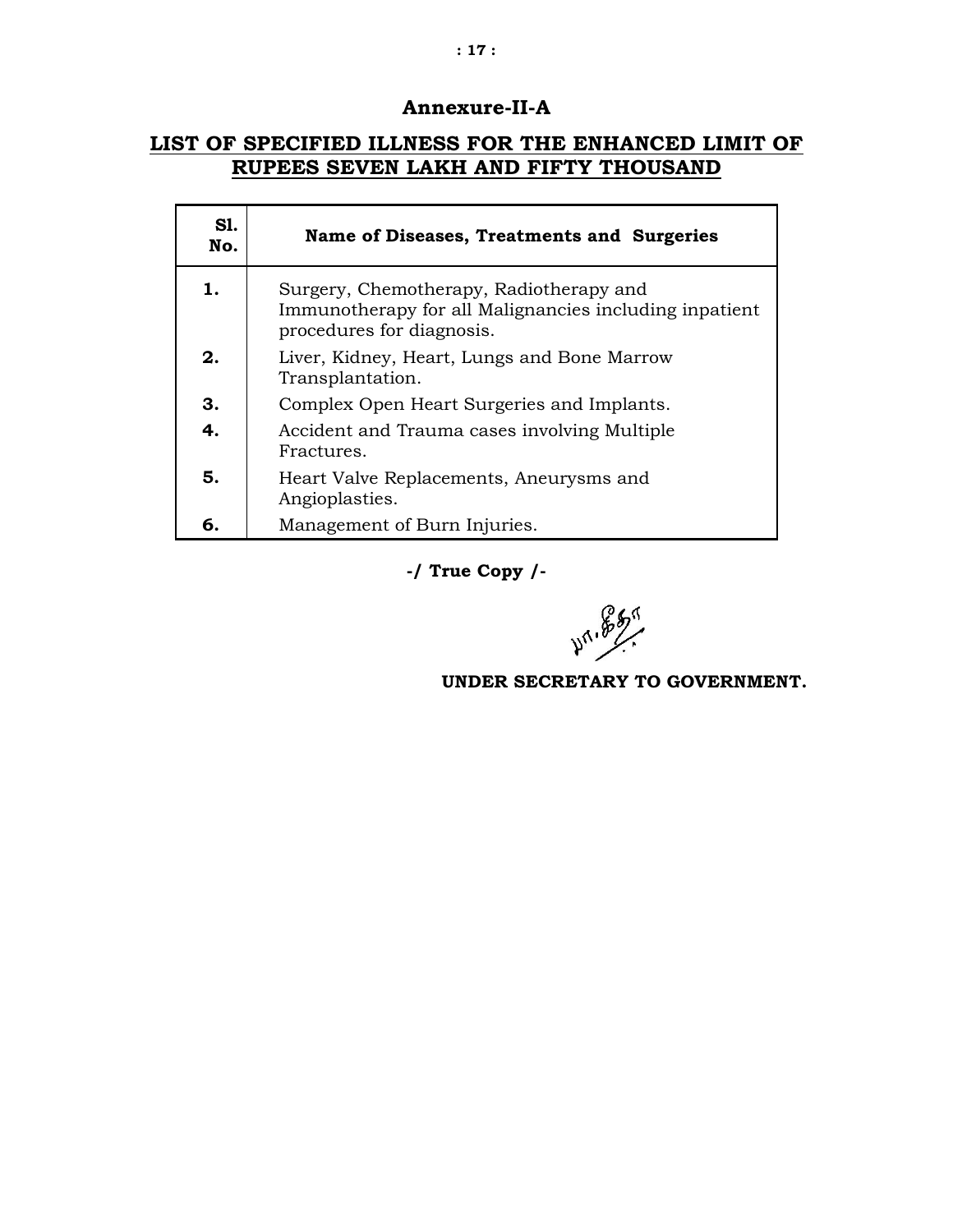### **: 18 :**

# **Annexure-III**

# **LIST OF APPROVED HOSPITALS UNDER NEW HEALTH INSURANCE SCHEME, 2016.**

| S1.<br>No. | Name of Hospitals and their<br><b>Addresses</b>                                                                                     | <b>Contact Number</b>                   | <b>Specialities Available</b>                                                                                                       |
|------------|-------------------------------------------------------------------------------------------------------------------------------------|-----------------------------------------|-------------------------------------------------------------------------------------------------------------------------------------|
| (1)        | (2)                                                                                                                                 | (3)                                     | (4)                                                                                                                                 |
|            | <b>I. ARIYALUR DISTRICT</b>                                                                                                         |                                         |                                                                                                                                     |
| 1.         | <b>A.S. NURSING HOME</b><br>27/E, Pattunoolkara Street,<br>Ariyalur - 621 704.                                                      | 04329-222425                            | General Medicine - Medical<br>Care, General Surgery, Genito<br>Urinary Surgery, Gynaecology,<br>Nephrology, Orthopaedic<br>Surgery. |
| 2.         | ARIYALUR GOLDEN HOSPITAL (P)<br>LTD.<br>81 A, Sendurai Road,<br>Ariyalur - 621 704.                                                 | 04329-222530                            | General Medicine - Medical<br>Care, General Surgery, Genito<br>Urinary Surgery, Gynaecology,<br>Orthopaedic Surgery.                |
| З.         | EZHIL SURGICAL AND MATERNITY<br><b>HOSPITAL</b><br>44 A1/A2, Jayankondan,<br>South Vellala Street,<br>Ariyalur - 621 802.           | 04331-321818,<br>290650                 | General Surgery, Gynaecology,<br>Genito Urinary Surgery.                                                                            |
|            | <b>II. CHENNAI DISTRICT</b>                                                                                                         |                                         |                                                                                                                                     |
| 4.         | A G EYE CARE HOSPITAL<br>106, R.K Mutt Road, Mylapore,<br>Chennai - 600 004.                                                        | 044-44431111                            | Ophthalmology.                                                                                                                      |
| 5.         | <b>A V HOSPITALS</b><br>172, Solaiappan Street,<br>Old Washermenpet,<br>(Maharani Theater)<br>Chennai-600 021.                      | 044-25954786                            | General Medicine - Medical<br>Care, General Surgery,<br>Gynaecology.                                                                |
| 6.         | <b>ABHIJAY HOSPITAL (P) LTD.</b><br>22/2, E S I Hospital Road Near TVK<br>Nagar Junction, Peravallur [Perambur]<br>Chennai-600 011. | 044-490150501<br>490150532              | General Medicine - Medical<br>Care, General Surgery,<br>Gynaecology.                                                                |
| 7.         | <b>ADITYA HOSPITAL</b><br>No.7, Barnaby Road, Kilpauk,<br>Chennai-600 010.                                                          | 044-26411450                            | General Medicine - Medical<br>Care, General Surgery,<br>Gynaecology                                                                 |
| 8.         | <b>AMRIT HOSPITAL</b><br>310, Mint Street, Sowcarepet,<br>Chennai - 600 079.                                                        | 044-25296786                            | General Surgery,<br>Ophthalmology, Gynaecology.                                                                                     |
| 9.         | <b>APOLLO CHILDREN'S HOSPITAL</b><br>Shaffi Mohammed St,<br>Thousand's Light,<br>Chennai - 600 006.                                 | 044-28296300,<br>28298282,<br>28296262. | Multi Speciality.                                                                                                                   |
| 10.        | APOLLO FIRST MED HOSPITALS<br>154, P.H. Road,<br>Chennai-600 010.                                                                   | 044-28211111                            | Multi Speciality. Uterus<br>removal Excluded.                                                                                       |
| 11.        | <b>APOLLO HOSPITAL -</b><br><b>AYYAMBAKKAM</b><br>64, Vanagaram to Ambattur Main<br>Road,<br>Ayyambakkam, Chennai - 600 095.        | 044-26537070,<br>26537070,<br>26537777  | Multi Speciality. Uterus<br>removal Excluded.                                                                                       |
| 12.        | APOLLO HOSPITAL - SOWCARPET<br>134, Mint Street, (Opp. Ramar Kovil),<br>Chennai - 600 079.                                          | 044-25296080,<br>25296083               | Multi Speciality. Uterus<br>removal Excluded.                                                                                       |
| 13.        | APOLLO HOSPITAL - TONDIARPET<br>645, T.H Road, Tondiarpet,<br>Chennai - 600 081.                                                    | 044-25915533                            | Multi Speciality. Uterus<br>removal Excluded.                                                                                       |
| 14.        | APOLLO HOSPITALS ENTERPRISES<br>LTD.<br>21, Greams Road,,<br>Opp. to Greams Lane,<br>Chennai - 600 006.                             | 044-28296022,<br>2920200, 28293333      | Multi Speciality. Uterus<br>removal Excluded.                                                                                       |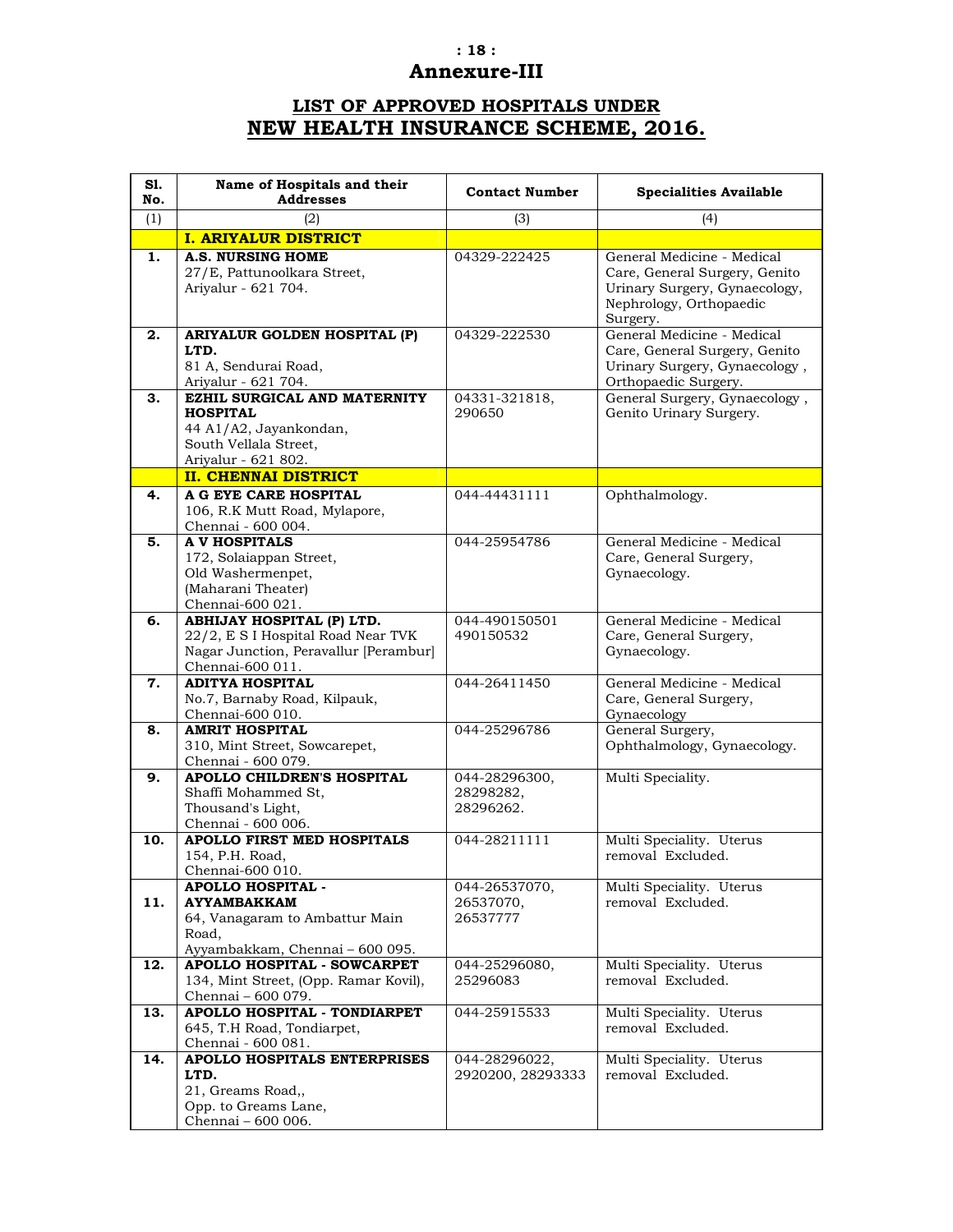| S1.<br>No. | Name of Hospitals and their<br><b>Addresses</b>                                                                                                      | <b>Contact Number</b>                              | <b>Specialities Available</b>                                                                                                                                                                        |
|------------|------------------------------------------------------------------------------------------------------------------------------------------------------|----------------------------------------------------|------------------------------------------------------------------------------------------------------------------------------------------------------------------------------------------------------|
| (1)        | (2)                                                                                                                                                  | (3)                                                | (4)                                                                                                                                                                                                  |
| 15.        | APOLLO SPECIALITY HOSPITAL320,<br>Anna Salai,<br>Nandanam, Padma Complex,<br>Chennai-600 035.                                                        | 044-2433 6119                                      | Oncology. Uterus removal<br>Excluded.                                                                                                                                                                |
| 16.        | <b>APPASAMY HOSPITAL</b><br>23, Friends Avenue, Arumbakkam,<br>Chennai - 600 106.                                                                    | 044-30595959,<br>30595956 / 5947                   | General Medicine - Medical<br>Care, General Surgery,<br>Gynaecology, Orthopaedic<br>Surgery.                                                                                                         |
| 17.        | <b>AROKYA HOSPITAL</b><br>32, Pillaiyar Koil St., Nesapakkam,<br>Chennai - 600078.                                                                   | 044-24895781                                       | General Surgery, Gynaecology.                                                                                                                                                                        |
| 18.        | <b>ASWENE SOUNDRA HOSPITAL &amp;</b><br><b>RESEARCH CENTER</b><br>24, Kasturi Rangan Road, Teynampet,<br>Chennai-600 018.                            | 044-24990525,<br>24990780.                         | General Medicine - Medical<br>Care, General Surgery, Genito<br>Urninary Surgery, Gynaecology.                                                                                                        |
| 19.        | <b>B M HOSPITAL</b><br>36, 5th Main Road,<br>Thillai Ganga Nagar, Nanganallur,<br>Chennai - 600 061.                                                 | 044-22671182                                       | General Medicine - Medical<br>Care, General Surgery,<br>Gynaecology.                                                                                                                                 |
| 20.        | <b>B.M. SILVER JUBLIEE MULTI</b><br><b>SPECIALITY HOSPITAL</b><br>41, Durga Road, Pallavaram,<br>Chennai-600 043.                                    | $044 - 22662414$                                   | General Medicine - Medical<br>Care, General Surgery,<br>Gynaecology.                                                                                                                                 |
| 21.        | <b>BALAKRISHNA EYE HOSPITAL &amp;</b><br>EYE RESEARCH CENTER<br>11/6, Sastri 1st Cross Street,<br>Kaveri Road, Saidapet-PO,<br>Chennai - 600 015.    | 044-24359514<br>32550260                           | Ophthalmology.                                                                                                                                                                                       |
| 22.        | <b>BHARATHI RAJAA SPECIALITY</b><br><b>HOSPITAL</b><br>No.20, G N Chetty Road, T.Nagar,<br>Chennai-600 017.                                          | 044-30113011,100                                   | Cardiology, Cardiothoracic<br>Surgery, General Surgery                                                                                                                                               |
| 23.        | BILLROTH HOSPITAL HOSPITAL<br>No.43, Lakshmi Talkies Road,<br>Shenoy Nagar, Chennai-600 030.                                                         | 044-26641777                                       | General Medicine-Medical Care,<br>General Surgery, Gynaecology,<br>Orthopaedic Surgery, Urology<br>Cardiology, Cardio-Thoracic<br>Surgery, ENT, Neuro Surgery,<br>Nephrology.                        |
| 24.        | <b>CANCER INSTITUTE [W.I.A]</b><br>Canal Bank Road, Adayar,<br>Chennai - 600 020.                                                                    | 044-24910754,<br>22350241                          | Oncology.                                                                                                                                                                                            |
| 25.        | <b>CHENNAI EYE CARE HOSPITAL</b><br>No-6,12th Cross Street,<br>Dhandeeswaram Nagar,<br>Velachery (Near Tansi Nagar Bus<br>Stop),<br>Chennai-600 042. | 044-22435300                                       | Ophthalmology.                                                                                                                                                                                       |
| 26.        | <b>CHETTINAD HOSPITAL</b><br>Chettinad Health City,<br>Rajiv Gandhi Salai,<br>Kelambakkam-603 103.                                                   | 044-47411042,<br>47411060<br>47411000,<br>47428455 | General Medicine - Medical<br>Care, General Surgery,<br>Gynaecology, Cardiology,<br>Cardiothoracic Surgery, ENT,<br>Gastroenterology, Neurology,<br>Plastic & Facio Maxilliary,<br>Vascular Surgery. |
| 27.        | CSI RAINY MULTISPECIALITY<br><b>HOSPITAL</b> 45, G.A Road, Near<br>Kalmandapam,<br>Chennai - 600 021.                                                | 044-40405050                                       | General Surgery, Gynaecology.                                                                                                                                                                        |
| 28.        | DEEPAM EYE HOSPITAL<br>No:72, Medavakkam Tank Road,<br>Kilpauk,<br>Chennai - 600 010.                                                                | 044-25321515,<br>65415450                          | Ophthalmology.                                                                                                                                                                                       |
| 29.        | DEEPAM HOSPITAL (P) LTD.<br>327, Muthurangan Road,<br>West Tambaram,<br>Chennai - 600 045.                                                           | 044-22261317,<br>044-3973201                       | General Medicine - Medical<br>Care, General Surgery,<br>Gynaecology, Orthopaedic<br>Surgery.                                                                                                         |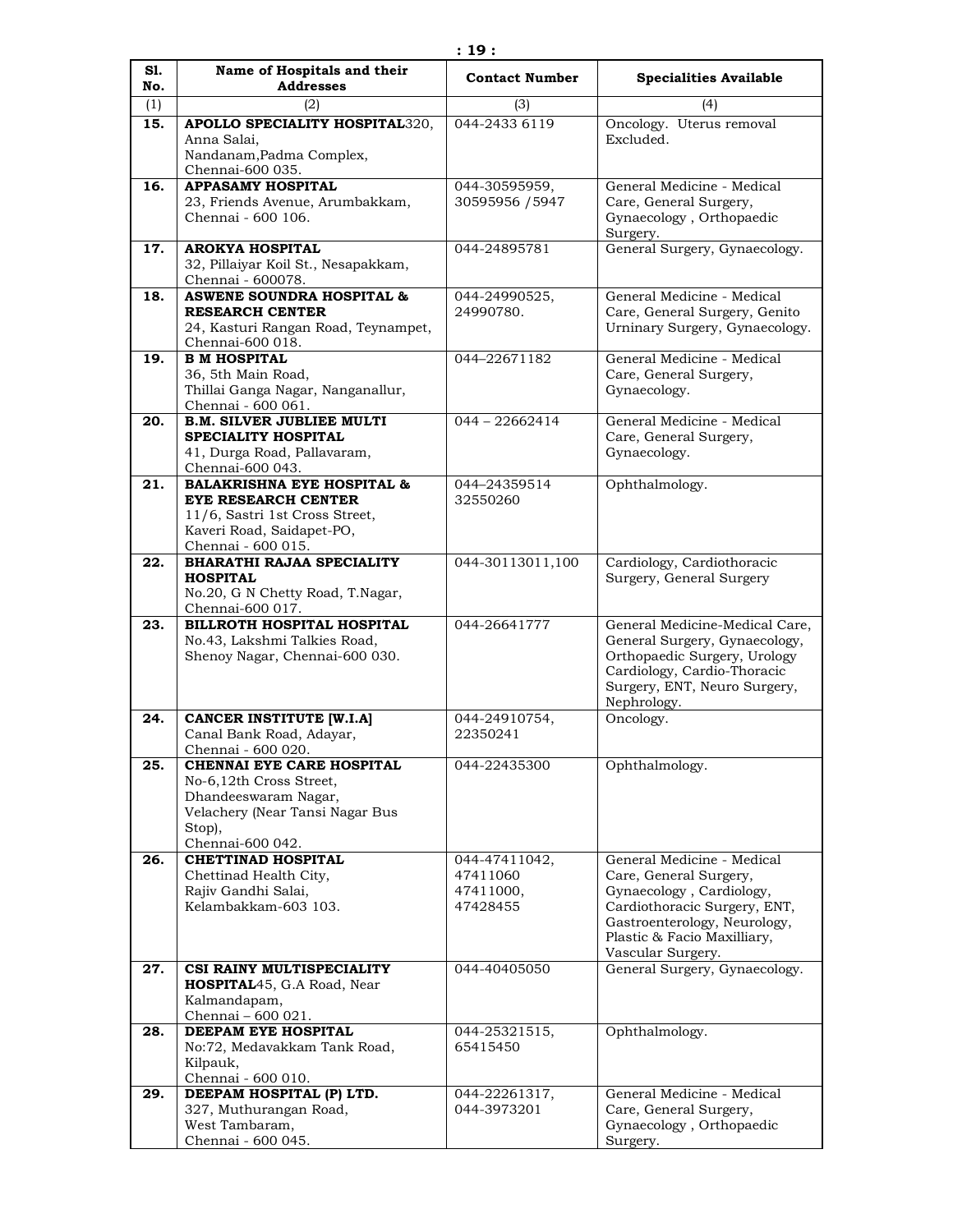| S1.        | Name of Hospitals and their<br><b>Addresses</b>                 | <b>Contact Number</b>                           | <b>Specialities Available</b>                                 |
|------------|-----------------------------------------------------------------|-------------------------------------------------|---------------------------------------------------------------|
| No.        | (2)                                                             |                                                 |                                                               |
| (1)<br>30. | DEEPAM HOSPITAL LTD.                                            | (3)<br>044-64537727                             | (4)<br>General Medicine - Medical                             |
|            | 30, Ayyasamy Street,<br>Nehru Nagar, Chrompet,                  |                                                 | Care, General Surgery,<br>Gynaecology.                        |
| 31.        | Chennai - 600 044.<br><b>DOCTOR REX'S HOSPITALS</b>             | 044-26424656                                    | Orthopaedic Surgery, Plastic &                                |
|            | 37, (Old No.19) Millers Road,<br>Kilpauk,                       |                                                 | Facio Maxilliary                                              |
|            | Chennai - 600 010.<br>DR. AGARWAL'S EYE HOSPITAL                |                                                 | Ophthalmology.                                                |
| 32.        | LTD.<br>19, Cathedral Road,<br>Chennai - 600 086.               | 044-28112811 /<br>2592 / 2358 /<br>3704/3141205 |                                                               |
| 33.        | DR. AGARWAL'S EYE HOSPITAL                                      | 044-28112811                                    | Ophthalmology.                                                |
|            | 3, 1st, Floor, Main Road,                                       | /2592/2358/3704/                                |                                                               |
|            | Kamarajar Nagar, Avadi,                                         | 43141205                                        |                                                               |
|            | Chennai - 600 071.<br>DR. AGARWAL'S EYE HOSPITAL                |                                                 | Ophthalmology.                                                |
| 34.        | 49, Arcot Road, Porur,                                          | 044-28112811 /<br>2592 / 2358 / 3704            |                                                               |
|            | Chennai - 600 116.                                              | / 43141205                                      |                                                               |
| 35.        | DR. AGARWAL'S EYE HOSPITAL                                      | 044-28112811 /                                  | Ophthalmology.                                                |
|            | AC-15, 2nd Avenue, Anna Nagar,                                  | 2592 / 2358 / 3704                              |                                                               |
| 36.        | Chennai - 600 040.<br>DR. AGARWAL'S EYE HOSPITAL                | / 43141205<br>044-28112811 /                    | Ophthalmology.                                                |
|            | No:27, 100 Feet Road,                                           | 2592 / 2358 /                                   |                                                               |
|            | Baby Nagar, Velachery,                                          | 3704 / 43141205                                 |                                                               |
|            | Chennai - 600 042.                                              |                                                 |                                                               |
| 37.        | DR. AGARWAL'S EYE HOSPITAL<br>No:729, T.H. Road, Old Tamil Nadu | 044-28112811 /<br>2592 / 2358 / 3704            | Ophthalmology.                                                |
|            | Theater, New Washermenpet,                                      | / 43141205                                      |                                                               |
|            | Chennai - 600 081.                                              |                                                 |                                                               |
| 38.        | DR. AGARWAL'S EYE HOSPITAL                                      | 044-28112811 /                                  | Ophthalmology.                                                |
|            | Old No.20, New No.33, 7th Avenue,                               | 2592 / 2358 / 3704                              |                                                               |
|            | Near G.R.T. School, Ashok Nagar,<br>Chennai - 600 083.          | / 044-43141205                                  |                                                               |
| 39.        | DR. AGARWAL'S EYE HOSPITAL                                      | 044-28112811 /                                  | Ophthalmology.                                                |
|            | The Federation Square, B-63,                                    | 2592 / 2358 / 3704                              |                                                               |
|            | Siva Elango Salai,<br>(70 Feet Road), Periyar Nagar,            | / 43141205                                      |                                                               |
|            | Chennai - 600 082.                                              |                                                 |                                                               |
| 40.        | DR. ARAVIND VISION CARE                                         | 044-42605533                                    | Ophthalmology.                                                |
|            | Old No:61, New No:3, Reddy Palayam                              |                                                 |                                                               |
|            | Road, Mugappair West,<br>Chennai - 600 037.                     |                                                 |                                                               |
| 41.        | DR. KAMAKSHI MEMORIAL                                           | 044-66300300                                    | General Medicine - Medical                                    |
|            | <b>HOSPITAL1</b> , Radial Road,                                 |                                                 | Care, General Surgery,                                        |
|            | Pallikaranai, Chennai - 600 100.                                |                                                 | Gynaecology, Oncology,                                        |
|            |                                                                 |                                                 | Cardiology, Cardiothoracic<br>Surgery, ENT, Gastroenterology, |
|            |                                                                 |                                                 | Neurology, Vascular Surgery,                                  |
|            |                                                                 |                                                 | Plastic & Facio Maxilliary.                                   |
| 42.        | DR. RAI MEMORIAL MEDICAL                                        | 044-42132054                                    | Oncology.                                                     |
|            | <b>CENTRE</b><br>562, Anna Salai, Century Plaza,                |                                                 |                                                               |
|            | Teynampet,                                                      |                                                 |                                                               |
|            | Chennai -600 018.                                               |                                                 |                                                               |
| 43.        | DR. RAVISHANKAR'S EYE CLINIC &                                  | 044-25323128,                                   | Ophthalmology.                                                |
|            | <b>NURSING HOME</b>                                             | 26611530                                        |                                                               |
|            | 11, Hunters Road, Vepery,<br>Chennai - 600 112.                 |                                                 |                                                               |
| 44.        | <b>ESWARI NURSING HOME</b>                                      | 044-25508343,                                   | General Surgery, Gynaecology.                                 |
|            | 1/255,10th Street, S.R.P.Colony,                                | 25508048                                        |                                                               |
|            | Chennai-600 082.                                                |                                                 |                                                               |
| 45.        | EYE RESEARCH FOUNDATION<br>[VIJAYA]                             | 044-24802165,<br>6664666, 66616661              | Ophthalmology.                                                |
|            | 180 - NSK Salai,                                                |                                                 |                                                               |
|            | Chennai - 600 026.                                              |                                                 |                                                               |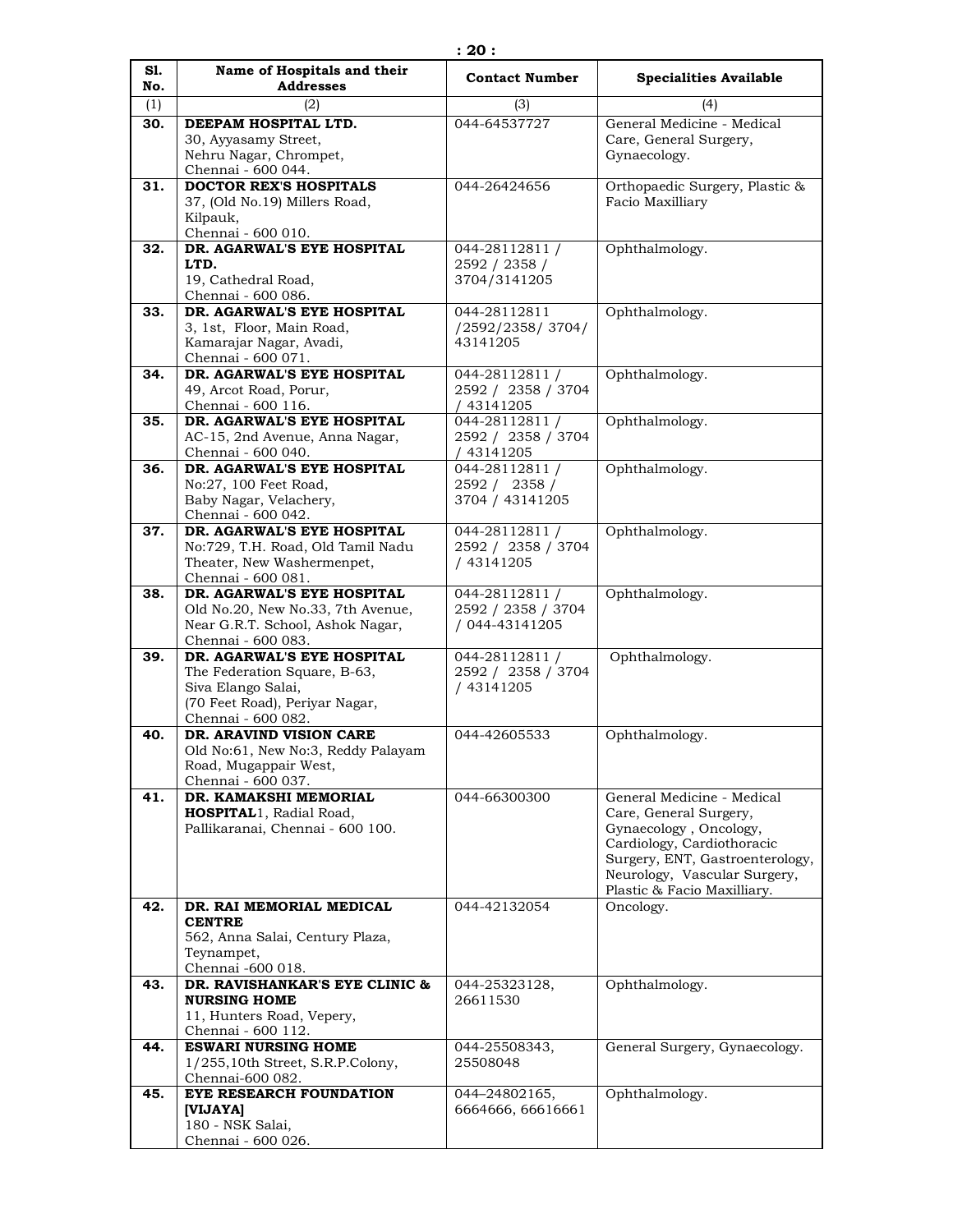| S1. | Name of Hospitals and their                                                                                                                   | <b>Contact Number</b>                                       | <b>Specialities Available</b>                                                                                                                                                                       |
|-----|-----------------------------------------------------------------------------------------------------------------------------------------------|-------------------------------------------------------------|-----------------------------------------------------------------------------------------------------------------------------------------------------------------------------------------------------|
| No. | <b>Addresses</b>                                                                                                                              |                                                             |                                                                                                                                                                                                     |
| (1) | (2)<br><b>FATHIMAH EYE CLINIC</b>                                                                                                             | (3)<br>044-24640902                                         | (4)                                                                                                                                                                                                 |
| 46. | 23, Arulanandam Street, Santhome,<br>Chennai - 600 004.                                                                                       |                                                             | Ophthalmology.                                                                                                                                                                                      |
| 47. | <b>FORTIS MALAR HOSPITAL</b><br>52, Gandhi Nagar,<br>First Main Road,<br>Chennai - 600 020.                                                   | 044-42892222,<br>24914023                                   | Cardiology.                                                                                                                                                                                         |
| 48. | <b>FOUSIYA HOSPITAL</b><br>New $\#119,$ Old $\#56$ ,<br>Dr.Natesan Road, Triplicane,<br>Chennai- 600 005.                                     | 044-28446033                                                | General Surgery, Gynaecology.                                                                                                                                                                       |
| 49. | FRONTIER LIFELINE DR. K. M.<br><b>CHERIAN HEART FOUNDATION</b><br>R-30-C, Ambattur Industrial Estate<br>Road, Mogappair,<br>Chennai -600 101. | 044-28567200                                                | Cardiology, Cardiothoracic<br>Surgery                                                                                                                                                               |
| 50. | <b>GAJANAN HOSPITAL (P) LTD.</b><br>29, Kannan Street,<br>West Tambaram,<br>Chennai - 600 045.                                                | 044-22266550.<br>22266649                                   | General Medicine - Medical<br>Care, General Surgery,<br>Gynaecology.                                                                                                                                |
| 51. | <b>GLOBAL HOSPITALS &amp; HEALTH</b><br><b>CITY</b><br>439, Cheran Nagar,<br>Perumbakkam,<br>Chennai-600 100.                                 | 044-22777000                                                | General Medicine - Medical<br>Care, General Surgery,<br>Gynaecology, Cardiology,<br>Cardiothoracic Surgery, ENT,<br>Gastroentrology, Neurology,<br>Plastic & Facio Maxilliary,<br>Vascular Surgery. |
| 52. | HALSTEAD SURGICAL CLINIC<br>No:306, Poonamallee High Road,<br>Kilpauk,<br>Chennai-600 010.                                                    | 044-26413344,<br>26413300                                   | General Surgery                                                                                                                                                                                     |
| 53. | <b>HANDE HOSPITAL</b><br>45, Lakshmi Talkies Road,<br>Shenoy Nagar,<br>Chennai-600 030.                                                       | 044-30584402,<br>30584403                                   | General Medicine - Medical<br>Care, General Surgery,<br>Gynaecology, Surgical<br>Gastroenterology.                                                                                                  |
| 54. | HARIHARAN DIABETES AND HEART<br><b>CARE HOSPITALS (P) LIMITEDNo.24</b><br>& 26, :SWATHI", 29th Street,<br>Nanganallur, Chennai - 600 061.     | 044-2224 7720044-<br>2224 7721044-2224<br>7722044-2224 7723 | General Medicine-Medical Care,<br>General Surgery, Cardiology,<br>Cardio-Thoracic Surgery.                                                                                                          |
| 55. | HARVEY HEALTHCARE LIMITED<br>542, T.T.K. Road, Alwarpet,<br>Chennai-600 018.                                                                  | 044-28350136                                                | Cardiology, Cardiothoracic<br>Surgery.                                                                                                                                                              |
| 56. | K.J. HOSPITAL PRIVATE LIMITED<br>New No.182, Poonamallee High Road,<br>Chennai-600 084.                                                       | 044-26411000                                                | General Medicine - Medical<br>Care, General Surgery.                                                                                                                                                |
| 57. | K.K. EYE CARE AND RESEARCH<br><b>CENTRE</b><br>34, Gandhi Road,<br>West Tambaram,<br>Chennai - 600 045.                                       | 044-22263130,<br>45076004                                   | Ophthalmology.                                                                                                                                                                                      |
| 58. | <b>KAUVERY HOSPITAL</b><br>No.81, T.T.K. Road,<br>Alwarpet,<br>Chennai - 600018.                                                              | 044-39244444                                                | General Medicine - Medical<br>Care, General Surgery,<br>Gynaecology, Orthopaedic<br>Surgery, Urology, Cardiology,<br>Cardio-Thoracic Surgery, ENT,<br>Neuro Surgery, Nephrology.                    |
| 59. | <b>KHM HOSPITAL</b><br>AB-14, 6th Main Road, Anna Nagar,<br>Chennai - 600040.                                                                 | 044-26212218                                                | General Medicine - Medical<br>Care, General Surgery,<br>Gynaecology, Orthopaedic<br>Surgery.                                                                                                        |
| 60. | <b>KKR ENT HOSPITAL &amp; RESEARCH</b><br><b>INSTITUTE (P) LTD.</b><br>274, Poonamallee High Road,<br>Kilpauk,<br>Chennai - 600 010.          | 044-42601021                                                | E.N.T.                                                                                                                                                                                              |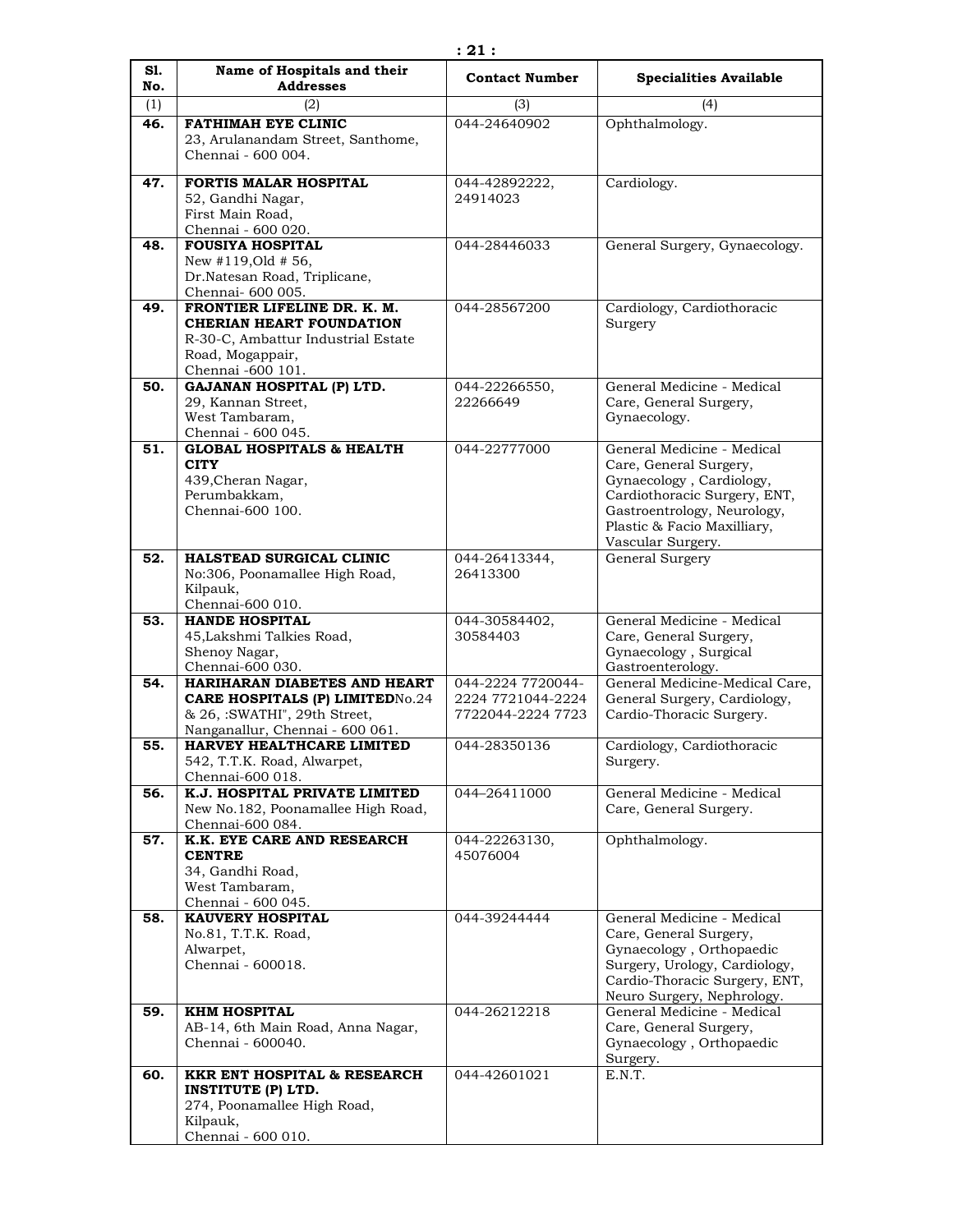| S1. | Name of Hospitals and their                                      | <b>Contact Number</b>     | <b>Specialities Available</b>                                   |
|-----|------------------------------------------------------------------|---------------------------|-----------------------------------------------------------------|
| No. | <b>Addresses</b>                                                 |                           |                                                                 |
| (1) | (2)                                                              | (3)                       | (4)                                                             |
| 61. | <b>KRISHNA EYE &amp; ENT HOSPITALS</b>                           | 044-24355152              | E.N.T. & Ophthalmology.                                         |
|     | 39, Burkit Road,<br>T.Nagar,                                     |                           |                                                                 |
|     | Chennai - 600 017.                                               |                           |                                                                 |
| 62. | KUMARAN HOSPITALS PVT LTD.                                       | 044-42956777              | General Medicine - Medical                                      |
|     | 214, P.H. Road,                                                  |                           | Care, General Surgery,                                          |
|     | Kilpauk,                                                         |                           | Gynaecology, Orthopaedic                                        |
|     | Chennai - 600 010.                                               |                           | Surgery, Oncology.                                              |
| 63. | <b>LAKE VIEW HOSPITAL</b>                                        | 044-25659911              | General Surgery, Gynaecology.                                   |
|     | 100 A, Kalpalayam,                                               |                           |                                                                 |
|     | Red Hills Road,                                                  |                           |                                                                 |
|     | Chennai - 600 099.                                               |                           |                                                                 |
| 64. | <b>LAKSHMI HOSPITAL</b>                                          | 044-32559182,<br>24580400 | General Medicine - Medical                                      |
|     | 47, Govindan Road,<br>West Mambalam,                             |                           | Care, General Surgery,<br>Gynaecology.                          |
|     | Chennai-600 033.                                                 |                           |                                                                 |
| 65. | <b>LASER AND LAPROSCOPIC</b>                                     | 044-28150651              | General Surgery, Surgical                                       |
|     | <b>HOSPITAL</b>                                                  |                           | Gastroenterology.                                               |
|     | New No-121, G N Chetty Road,                                     |                           |                                                                 |
|     | T.Nagar,                                                         |                           |                                                                 |
|     | Chennai - 600 017.                                               |                           |                                                                 |
| 66. | LIFELINE RIGID HOSPITAL                                          | 044-42949494              | General Medicine - Medical                                      |
|     | 47/3, New Avadi Road, Kilpauk,<br>Chennai - 600 010.             |                           | Care, General Surgery,<br>Gynaecology, Surgical                 |
|     |                                                                  |                           | Gastroenterology.                                               |
| 67. | <b>M.N. EYE HOSPITAL</b>                                         | 044-25956403              | Ophthalmology.                                                  |
|     | 781, T.H. Road, Tondiarpet,                                      |                           |                                                                 |
|     | Chennai - 600 081.                                               |                           |                                                                 |
| 68. | <b>MADRAS MEDICAL MISSION</b>                                    | 044-26561801,             | Cardiology, Cardiothoracic                                      |
|     | 4-A, Dr. J J Nagar,                                              | 26565961                  | Surgery.                                                        |
|     | Mogappair,                                                       |                           |                                                                 |
|     | Chennai - 600 037.                                               |                           |                                                                 |
| 69. | <b>MAXIVISION EYE CARE MEDFORT</b><br>HOSPITALS78/6, 3rd Avenue, | $044 - 49003800$          | Ophthalmology.                                                  |
|     | Anna Nagar,                                                      |                           |                                                                 |
|     | Chennai-600 012.                                                 |                           |                                                                 |
| 70. | <b>MAXIVISION EYE CARE MEDFORT</b>                               | 044-49001800              | Ophthalmology.                                                  |
|     | <b>HOSPITALS</b>                                                 |                           |                                                                 |
|     | No.116, Chamiers Road,                                           |                           |                                                                 |
|     | Nandanam,                                                        |                           |                                                                 |
| 71. | Chennai - 600 035.<br><b>MIOT HOSPITALS</b>                      | 044-22492288              |                                                                 |
|     | 4/112, Mount Poonamallee Road,                                   |                           | Orthopaedic Surgery, Plastic &<br>Facio Maxilliary, Cardiology, |
|     | Manapakam,                                                       |                           | Cardiothoracic Surgery,                                         |
|     | Chennai - 600 089.                                               |                           | Oncology.                                                       |
| 72. | <b>NANTHINI HOSPITAL</b>                                         | 044-24580400              | General Medicine - Medical                                      |
|     | 168, Chandra Sekaran Avenue,                                     |                           | Care, General Surgery,                                          |
|     | Thoraipakkam,                                                    |                           | Gynaecology.                                                    |
|     | Chennai-600 097.                                                 |                           |                                                                 |
| 73. | NARAYANA HOSPITAL                                                | 044-2650899               | General Surgery, Gynaecology.                                   |
|     | 18, Tana Street,<br>Purasawakam,                                 |                           |                                                                 |
|     | Chennai-600 007.                                                 |                           |                                                                 |
| 74. | <b>NOBLE HOSPITAL</b>                                            | 044-40042222              | General Surgery, General                                        |
|     | No.4, Audiappa Mudali Street,                                    |                           | Medicine - Medical Care,                                        |
|     | Purasawalkam,                                                    |                           | Orthopaedic Surgery, Gastro                                     |
|     | Chennai-600 084.                                                 |                           | Enterology, Genitourinary                                       |
|     |                                                                  |                           | Surgery.                                                        |
| 75. | PARVATHY HOSPITAL                                                | 044-22382748,             | Orthopaedic Surgery, Plastic &                                  |
|     | 241, G.S.T. Road,                                                | 22382248                  | Facio Maxilliary.                                               |
|     | Chrompet,<br>Chennai-600 044.                                    |                           |                                                                 |
| 76. | PATERSON CANCER CENTRE                                           | 044-24724243,             | Oncology.                                                       |
|     | [VIJAYA]                                                         | 52,62,72.                 |                                                                 |
|     | NSK Salai, Vadapalani,                                           |                           |                                                                 |
|     | Chennai - 600 026.                                               |                           |                                                                 |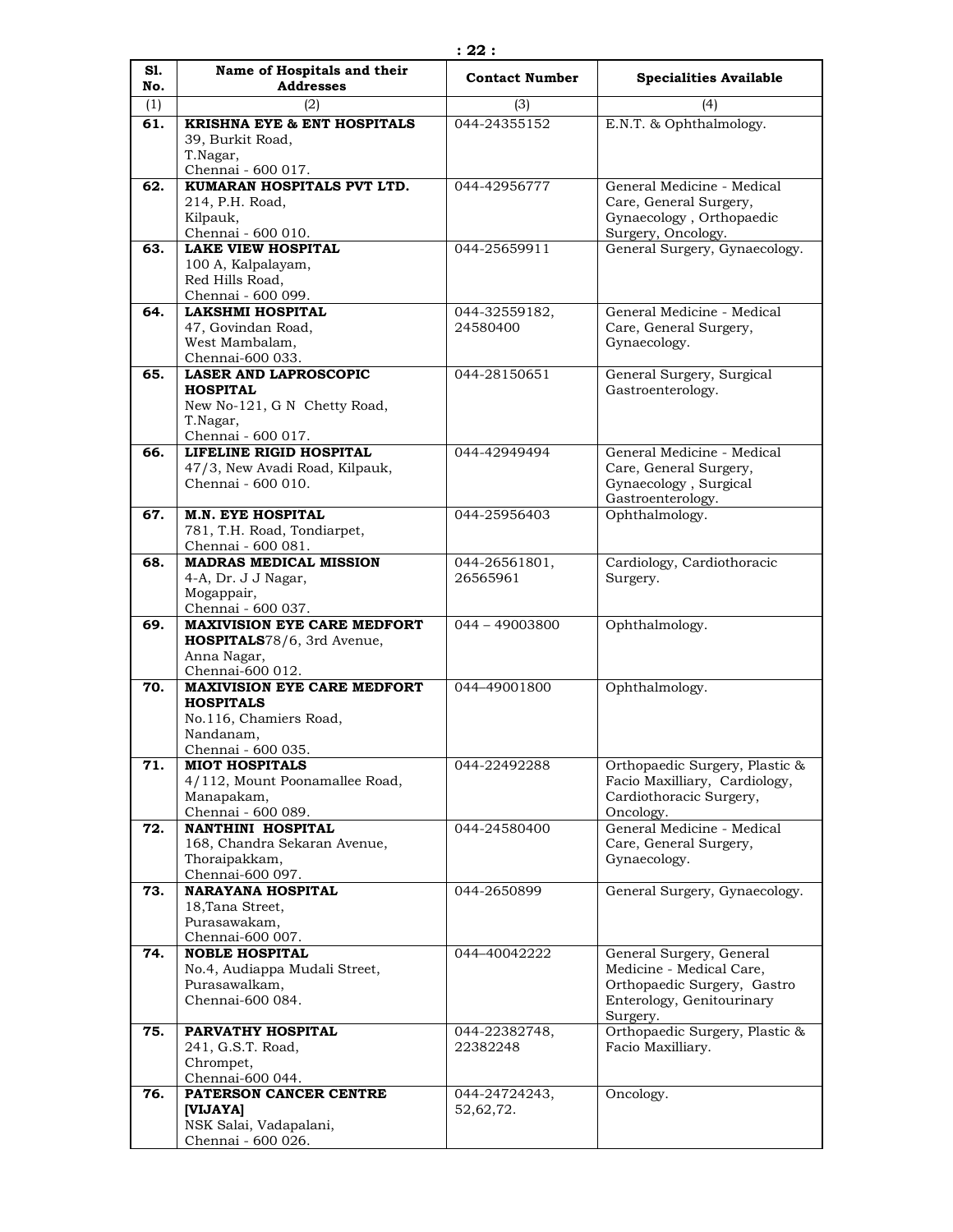| S1. | Name of Hospitals and their                                                                                                                   | <b>Contact Number</b>                               | <b>Specialities Available</b>                                                    |
|-----|-----------------------------------------------------------------------------------------------------------------------------------------------|-----------------------------------------------------|----------------------------------------------------------------------------------|
| No. | <b>Addresses</b>                                                                                                                              |                                                     |                                                                                  |
| (1) | (2)                                                                                                                                           | (3)                                                 | (4)                                                                              |
| 77. | <b>R G STONE UROLOGY &amp;</b><br><b>LAPAROSCOPY HOSPITA</b><br>391/392, Anna Salai,<br>Opp.New Bus Stand, Saidapet,<br>Chennai - 600 015.    | 044-43993600,<br>65855521,<br>65855524,<br>24336240 | Urology.                                                                         |
| 78. | RADHATRI NETHRALAYA EYE<br><b>HOSPITAL</b><br>12, Hindi Prachara Sabha Street,<br>T.Nagar,<br>Chennai - 600 017.                              | 044-24311550,<br>24332229                           | Ophthalmology.                                                                   |
| 79. | RAJAN DENTAL INSTITUTE PVT<br>LTD.<br>No: 56, Dr.Radhakrishnan Salai,<br>Mylapore,<br>Chennai - 600004.                                       | 044-28472266                                        | Plastic & Facio Maxilliary.                                                      |
| 80. | RAJAN EYE CARE HOSPITAL (P)<br>LTD.<br>5, Vidyodhaya East 2nd Street,<br>T.Nagar,<br>Chennai - 600 017.                                       | 044-28340500,<br>0300                               | Ophthalmology.                                                                   |
| 81. | <b>RAMANA EYE CENTRE</b><br>24, Venkatraman Street,<br>T.Nagar,<br>Chennai - 600 017.                                                         | 044-28155454                                        | Ophthalmology.                                                                   |
| 82. | <b>ROYAL BALAJI HOSPITALS</b><br>No 7, Works Road,<br>Chromepet,<br>Chennai-600 044.                                                          | 044-22412009,<br>22412010                           | General Medicine - Medical<br>Care, General Surgery,<br>Gynaecology.             |
| 83. | <b>SAKTHI HOSPITAL &amp; RESEARCH</b><br><b>CENTRE</b><br>175/86, Big Street,<br>Tripilicane,<br>Chennai 600 005.                             | 044-28442626,<br>52156633                           | General Medicine - Medical<br>Care, General Surgery,<br>Gynaecology.             |
| 84. | <b>SAMPAT NURSING HOME,</b><br>Nachiappa Street, Mylapore,<br>Chennai - 600 004.                                                              | 044-24981630                                        | General Medicine - Medical<br>Care, General Surgery,<br>Gynaecology.             |
| 85. | <b>SANKARA EYE HOSPITAL</b><br>No.1, 3rd Cross Street,<br>Sri Sankara Nagar, Pammal,<br>Chennai - 600 075.                                    | 044-22484799                                        | Ophthalmology                                                                    |
| 86. | SANKARA NETHRALAYA [MEDICAL<br><b>RESEARCH FOUNDATION</b><br>18, College Road,<br>Chennai - 600 006.                                          | 044-42271805,<br>42271500,<br>42271600.             | Ophthalmology.                                                                   |
| 87. | <b>SANTHOSH HOSPITAL</b><br>No.1, 7th Avenue,<br>Besant Nagar,<br>Chennai-600 090.                                                            | 044-49018800                                        | General Medicine - Medical<br>Care, General Surgery,<br>Gynaecology.             |
| 88. | SARASWATHY SPECIALITY<br><b>HOSPITAL</b><br>92/A, Bazaar Road, Sadasiva Nagar,<br>Near Ram Nagar Bus Stop,<br>Madipakkam,<br>Chennai-600 091. | 044-65389621                                        | General Medicine - Medical<br>Care, General Surgery,<br>Gynaecology, Cardiology. |
| 89. | <b>SATISH EYE HOSPITAL</b><br>15 (New No: 57), Ormes Road,<br>Kilpauk,<br>Chennai - 600 010.                                                  | 044-26424935,<br>26426464,<br>26651828              | Ophthalmology.                                                                   |
| 90. | <b>SEN HOSPITAL</b><br>18, Bunder Garden Street,<br>Perambur,<br>Chennai - 600 011.                                                           | 044-42769724,<br>42769725                           | General Medicine - Medical<br>Care, General Surgery,<br>Gynaecology              |
| 91. | <b>SOORIYA HOSPITAL</b><br>No 1, Arunachallam Road,<br>Saligaramam,<br>Chennai - 600093.                                                      | 044-23761751,<br>23761756                           | Cardiology, Cardiothoracic<br>Surgery, Neurology,<br>Orthopaedic Surgery.        |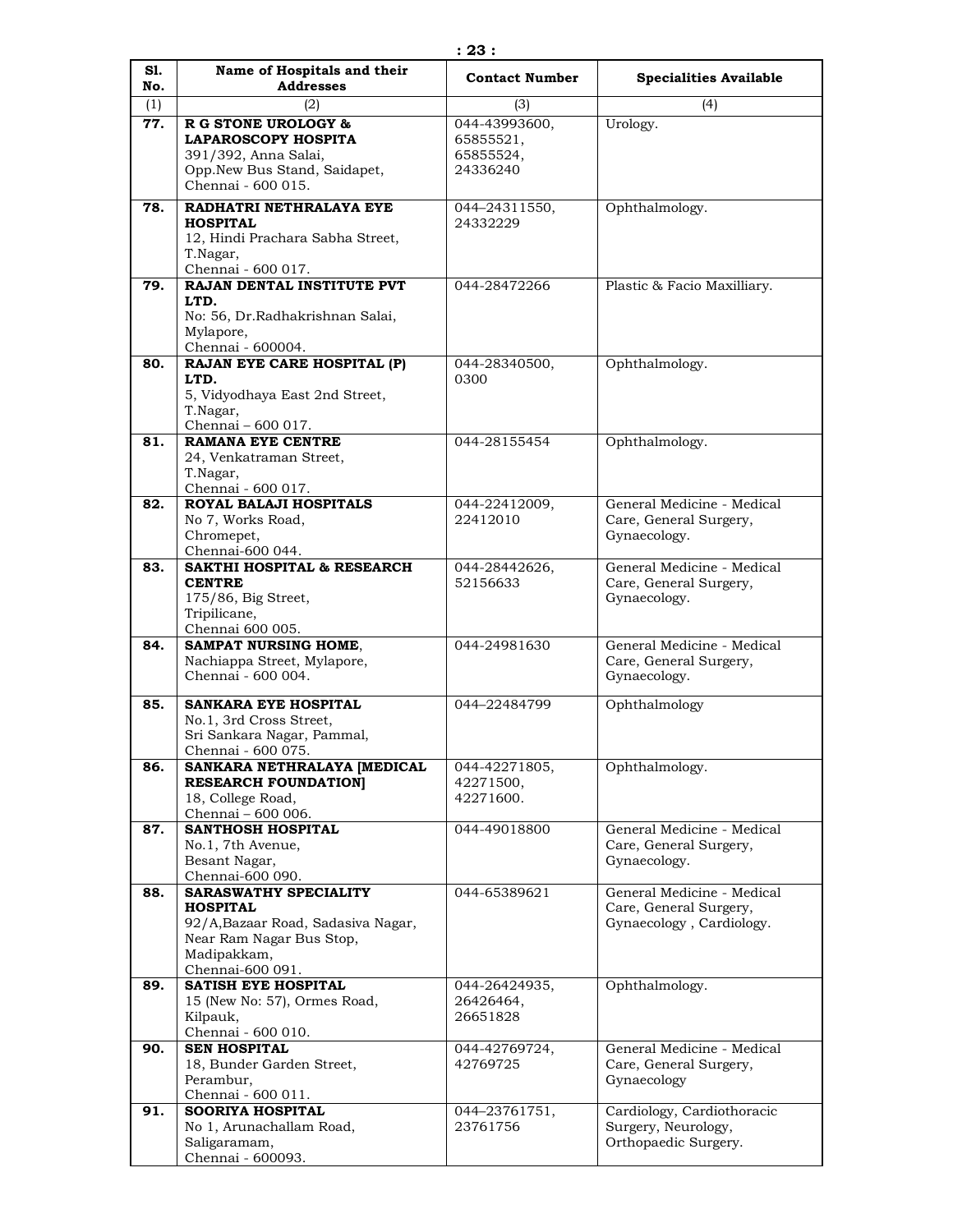| S1.  | Name of Hospitals and their                        | <b>Contact Number</b> | <b>Specialities Available</b>  |
|------|----------------------------------------------------|-----------------------|--------------------------------|
| No.  | <b>Addresses</b>                                   |                       |                                |
| (1)  | (2)                                                | (3)                   | (4)                            |
| 92.  | SRI KUMARAN MULTI SPECIALITY                       | 044-25960206          | General Surgery, Gynaecology.  |
|      | <b>HOSPITAL</b><br>No-532, Suriya Narayana Street, |                       |                                |
|      | Royapuram,                                         |                       |                                |
|      | Chennai - 600 013.                                 |                       |                                |
| 93.  | SRI RAMACHANDRA HOSPITAL                           | 044-24761541,         | Multi Speciality.              |
|      | 1, Ramachandra Nagar,                              | 24765512              |                                |
|      | Porur,                                             |                       |                                |
|      | Chennai - 600 116.                                 |                       |                                |
| 94.  | SRI VENKATESHWARA'S C.M.                           | 044-22247621,         | General Medicine - Medical     |
|      | <b>HOSPITAL</b>                                    | 22242499              | Care, General Surgery,         |
|      | No:1, 47th Street, 5th Main Road,<br>Nanganallur,  |                       | Gynaecology.                   |
|      | Chennai - 600 061.                                 |                       |                                |
| 95.  | <b>SRINIVAS EYE HOSPITAL</b>                       | 044-43550111          | Ophthalmology.                 |
|      | 335, Thiruvallur Salai,                            |                       |                                |
|      | Paneer Nagar, Mugappair,                           |                       |                                |
|      | Chennai - 600 037.                                 |                       |                                |
| 96.  | <b>SRINIVAS PRIYA HOSPITAL</b>                     | 044-25515502          | General Surgery, Gynaecology.  |
|      | 106, Patel Road, Perambur,<br>Chennai - 600 011.   |                       |                                |
| 97.  | <b>SUGAM HOSPITAL</b>                              | 044-40506070          | General Medicine - Medical     |
|      | 349, Thiruvottiyur High Road,                      |                       | Care, General Surgery, Genito  |
|      | Thiruvottiyur,                                     |                       | Urninary Surgery, Gynaecology. |
|      | Chennai-600 019.                                   |                       |                                |
| 98.  | TAMIL NADU GOVERNMENT MULTI                        | 044-25381216          | Multi Speciality.              |
|      | SUPER SPECIALITY HOSPITAL.                         |                       |                                |
|      | Anna Salai,                                        |                       |                                |
|      | Triplicane,<br>Chennai-600 005.                    |                       |                                |
| 99.  | TAMIL NADU UROLOGICAL                              | 044-23743300,         | Urology.                       |
|      | RESEARCH CENTRE PVT LTD.                           | 23743500              |                                |
|      | 76, Nelson Manickam Road,                          |                       |                                |
|      | Aminjikarai,                                       |                       |                                |
|      | Chennai-600 029.                                   |                       |                                |
| 100. | THE HEART INSTITUTE, VIJAYA                        | 044-24802165,         | Cardiology, Cardiothoracic     |
|      | <b>HEALTH CENTER</b>                               | 66646664,<br>66616661 | Surgery.                       |
|      | 323 and 434, NSK Salai,<br>Vadapalani,             |                       |                                |
|      | Chennai-600 026.                                   |                       |                                |
| 101. | <b>TRUST HOSPITAL</b>                              | 044-26461722,         | Nephrology / Urology.          |
|      | No:122, Medavakam Tank Road,                       |                       |                                |
|      | Ayanavaram,                                        |                       |                                |
|      | Chennai - 600 023.                                 |                       |                                |
| 102. | <b>UDHI EYE HOSPITALS</b>                          | 044-43471111,         | Ophthalmology.                 |
|      | 9, Murrays Gate Road,<br>Alwarpet,                 | 42188844              |                                |
|      | Chennai - 600018.                                  |                       |                                |
| 103. | UMA EYE CLINIC PVT LTD.                            | 044-26213670,         | Ophthalmology.                 |
|      | No:1957, 10th Main Road,                           | 26263189              |                                |
|      | Anna Nagar,                                        |                       |                                |
|      | Chennai - 600 104.                                 |                       |                                |
| 104. | <b>V.S. HOSPITAL</b>                               | 044-12001000,         | Oncology.                      |
|      | 13, East Spurtank Road,                            | 28190920              |                                |
|      | Chetpet,<br>Chennai - 600 031.                     |                       |                                |
| 105. | VASAN EYE CARE HOSPITAL                            | 044-43400000,         | Ophthalmology.                 |
|      | 118, Bazaar Road,                                  | 39890000              |                                |
|      | Saidapet,                                          |                       |                                |
|      | Chennai - 600 015.                                 |                       |                                |
| 106. | VASAN EYE CARE HOSPITAL                            | 044-43400660          | Ophthalmology.                 |
|      | New No: 976, Old No: 447, T.H Road,                |                       |                                |
|      | (Old Washermenpet) Tondiarpet,                     |                       |                                |
|      | Chennai - 600 021.                                 |                       |                                |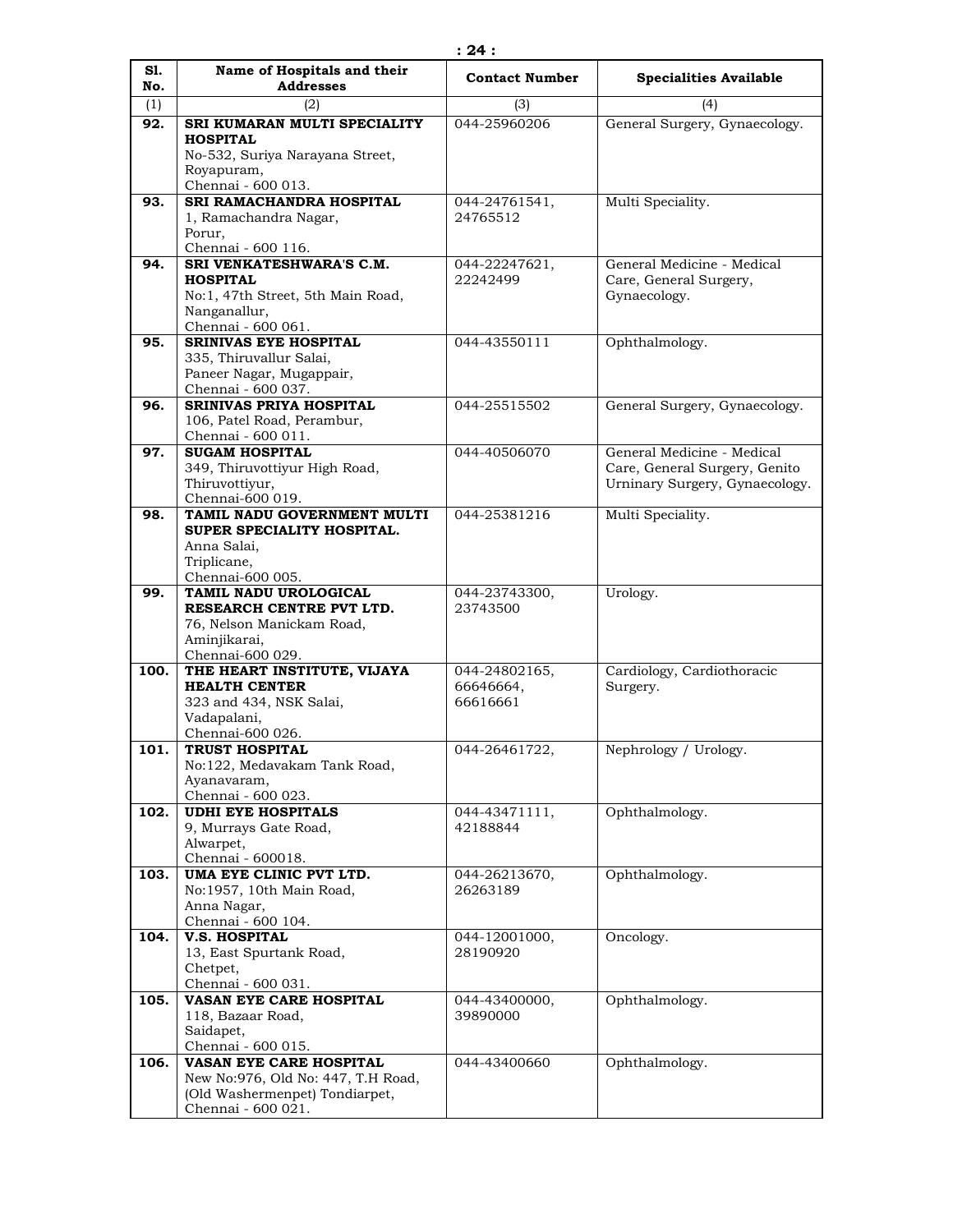| S1.  | Name of Hospitals and their                                | <b>Contact Number</b>          | <b>Specialities Available</b>                            |
|------|------------------------------------------------------------|--------------------------------|----------------------------------------------------------|
| No.  | <b>Addresses</b>                                           |                                |                                                          |
| (1)  | (2)                                                        | (3)                            | (4)                                                      |
| 107. | VASAN EYE CARE HOSPITAL                                    | 044-33724800                   | Ophthalmology.                                           |
|      | No 77, 3rd Avenue,                                         |                                |                                                          |
|      | Opp K4 Police Station),                                    |                                |                                                          |
|      | Anna Nagar East,<br>Chennai - 600 102.                     |                                |                                                          |
| 108. | VASAN EYE CARE HOSPITAL                                    | 044-39923000                   | Ophthalmology.                                           |
|      | No. 100/101, Triplicane High Road,                         |                                |                                                          |
|      | Triplicane,                                                |                                |                                                          |
|      | Chennai-600 005.                                           |                                |                                                          |
| 109. | <b>VASAN EYE CARE HOSPITAL</b>                             | 044-33724700                   | Ophthalmology.                                           |
|      | No. 115/1, Kamaraj Avenue,                                 |                                |                                                          |
|      | 2nd Street, Adyar,                                         |                                |                                                          |
|      | Chennai-600 020.                                           |                                |                                                          |
| 110. | VASAN EYE CARE HOSPITAL                                    | 044-33724800                   | Ophthalmology.                                           |
|      | No. 201, GST Road,                                         |                                |                                                          |
|      | Opp. to Chrompet Bus Stop,                                 |                                |                                                          |
|      | Chrompet, Chennai - 600 044.<br>VASAN EYE CARE HOSPITAL    |                                |                                                          |
| 111. | No.310,TTK Road,                                           | 044-33724400                   | Ophthalmology.                                           |
|      | Alwarpet,                                                  |                                |                                                          |
|      | Chennai-600 018.                                           |                                |                                                          |
| 112. | VASAN EYE CARE HOSPITAL                                    | 044-33701300                   | Ophthalmology.                                           |
|      | No.50, Arcot Road,                                         |                                |                                                          |
|      | Valasaravakkam,                                            |                                |                                                          |
|      | Chennai-600 087.                                           |                                |                                                          |
| 113. | VEE CARE EYE HOSPITALA - 13, 2Nd                           | 044-42945454                   | Ophthalmology.                                           |
|      | Avenue, Roundtana Junction,                                |                                |                                                          |
|      | Annanagar,                                                 |                                |                                                          |
| 114. | Chennai - 600 102.<br><b>VEE CARE HOSPITAL</b>             | 044-42945454                   | General Medicine - Medical                               |
|      | 106, Jawaharlal Nehru Salai, Near                          |                                | Care, General Surgery,                                   |
|      | Koyembedu Junction,                                        |                                | Gynaecology, Plastic & Facio                             |
|      | Thirumangalam, Anna Nagar West,                            |                                | Maxilliary, ENT, Orthopaedic                             |
|      | Chennai-600 040.                                           |                                | Surgery.                                                 |
| 115. | VEE CARE SUNDAR HOSPITAL                                   | 044-42945454                   | General Surgery, Gynaecology.                            |
|      | 186, Trunk Road,                                           |                                |                                                          |
|      | Poonamallee,                                               |                                |                                                          |
|      | Chennai - 600 056.                                         |                                |                                                          |
| 116. | <b>VIJAYA GROUP OF HOSPITALS</b>                           | 044-24802221,                  | General Medicine-Medical Care,                           |
|      | NSK Salai,<br>Vadapalani,                                  | 24802165                       | General Surgery, Genito                                  |
|      | Chennai - 600 026.                                         |                                | Urinary Surgery, Gynaecology,<br>Nephrology, Orthopaedic |
|      |                                                            |                                | Surgery, Neurology, Plastic &                            |
|      |                                                            |                                | Facio Maxilliary,                                        |
|      |                                                            |                                | Gastroenterology,                                        |
|      |                                                            |                                | Neurosurgery, ENT, Cardiology.                           |
| 117. | <b>VIJAY'S NURSING HOME</b>                                | 044-24338245,                  | General Medicine-Medical Care,                           |
|      | 39, West Road,                                             | 24336795                       | General Surgery,                                         |
|      | West C.I.T. Nagar,                                         |                                | Gynaecology, Orthopaedic                                 |
|      | Chennai - 600 035.<br><b>VISHNU EYE CLINIC</b>             |                                | Surgery, Urology.                                        |
| 118. | C-46, Second Avenue,                                       | 044-2626 1188<br>044-2626 1166 | Ophthalmology.                                           |
|      | Anna Nagar East,                                           | 044-2628 1166                  |                                                          |
|      | Chennai-600 102.                                           |                                |                                                          |
|      | <b>III. COIMBATORE DISTRICT</b>                            |                                |                                                          |
| 119. | A S D NURSING HOME                                         | 04259-223382                   | General Surgery, General                                 |
|      | 91/1, Coimbatore Road,                                     |                                | Medicine - Medical Care,                                 |
|      | Pollachi-642 002.                                          |                                | Gynaecology.                                             |
| 120. | <b>ABINAND HOSPITAL</b>                                    | 0422-2573310                   | General Surgery, Gynaecology.                            |
|      | 237-F, Pollachi Main Road,                                 |                                |                                                          |
|      | Sundarapuram,                                              |                                |                                                          |
|      | Coimbatore- 641 024.                                       |                                |                                                          |
| 121. | <b>ALVA HOSPITAL</b>                                       | 04259-253303                   | General Surgery, Gynaecology.                            |
|      | 5, Kamarajar Street, Vettaikaran<br>Pudur, Ambarampalayam, |                                |                                                          |
|      | Pollachi-642 103.                                          |                                |                                                          |
|      |                                                            |                                |                                                          |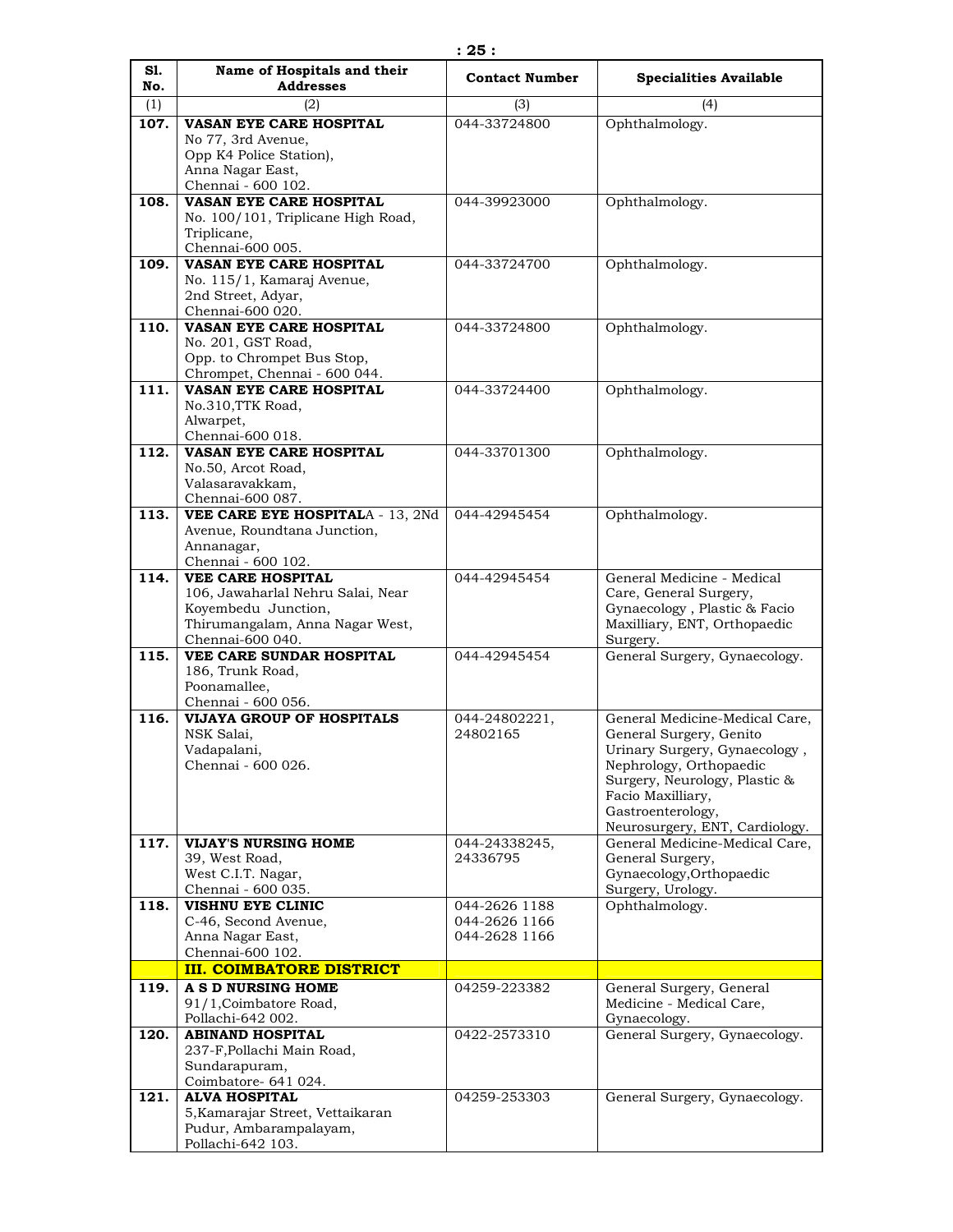| S1.  | Name of Hospitals and their                          | <b>Contact Number</b>    | <b>Specialities Available</b>                        |
|------|------------------------------------------------------|--------------------------|------------------------------------------------------|
| No.  | <b>Addresses</b>                                     |                          |                                                      |
| (1)  | (2)                                                  | (3)                      | (4)                                                  |
| 122. | <b>ANURAG HOSPITAL</b>                               | 0422-4341486             | General Medicine-Medical Care,                       |
|      | No.8, Krishna Nagar,                                 |                          | General Surgery, Gynaecology,                        |
|      | Sowri Palayam,                                       |                          | Orthopaedic Surgery, Urology.                        |
|      | Coimbatore-641 028.                                  |                          |                                                      |
| 123. | <b>ARATHANA ORTHOPAEDIC</b><br><b>SURGERY CENTRE</b> | 04259-226040,<br>226039  | Orthopaedic Surgery, Plastic &                       |
|      | 136, R C Polyclininc Building,                       |                          | Facio Maxilliary.                                    |
|      | Appar Street, Venkatesa Colony,                      |                          |                                                      |
|      | Polachi-642 001.                                     |                          |                                                      |
| 124. | <b>ARTHY HOSPITAL</b>                                | 0422-2320400             | General Surgery, General                             |
|      | No:52, Nanjundapuram, Near                           |                          | Medicine - Medical Care,                             |
|      | Ramanathapuram Signal,                               |                          | Gynaecology.                                         |
|      | Coimbatore - 641 045.                                |                          |                                                      |
| 125. | <b>ARUN HOSPITAL</b>                                 | 04259-219500,            | General Surgery, Gynaecology.                        |
|      | 88, New Scheme Road,                                 | 219555                   |                                                      |
|      | Pollachi - 642 002.                                  |                          |                                                      |
| 126. | <b>ARVIND EYE HOSPITAL &amp;</b>                     | 0422-4360400             | Ophthalmology.                                       |
|      | POSTGRADUATE INSTITUTE OF                            |                          |                                                      |
|      | <b>OPHTHALMOLOGY</b>                                 |                          |                                                      |
|      | Avinashi Road,<br>Coimbatore - 641014.               |                          |                                                      |
| 127. | <b>ASWIN HOSPITAL</b>                                | 0422-2525252             | General Surgery, Gynaecology.                        |
|      | No 1, Alamunagar                                     |                          |                                                      |
|      | Sathy Road,                                          |                          |                                                      |
|      | Coimbatore-641 012.                                  |                          |                                                      |
| 128. | BETHEL HOSPITAL (P) LTD.                             | 0422-2498884             | General Surgery, Gynaecology.                        |
|      | 223, Dr.Rajendra Prasad Road,                        |                          |                                                      |
|      | 100 Feet Road,                                       |                          |                                                      |
|      | Coimbatore-641 012.                                  |                          |                                                      |
| 129. | <b>C.S.R.NURSING HOME</b>                            | 0422-2524762             | General Surgery, Gynaecology.                        |
|      | 272, 7th Street Extn,                                |                          |                                                      |
|      | Coimbatore - 641 012.                                |                          |                                                      |
| 130. | CHINNIYAM PALAYAM HOSPITAL                           | 0422-2627248             | General Surgery, Gynaecology.                        |
|      | 2/143 Avinashi Road,<br>Coimbatore - 641 062.        |                          |                                                      |
| 131. | <b>COIMBATORE BONE &amp; JOINT</b>                   | 0422-4334999             | Orthopaedic Surgery.                                 |
|      | FOUNDATION (P) LTD.                                  |                          |                                                      |
|      | 1091, Mettupalayam Road,                             |                          |                                                      |
|      | North Coimbatore Bus Stop,                           |                          |                                                      |
|      | Coimbatore-641 002.                                  |                          |                                                      |
| 132. | <b>COIMBATORE KIDNEY CENTER</b>                      | 0422-2312006,            | Nephrology/Urology                                   |
|      | Puliakulam Road,                                     | 23112007                 |                                                      |
|      | Near Lakshmi Mills,                                  |                          |                                                      |
|      | Coimbatore - 641 045.<br><b>G R HOSPITAL</b>         |                          |                                                      |
| 133. | No.30 Ram Gardens, Sowripalayam                      | 0422-2315717,<br>2317012 | General Surgery, General<br>Medicine - Medical Care, |
|      | Road, Sowripalayam,                                  |                          | Gynaecology.                                         |
|      | Coimbatore - 641 028.                                |                          |                                                      |
| 134. | <b>GANGA MEDICAL CENTER &amp;</b>                    | 0422-2485000             | Orthopaedic Surgery, Plastic &                       |
|      | HOSPITALS LTD.                                       |                          | Facio Maxilliary.                                    |
|      | 313, Mettupalayam Road,                              |                          |                                                      |
|      | Coimbatore - 641 043.                                |                          |                                                      |
| 135. | GEM HOSPITAL INDIA PVT LTD.                          | 0422-2325100             | General Surgery, Surgical                            |
|      | 45-A, Pankaja Mill Road,                             |                          | Gastroentrology.                                     |
|      | Ramanathapuram,                                      |                          |                                                      |
|      | Coimbatore-641 045.                                  |                          |                                                      |
| 136. | <b>H.S. HOSPITAL</b><br>Gandhinagar,                 | 0422-2440277             | General Surgery, General<br>Medicine - Medical Care, |
|      | Kavundampalayam,                                     |                          | Gynaecology.                                         |
|      | Coimbatore-641 030.                                  |                          |                                                      |
| 137. | <b>JOSEPH HOSPITAL</b>                               | 0422-2562345             | General Surgery, Gynaecology.                        |
|      | 10,1st Cross Street,                                 |                          |                                                      |
|      | Thirumalal Nagar, Peelamedu,                         |                          |                                                      |
|      | Coimbatore-641 004.                                  |                          |                                                      |
| 138. | K M HOSPITAL                                         | 04259-221921             | General Surgery, Gynaecology.                        |
|      | 110-14, Palakad Road,                                |                          |                                                      |
|      | Pollachi, Coimbatore - 642 001.                      |                          |                                                      |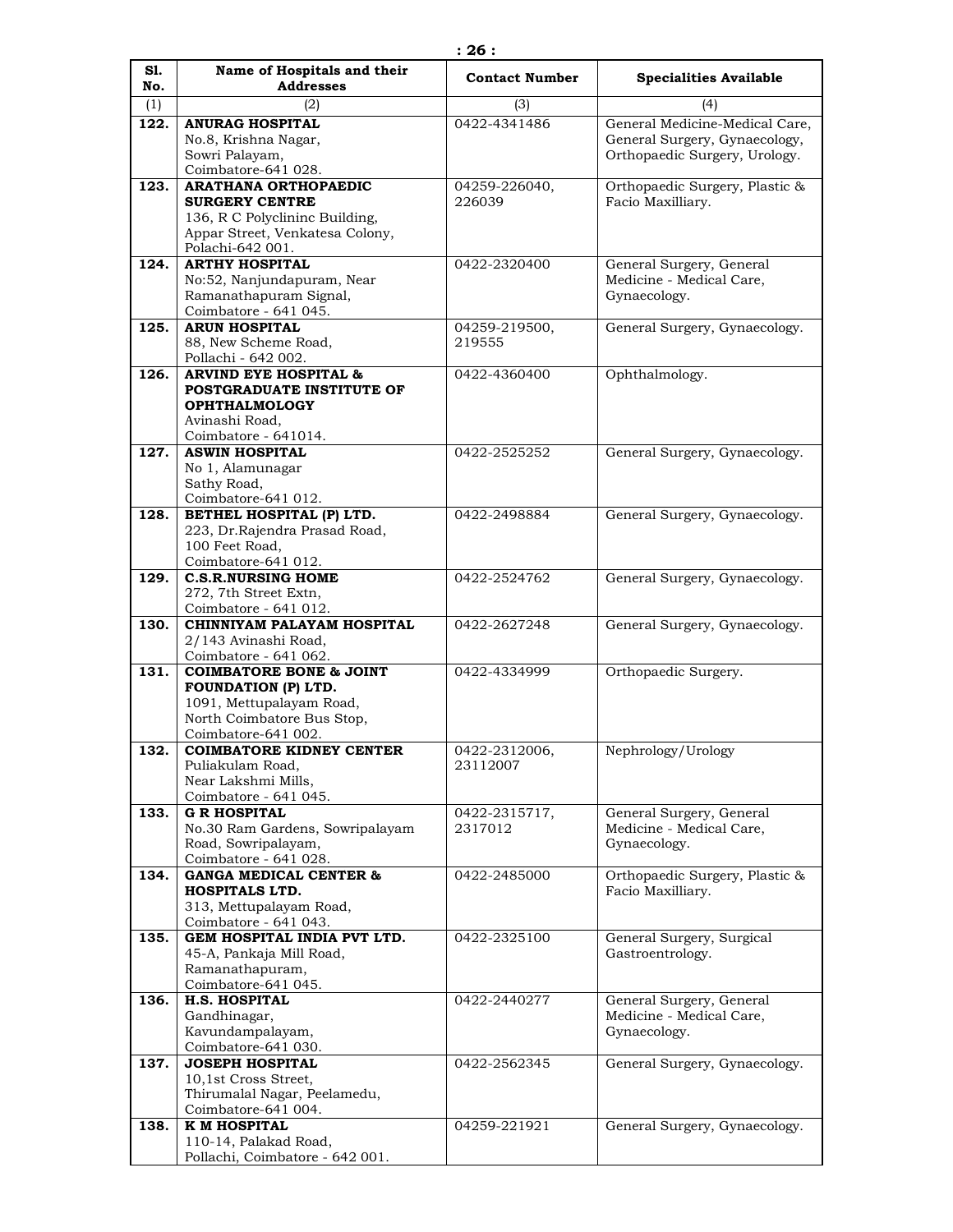| S1.<br>No.   | Name of Hospitals and their<br><b>Addresses</b>                                                                                 | <b>Contact Number</b>                | <b>Specialities Available</b>                                                                                                                                                                                                                            |
|--------------|---------------------------------------------------------------------------------------------------------------------------------|--------------------------------------|----------------------------------------------------------------------------------------------------------------------------------------------------------------------------------------------------------------------------------------------------------|
| (1)          | (2)                                                                                                                             | (3)                                  | (4)                                                                                                                                                                                                                                                      |
| 139.         | K.G.HOSPITAL K.GOVINDASAMY<br><b>NAIDU MEDICAL TRUST5. Govt. Arts</b><br>College Road, Coimbatore - 641 018.                    | 0422-2212121,29,<br>2218001,09       | General Medicine - Medical<br>Care, General Surgery,<br>Gynaecology, Neurosurgery,<br>Orthopaedic Surgery,<br>Opthalmology Cardio-Thoracic<br>Surgery ENT, Plastic and<br>Fascio-Maxillary Surgery,<br>Vascular Surgery, Urology,<br>Surgical Oncology.  |
| 140.         | K.G.M. HOSPITAL (P) LTD.<br>R. S. Puram,<br>Coimbatore - 641 002.                                                               | 0422-2627875                         | General Surgery, General<br>Medicine - Medical Care,<br>Gynaecology.                                                                                                                                                                                     |
| 141.         | K.P.S. HOSPITALS PRIVATE LTD.<br>Annur Road,<br>Mettupalayam-641 301.                                                           | 0422-223118,<br>223119, 224314       | General Surgery, General<br>Medicine - Medical Care,<br>Gynaecology.                                                                                                                                                                                     |
| 142.         | K.R.HEALTH CARE (P) LTD.<br>93F, Mettupalayam Road,<br>Periyanaicken Palayam,<br>Coimbatore - 641 020.                          | 0422-2692222,<br>2692223             | General Surgery, Gynaecology.                                                                                                                                                                                                                            |
| 143.         | K.T.V.R. GROUP HOSPITAL<br>Narayana Guru Road,<br>Saibaba Colony,<br>Coimbatore - 641 011.                                      | 0422-2445451                         | General Surgery, Gynaecology.                                                                                                                                                                                                                            |
| 144.         | KALPANA MEDICAL CENTRE PVT<br>LTD.<br>Mettupalayam Road,<br>Kavundampalayam,<br>Coimbatore-641 030.                             | 0422-2435597,<br>2435598             | General Surgery, General<br>Medicine - Medical Care,<br>Gynaecology.                                                                                                                                                                                     |
| 145.         | KAUSALYA MEDICAL CENTER<br>Opp. Kamachi<br>Amman Kovil,<br>Coimbatore-641 001.                                                  | 04259-2223959                        | General Surgery, General<br>Medicine - Medical Care,<br>Gynaecology.                                                                                                                                                                                     |
| 146.         | KONGUNAD HOSPITALS (P) LTD.<br>79, 11Th Street, Tatabad,<br>Coimbatore 641 012.                                                 | 0422-4316000                         | General Medicine - Medical<br>Care, General Surgery,<br>Gynaecology, Neurosurgery,<br>Orthopaedic Surgery.                                                                                                                                               |
| 147.         | <b>KOVAI HEART FOUNDATION (P)</b><br>LTD.<br>687/1, Trichy Road, Alvernia Convent<br>Bus Stop, Ramanathapuram<br>Pin-641 045.   | 0422-2320789                         | Cardiology, Cardiothoracic<br>Surgery.                                                                                                                                                                                                                   |
| 148.<br>149. | KOVAI MEDICAL CENTER &<br>HOSPITAL LTD.<br>Post Box No.3209, Avinashi Road,<br>Coimbatore - 641 014.<br><b>KURINJI HOSPITAL</b> | 0422-4323602,702<br>0422-4327777     | General Medicine - Medical<br>Care, General Surgery,<br>Gynaecology, Cardiology,<br>Cardiothoracic Surgery, ENT,<br>Gastroenterology, Neurology,<br>Plastic & Facio Maxilliary,<br>Vascular Surgery, Orthopaedic<br>Surgery.<br>General Surgery, General |
|              | 522/3, Udayampalayam Road,<br>Behind EB Sub Station, Nava India,<br>Sowripalayam Post,<br>Coimbatore. - 641 028.                |                                      | Medicine - Medical Care,<br>Gynaecology.                                                                                                                                                                                                                 |
| 150.         | <b>LAKSHMI MEDICAL CENTRE AND</b><br><b>HOSPITAL</b><br>18/121, MTP Road,<br>Thudiyalur,<br>Coimbatore -641 034.                | 0422-2644133                         | General Surgery, General<br>Medicine-Medical Care,<br>Gynaecology, Genitourinary<br>Surgery, ENT.                                                                                                                                                        |
| 151.         | <b>LALITHAA HOSPITAL</b><br>828A, Cross-Cut Road,<br>Gandhipuram,<br>Coimbatore - 641 012.                                      | 0422-2499533,<br>2499698             | General Surgery, Gynaecology.                                                                                                                                                                                                                            |
| 152.         | LOTUS EYE CARE HOSPITAL LTD.1,<br>Avinashi Road,<br>Civil Aerodrome Post,<br>Coimbatore - 641 014.                              | 0422-2626454,<br>2626565,<br>4229999 | Ophthalmology.                                                                                                                                                                                                                                           |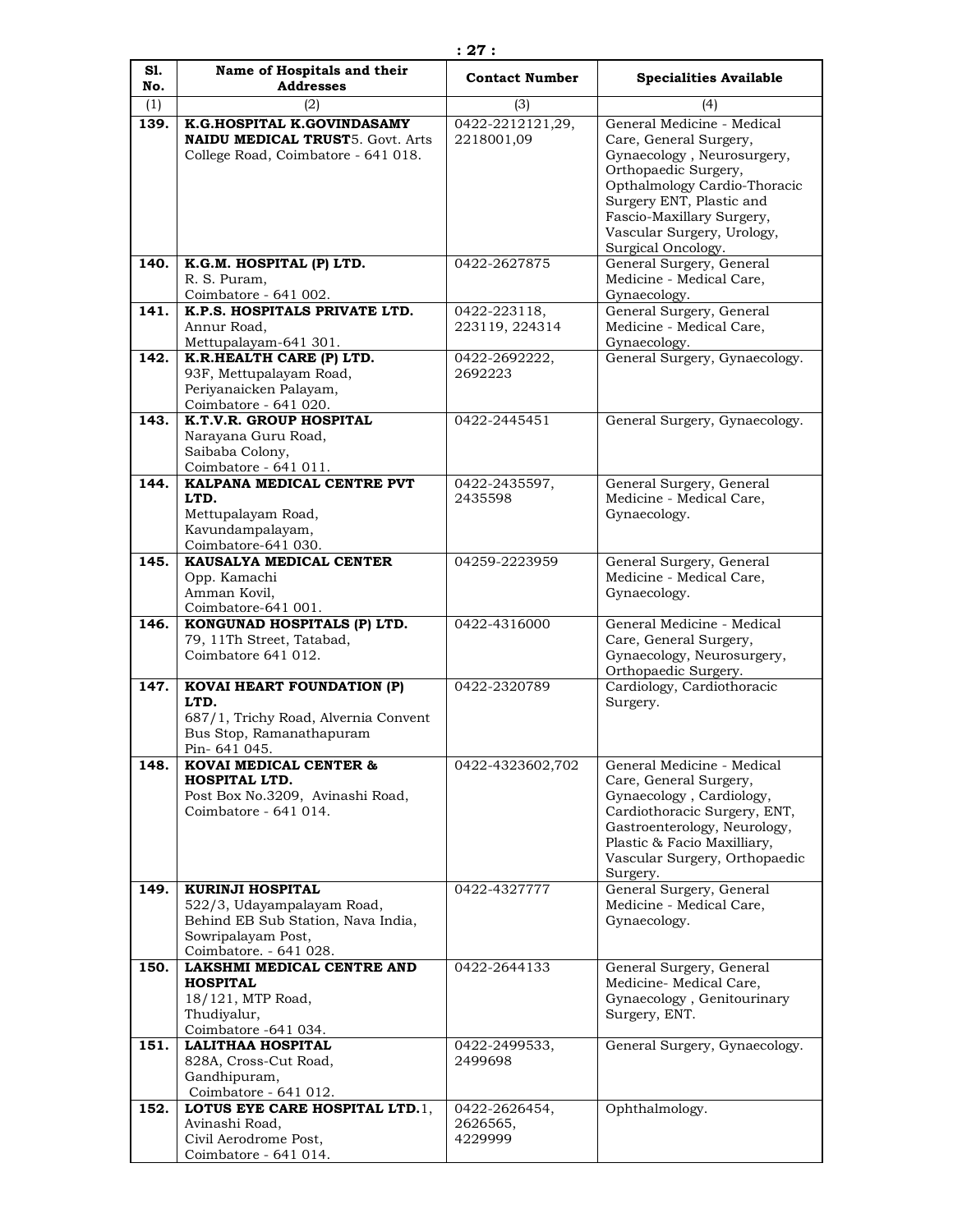| S1.  | Name of Hospitals and their                                                                                                                                            | <b>Contact Number</b>                | <b>Specialities Available</b>                                                                  |
|------|------------------------------------------------------------------------------------------------------------------------------------------------------------------------|--------------------------------------|------------------------------------------------------------------------------------------------|
| No.  | <b>Addresses</b>                                                                                                                                                       |                                      |                                                                                                |
| (1)  | (2)                                                                                                                                                                    | (3)                                  | (4)                                                                                            |
| 153. | LOTUS EYE CARE HOSPITAL LTD.<br>18-19, Cowley Brown Road,<br>R.S.Puram, Coimbatore-641 002.                                                                            | 0422-2626454,<br>2626565,<br>4229999 | Ophthalmology.                                                                                 |
| 154. | <b>M.V. EYE CARE CENTER</b><br>10, Kalidas Road,<br>Ram Nagar,                                                                                                         | 0422-2231260,<br>2235296             | Ophthalmology.                                                                                 |
|      | Coimbatore-641 009.                                                                                                                                                    |                                      |                                                                                                |
| 155. | <b>MADURAI EYE CENTER</b><br>137, East Periasamy Road,<br>R.S. Puram,<br>Coimbatore-641 002.                                                                           | 0422-2553077                         | Ophthalmology.                                                                                 |
| 156. | <b>MRS HOSPITAL &amp; FERTILITY</b>                                                                                                                                    | 04259-225743                         | General Medicine-Medical Care,                                                                 |
|      | <b>CENTRE</b><br>3, MHSS backside,<br>Opp. to ATSC Theatre, Pollachi,<br>Coimbatore-642 001.                                                                           |                                      | General Surgery, Gynaecology,<br>Orthopaedic Surgery, Urology.                                 |
| 157. | <b>N G HOSPITAL</b><br>577, Trichy Road,<br>Singanallur,                                                                                                               | 0422-2595963                         | General Surgery, Gynaecology.                                                                  |
|      | Coimbatore- 641 005.                                                                                                                                                   |                                      |                                                                                                |
| 158. | <b>N.M HOSPITAL</b><br>91,92, Rahman Sait Colony,<br>Sowri Palayam Pirivu,<br>Ramanatha Puram,<br>Coimbatore-641 045.                                                  | 0422-2312383                         | General Surgery, Gynaecology.                                                                  |
| 159. | NATARAJ MEDICAL CARE CENTRE                                                                                                                                            | 0422-2622259 / 64                    | General Surgery, General                                                                       |
|      | Bazaar Street,<br>Madukkarai,<br>Coimbatore-641 105.                                                                                                                   |                                      | Medicine - Medical Care,<br>Gynaecology.                                                       |
| 160. | <b>P.S.G. HOSPITALS</b>                                                                                                                                                | 0422-2570170                         | Multi Speciality.                                                                              |
|      | Avinashi Road,<br>Peelamedu,<br>Coimbatore - 641 004.                                                                                                                  |                                      |                                                                                                |
| 161. | <b>PGS HOSPITAL (EECP)</b><br>14, Cowley Brown Road,<br>R S Puram,<br>Coimbatore-641 002.                                                                              | 0422-4366305,<br>6562955             | Cardiology (EECP Only).                                                                        |
| 162. | <b>RAM POLY CLINIC</b><br>146/2A, New Scheme Road,<br>Pollachi,<br>Coimbatore- 642002.                                                                                 | 04259-22919,<br>228989               | General Surgery, Gynaecology,<br>Orthopaedic Surgery, Plastic &<br>Facio Maxilliary.           |
| 163. | <b>RASI HOSPITAL</b><br>558, D.B.Road,<br>R.S.Puram,<br>Coimbatore - 641 002.                                                                                          | 0422-2540118,<br>2545120             | General Surgery, General<br>Medicine - Medical Care,<br>Gynaecology.                           |
| 164. | <b>REX ORTHOPAEDIC SURGERY</b><br><b>HOSPITAL</b><br>43, R & R Layout, Behind Shanmuga<br>Theater, Poomarket Bus Stop,<br>Mettupalayam Road,<br>Coimbatore. - 641 002. | 0422-2542542.<br>2542540             | Orthopaedic Surgery.                                                                           |
| 165. | <b>RICHMOND HOSPITAL</b><br>1287, Trichy Road,<br>Opp. ICICI Bank,<br>Coimbatore-641 018.                                                                              | 0422-2303630,<br>2303603             | General Medicine - Medical<br>Care, General Surgery,<br>Gynaecology.                           |
| 166. | <b>S.P.T. HOSPITAL</b><br>50, Vivekananda Road,<br>Ram Nagar,<br>Coimbatore-641 009.                                                                                   | 0422-2232525,<br>4380543             | General Surgery, Gynaecology.                                                                  |
| 167. | SANGEETHA SUPER SPECIALITY<br><b>HOSPITAL</b><br>No.402, H-Palakkad Main Road,<br>Kuniyamuthur,<br>Coimbatore-641 008.                                                 | 0422-2252575                         | General Surgery, General<br>Medicine - Medical Care,<br>Gynaecology, Genitourinary<br>Surgery. |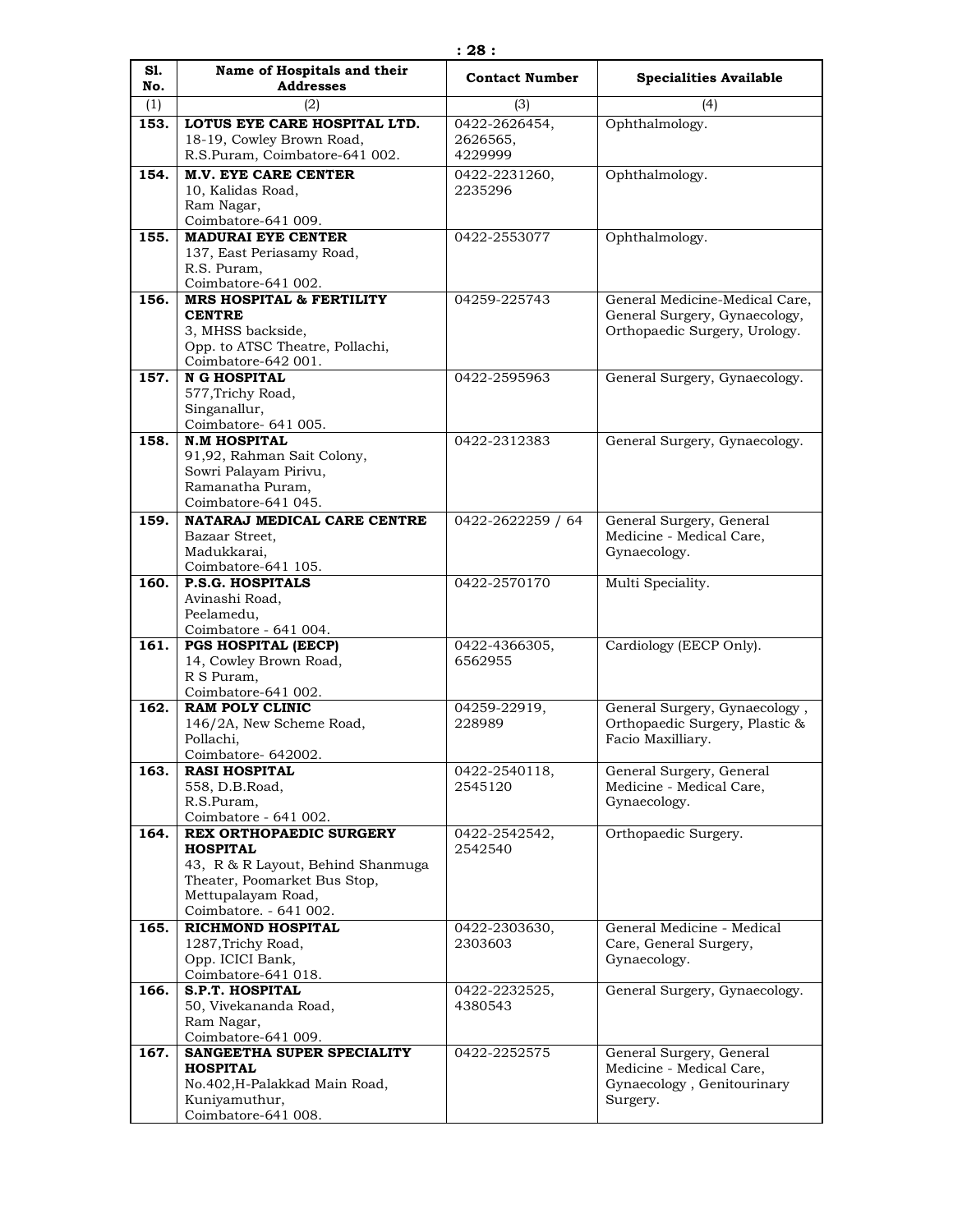| S1.<br>No.  | Name of Hospitals and their<br><b>Addresses</b>                                                                                        | <b>Contact Number</b>     | <b>Specialities Available</b>                                                                        |
|-------------|----------------------------------------------------------------------------------------------------------------------------------------|---------------------------|------------------------------------------------------------------------------------------------------|
|             |                                                                                                                                        |                           | (4)                                                                                                  |
| (1)<br>168. | (2)<br><b>SANKARA EYE CENTRE (SRI</b><br>KANCHI KAMAKOTI MEDICAL<br>TRUST)                                                             | (3)<br>0422-4256789       | Ophthalmology.                                                                                       |
|             | 16/16A, Sathyroad,<br>Sivanandapuram,<br>Coimbatore-641 035.                                                                           |                           |                                                                                                      |
| 169.        | SANKARA EYE HOSPITAL (R.S.<br>PURAM)<br>Sankara Eye Centre,<br>Sathy Road, Sivananda Puram,<br>Coimbatore-641 033.                     | 0422-4256789              | Ophthalmology.                                                                                       |
| 170.        | <b>SENTHIL HOSPITAL</b><br>8/1, R&R Layout,<br>Mettupalayam Road,<br>Coimbatore - 641 002.                                             | 0422-2549222              | General Surgery, Gynaecology.                                                                        |
| 171.        | <b>SHEELA CLINIC</b><br>46, East Power House Road,<br>Coimbatore - 641 012.                                                            | 0422-4334500,<br>4334563  | General Surgery, Gynaecology.                                                                        |
| 172.        | <b>SINDHIA HOSPITAL</b><br>54, LIC Colony,<br>Mahalingapuram,<br>Pollachi - 642 001.                                                   | 04259-229163              | Orthopaedic Surgery.                                                                                 |
| 173.        | <b>SNEKARAM HOSPITAL</b><br>5-1, Venkateshvara Lay-Out,<br>LIC Colony, Selvapuram,<br>Opp. B10 Police Station.<br>Coimbatore- 641 026. | 0422-2341552              | General Surgery, General<br>Medicine - Medical Care,<br>Gynaecology.                                 |
| 174.        | SREE ABIRAMI HOSPITAL (P) LTD.<br>33, Madukarai Road,<br>Sundarapuram,<br>Coimbatore - 641 024.                                        | 0422-2674999              | General Medicine - Medical<br>Care, General Surgery,<br>Gynaecology.                                 |
| 175.        | <b>SREE RAM NURSING HOME</b><br>5/33, N G G O Colony,<br>Coimbatore- 641 022.                                                          | 0422-2642933              | General Surgery, General<br>Medicine - Medical Care,<br>Gynaecology.                                 |
| 176.        | <b>SREE RAMAKRISHNA HOSPITAL</b><br>395, Sarojini Naidu Street,<br>Coimbatore - 641 044.                                               | 0422-4500122,<br>4500123  | Multi Speciality.                                                                                    |
| 177.        | <b>SRI BALA MEDICAL CENTRE &amp;</b><br><b>HOSPITAL</b><br>901, Trichy Road,<br>Ramanathapuram (Near Signal),<br>Coimbatore- 641 045.  | 0422-2323333              | General Surgery, General<br>Medicine - Medical Care,<br>Gynaecology.                                 |
| 178.        | <b>SRI BALAJI HOSPITALS</b><br>314, Pollachi Main Road,<br>Sundarapuram,<br>Coimbatore - 641 024.                                      | 0422-2673788,<br>2670288  | General Surgery, General<br>Medicines - Medical Care,<br>Gynaecology, Genitourinary<br>Surgery, ENT. |
| 179.        | <b>SRI KUMAR HOSPITAL</b><br>Koundampalayam,<br>Coimbatore - 641 030.                                                                  | 0422-24484462             | General Surgery, General<br>Medicine - Medical Care,<br>Gynaecology.                                 |
| 180.        | SRI LAVANYA GENERAL HOSPITAL<br>Kalveeran Palayam,<br>Coimbatore-641 046.                                                              | 0422-2423131              | General Medicine - Medical<br>Care, General Surgery,<br>Gynaecology.                                 |
| 181.        | <b>ST. MARY'S HOSPITAL</b><br>Church Road, Podanur,<br>Coimbatore - 641 023.                                                           | 0422-2410832,<br>2411995, | General Surgery, Gynaecology.                                                                        |
| 182.        | THE EYE FOUNDATION,<br><b>COIMBATORE.</b><br>No.582-A,D.B.Road, R.S.Puram,<br>Coimbatore - 641 002.                                    | 0422-4242000              | Ophthalmology.                                                                                       |
| 183.        | VASAN EYE CARE HOSPITAL81/83,<br>Thiruvenkata Samy Road (West),<br>Opp.Kamachi Amman Koil,<br>R.S.Puram,<br>Coimbatore.641 002.        | 0422-3300004              | Ophthalmology.                                                                                       |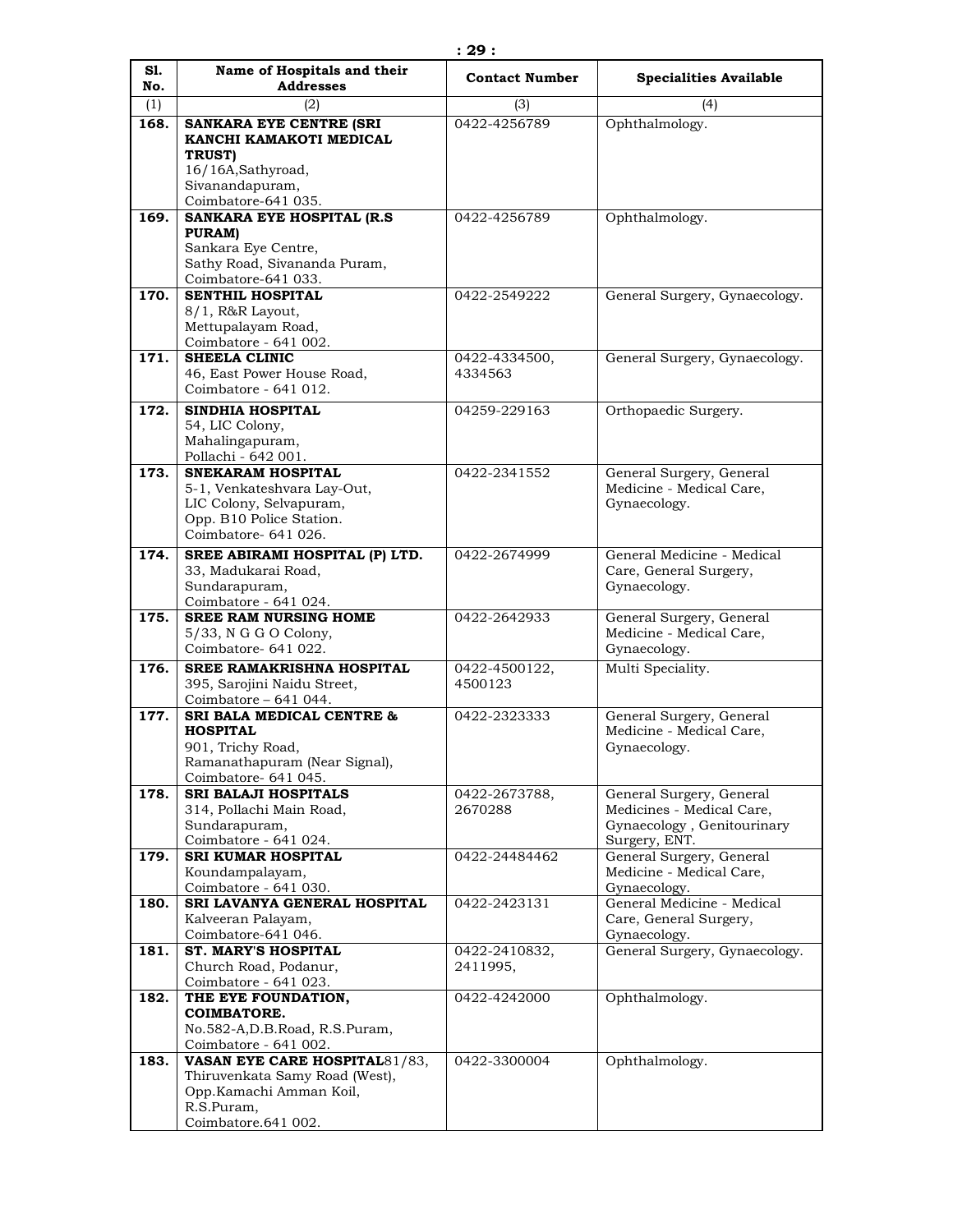| S1.  | Name of Hospitals and their                                    | <b>Contact Number</b>             | <b>Specialities Available</b>                              |
|------|----------------------------------------------------------------|-----------------------------------|------------------------------------------------------------|
| No.  | <b>Addresses</b>                                               |                                   |                                                            |
| (1)  | (2)                                                            | (3)                               | (4)                                                        |
| 184. | VASAN EYE CARE HOSPITAL<br>No.32 / 36, K. A. Complex,          | 04259-305708,<br>398900           | Ophthalmology.                                             |
|      | New Scheme Road,                                               |                                   |                                                            |
|      | Pollachi.642 001.                                              |                                   |                                                            |
| 185. | VGM HOSPITAL INSTITUTE OF<br><b>GASTERO-ENTROLOGY</b>          | 0422-2572573                      | General Surgery, Gynaecology,<br>Surgical Gastroentrology. |
|      | No.2100, Trichy Road,                                          |                                   |                                                            |
|      | (Rajalakshmi Mills Stop),                                      |                                   |                                                            |
|      | Coimbatore - 641 005.                                          |                                   |                                                            |
| 186. | <b>VIKRAM E N T HOSPITAL</b><br>69, West Venkatasamy           | 0422-2550633                      | E.N.T.                                                     |
|      | Road, R S Puram,                                               |                                   |                                                            |
|      | Coimbatore-641 002.                                            |                                   |                                                            |
|      | <b>IV. CUDDALORE DISTRICT</b>                                  |                                   |                                                            |
| 187. | <b>ABIRAAMI HOSPITAL</b>                                       | 04142-231600, 22,<br>04142-222119 | General Surgery, General                                   |
|      | No:24, A.L.C. Campus,<br>Cuddalore - 607 001.                  |                                   | Medicine - Medical Care,<br>Gynaecology.                   |
| 188. | <b>KANNAN HOSPITAL</b>                                         | 04142-230370,                     | General Surgery, General                                   |
|      | 17, Bashyam Street,                                            | 230025                            | Medicine - Medical Care,                                   |
|      | Manjakuppam,<br>Cuddalore - 607 001.                           |                                   | Gynaecology.                                               |
| 189. | <b>MARUTHI GASTRO CARE HOSPITAL</b>                            | 04142-284666                      | General Surgery, Gynaecology,                              |
|      | 42, 43, Sekar Nagar,                                           |                                   | Surgical Gastroenterology.                                 |
|      | Semmandalam.                                                   |                                   |                                                            |
| 190. | Cuddalore - 607 001.<br>S.R. HOSPITAL & ENT RESEARCH           | 04142-284710                      | E.N.T.                                                     |
|      | <b>FOUNDATION</b>                                              |                                   |                                                            |
|      | 25, A.L.C. Campus,                                             |                                   |                                                            |
| 191. | Cuddalore - 607 001.<br>VALLI VILAS HOSPITAL                   | 04142-221879                      |                                                            |
|      | 45/2, Bharathi Road,                                           |                                   | General Surgery, General<br>Medicine-Medical Care,         |
|      | Cuddalore - 607 001.                                           |                                   | Gynaecology.                                               |
| 192. | VASAN EYE CARE HOSPITAL                                        | 04142-305708,                     | Ophthalmology.                                             |
|      | No.18 & 19, Lawrence Road,<br>Near Bus Stand, Thiruppapuliyur, | 398900                            |                                                            |
|      | Cuddalore-607 002.                                             |                                   |                                                            |
|      | <b>V. DHARMAPURI DISTRICT</b>                                  |                                   |                                                            |
| 193. | DNV POLYCLINIC                                                 | 04342-265091                      | General Surgery, General                                   |
|      | No.7, Rajagopal Goundar Street,<br>Dharmapuri - 636 701.       |                                   | Medicine - Medical Care,<br>Gynaecology.                   |
| 194. | DR. AGARWAL'S EYE HOSPITAL                                     | 04342-2305201,                    | Ophthalmology.                                             |
|      | 136, Ist Floor, Nehthaji Bye Pass Road,                        | 305208                            |                                                            |
|      | Opp to Hotel Rama,                                             |                                   |                                                            |
| 195. | Dharmapuri - 636 701.<br>JOTHI LASER EYE CARE CENTER           | 04342-263636                      | Ophthalmology.                                             |
|      | 110, Duraisamy Naidu Street,                                   |                                   |                                                            |
|      | Dharmapuri-636 701.                                            |                                   |                                                            |
| 196. | <b>K.S.HOSPITAL</b><br>1, CK Srinivasa Rao Street,             | 04342-261948                      | General Surgery, Gynaecology.                              |
|      | Dharmapuri- 636 701.                                           |                                   |                                                            |
| 197. | <b>KAMALAM NURSING HOME</b>                                    | 04342-260707                      | General Surgery, General                                   |
|      | 234, Nethaji Bye Pass Road,<br>Dharmapuri - 636 701.           |                                   | Medicine - Medical Care,                                   |
| 198. | <b>OM SAKTHI HOSPITAL4,</b>                                    | 04342-260388                      | Gynaecology.<br>General Surgery, Gynaecology.              |
|      | Sengodipuram,                                                  |                                   |                                                            |
|      | Dharmapuri- 636 701.                                           |                                   |                                                            |
| 199. | SUPA HOSPITAL CARDIAC CARE<br><b>CENTRE</b>                    | 04342-260576                      | General Surgery, General<br>Medicine - Medical Care,       |
|      | Siddha Veeraapa Chety Street,                                  |                                   | Gynaecology, Cardiology.                                   |
|      | Near Bus Stand,                                                |                                   |                                                            |
|      | Dharamapuri- 636 107.                                          |                                   |                                                            |
| 200. | THANGAM HOSPITAL<br>76/41C, Salem Main Road,                   | 04342-233888                      | General Surgery, General<br>Medicine - Medical Care,       |
|      | Dharmapuri - 636 705.                                          |                                   | Gynaecology.                                               |
| 201. | VASAN EYE CARE HOSPITAL                                        | 04342-398900                      | Ophthalmology.                                             |
|      | 1, P.R. Sundaram Street,<br>Dharmapuri. - 636 701.             |                                   |                                                            |
|      |                                                                |                                   |                                                            |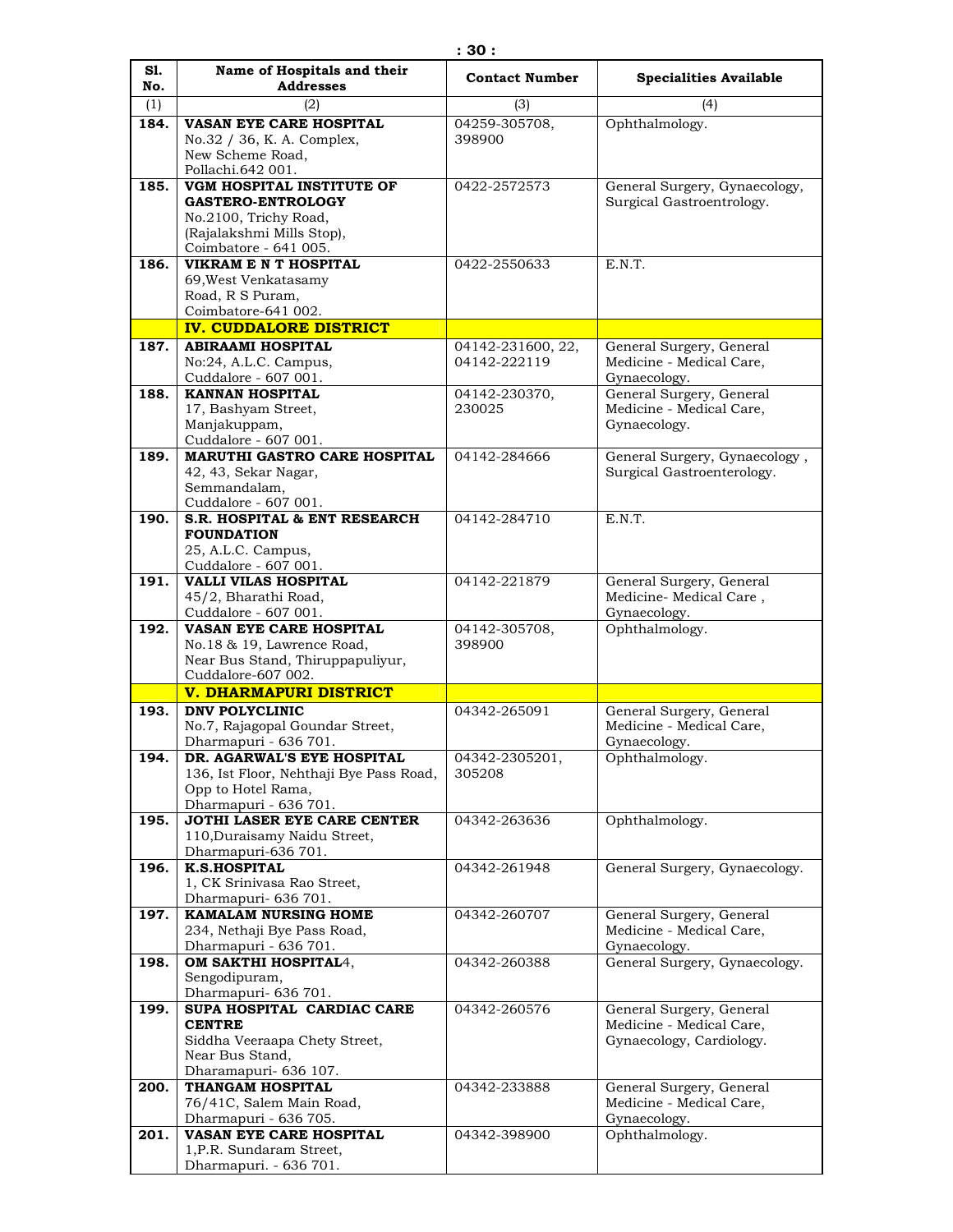| S1.<br>No. | Name of Hospitals and their<br><b>Addresses</b>         | <b>Contact Number</b> | <b>Specialities Available</b>                            |
|------------|---------------------------------------------------------|-----------------------|----------------------------------------------------------|
| (1)        | (2)                                                     | (3)                   | (4)                                                      |
|            | <b>VI. DINDIGUL DISTRICT</b>                            |                       |                                                          |
| 202.       | <b>ARAVIND EYE HOSPITAL</b>                             | 0451-2448100          | Ophthalmology.                                           |
|            | 31-A, New Agarharam,                                    |                       |                                                          |
|            | Palani Road.<br>Dindigul - 624 001.                     |                       |                                                          |
| 203.       | <b>AUDHITYO ORTHOPAEDIC</b>                             | 04553-250255          | Orthopaedic Surgery.                                     |
|            | <b>SURGERY HOSPITAL</b>                                 |                       |                                                          |
|            | 79, Dindigul Road, Palani,                              |                       |                                                          |
|            | Dindigul - 624 601.                                     |                       |                                                          |
| 204.       | CITY HOSPITAL, PAVALAM TRAUMA                           | 0451-2436060          | Orthopaedic Surgery, General                             |
|            | <b>CENTER</b><br>4/361, Gandhiji Nagar,                 |                       | Surgery.                                                 |
|            | Trichy Road,                                            |                       |                                                          |
|            | Dindigul-624 005.                                       |                       |                                                          |
| 205.       | <b>JCB HOSPITALS</b>                                    | 0451-2433993          | General Medicine-Medical Care,                           |
|            | No.1, Veerappaanthoppu Street,<br>Palani Road,          |                       | Orthopaedic Surgery.                                     |
|            | Dindigul.624 001.                                       |                       |                                                          |
| 206.       | <b>JJ ARUL HOSPITAL</b>                                 | 0451-2425454          | Orthopaedic Surgery, General                             |
|            | No.8/2, YMR Patti,<br>Telephone Colony,                 |                       | Surgery.                                                 |
|            | Dindigul - 624 001.                                     |                       |                                                          |
| 207.       | <b>K G HOSPITAL</b>                                     | 04545-242623          | General Surgery, Gynaecology.                            |
|            | Anna Nagar,<br>Palani-624 601.                          |                       |                                                          |
| 208.       | <b>K R HOSPITAL</b>                                     | 04553-240711, 611     | General Surgery, Gynaecology.                            |
|            | 284/B19, Oddanchatram,                                  |                       |                                                          |
|            | Thiruvalluvar Street,                                   |                       |                                                          |
| 209.       | Dindigul - 624 619.<br>K.V. HOSPITAL & ISWARYA          | $04545 - 243130$      | General Medicine-Medical Care,                           |
|            | <b>FERTILITY CENTER</b>                                 |                       | Gynaecology.                                             |
|            | 72-B Dindigul Road,                                     |                       |                                                          |
| 210.       | Palani-624 601.<br><b>LEONARD HOSPITAL</b>              | 0451-265256           | General Surgery, General                                 |
|            | Periya Kulam Road,                                      |                       | Medicine - Medical Care,                                 |
|            | Batlagundu-624 202.                                     |                       | Gynaecology.                                             |
| 211.       | PRIYA HOSPITAL                                          | 04545-251177          | Orthopaedic Surgery, General                             |
|            | 2/2, Nethaji Nagar,<br>Dindigul Road,                   |                       | Surgery.                                                 |
|            | Palani-624 601.                                         |                       |                                                          |
| 212.       | <b>R.K.GUT CLINIC</b>                                   | 0451-2440099          | General Surgery, Gynaecology                             |
|            | 22, Narayana Nagar,<br>Dindigul - 624 001.              |                       |                                                          |
|            |                                                         |                       |                                                          |
| 213.       | RAJA RAJESHWARI NURSING<br>HOME46, Tiruvalluvar Salai,  | 0451-2422444          | General Medicine - Medical<br>Care, Gynaecology,         |
|            | Spencer Nagar,                                          |                       | Genitourinary Surgery.                                   |
|            | Dindigul-624 003.                                       |                       |                                                          |
| 214.       | SANJAY SURGICAL HOSPITAL<br>Subramaniya Puram,          | 04545-241717          | General Surgery, Gynaecology,<br>Genito Urinary Surgery. |
|            | Palani-624 601.                                         |                       |                                                          |
| 215.       | SHANMUGAM SURGICAL AND                                  | 0451-2452283          | General Surgery, Gynaecology                             |
|            | FERTILITY HOSPITAL                                      |                       |                                                          |
|            | 4-2-30/4, High School Road,<br>Chinnalapatti - 624 301. |                       |                                                          |
| 216.       | <b>SHIFA HOSPITAL</b>                                   | 0451-2461881          | General Surgery, Gynaecology.                            |
|            | Chennama Nayakkanpatty Main Road,                       |                       |                                                          |
|            | Near Collector'S Office,<br>Dindigul-624 001.           |                       |                                                          |
| 217.       | SHREE SATHYA SUBHA HOSPITAL                             | 0451-2429777          | General Medicine - Medical                               |
|            | No-53, Agraharam, Palani Road,                          |                       | Care, Gynaecology.                                       |
|            | Dindigul - 624 001.<br><b>SHRI SAKTHI VINAYAKKER</b>    |                       |                                                          |
| 218.       | <b>HOSPITAL</b>                                         | 0451-234433           | General Surgery, Gynaecology.                            |
|            | Near Bus Stand, Main Road,                              |                       |                                                          |
|            | Guziliamaparai-624 703.                                 |                       |                                                          |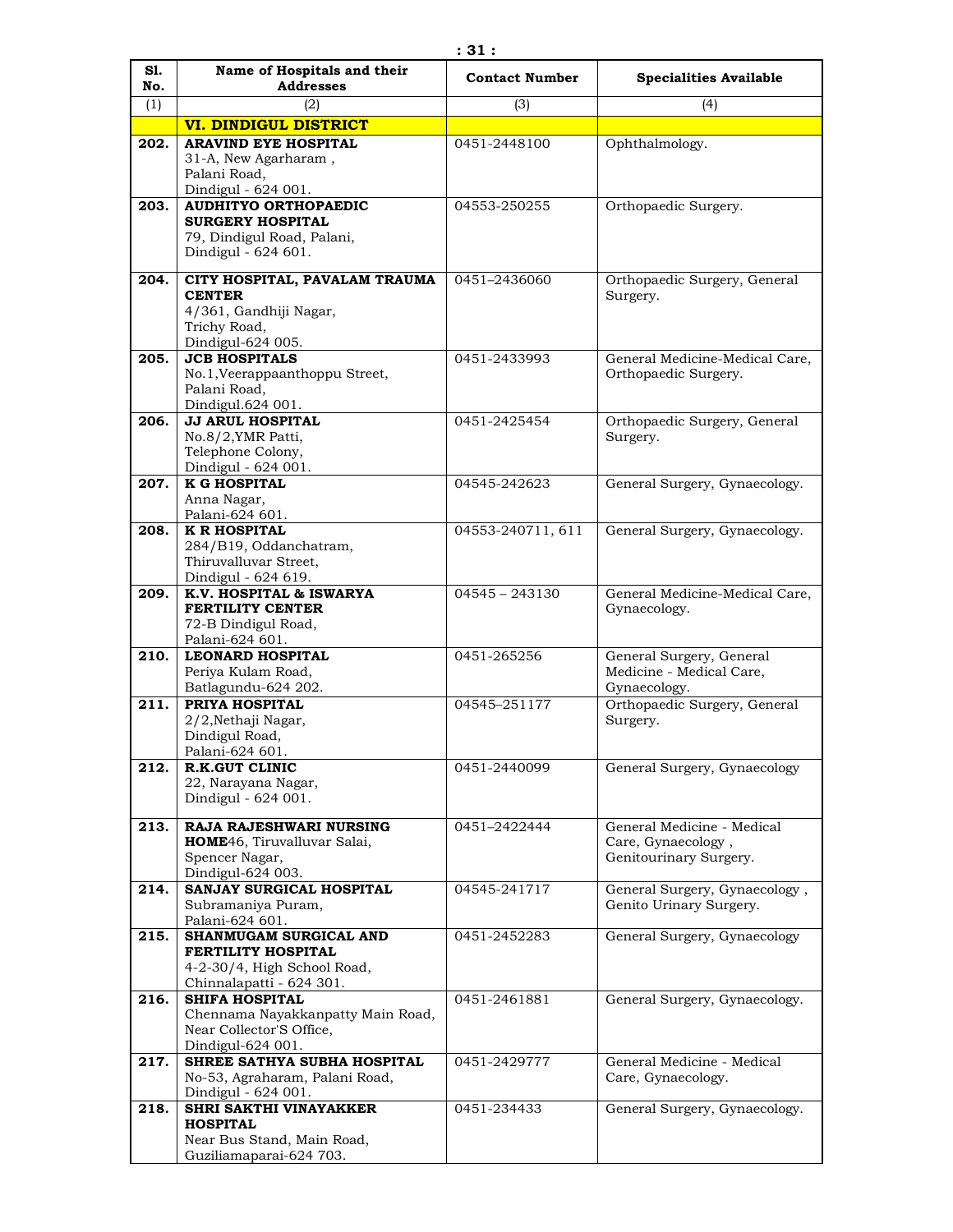| S1.         | Name of Hospitals and their                                     | <b>Contact Number</b> | <b>Specialities Available</b>                  |
|-------------|-----------------------------------------------------------------|-----------------------|------------------------------------------------|
| No.         | <b>Addresses</b>                                                |                       |                                                |
| (1)<br>219. | (2)<br><b>SRI AMMAN HOSPITAL</b>                                | (3)<br>04553-242918   | (4)                                            |
|             | Dharapuram Road,                                                |                       | General Surgery, Gynaecology.                  |
|             | Oddanchatram - 624 619.                                         |                       |                                                |
| 220.        | VASAN EYE CARE HOSPITAL                                         | 0451-3989000          | Ophthalmology.                                 |
|             | NO. 3A - 6, Railway Station Road,                               |                       |                                                |
|             | Near Ganesh Theartre,                                           |                       |                                                |
| 221.        | Dindigul - 624 001.<br><b>VIJAYA HOSPITAL</b>                   | 0451-2431410          | General Surgery, Gynaecology.                  |
|             | EVR Periyar Salai,                                              |                       |                                                |
|             | West Govindapuram,                                              |                       |                                                |
|             | Dindigul - 624 001.                                             |                       |                                                |
|             | <b>VII. ERODE DISTRICT</b>                                      |                       |                                                |
| 222.        | ABHI S.K. HOSPITAL PVT LTD.                                     | 04285-222995          | General Surgery, Gynaecology.                  |
|             | 153 Sathy Main Road<br>Nalla Goundanpalayam                     |                       |                                                |
|             | Gobichettipalayam,                                              |                       |                                                |
|             | Erode-6384533.                                                  |                       |                                                |
| 223.        | <b>ACCHUTHA EYE CARE</b>                                        | 0424-4030804          | Ophthalmology.                                 |
|             | H-3, EVN Road, Periyar Nagar, Near                              |                       |                                                |
|             | Surampatti Nall Road,<br>Erode - 638 009.                       |                       |                                                |
| 224.        | <b>ARASAN EYE HOSPITAL</b>                                      | 0424-2227019, 20      | Ophthalmology                                  |
|             | 26, Annamalai Layout,                                           |                       |                                                |
|             | Opp. Royal Theatre, Near Bus Stand,                             |                       |                                                |
| 225.        | Erode-638 011.<br>ASHOK KRISHNA HOSPITAL                        | 04256-232589          | General Medicine - Medical                     |
|             | 60 - A, Devapuram,                                              |                       | Care, General Surgery,                         |
|             | Bhavani. - 638 301.                                             |                       | Gynaecology.                                   |
| 226.        | <b>ASHWIN HOSPITAL</b>                                          | 0424-2258393,         | General Medicine - Medical                     |
|             | 545, S.K.C. Road,                                               | 2258391               | Care, General Surgery,                         |
| 227.        | Erode - 638 001.<br><b>BHARANI PAVENTHAN</b>                    | 0424-6450777/         | Gynaecology.<br>General Medicine-Medical Care, |
|             | MULTISPECIALITY HOSPITAL                                        | 2257075               | General Surgery, Gynaecology,                  |
|             | No.74, Sampath Nagar, Near                                      |                       | Orthopaedic Surgery, Urology.                  |
|             | Collectorate,                                                   |                       |                                                |
| 228.        | Erode-638 011.<br><b>C.K.HOSPITAL</b>                           | 0424-2262728,         | General Medicine - Medical                     |
|             | 41, Balasubbarayalu Street,                                     | 2269635               | Care, General Surgery,                         |
|             | Erode-638 001.                                                  |                       | Gynaecology.                                   |
| 229.        | <b>CITY HOSPITAL</b>                                            | 0424-2214000,         | General Medicine - Medical                     |
|             | 87, RKV Road,                                                   | 4560046               | Care, General Surgery,                         |
| 230.        | Erode - 638 003.<br><b>DAKSHIN TRAUMA CENTRE &amp;</b>          | 0424-221781           | Gynaecology.<br>Orthopaedic Surgery, Plastic & |
|             | <b>HOSPITAL</b>                                                 |                       | Facio Maxilliary.                              |
|             | 2 A, Buddhar Street,                                            |                       |                                                |
|             | Erode Main Road,                                                |                       |                                                |
| 231.        | Gopichettipalayam - 638 476.<br>DR. AGARWAL'S EYE HOSPITAL      | 0424-2223666          | Ophthalmology.                                 |
|             | LTD.                                                            |                       |                                                |
|             | 397/1, Perundurai Main Road,                                    |                       |                                                |
|             | Opp. to KPK Petrol Bunk,                                        |                       |                                                |
| 232.        | Erode - 628 011.<br>DR. K.M NALLASAMY HOSPITAL                  | 0424-2252122          | General Surgery, Gynaecology.                  |
|             | (RAMAKRISHNA NURSING HOME)                                      |                       |                                                |
|             | Dr. K.M. Nallasamy Building,                                    |                       |                                                |
|             | 64, Power House Road,                                           |                       |                                                |
| 233.        | Erode-638 001.<br>DR.LOGANATHAN ORTHOPAEDIC                     | 04256-231702          | Orthopaedic Surgery, Plastic &                 |
|             | <b>HOSPITAL</b>                                                 |                       | Facio Maxilliary.                              |
|             | 412, Mettur Main Road,                                          |                       |                                                |
|             | Bhavani-638 301.                                                |                       |                                                |
| 234.        | <b>ERODE CANCER CENTRE</b>                                      | 0424-2910700          | Oncology.                                      |
|             | Velavan Nagar(Near Chinthamani<br>Petrol Bunk) Perundurai Road, |                       |                                                |
|             | Thindal,                                                        |                       |                                                |
|             | Erode-638 009.                                                  |                       |                                                |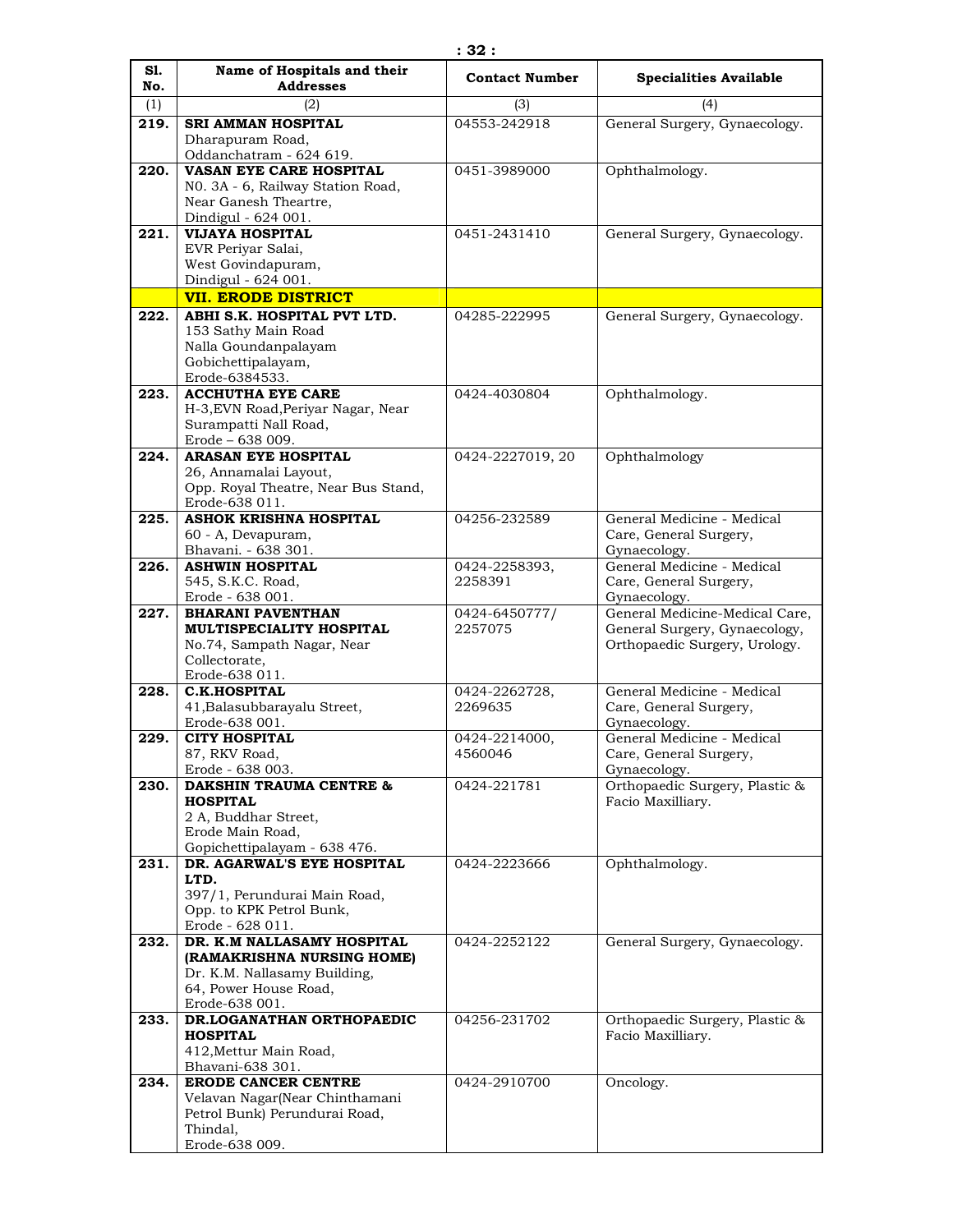| S1.<br>No. | Name of Hospitals and their<br><b>Addresses</b>                         | <b>Contact Number</b>        | <b>Specialities Available</b>                               |
|------------|-------------------------------------------------------------------------|------------------------------|-------------------------------------------------------------|
| (1)        | (2)                                                                     | (3)                          | (4)                                                         |
| 235.       | <b>ERODE KIDNEY AND</b>                                                 | 0424-2256434                 | Nephrology / Urology, General                               |
|            | <b>LAPAROSCOPIC CENTRE</b>                                              |                              | Surgery.                                                    |
|            | 13, Muthukarupan Street,<br>(Opp.G.H. 2nd Street) Gandhi Nagar,         |                              |                                                             |
|            | Erode - 638 009.                                                        |                              |                                                             |
| 236.       | <b>ERODE ORTHOPAEDIC SURGERY</b>                                        | 0424-2276201,                | Orthopaedic Surgery.                                        |
|            | <b>CENTRE</b>                                                           | 2276202                      |                                                             |
|            | 803, EVN Road, Near Railway Station,<br>Erode-638 001.                  |                              |                                                             |
| 237.       | <b>IRT-PERUNDURAI MEDICAL</b>                                           | 0424-220910,                 | General Medicine - Medical                                  |
|            | <b>COLLEGE</b>                                                          | 220913,220915,               | Care, General Surgery,                                      |
|            | Kunnathur Road,<br>Sanatorium-638 053.                                  | 220914                       | Gynaecology, ENT,<br>Gastroenterology, Neurology            |
|            |                                                                         |                              | Plastic & Facio Maxilliary,                                 |
|            |                                                                         |                              | Vascular Surgery, Orthopaedic                               |
| 238.       | KALYANI KIDNEY CARE CENTRE                                              | 0424-2266949                 | Surgery.<br>Nephrology / Urology.                           |
|            | 104, Sampath Nagar,                                                     |                              |                                                             |
|            | Erode - 638 011.                                                        |                              |                                                             |
| 239.       | <b>KGR SURGICAL NURSING HOME</b><br>9. Kottanakaka Street, Athani Road, | 04295-220406                 | General Medicine - Medical<br>Care, General Surgery.        |
|            | Sathyamangalam-638 401.                                                 |                              |                                                             |
| 240.       | <b>KMCH HOSPITAL</b>                                                    | 0424-2264141,                | General Medicine- Medical                                   |
|            | 15, Palaniappa Street,<br>(Near Government Hospital),                   | 4323702, 2256456             | Care, General Surgery,<br>Gynaecology, ENT,                 |
|            | Erode-638 009.                                                          |                              | Gastroenterology, Neurology,                                |
|            |                                                                         |                              | Plastic & Facio Maxilliary,                                 |
|            |                                                                         |                              | Vascular Surgery, Orthopaedic<br>Surgery.                   |
| 241.       | KOVAI MEDICAL CENTER - ERODE                                            | 0424-2262838,                | General Medicine - Medical                                  |
|            | 68, Perundurai Road,                                                    | 2264141                      | Care, General Surgery,                                      |
|            | Erode - 638 011.                                                        | 2256677                      | Gynaecology, ENT,                                           |
|            |                                                                         |                              | Gastroenterology, Neurology,<br>Plastic & Facio Maxilliary, |
|            |                                                                         |                              | Vascular Surgery, Orthopaedic                               |
|            |                                                                         |                              | Surgery.                                                    |
| 242.       | KUMARASAMY HOSPITAL<br>H-137, Periyar Nagar,                            | 0424-2257222                 | General Surgery, Gynaecology.                               |
|            | Erode-638 001.                                                          |                              |                                                             |
| 243.       | <b>LOTUS HOSPITAL &amp; RESEARCH</b>                                    | 0424-2282828,                | General Surgery, Gynaecology.                               |
|            | CENTER LTD.<br>Poondurai Main Road,                                     | 2282621, 2282629,<br>2282635 |                                                             |
|            | Erode - 638 002.                                                        |                              |                                                             |
| 244.       | <b>MAARUTHI MEDICAL CENTRE</b>                                          | 0424-2250517,                | General Medicine - Medical                                  |
|            | <b>HOSPITAL</b><br>564, Perundurai Road,<br>Near                        | 2264949, 2266768,<br>2264040 | Care, General Surgery,<br>Gynaecology.                      |
|            | Collectorate,                                                           |                              |                                                             |
| 245.       | Erode - 638 011.<br>P K HOSPITAL                                        | 04256-240311                 | General Medicine - Medical                                  |
|            | No.2, Erode-Sathy                                                       |                              | Care, General Surgery,                                      |
|            | Road, Krishnapuram,                                                     |                              | Gynaecology.                                                |
| 246.       | Kavindapadi-638 455.<br>P.G.R. HOSPITAL                                 | 04256-230505                 | General Medicine - Medical                                  |
|            | 599, New Bus Stand,                                                     |                              | Care, General Surgery,                                      |
|            | Opp. to State Bank of India,                                            |                              | Gynaecology.                                                |
|            | Bhavani - 638 301.                                                      |                              |                                                             |
| 247.       | <b>SAKTHI NURSING HOME</b>                                              | 0424-2281980                 | General Medicine-Medical Care,                              |
|            | No.72, Jeevanantham Street,                                             |                              | General Surgery, Gynaecology,                               |
|            | Indra Nagar,<br>Erode-638 002.                                          |                              | Orthopaedic Surgery, Urology                                |
| 248.       | SENTHIL MULTI SPECIALITY                                                | 0424-2260375                 | General Surgery, Gynaecology.                               |
|            | <b>HOSPITAL</b>                                                         |                              |                                                             |
|            | 547, Perundundurai Road,<br>Erode-638 011.                              |                              |                                                             |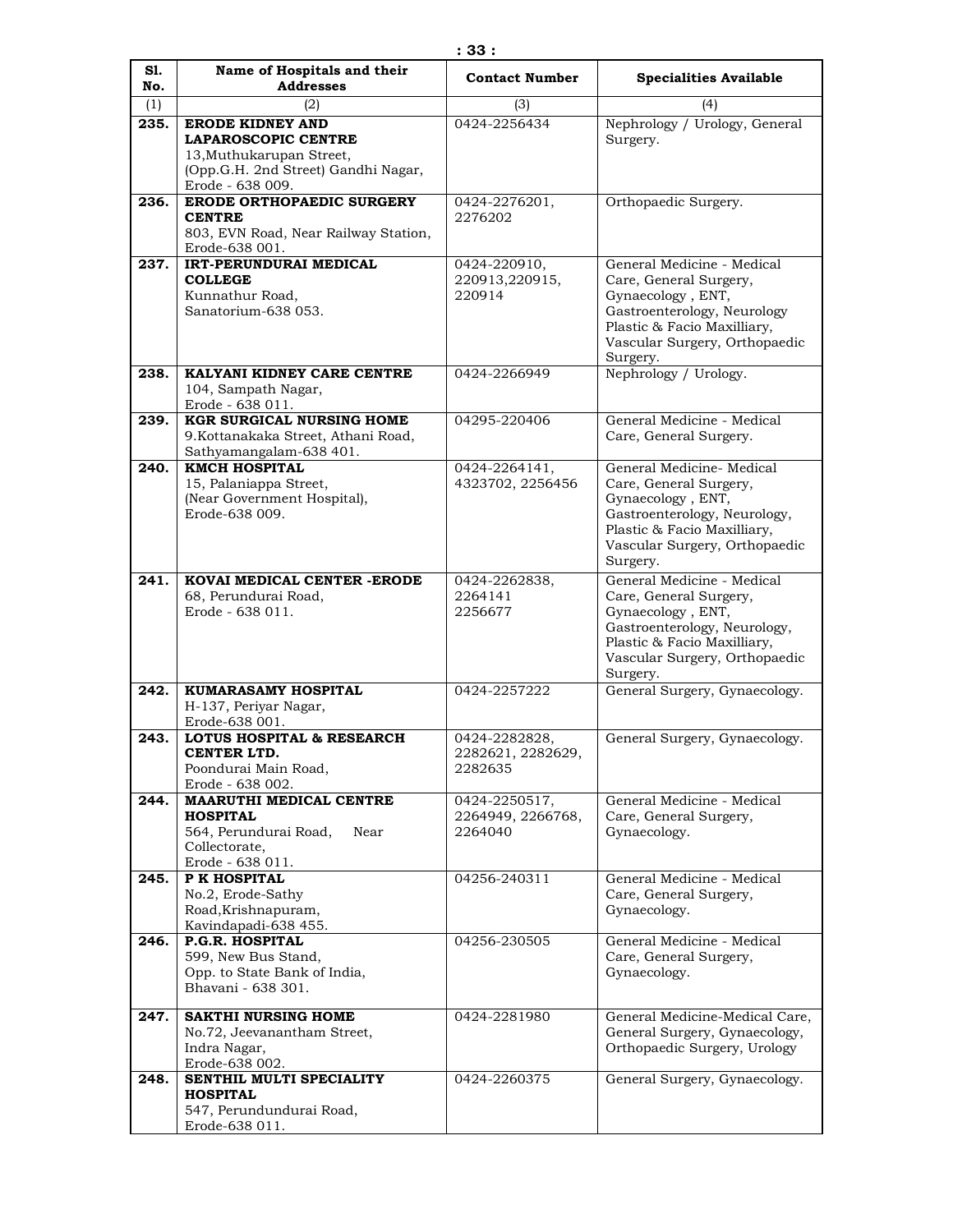| S1.  | Name of Hospitals and their                               | <b>Contact Number</b> | <b>Specialities Available</b>             |
|------|-----------------------------------------------------------|-----------------------|-------------------------------------------|
| No.  | <b>Addresses</b>                                          |                       |                                           |
| (1)  | (2)                                                       | (3)                   | (4)                                       |
| 249. | <b>SRI CHAKRA HOSPITAL</b>                                | 04285-223610          | General Surgery, Gynaecology.             |
|      | 140-A, Sathy Main Road,                                   |                       |                                           |
|      | Opp. to K.P.K. Petrol Bunk,                               |                       |                                           |
|      | Gobichettipalayam,                                        |                       |                                           |
|      | Erode-638 452.<br>SRI RAGHAVENDRA EYE HOSPITAL            |                       |                                           |
| 250. | No.72, Mosuvanna Street,                                  | 0424-2262044          | Ophthalmology.                            |
|      | Erode 638 001.                                            |                       |                                           |
| 251. | SRI VIJAYA HITECH HOSPITAL                                | 0424-2266660          | General Medicine - Medical                |
|      | Opp. to Government Hospital,                              |                       | Care, General Surgery,                    |
|      | 1051, EVN Road,                                           |                       | Gynaecology.                              |
|      | Erode - 638 009.                                          |                       |                                           |
| 252. | THANGAM HOSPITAL                                          | 0424-2259030,         | General Medicine - Medical                |
|      | 123, Periyar Nagar,                                       | 2259330               | Care, General Surgery,                    |
|      | Erode - 638 001.                                          |                       | Gynaecology.                              |
| 253. | <b>UDAYAM HOSPITAL</b>                                    | 04295-220634          | General Medicine - Medical                |
|      | 33-A/1, Athani Road,                                      |                       | Care, General Surgery,                    |
|      | Sathyamangalam,                                           |                       | Gynaecology                               |
|      | Erode-638 401.                                            |                       |                                           |
| 254. | VASAN EYE CARE HOSPITAL                                   | 0424-3989000          | Ophthalmology.                            |
|      | 285/1, E V Nanjappa Road,<br>Opp. to Power House,         |                       |                                           |
|      | Erode-638 009.                                            |                       |                                           |
|      | <b>VIII. KANCHEEPURAM DISTRICT</b>                        |                       |                                           |
| 255. | <b>BALAJI HOSPITAL</b>                                    | 044-27428304          | General Medicine - Medical                |
|      | 14, Varadhanar Street,                                    |                       | Care, General Surgery,                    |
|      | Vedachalam Nagar,                                         |                       | Gynaecology.                              |
|      | Chengalpattu-603 001.                                     |                       |                                           |
| 256. | DR. AGARWAL'S EYE HOSPITAL                                | 044-37281600,         | Ophthalmology.                            |
|      | 32-B, Indiragandhi Street,                                | 37281601,37281603     |                                           |
|      | Opp. to Municipal Office,                                 |                       |                                           |
|      | Kanchipuram - 631 502.                                    |                       |                                           |
| 257. | DR. AGARWAL'S EYE HOSPITAL                                | 044-37281600,         | Ophthalmology.                            |
|      | No:6, TDK Towers, Duraisamy Street,                       | 37281601,             |                                           |
|      | West Tambaram,<br>Kanchipuram - 600045.                   | 37281603              |                                           |
|      |                                                           |                       |                                           |
| 258. | <b>HINDU MISSION HOSPITAL</b>                             | 044-22262244          | General Medicine - Medical                |
|      | 103, G.S.T Road,                                          |                       | Care, General Surgery,                    |
|      | West Tambaram,                                            |                       | Gynaecology.                              |
|      | Chennai-600 045.                                          |                       |                                           |
| 259. | J.S.P. HOSPITALS (P) LTD.                                 | 044-27426829,         | General Medicine - Medical                |
|      | 70, Kancheepuram High Road,                               | 27428851              | Care, General Surgery,                    |
|      | Chengalpattu-603 002.                                     |                       | Gynaecology.                              |
| 260. | KARPAGA VINAYAKAR INSTITUTE                               | 044-27565160,         | General Medicine - Medical                |
|      | OF MEDICAL SCIENCES                                       | 27665195              | Care, General Surgery,                    |
|      | GST Road, Chinna Kolambakkam,                             |                       | Gynaecology, ENT,                         |
|      | Palayanoor (PO),                                          |                       | Gastroenterology,                         |
|      | Madhuranthangam (Tk),                                     |                       | Neurology, Plastic & Facio                |
|      | Kanchipuram - 603 308.                                    |                       | Maxilliary, Vascular Surgery.             |
| 261. | KAVITHA ORTHOPAEDIC SURGERY<br>& MULTISPECIALITY HOSPITAL | 044-22653812          | Orthopaedic Surgery, General<br>Medicine. |
|      | No.144, Radha Nagar Main Road,                            |                       |                                           |
|      | Chromepet,                                                |                       |                                           |
|      | Chennai - 600 044.                                        |                       |                                           |
| 262. | PANDIAN HOSPITAL                                          | 044-27163676          | General Surgery, Gynaecology.             |
|      | No-19, Mahatma Gandhi Nagar,                              |                       |                                           |
|      | Sriperumbudur.                                            |                       |                                           |
| 263. | <b>SREE RENGA HOSPITAL</b>                                | 044-27432240          | General Medicine - Medical                |
|      | No. 12 Varada Reddy Street,                               |                       | Care, General Surgery,                    |
|      | Vedachala Nagar,                                          |                       | Gynaecology.                              |
|      | Chengalpattu-603 001.                                     |                       |                                           |
| 264. | SRI VENKATESWARA HOSPITAL                                 | 044-27464555          | General Medicine - Medical                |
|      | No.2/27, Gandhi Street,                                   |                       | Care, General Surgery,                    |
|      | Railway Station Road,<br>Singaperumal Koil - 603 204.     |                       | Gynaecology.                              |
|      |                                                           |                       |                                           |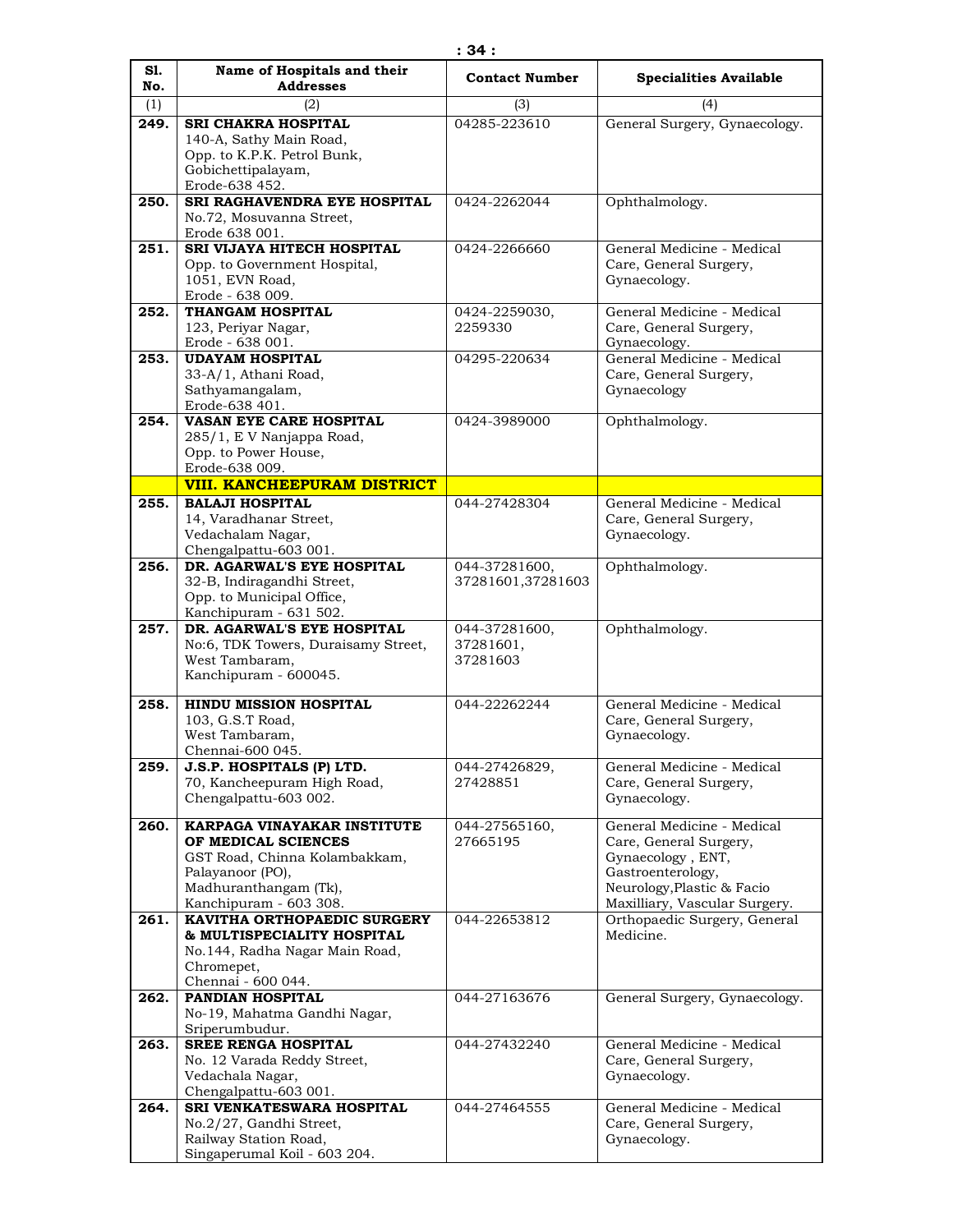| S1.<br>No. | Name of Hospitals and their<br><b>Addresses</b>                                                                         | <b>Contact Number</b>     | <b>Specialities Available</b>                                                                                                                                                                        |
|------------|-------------------------------------------------------------------------------------------------------------------------|---------------------------|------------------------------------------------------------------------------------------------------------------------------------------------------------------------------------------------------|
| (1)        | (2)                                                                                                                     | (3)                       | (4)                                                                                                                                                                                                  |
| 265.       | <b>SRM MEDICAL COLLEGE</b>                                                                                              | 044-2745603               | General Medicine - Medical                                                                                                                                                                           |
|            | S.R.M Nagar,<br>Kattankulathur-603 203.                                                                                 |                           | Care, General Surgery,<br>Gynaecology, Cardiology,<br>Cardiothoracic Surgery, ENT,<br>Gastroenterology, Neurology,<br>Plastic & Facio Maxilliary,<br>Vascular Surgery.                               |
| 266.       | <b>VASAN EYE CARE HOSPITAL</b><br>No.1, Vallal Pachaiyappan Street,<br>Kanchipuram - 631 501.                           | 044-37281850              | Ophthalmology.                                                                                                                                                                                       |
|            | IX. KANYAKUMARI DISTRICT                                                                                                |                           |                                                                                                                                                                                                      |
| 267.       | <b>A.J HOSPITAL</b>                                                                                                     | 04651-270777              | General Medicine - Medical                                                                                                                                                                           |
|            | Mission Compound, Kottaram,<br>Kanyakumari - 629 703.                                                                   |                           | Care, General Surgery,<br>Gynaecology.                                                                                                                                                               |
| 268.       | <b>ANNAI HOSPITAL</b><br>New Junction, Kurumpanal Road,<br>Karungal - 629 157.                                          | 04652-266111              | General Surgery, Gynaecology.                                                                                                                                                                        |
| 269.       | BEJAN SINGH EYE HOSPITAL (P)<br>LTD.<br>1/1, 313C, M.S.Road,<br>Vettoorni Madam - 629 003.                              | 04652-239491,<br>239492   | Ophthalmology.                                                                                                                                                                                       |
| 270.       | <b>BENSAM HOSPITAL</b><br>Kalliancadu,<br>Nagercoil - 629003.                                                           | 04652-232532              | General Medicine - Medical<br>Care, General Surgery,                                                                                                                                                 |
| 271.       | <b>BINU MEDICAL CLINIC</b><br>Erumbili Junction, Colachal,<br>Ritapuram Post,<br>Kanyakumari - 629 159.                 | 04651-228899              | Gynaecology.<br>General Medicine - Medical<br>Care, General Surgery,<br>Gynaecology.                                                                                                                 |
| 272.       | DR. J.MATHIAS HOSPITAL                                                                                                  | 04652-279731,             | General Surgery, Gynaecology.                                                                                                                                                                        |
|            | K.P. Road,<br>Nagercoil - 629 001.                                                                                      | 278137, 279733,<br>279466 |                                                                                                                                                                                                      |
| 273.       | DR. JAYAHARAN MEMORIAL<br><b>HOSPITAL</b><br>63, Court Road,<br>Nagercoil - 629 001.                                    | 04652-222664              | General Medicine - Medical<br>Care, General Surgery,<br>Gynaecology.                                                                                                                                 |
| 274.       | DR. JAYASEKARAN HOSPITAL AND<br><b>NURSING HOME</b><br>K.P. Road.<br>Nagercoil - 629 003.                               | 04652-230019              | General Medicine - Medical<br>Care, General Surgery,<br>Gynaecology, Cardiology,<br>Cardiothoracic Surgery, ENT,<br>Gastroenterology, Neurology,<br>Plastic & Facio Maxilliary,<br>Vascular Surgery. |
| 275.       | DR.GOPALAPILLAIS JAWAHAR                                                                                                | 04652-223244              | General Medicine - Medical                                                                                                                                                                           |
|            | <b>HOSPITAL</b><br>R.V.Puram, K P Road,<br>Nagercoil-629 001.                                                           |                           | Care, General Surgery,<br>Orthopaedic Surgery,<br>Gynaecology.                                                                                                                                       |
| 276.       | DR.ISAAC BONE & JOINT                                                                                                   | 04651-272521,             | Orthopaedic Surgery.                                                                                                                                                                                 |
|            | <b>SPECIALITY HOSPITAL</b><br>Main Road,<br>Marthandam - 629 165.                                                       | 271697<br>2713101         |                                                                                                                                                                                                      |
| 277.       | DR.KUMARSWAMI HEALTH CENTRE                                                                                             | 04652-271050, 636         | General Medicine - Medical                                                                                                                                                                           |
|            | 1/4C, Perumal Puram,<br>Kottaram Post,                                                                                  |                           | Care, General Surgery,<br>Gynaecology.                                                                                                                                                               |
| 278.       | Kanyakumari - 629 703.<br><b>GERDI GUTPERLE AGASTHIYAR</b><br><b>MUNI CHILDREN HOSPITAL</b><br>4/23 C, Thazhakudi Road, | 04652-285708              | General Surgery.                                                                                                                                                                                     |
| 279.       | Vellamadam - 629 305.<br><b>GRACE HOSPITAL &amp; NURSING</b><br><b>HOME</b><br>P.P.M Junction,                          | 04651-244260              | General Medicine - Medical<br>Care, General Surgery,<br>Gynaecology                                                                                                                                  |
|            | Kaliakkavilai - 629 153.                                                                                                |                           |                                                                                                                                                                                                      |
| 280.       | <b>HELIOS EYE HOSPITAL &amp;</b><br><b>CATARACT CENTRE</b><br>S M Arcade, Main Road,<br>Marthandam- 629 165.            | 04651-271720,<br>335052   | Ophthalmology.                                                                                                                                                                                       |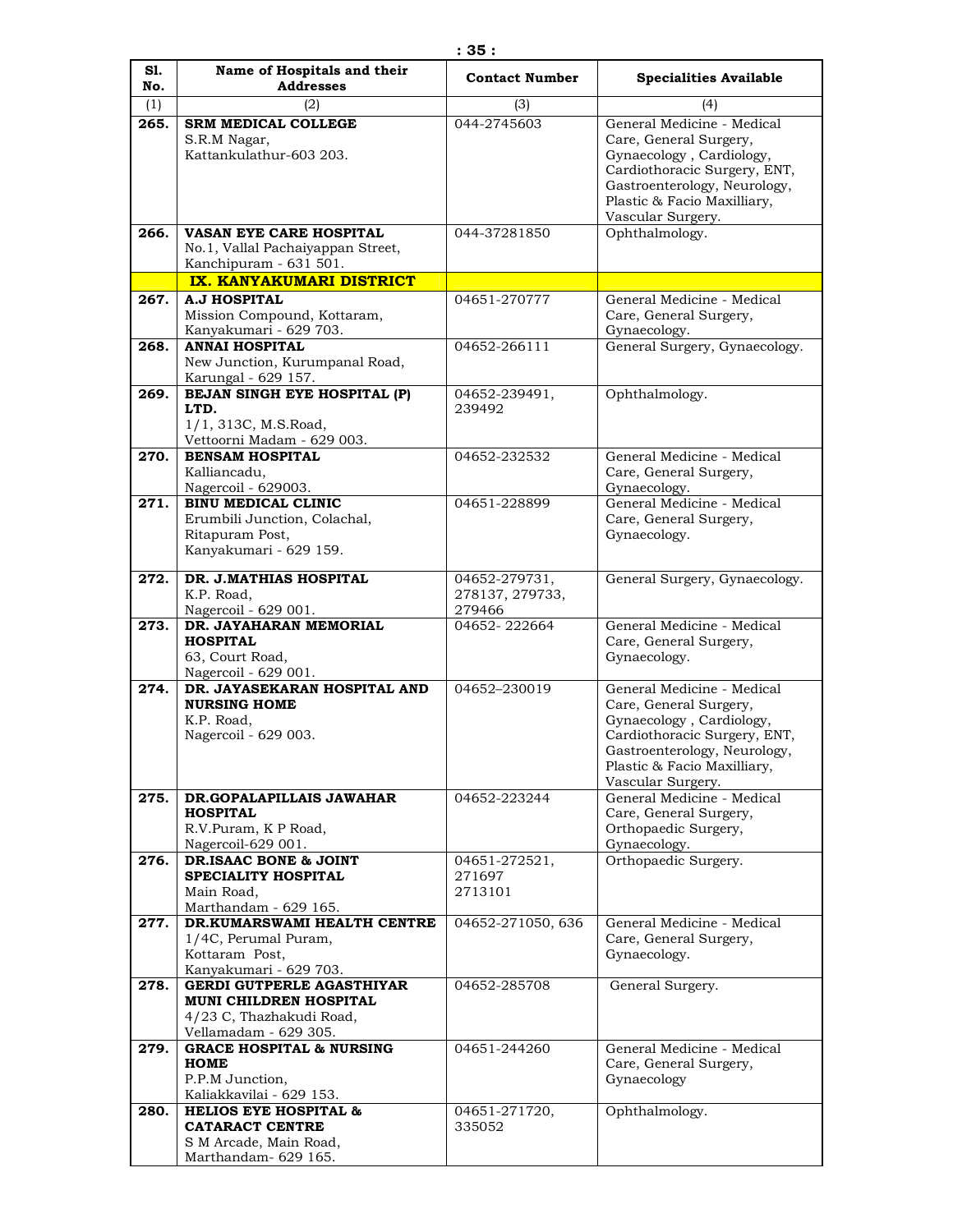| S1.  | Name of Hospitals and their                                 | <b>Contact Number</b>   | <b>Specialities Available</b>                                |
|------|-------------------------------------------------------------|-------------------------|--------------------------------------------------------------|
| No.  | <b>Addresses</b>                                            |                         |                                                              |
| (1)  | (2)                                                         | (3)                     | (4)                                                          |
| 281. | <b>HOLY CROSS HOSPITAL</b><br>Vettoornimadam,               | 04652-230897            | General Medicine - Medical<br>Care, General Surgery,         |
|      | Nagercoil-629 003.                                          |                         | Gynaecology, Orthopaedic                                     |
|      |                                                             |                         | Surgery.                                                     |
| 282. | <b>JAMES HOSPITAL</b>                                       | 04651-225722,           | General Medicine - Medical                                   |
|      | Colachal,<br>Kanyakumari-629 251.                           | 225793                  | Care, General Surgery,<br>Gynaecology.                       |
| 283. | <b>JOSEPH SAHAYAM HOSPITAL</b>                              | 04652-228048            | General Medicine - Medical                                   |
|      | 179/3 Ganespuram Road,                                      |                         | Care, General Surgery, ENT,                                  |
|      | Nagercoil - 629 001.                                        |                         | Gynaecology, Nephrology                                      |
| 284. | KANYAKUMARI MEDICAL MISSION,<br><b>C.S.I. HOSPITAL</b>      | 04651-277375,<br>222222 | General Medicine - Medical<br>Care, General Surgery,         |
|      | Main Road,                                                  | 222269                  | Gynaecology.                                                 |
|      | Kulasekharam-629 161.                                       |                         |                                                              |
| 285. | KANYAKUMARI MEDICAL                                         | 04651-223122            | General Medicine - Medical                                   |
|      | MISSION, C.S.I. HOSPITAL<br>North Street.                   |                         | Care, General Surgery,<br>Oncology, Ophthalmology.           |
|      | Neyyoor-629 902.                                            |                         |                                                              |
| 286. | KANYAKUMARI MEDICAL MISSION,                                | 04651-270073,           | General Medicine - Medical                                   |
|      | C.S.I. HOSPITAL (MARTHANDAM)                                | 277375, 222222,         | Care, General Surgery,                                       |
|      | Marthandam.<br>Kanyakumari - 629 165.                       | 222269                  | Gynaecology.                                                 |
| 287. | KRISHNAKUMAR ORTHOPAEDIC                                    |                         |                                                              |
|      | <b>HOSPITAL</b>                                             | 04652-231322,           | Orthopaedic Surgery.                                         |
|      | Over Bridge, Parvathipuram,                                 |                         |                                                              |
|      | Chunkan Kadai Post,                                         |                         |                                                              |
|      | Nagercoil - 629 001.<br><b>M.L.HOSPITAL</b>                 | 04652-264792            |                                                              |
| 288. | Rajakka Mangalam Road,                                      |                         | General Medicine, General<br>Surgery, Gynaecology, Plastic   |
|      | Punnai Nagar,                                               |                         | & Facio Maxilliary, Orthopaedic                              |
|      | Nagercoil-629 004.                                          |                         | Surgery, E.N.T.                                              |
| 289. | <b>MANJU NURSING HOME</b><br>PPK Road, Marthandam,          | 04652-270141,<br>273849 | General Medicine - Medical                                   |
|      | Kanyakumari - 629 165.                                      |                         | Care, General Surgery,<br>Gynaecology.                       |
|      |                                                             |                         |                                                              |
| 290. | MANUEL ORTHOPAEDIC HOSPITAL<br>NH 47B, Tirunelveli Highway, | 04652-272310            | Orthopaedic Surgery                                          |
|      | Nagarcoil - 629 901.                                        |                         |                                                              |
|      |                                                             |                         |                                                              |
| 291. | <b>MORRIS MATHIAS HOSPITAL</b><br>355, K.P. Road,           | 04652-279902,<br>279903 | General Surgery, Gynaecology,<br>Plastic & Facio Maxilliary, |
|      | Nagercoil - 629 001.                                        |                         | Orthopaedic Surgery, ENT,                                    |
|      |                                                             |                         | Nephrology, General Medicine -                               |
| 292. | P.S.MEDICAL TRUST HOSPITAL                                  | 04651-222299,           | Medical Care.<br>General Medicine - Medical                  |
|      | Puthuvillai, Thallakulam,                                   | 220046                  | Care, General Surgery,                                       |
|      | Via Neyur,                                                  |                         | Gynaecology, Neurology.                                      |
|      | Kanyakumari-629 802.                                        |                         |                                                              |
| 293. | PPK HOSPITAL<br>3-34D, Main Road,                           | 04652-210135            | General Medicine - Medical<br>Care, General Surgery,         |
|      | Marthandam,                                                 |                         | Gynaecology.                                                 |
|      | Kanyakumari - 629 165.                                      |                         |                                                              |
| 294. | RADHAKRISHNAN HOSPITAL                                      | 04651-277266            | General Medicine - Medical                                   |
|      | Market Junction., Kulasekharam,<br>Kanyakumari - 629 161.   |                         | Care, General Surgery,<br>Gynaecology.                       |
| 295. | <b>RAMAKRISHNA HOSPITALMain</b>                             | 04651-272641            | General Surgery, Gynaecology                                 |
|      | Road, Marthandam, Marthandam (PO),                          |                         |                                                              |
| 296. | KanyaKumari - 629 165.<br>RATHNA MEMORIAL HOSPITAL          | 04651-275120            | General Medicine - Medical                                   |
|      | Main Road, Kalkulam,                                        |                         | Care, General Surgery,                                       |
|      | Swamiyarmadam,                                              |                         | Gynaecology.                                                 |
|      | Kanyakumari - 629 158.                                      |                         |                                                              |
| 297. | <b>SIVA HOSPITAL</b><br>No.47/95, West Coast Road,          | 04652-252253            | General Medicine - Medical                                   |
|      | Eathamozhi Junction,                                        |                         | Care, General Surgery,<br>Gynaecology.                       |
|      | Kanyakumari 629 501.                                        |                         |                                                              |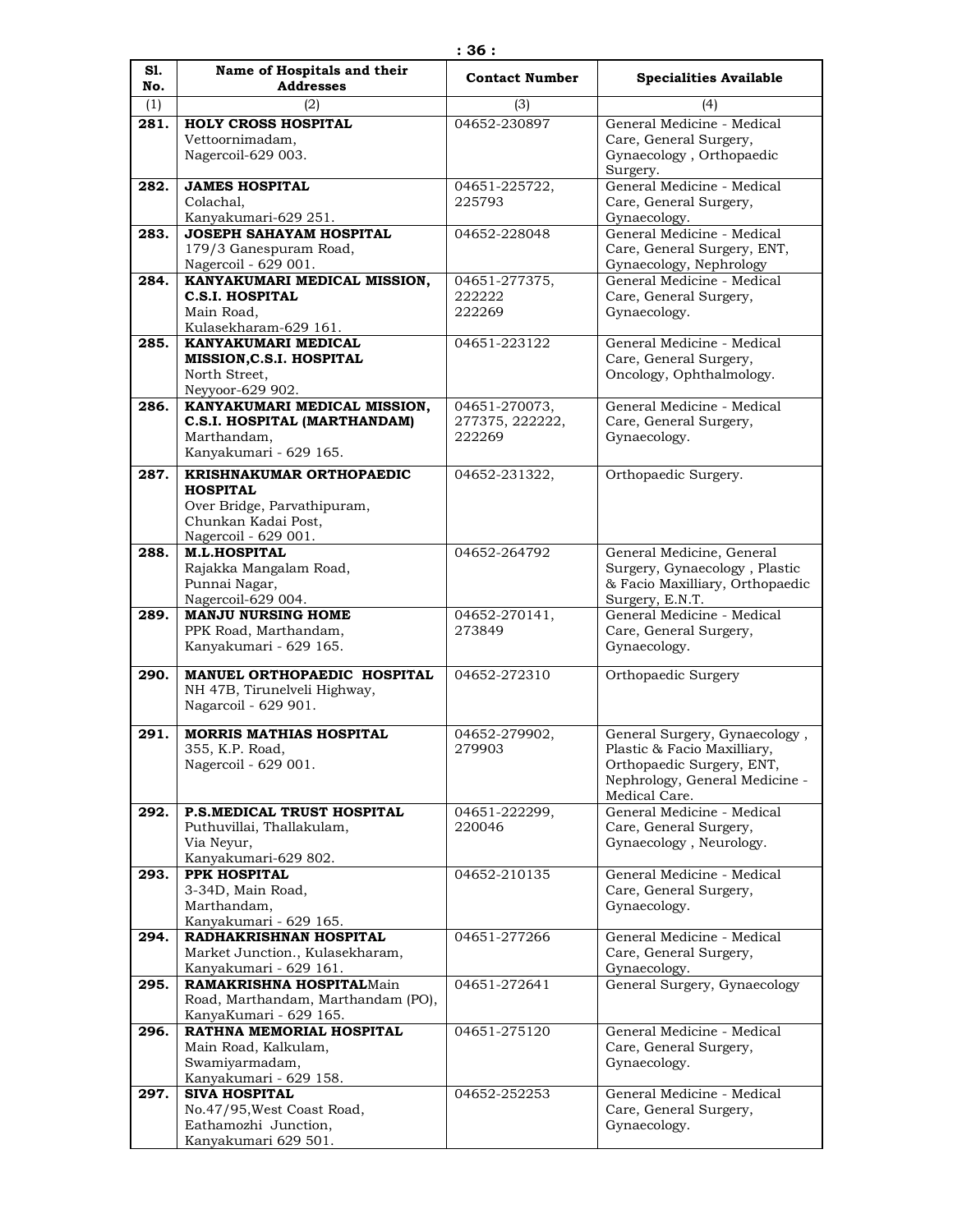| S1.<br>No. | Name of Hospitals and their<br><b>Addresses</b>                                                                                                      | <b>Contact Number</b>    | <b>Specialities Available</b>                                                                                                                                                   |
|------------|------------------------------------------------------------------------------------------------------------------------------------------------------|--------------------------|---------------------------------------------------------------------------------------------------------------------------------------------------------------------------------|
| (1)        | (2)                                                                                                                                                  | (3)                      | (4)                                                                                                                                                                             |
| 298.       | <b>SREE MOOKAMBIKA INSTITUTE OF</b><br><b>MEDICAL SCIENCES</b><br>Velayuthan Pillai Memorial Hospital<br>Complex, Padailam,<br>Kulasekharam-629 161. | 04651-280742;            | General Medicine - Medical<br>Care, General Surgery,<br>Gynaecology, Cardiology,<br>Cardiothoracic Surgery, ENT,<br>Gastroenterology, Neurology,<br>Plastic & Facio Maxilliary, |
| 299.       | SRI RAM ORTHOPAEDIC HOSPITAL<br>NMC 19/1-387 F, Cabe Road,<br>Edalakudy, Kottar.<br>Nagerkoil - 629 002.                                             | 04652-245101             | Vascular Surgery.<br>Orthopaedic Surgery.                                                                                                                                       |
| 300.       | <b>SRINIVASA HOSPITAL</b><br>Tirunelveli High Road,<br>Therekalputhoor,<br>Nagercoil - 629 901.                                                      | 04652-277522             | General Medicine - Medical<br>Care, General Surgery,<br>Gynaecology                                                                                                             |
| 301.       | <b>ST. MARY'S HOSPITAL</b><br>College Road, Nithiravillai,<br>Kanyakumari-629 154.                                                                   | 04651-242645             | General Medicine - Medical<br>Care, General Surgery,<br>Gynaecology.                                                                                                            |
| 302.       | <b>SUBAM HOSPITAL</b><br>215, Opp. S.M.R.V School,<br>Vadasery, Nagarcoil,<br>Nagercoil - 629 001.                                                   | 04652-274146             | General Medicine - Medical<br>Care, General Surgery,<br>Gynaecology, Plastic & Facio<br>Maxilliary, Orthopaedic<br>Surgery.                                                     |
| 303.       | SUSHRUSHAH MEDICAL CENTRE (P)<br>LTD.<br>15/820, Kalliancaud Junction,<br>Nagarcoil - 629 003.                                                       | 04652-232346             | General Medicine - Medical<br>Care, General Surgery,<br>Gynaecology, Neurology,<br>Orthopaedic Surgery.                                                                         |
| 304.       | THIRAVIAM ORTHOPAEDIC<br><b>HOSPITAL</b><br>2/191, Tirunelveli Main Road,<br>Thirupathisaram P.O.,<br>Therakalputhur,<br>Nagercoil - 629 001.        | 04652-276607             | Orthopaedic Surgery, Plastic &<br>Facio Maxilliary.                                                                                                                             |
| 305.       | VASAN EYE CARE HOSPITAL<br>No.56/57, M.S Road, Near Nagercoil<br>Tennis Club, Vadasery,<br>Nagarcoil - 629 001.                                      | 04652-398900             | Ophthalmology                                                                                                                                                                   |
| 306.       | <b>VASANTHAM HEALTH CENTRE (P)</b><br>LTD.<br>Dennison Road,<br>Nagercoil - 629 001.                                                                 | 04652-222526             | General Medicine - Medical<br>Care, General Surgery,<br>Gynaecology , Plastic $\&$ Facio<br>Maxilliary, Orthopaedic<br>Surgery, ENT, Nephrology.                                |
| 307.       | VIJAYAKUMAR HOSPITAL<br>Swamiyarmadam, Kattathurai,<br>Kanyakumari - 629 158.                                                                        | 04651-275045 /<br>275145 | General Medicine - Medical<br>Care, General Surgery,<br>Gynaecology.                                                                                                            |
|            | <b>X. KARUR DISTRICT</b>                                                                                                                             |                          |                                                                                                                                                                                 |
| 308.       | <b>AARTHY EYE HOSPITAL</b><br>16, Sengunthapuram Main Road,<br>Karur - 639 002.                                                                      | 04324-233163             | Ophthalmology                                                                                                                                                                   |
| 309.       | <b>AMARAVATHY HOSPITAL</b><br>Old No: 26, New No: 74, Ramanujam<br>Nagar, Kovai Road,<br>Karur-639 002.                                              | 04324-241597,<br>241288  | General Medicine - Medical<br>Care, General Surgery,<br>Gynaecology                                                                                                             |
| 310.       | <b>AMMAYAPPA HOSPITAL</b><br>33/1, West Gowripuram,<br>Karur - 639 002.                                                                              | 04324-241918             | General Medicine - Medical<br>Care, General Surgery,<br>Gynaecology                                                                                                             |
| 311.       | APOLLO LOGO HOSPITAL<br>163, A-E, Allwyn Nagar,<br>Kovai Road,<br>Karur - 639 002.                                                                   | 04324-241900,<br>248432  | General Medicine - Medical<br>Care, General Surgery,<br>Gynaecology, Orthopaedic<br>Surgery                                                                                     |
| 312.       | DR.G.C.HOSPITAL<br>No.30, North Pradakshanag Road,<br>Karur-639 001.                                                                                 | 04324-231010             | General Medicine - Medical<br>Care, General Surgery,<br>Gynaecology                                                                                                             |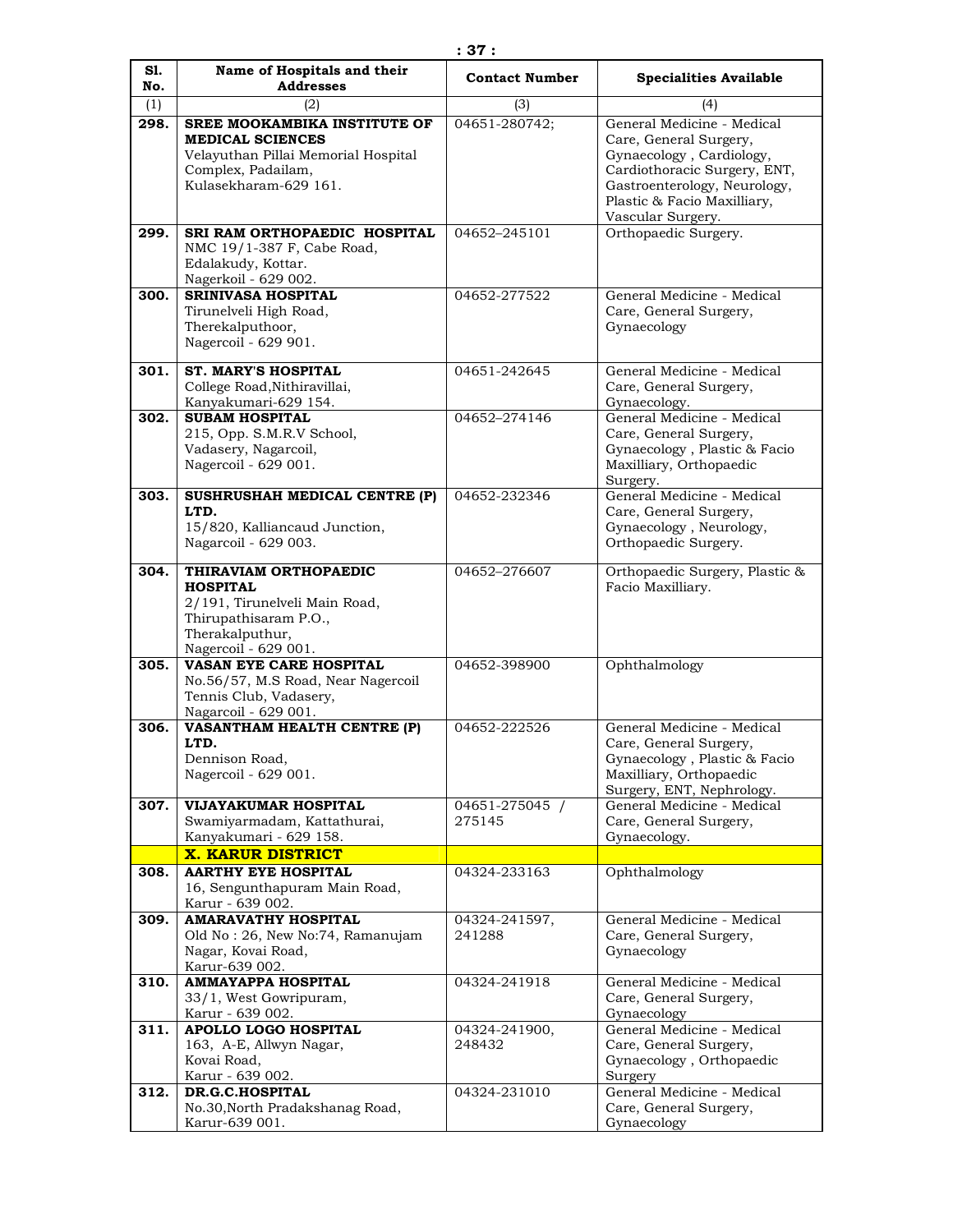| S1.         | Name of Hospitals and their                                     | <b>Contact Number</b>     | <b>Specialities Available</b>                        |
|-------------|-----------------------------------------------------------------|---------------------------|------------------------------------------------------|
| No.         | <b>Addresses</b>                                                |                           |                                                      |
| (1)<br>313. | (2)<br><b>E.R.S. HOSPITAL</b>                                   | (3)<br>04324-234750,      | (4)<br>General Medicine - Medical                    |
|             | 1-A, N.P.Road,                                                  | 232850                    | Care, General Surgery,                               |
|             | Karur- 639 002.                                                 |                           | Gynaecology                                          |
|             |                                                                 |                           |                                                      |
| 314.        | K.G. HOSPITAL<br>99, Old Byepass Road,                          | 04324-262777              | General Medicine - Medical<br>Care, General Surgery, |
|             | Karur - 639 001.                                                |                           | Gynaecology                                          |
| 315.        | <b>NIRMALA NURSING HOME</b>                                     | 04324-231085              | General Surgery, Gynaecology                         |
|             | East Ramakrishna Puram,                                         |                           |                                                      |
| 316.        | Karur - 639 001.<br><b>VASAN EYE CARE HOSPITAL</b>              | 04324-398900              | Ophthalmology                                        |
|             | No. 121, Kovai Road, Vaiyaburi Nagar                            |                           |                                                      |
|             | Bus Stop, Opp. To Hotel Badma,                                  |                           |                                                      |
|             | Karur-639 002.                                                  |                           |                                                      |
| 317.        | <b>VELAN EYE HOSPITAL</b>                                       | 04324-240274              | Ophthalmology                                        |
|             | 17, Srinivasapuram,<br>Karur - 639 001.                         |                           |                                                      |
|             | <b>XI. KRISHNAGIRI DISTRICT</b>                                 |                           |                                                      |
| 318.        | <b>ARK NURSING HOME</b>                                         | 04343-237436,             | General Medicine - Medical                           |
|             | 75/29-A, 4Th Cross                                              | 233059                    | Care, General Surgery,                               |
|             | Co-Operative Colony,                                            |                           | Gynaecology                                          |
| 319.        | Krishnagiri - 635 001.<br>DR. AGARWAL'S EYE HOSPITAL            | 04344-242211              | Ophthalmology                                        |
|             | 72/3, Rs Towers, Bengaluru Main                                 |                           |                                                      |
|             | Road, Hosur - 635109.                                           |                           |                                                      |
| 320.        | <b>MEERA NURSING HOME</b>                                       | 04344-242827 /            | General Medicine - Medical                           |
|             | M.G. Road,<br>Hosur - 635 109.                                  | 242335                    | Care, General Surgery,<br>Gynaecology                |
|             |                                                                 |                           |                                                      |
| 321.        | S.B.S. HOSPITAL PVT LTD.                                        | 04344-242555              | General Medicine - Medical                           |
|             | 13/80, Tank Street, Hosur,<br>Krishnagiri- 635 109.             |                           | Care, General Surgery,<br>Gynaecology                |
| 322.        | <b>SURYA HOSPITAL</b>                                           | 04344-220405              | General Medicine - Medical                           |
|             | 22, Tank Street,                                                |                           | Care, General Surgery,                               |
|             | Hosur,                                                          |                           | Gynaecology                                          |
| 323.        | Krishnagiri - 635 109.<br><b>VASAN EYE CARE HOSPITAL80 Feet</b> | 04344-398900              | Ophthalmology                                        |
|             | Road, Bengaluru Bye Pass                                        |                           |                                                      |
|             | Road, Vaishnavi Nagar,                                          |                           |                                                      |
|             | Hosur-635 109.                                                  |                           |                                                      |
| 324.        | <b>VIJAY HOSPITAL</b><br>76 R, Old Bengaluru Road,              | 04344-242898,<br>320888   | General Medicine - Medical<br>Care, General Surgery, |
|             | Hosur,                                                          |                           | Gynaecology                                          |
|             | Krishnagiri - 635 109.                                          |                           |                                                      |
|             | <b>XII. MADURAI DISTRICT</b>                                    |                           |                                                      |
| 325.        | A.R. HOSPITAL                                                   | 0452-2586 629             | General Medicine-Medical Care,                       |
|             | 609, K.K. Nagar,<br>(Near Hindu Office)                         |                           | General Surgery, Genitourinary                       |
|             | Madurai-625 020.                                                |                           | Surgery, Gynaecology,<br>Orthopaedics, Nephtology.   |
| 326.        | <b>ADITHYA SPECIALITY HOSPITAL</b>                              | 0452-2487830,             | General Surgery, General                             |
|             | 277, GST Main Road, Thiru Nagar,                                | 2486775                   | Medicine - Medical Care,                             |
|             | Madurai-625 006.                                                |                           | Gynaecology                                          |
| 327.        | <b>ANBU HOSPITAL</b><br>150/1, Kamarajar Salai,                 | 0452-2310257,<br>2310043, | General Medicine - Medical<br>Care, General Surgery, |
|             | Teppakulam,                                                     | 2311559                   | Gynaecology                                          |
|             | Madurai - 625 009.                                              |                           |                                                      |
| 328.        | <b>APOLLO HOSPITALS</b>                                         | 0452-6461066              | Multi Speciality. Uterus                             |
|             | K K Nagar,<br>Madurai-625 020.                                  |                           | Removal Excluded.                                    |
| 329.        | <b>ARTHUR ASIRVATHAM HOSPITAL</b>                               | 0452-2535266              | General Surgery, Oncology                            |
|             | 42-A, Kuruvikaran Salai,                                        |                           |                                                      |
|             | Near Anna Bus Stand,                                            |                           |                                                      |
|             | Madurai-625 020.                                                |                           |                                                      |
| 330.        | <b>ARVIND EYE HOSPITAL</b><br>1, Anna Nagar,                    | 0452-4356100              | Ophthalmology                                        |
|             | Madurai - 625 020.                                              |                           |                                                      |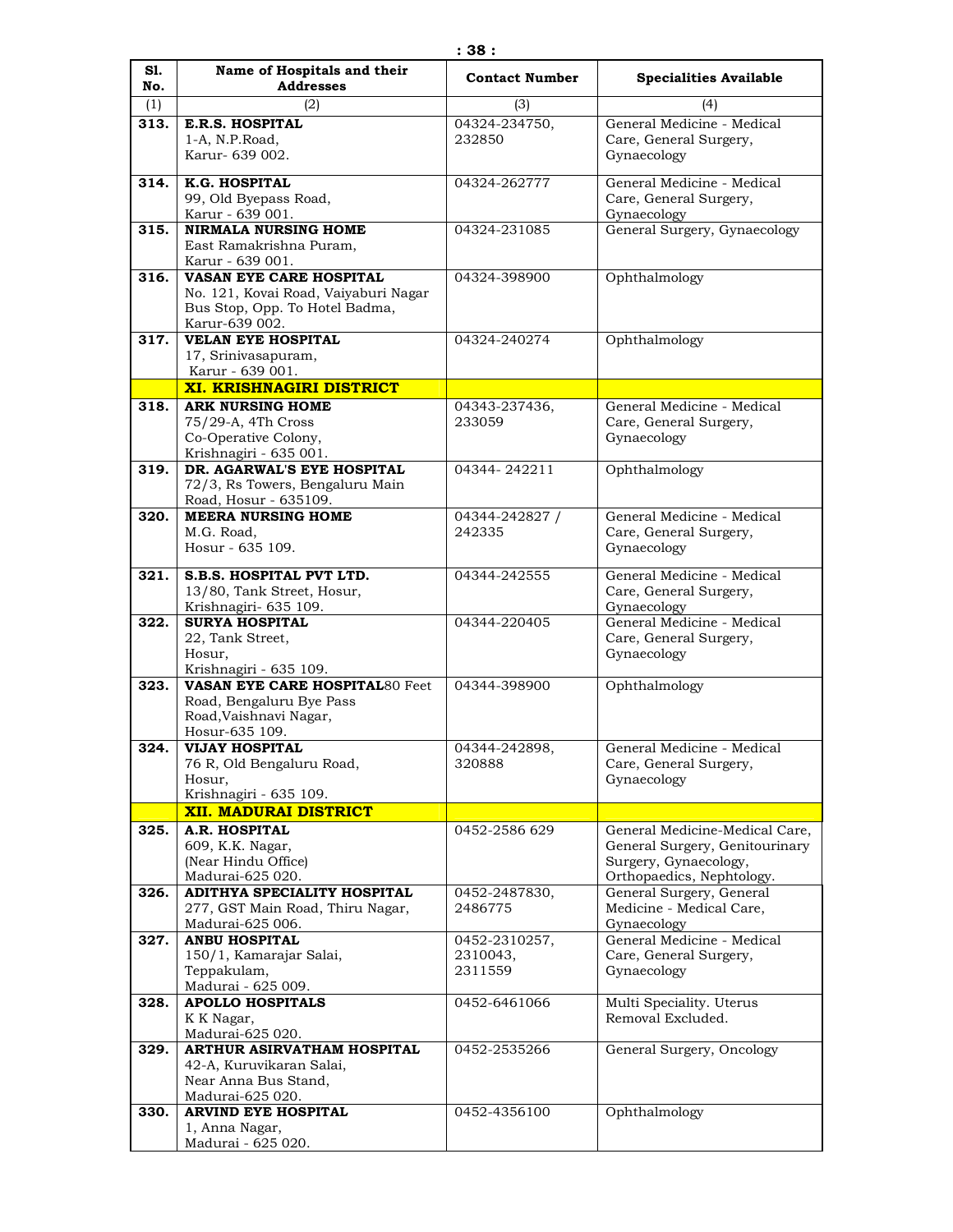| S1.  | Name of Hospitals and their<br><b>Addresses</b>    | <b>Contact Number</b> | <b>Specialities Available</b>                                  |
|------|----------------------------------------------------|-----------------------|----------------------------------------------------------------|
| No.  |                                                    |                       |                                                                |
| (1)  | (2)                                                | (3)                   | (4)                                                            |
| 331. | <b>ASIRVATHAM SPECIALITY</b><br><b>HOSPITAL</b>    | 0452-3061977          | General Surgery, General<br>Medicine - Medical Care,           |
|      | 22, Rajaji Street,                                 |                       | Gynaecology                                                    |
|      | Gandhi Nagar,                                      |                       |                                                                |
|      | Madurai - 625 020.                                 |                       |                                                                |
| 332. | <b>ASWINI HOSPITAL</b>                             | 0452-4255155,         | General Medicine-Medical Care,                                 |
|      | 4/17-2 Iyer Bungalow Road,                         | 2564092, 2564093.     | General Surgery, Gynaecology,                                  |
|      | Moondrumavadi, K Pudur,<br>Madurai-625 007.        |                       | Orthopaedic Surgery, Urology.                                  |
| 333. | <b>AVSS HOSPITALS</b>                              | 0452-2326111          | General Surgery, General                                       |
|      | 32-A, Kuruvikkaran Salai,                          |                       | Medicine - Medical Care,                                       |
|      | Madurai-625 009.                                   |                       | Gynaecology                                                    |
| 334. | <b>BALA HOSPITAL</b>                               | 0452-252122 /         | General Medicine-Medical Care,                                 |
|      | No.207/3, Madurai Main Road,                       | 252123                | General Surgery, Gynaecology,                                  |
|      | Usilampatti,                                       |                       | Orthopaedic Surgery, Urology.                                  |
| 335. | Madurai-625 532.<br>DEVADOSS MULTISPECIALITY       | 0452-4521000          | General Medicine - Medical                                     |
|      | <b>HOSPITAL</b>                                    |                       | Care, Orthopaedic Surgery.                                     |
|      | No.75/1 Alagarkovil Main Road                      |                       |                                                                |
|      | Surveyor Colony                                    |                       |                                                                |
|      | Madurai-625007.                                    |                       |                                                                |
| 336. | DEVAKI SPECIALITY HOSPITAL                         | 0452-2288801          | Oncology, Cardiology,                                          |
|      | 26, Theni Main Road, Arasaradi,                    |                       | Cardiothoracic Surgery.                                        |
|      | Madurai-625 016.                                   |                       |                                                                |
| 337. | <b>DINESH NURSING HOME</b>                         | 0452-2641834          | General Surgery, General                                       |
|      | 6-1-33, West Street, Viswanathapuram,              |                       | Medicine - Medical Care,                                       |
|      | Madurai- 625 014.                                  |                       | Gynaecology.                                                   |
| 338. | DR. AGARWAL'S EYE HOSPITAL                         | 0452-230133, 616      | Ophthalmology.                                                 |
|      | Plot No.1 DD Main Road,                            |                       |                                                                |
|      | Arappalayam,                                       |                       |                                                                |
|      | Madurai - 625 016.                                 |                       |                                                                |
| 339. | <b>ESWARA HOSPITAL</b>                             | 0452-2539555          | General Medicine-Medical Care,                                 |
|      | No.1B, Old Post Office Road,                       |                       | General Surgery, Gynaecology,<br>Orthopaedic Surgery, Urology. |
|      | Thallakulam,<br>Madurai - 625 002.                 |                       |                                                                |
| 340. | <b>G V HOSPITALS</b>                               | 0452-4332286,         | General Surgery, General                                       |
|      | 1, Suresh Street,                                  | 4352286               | Medicine - Medical Care,                                       |
|      | Natarajan Nagar,                                   |                       | Gynaecology.                                                   |
|      | Madurai - 625 016.                                 |                       |                                                                |
| 341. | <b>GURU HOSPITAL</b><br>94, T.P.K.Road,            | 0452-2371270          | General Surgery, Oncology.                                     |
|      | Pykara,                                            |                       |                                                                |
|      | Madurai 625 009.                                   |                       |                                                                |
| 342. | <b>HARLEY-RRAM NURSING HOME</b>                    | 0452-2340021          | General Surgery, General                                       |
|      | 43-A, Krishna Rao Tank Street,                     |                       | Medicine - Medical Care,                                       |
|      | Madurai-625 001.                                   |                       | Gynaecology.                                                   |
| 343. | <b>J.K HOSPITAL</b><br>190, Alagar Nagar,          | 0452-2564899          | General Medicine - Medical<br>Care, General Surgery,           |
|      | 4th Street, K Pudur,                               |                       | Orthopaedic Surgery.                                           |
|      | Madurai-625 007.                                   |                       |                                                                |
| 344. | KARUNAI MULTISPECIALITY                            | 0452-2530127,         | General Surgery, General                                       |
|      | <b>HOSPITAL</b>                                    | 2530476               | Medicine - Medical Care,                                       |
|      | 202, Nethaji Main Road, B.B. Kulam,                |                       | Gynaecology                                                    |
| 345. | Madurai - 625 002.<br><b>MADURAI CITY HOSPITAL</b> | 0452-2580043,         | General Medicine - Medical                                     |
|      | No.34, Sivagangai Road,                            | 2580099,              | Care, General Surgery,                                         |
|      | Opp. Milk Project,                                 | 3048686               | Gynaecology.                                                   |
|      | Madurai - 625 020.                                 |                       |                                                                |
| 346. | <b>MADURAI INSTITUTE OF</b>                        | 0452-2583147,         | Orthopaedic Surgery.                                           |
|      | <b>ORTHOPAEDIC AND</b>                             | 2583146               |                                                                |
|      | <b>TRAUMATOLOGY</b>                                |                       |                                                                |
|      | Plot.No.629, K.K.Nagar,<br>Madurai-625 020.        |                       |                                                                |
|      |                                                    |                       |                                                                |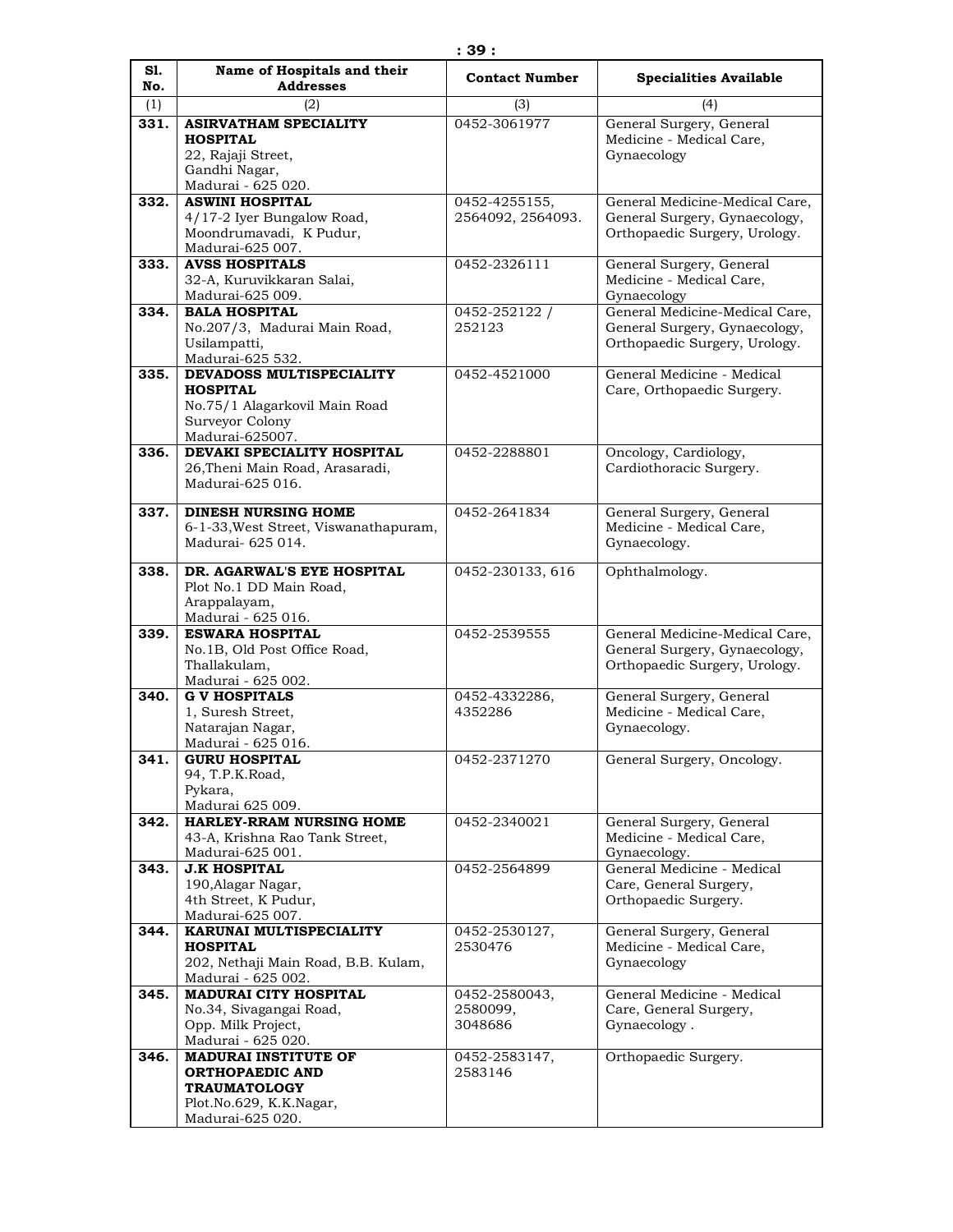| S1.         | Name of Hospitals and their                                                                                                                      | <b>Contact Number</b>                    | <b>Specialities Available</b>                                                                                                                                                                                                          |
|-------------|--------------------------------------------------------------------------------------------------------------------------------------------------|------------------------------------------|----------------------------------------------------------------------------------------------------------------------------------------------------------------------------------------------------------------------------------------|
| No.         | <b>Addresses</b>                                                                                                                                 |                                          |                                                                                                                                                                                                                                        |
| (1)<br>347. | (2)<br><b>MADURAI KIDNEY CENTRE AND</b><br>TRANSPLANTATION RESEARCH<br><b>INSTITUTE</b>                                                          | (3)<br>0452-2584566,<br>2584397, 4392267 | (4)<br>Urology.                                                                                                                                                                                                                        |
|             | 6/6, B-2, Sivagangai Road,<br>Gandhi Nagar,<br>Madurai - 625 020.                                                                                |                                          |                                                                                                                                                                                                                                        |
| 348.        | <b>MADURAI KIDNEY FOUNDATION /</b><br>SUMATHY HOSPITALS AND<br><b>INSTITUTE OF SUPER SPECIALITIES</b><br>334-A, Anna Nagar,<br>Madurai- 625 020. | 0452-2534011                             | General Surgery, Genitourinary<br>Surgery, Nephrology.                                                                                                                                                                                 |
| 349.        | <b>MANJARI HOSPITAL</b><br>RRC 270D, G.S.T. Road,<br>Thiru Nagar 2nd Stop,<br>Madurai - 625 006.                                                 | 0452-2456405                             | General Surgery, General<br>Medicine - Medical Care,<br>Gynaecology.                                                                                                                                                                   |
| 350.        | <b>MEENAKSHI MISSION HOSPITAL &amp;</b><br><b>RESEARCH CENTER</b><br>Lake Area, Melur Road,<br>Madurai -625 107.                                 | 0452-4263034,<br>2543000,<br>4263000     | General Medicine - Medical<br>Care, General Surgery,<br>Gynaecology, Cardiology,<br>Cardiothoracic Surgery, ENT,<br>Gastroenterology, Neurology,<br>Plastic & Facio Maxilliary,<br>Orthopaedic Surgery, Vascular<br>Surgery, Oncology. |
| 351.        | <b>MOHAN MEDICITY HOSPITAL</b><br>11-A,, Vinayagar Nagar,<br>K.K.Nagar,<br>Madurai-625 020.                                                      | 0452-2522727,<br>2521911                 | General Surgery, Oncology                                                                                                                                                                                                              |
| 352.        | PREETHI HOSPITALS PRIVATE LTD.<br>27 Ganesh Nagar, 120 Feet Road,<br>(Opp) Mattuthavani Bus Stand,<br>Madurai - 625 007.                         | 0452-4219995,<br>4219967.                | General Medicine - Medical<br>Care, Orthopaedic Surgery                                                                                                                                                                                |
| 353.        | QUALITY CARE HOSPITAL (P) LTD.<br>32, Sarvodaya Main Road,<br>Ellis Nagar,<br>Madurai - 625 016.                                                 | 0452-2600828,<br>2600829                 | General Medicine - Medical<br>Care, General Surgery,<br>Gynaecology                                                                                                                                                                    |
| 354.        | <b>R.R. HOSPITAL</b><br>345, 80 Feet Road,<br>Anna Nagar,<br>Madurai-625 020.                                                                    | 0452-2533 932                            | General Medicine-Medical Care,<br>General Surgery, Genitourinary<br>Surgery, Gynaecology,<br>Orthopaedics, Nephtology.                                                                                                                 |
| 355.        | RAGHAVENDHAR HOSPITAL<br>36, E, Kuruvikaran Salai,<br>Madurai - 625 009.                                                                         | 0452-2323651,<br>53,4226600,69           | General Medicine - Medical<br>Care, General Surgery,<br>Gynaecology, Cardiology,<br>Cardiothoracic Surgery, ENT,<br>Gastroenterology,<br>Neurology, Plastic & Facio<br>Maxilliary, Vascular Surgery.                                   |
| 356.        | <b>RAJEEV HOSPITAL</b><br>47, Anna Nagar,<br>Madurai-625 020.                                                                                    | 0452-4395797                             | General Surgery, General<br>Medicine - Medical Care,<br>Gynaecology.                                                                                                                                                                   |
| 357.        | S.P. HOSPITAL, ORTHOPAEDIC<br>SURGERY AND SURGICAL CENTRE<br>HIG 34, 80 Feet Road,<br>Anna Nagar,<br>Madurai - 625 424.                          | 0452-4395510                             | General Medicine - Medical<br>Care, General Surgery,<br>Gynaecology, Orthopaedic<br>Surgery.                                                                                                                                           |
| 358.        | <b>SANDHYA HOSPITAL</b><br>146, Arappalayam Main Road,<br>Madurai - 625 016.                                                                     | 0452-4353112,<br>4354113                 | E.N.T.                                                                                                                                                                                                                                 |
| 359.        | <b>SARAVANA HOSPITALS</b><br>7A, Maruthupandiar Nagar,<br>4th Main Road, Narimedu,<br>Madurai - 625 002.                                         | 0452-3040002                             | General Medicine - Medical<br>Care, General Surgery,<br>Gynaecology, Cardiology,<br>Cardiothoracic Surgery, ENT,<br>Gastroentrology, Neurology,<br>Plastic & Facio Maxilliary,<br>Vascular Surgery.                                    |
| 360.        | SHENBAGAM HOSPITAL PVT LTD.<br>15, 16th Cross IIIrd Street,<br>Anna Nagar,<br>Madurai - 625 020.                                                 | 0452-4393003, 06                         | General Medicine - Medical<br>Care, General Surgery,<br>Gynaecology                                                                                                                                                                    |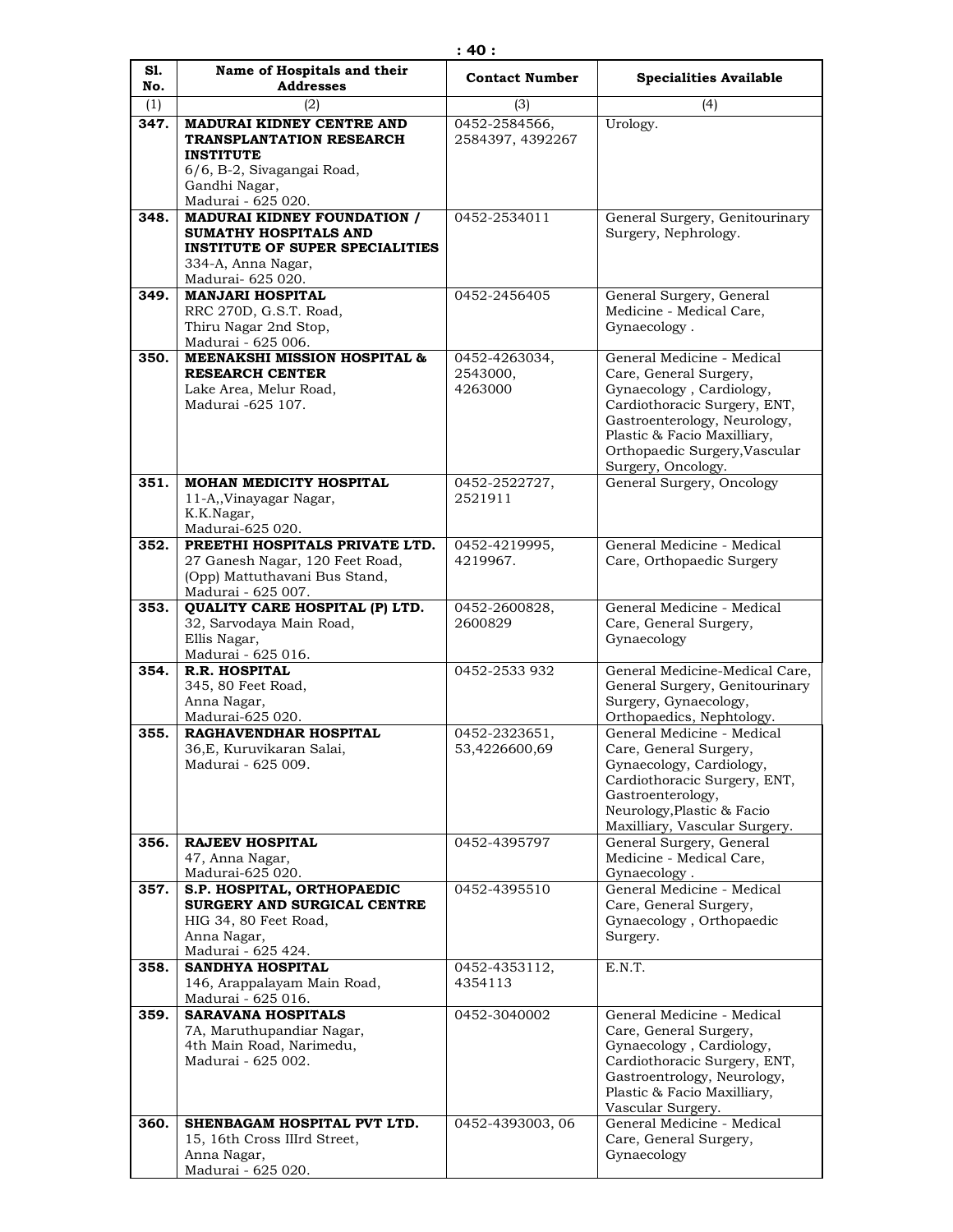| S1.<br>No. | Name of Hospitals and their<br><b>Addresses</b>                                                                                                             | <b>Contact Number</b>             | <b>Specialities Available</b>                                                                                                                                                                                                                                                            |
|------------|-------------------------------------------------------------------------------------------------------------------------------------------------------------|-----------------------------------|------------------------------------------------------------------------------------------------------------------------------------------------------------------------------------------------------------------------------------------------------------------------------------------|
| (1)        | (2)                                                                                                                                                         | (3)                               | (4)                                                                                                                                                                                                                                                                                      |
| 361.       | SIVA POLYCLINIC S.L.HOSPITAL<br>71-71A, Narimedu Main Road,<br>Narimedu,<br>Madurai - 625 002.                                                              | 0452-2521898                      | General Surgery, General<br>Medicine - Medical Care,<br>Gynaecology.                                                                                                                                                                                                                     |
| 362.       | <b>SKV HOSPITAL</b><br>#10-7-14, Old Post Office Street,<br>Usilampatti - 625 532.                                                                          | 0452-252828                       | General Surgery, General<br>Medicine - Medical Care,<br>Gynaecology.                                                                                                                                                                                                                     |
| 363.       | SRI RAMCHANDRA EYE HOSPITAL<br>15, Goods Shed Street,<br>Madurai - 625 001.                                                                                 | 0452-2340832                      | Ophthalmology.                                                                                                                                                                                                                                                                           |
| 364.       | <b>SRINIVASA HITECH MULTI</b><br>SPECIALITY HOSPITAL<br>No.7A, Kalpalam Road,<br>Goripalayam,<br>Madurai - 625002.                                          | 0452-4522640 /<br>4361640         | General Medicine-Medical Care,<br>General Surgery, Gynaecology,<br>Orthopaedic Surgery, Urology.                                                                                                                                                                                         |
| 365.       | ST. MARY OF LEUCIA HOSPITAL<br>Moondrumavadi, K.Pudur,<br>Madurai-625 007.                                                                                  | 0452-2569287                      | General Surgery, General<br>Medicine - Medical Care,<br>Gynaecology.                                                                                                                                                                                                                     |
| 366.       | THE CHRISTIAN MISSION HOSPITAL<br>East Veli Street,<br>Madurai - 625 001.                                                                                   | 0452-2326458                      | General Medicine - Medical<br>Care, General Surgery,<br>Gynaecology                                                                                                                                                                                                                      |
| 367.       | THEMBAVANI HOSPITAL<br>A A Road, Gnana Olivupuram,<br>Madurai -625 016.                                                                                     | 0452-2603914                      | General Surgery, General<br>Medicine - Medical Care,<br>Gynaecology.                                                                                                                                                                                                                     |
| 368.       | <b>V.N.NEURO CARE CENTRE &amp;</b><br><b>HOSPITALS</b><br>72, Vakil'S New Street, Simmakkal,<br>Madurai - 625 001.                                          | 0452-2629629                      | General Surgery, General<br>Medicine - Medical Care,<br>Neurology                                                                                                                                                                                                                        |
| 369.       | VADAMALAYAN HOSPITALS<br>9-A, Vallabai Road,<br>Chokkikulam,<br>Madurai - 625 002.                                                                          | 0452-2545400,<br>4371000/11       | General Medicine - Medical<br>Care, General Surgery,<br>Gynaecology, Cardiology,<br>Cardiothoracic Surgery, ENT,<br>Gastroenterology, Neurology,<br>Plastic & Facio Maxilliary,<br>Vascular Surgery                                                                                      |
| 370.       | VASAN EYE CARE HOSPITAL<br>342, 80 Feet Road,<br>Anna Nagar,<br>Madurai - 625 020.                                                                          | 0452-3989000                      | Ophthalmology.                                                                                                                                                                                                                                                                           |
| 371.       | <b>VELAMMAL MEDICAL COLLEGE</b><br><b>HOSPITAL AND RESEARCH</b><br><b>INSTITUTE</b><br>Velammal Village, Madurai-Tutiroin,<br>Anuppanadi, Madurai -625 009. | 0452-2510000                      | General Medicine, General<br>Surgery, Gynaecology,<br>Opthalmology, ENT, Plastic &<br>Facio Maxillary Surgery,<br>Rheumatology, Surgical<br>Gastroenterology, Medical<br>Gastroenterology,<br>Nephrology/Urology, Cardiology,<br>Cardiothoracic Surgery,<br>Neurology, Vascular Surgery. |
| 372.       | VIKRAM HOSPITAL & NEW VIKRAM<br><b>HOSPITAL</b><br>No:3/424, Sivagangai Main Road,<br>Near Ring Road Junction,<br>(Near Pandi Kovil),<br>Madurai - 625 020. | 0452-2535445,<br>2521272, 2534053 | General Medicine - Medical<br>Care, General Surgery,<br>Gynaecology, ENT,<br>Gastroentrology, Neurology,<br>Plastic & Facio Maxilliary,<br>Vascular Surgery.                                                                                                                             |
| 373.       | VINAYAGAM LASER HOSPITALS<br>No.74 A, Dhanappa Mudali Street,<br>Madurai-625 001.                                                                           | 0452-2347816                      | General Surgery, General<br>Medicine - Medical Care,<br>Gynaecology.                                                                                                                                                                                                                     |
|            | XIII. NAGAPATTINAM DISTRICT                                                                                                                                 |                                   |                                                                                                                                                                                                                                                                                          |
| 374.       | ARUN PRIYA NURSING HOME<br>Pattamangala Street,<br>Mayiladuthurai-609 001.                                                                                  | 04364-222331                      | General Surgery, General<br>Medicine - Medical Care,<br>Gynaecology.                                                                                                                                                                                                                     |
| 375.       | <b>DR.A.ANSARI HOSPITAL</b><br>Naganathar Sannathi,<br>Nagapattinam-611 106.                                                                                | 04365-224527,<br>224329           | General Surgery, General<br>Medicine - Medical Care,<br>Gynaecology                                                                                                                                                                                                                      |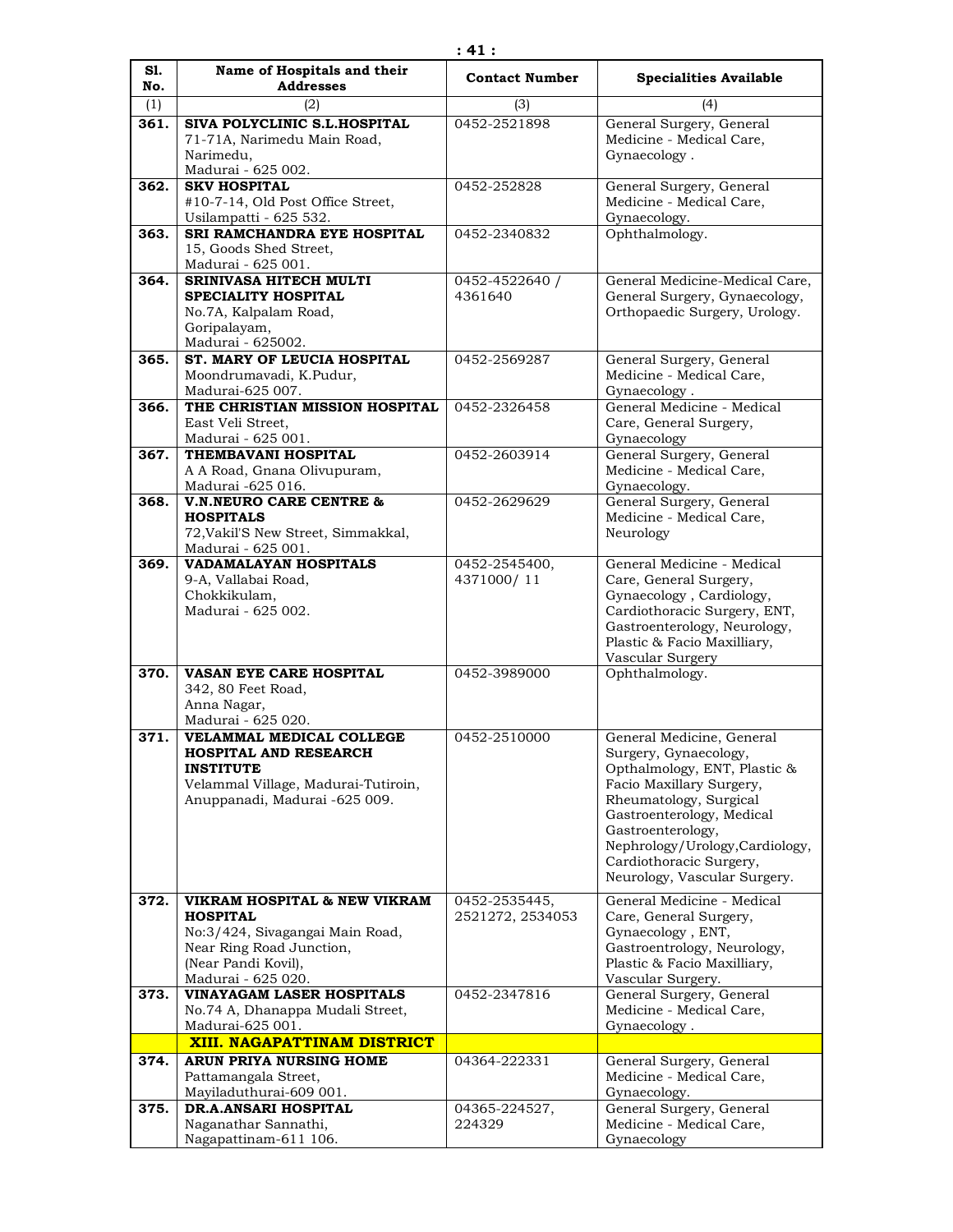| S1.<br>No. | Name of Hospitals and their<br><b>Addresses</b>              | <b>Contact Number</b> | <b>Specialities Available</b>                        |
|------------|--------------------------------------------------------------|-----------------------|------------------------------------------------------|
| (1)        | (2)                                                          | (3)                   | (4)                                                  |
| 376.       | <b>GUHAN HOSPITAL &amp; INFERTILITY</b>                      | 04364-226542,         | General Surgery, General                             |
|            | <b>CENTRE</b>                                                | 243258                | Medicine - Medical Care,                             |
|            | 42/168, Mahadhana Street,                                    |                       | Gynaecology                                          |
|            | Mayiladuthurai - 609 001.                                    |                       |                                                      |
| 377.       | <b>KRISHNA HOSPITAL</b>                                      | 04364-227872          | General Surgery, General                             |
|            | 8, Pattamangala Street,<br>Mayiladuthurai-609 001.           |                       | Medicine - Medical Care,<br>Gynaecology              |
| 378.       | <b>NAGAI HOSPITALS</b>                                       | 04365-224650,         | General Surgery, General                             |
|            | 3, Main Road, Puthur                                         | 224115                | Medicine - Medical Care,                             |
|            | Nagapatinam - 611 106.                                       |                       | Gynaecology.                                         |
| 379.       | RAM BONE AND JOINT CLINIC                                    | 04364-224712          | Orthopaedic Surgery.                                 |
|            | 66, Mahadana Street,                                         |                       |                                                      |
| 380.       | Mayiladuthurai-609 001.<br><b>V.P.N. EYE HOSPITAL</b>        | 04365-221144          | Ophthalmology.                                       |
|            | 25 Neela West Street,                                        |                       |                                                      |
|            | Nagapatinam- 611 001.                                        |                       |                                                      |
| 381.       | VAIRAM MULTI SPECIALITY                                      | 04364-227879,         | General Surgery, General                             |
|            | <b>HOSPITAL</b>                                              | 04364-229798          | Medicine - Medical Care,                             |
|            | 46/12, Pattamamgala Street,                                  |                       | Gynaecology                                          |
|            | Mayiladuthurai,<br>Nagapatinam - 609 001.                    |                       |                                                      |
|            | <b>XIV. NAMAKKAL DISTRICT</b>                                |                       |                                                      |
| 382.       | <b>ARVINTH HOSPITAL</b>                                      | 04286-232333,         | General Surgery, General                             |
|            | 17, Rangar Sannathi Street,                                  | 231333                | Medicine - Medical Care,                             |
|            | Namakkal-637 001.                                            |                       | Gynaecology                                          |
| 383.       | C. M. HOSPITAL                                               | 04286-220800          | General Surgery, General                             |
|            | 56, Gandhi Nagar,                                            |                       | Medicine - Medical Care,                             |
|            | Mohanur Road,                                                |                       | Gynaecology                                          |
| 384.       | Namakkal - 637 001.<br>DEEPTHI HOSPITAL                      | 04286-222396          | General Surgery, General                             |
|            | No.31-A, Mohanur Road,                                       |                       | Medicine - Medical Care,                             |
|            | Namakkal-637 001.                                            |                       | Gynaecology.                                         |
| 385.       | <b>LATHA EYE HOSPITAL</b>                                    | 04286-234545          | Ophthalmology.                                       |
|            | 7-A, Thuraiyur Road,                                         |                       |                                                      |
|            | Namakkal - 637 002.                                          |                       |                                                      |
| 386.       | <b>M M HOSPITAL</b>                                          | 04286-232363          | General Surgery, General                             |
|            | 6/288, Trichy Road,<br>Namakkal - 637 001.                   |                       | Medicine - Medical Care,<br>Gynaecology.             |
| 387.       | <b>MANICKKAM HOSPITAL</b>                                    | 04287-222040          | General Surgery, General                             |
|            | No.418, Anna Salai, Rasipuram,                               |                       | Medicine - Medical Care,                             |
|            | Namakkal-637 408.                                            |                       | Gynaecology, Genitourinary                           |
|            |                                                              |                       | Surgery.                                             |
| 388.       | <b>MARUTHI HOSPITAL</b>                                      | 04286-277184          | General Surgery, General                             |
|            | 123, Salem Road,<br>Namakkal - 637 001.                      |                       | Medicine - Medical Care,<br>Gynaecology.             |
| 389.       | <b>R.K. HOSPITAL</b>                                         | 04286-231065          | General Medicine-Medical Care,                       |
|            | No.11A, Mohanur Road,                                        |                       | General Surgery, Gynaecology,                        |
|            | Opp. to South School,                                        |                       | Orthopaedic Surgery, Urology.                        |
|            | Namakkal - 637 001.                                          |                       |                                                      |
| 390.       | <b>R.K.EYE CARE CENTRE</b>                                   | 04287-220644,         | Ophthalmology.                                       |
|            | 18A, Ganapathy Vilas Rice Mill Street,<br>Rasipuram-637 408. | 225144                |                                                      |
| 391.       | <b>SAKTHI HOSPITAL</b>                                       | 04286-227610          | General Surgery, General                             |
|            | 6 / 912, Trichy Road,                                        |                       | Medicine - Medical Care,                             |
|            | Namakkal - 637 001.                                          |                       | Gynaecology                                          |
| 392.       | <b>SANTHI HOSPITAL</b>                                       | 04287-223344          | General Surgery, General                             |
|            | 160, Anna Salai, Rasipuram,                                  |                       | Medicine - Medical Care,                             |
|            | Namakkal-637 408.                                            |                       | Gynaecology                                          |
| 393.       | SHRI VIGNESWARA HOSPITAL<br>3, Main Road,                    | 04286-270234          | General Surgery, General<br>Medicine - Medical Care, |
|            | Sendamangalam-637 409.                                       |                       | Gynaecology                                          |
| 394.       | SRI MALAR HOSPITAL                                           | 04286-255285          | General Medicine-Medical Care,                       |
|            | No.92, Subramaniapuram,                                      |                       | General Surgery, Gynaecology,                        |
|            | Mohanur,                                                     |                       | Orthopaedic Surgery, Urology.                        |
|            | Namakkal - 637 015.                                          |                       |                                                      |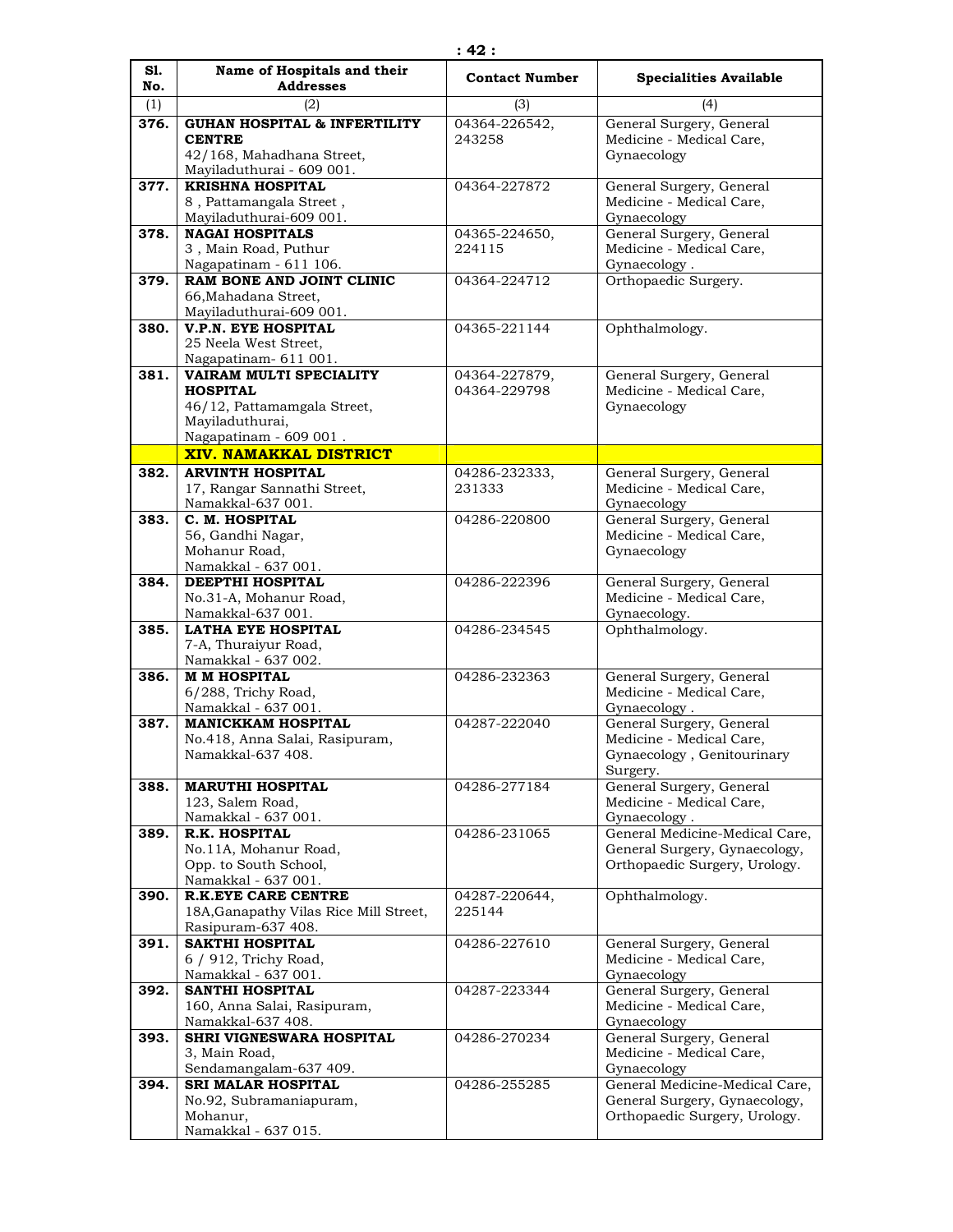| S1.                | Name of Hospitals and their                                     | <b>Contact Number</b> | <b>Specialities Available</b>                        |
|--------------------|-----------------------------------------------------------------|-----------------------|------------------------------------------------------|
| No.                | <b>Addresses</b>                                                |                       |                                                      |
| (1)                | (2)<br><b>SURYA HOSPITAL</b>                                    | (3)<br>04287-223240   | (4)                                                  |
| 395.               | Salem Road, Rasipuram,                                          |                       | General Surgery, General<br>Medicine - Medical Care, |
|                    | Namakkal - 637 408.                                             |                       | Gynaecology                                          |
| 396.               | <b>THANGAM HOSPITAL</b>                                         | 04286-230685          | General Surgery, General                             |
|                    | 54, Dr Sankaran Road,                                           |                       | Medicine - Medical Care,                             |
|                    | Namakkal- 637 001.                                              |                       | Gynaecology, Orthopaedic                             |
|                    |                                                                 |                       | Surgery, Neurology,<br>Genitourinary Surgery         |
| 397.               | <b>VASAN EYE CARE HOSPITAL</b>                                  | 04286-398900          | Ophthalmology                                        |
|                    | No. 106 B, Sivagnanam Street,                                   |                       |                                                      |
|                    | Trichy Main Road, Ganeshapuram,                                 |                       |                                                      |
|                    | Namakkal.637 001.                                               |                       |                                                      |
| 398.               | VIVEKANANDHA MEDICAL CARE                                       | 04288-234677          | General Surgery, General                             |
|                    | <b>HOSPITAL</b>                                                 |                       | Medicine - Medical Care,                             |
|                    | Elayampalayam,<br>Tiruchengodu - 637 205.                       |                       | Gynaecology                                          |
|                    | <b>XV. PERAMBALUR DISTRICT</b>                                  |                       |                                                      |
| 399.               | <b>ARPUTHA MEDICAL CARE</b>                                     | 04328-225722, 33      | General Surgery, General                             |
|                    | <b>HOSPITAL</b>                                                 |                       | Medicine - Medical Care,                             |
|                    | 179, AKV Building, Near LIC,                                    |                       | Gynaecology                                          |
|                    | Trichy Main Road,                                               |                       |                                                      |
| 400.               | Perambalur - 621 212.<br>DHANALAKSHMI SRINIVASAN                | 04328-327999          | General Medicine-Medical Care,                       |
|                    | <b>MEDICAL COLLEGE HOSPITAL</b>                                 |                       | General Surgery, Gynaecology,                        |
|                    | NH 45, Trichy Chennai Bypass,                                   |                       | Orthopaedic Surgery, Urology,                        |
|                    | Siruvachur,                                                     |                       | Cardiology, Cardio-Thoracic                          |
|                    | Perambalur District -621 113.                                   |                       | Surgery, ENT, Neuro Surgery,                         |
| 401.               | <b>LAKSHMI NURSING HOME</b>                                     | 04328-278787          | Nephrology.<br>General Surgery, General              |
|                    | 80 A, Trichy Main Road,                                         |                       | Medicine - Medical Care,                             |
|                    | Perambalur - 621 212.                                           |                       | Gynaecology                                          |
| 402.               | <b>NIRANJAN NURSING HOME</b>                                    | 04328-277269          | General Surgery, General                             |
|                    | 229-A/19, Mettu Street,                                         |                       | Medicine - Medical Care,                             |
| 403.               | Perambalur - 621 212.<br><b>SKS HOSPITAL</b>                    | 04328-225882          | Gynaecology<br>General Surgery, General              |
|                    | No:61, Trichy Main Road,                                        |                       | Medicine - Medical Care,                             |
|                    | Venkatesapuram,                                                 |                       | Gynaecology                                          |
|                    | Perambalur - 621 212.                                           |                       |                                                      |
|                    | <b>XVI. PUDUKOTTAI DISTRICT</b>                                 |                       |                                                      |
| 404.               | <b>JANAGIRAM MULTISPECIALITY</b>                                | 04371-223865,         | General Surgery, General                             |
|                    | <b>HOSPITAL &amp; RESEARCH CENTRE</b><br>26, Taluk Office Road, | 222765                | Medicine - Medical Care,<br>Gynaecology              |
|                    | Aranthangi - 614 616.                                           |                       |                                                      |
| 405.               | <b>M. MALAR HOSPITALS</b>                                       | 04322-223941,         | General Surgery, General                             |
|                    | T.S. No.5590/91, 92,                                            | 224441                | Medicine - Medical Care,                             |
|                    | Santhanathapuram 6th Street,<br>Pudukottai - 622 001.           |                       | Gynaecology, Cardiology                              |
| $\overline{406}$ . | PADMA HOSPITAL                                                  | 04322-221475,         | General Surgery, General                             |
|                    | 2749/2, East Main Street,                                       | 220112                | Medicine - Medical Care,                             |
|                    | Pudukottai-622 001.                                             |                       | Gynaecology                                          |
| 407.               | <b>SHRI SARADHA HOSPITAL</b>                                    | 04371-221727          | General Surgery, General                             |
|                    | 133, Poonga Nagar Main Road,<br>Aranthangi-614 616.             |                       | Medicine - Medical Care,<br>Gynaecology              |
| 408.               | SREE MEENAKSHI POLY CLINIC                                      | 04322-220234          | General Surgery, General                             |
|                    | T S No.4215, South Fourth Street,                               |                       | Medicine - Medical Care,                             |
|                    | Pudukkottai-622 001.                                            |                       | Gynaecology                                          |
| 409.               | SRI DURGA SURGICAL CLINIC &                                     | 04332-612555,         | General Surgery, General                             |
|                    | <b>RESEARCH CENTRE</b><br>Dr.Abdul Kalam Salai, Thottiyampatty, | 612460                | Medicine - Medical Care,<br>Gynaecology, Oncology    |
|                    | Ponamaravathy Post,                                             |                       |                                                      |
|                    | Pudukkottai-622 407.                                            |                       |                                                      |
| 410.               | SRI KRISHNA EYE HOSPITAL                                        | 04322-222178          | Ophthalmology                                        |
|                    | $No.5594/1$ , South 4th Street,                                 |                       |                                                      |
|                    | Pudukkottai - 622 001.                                          |                       |                                                      |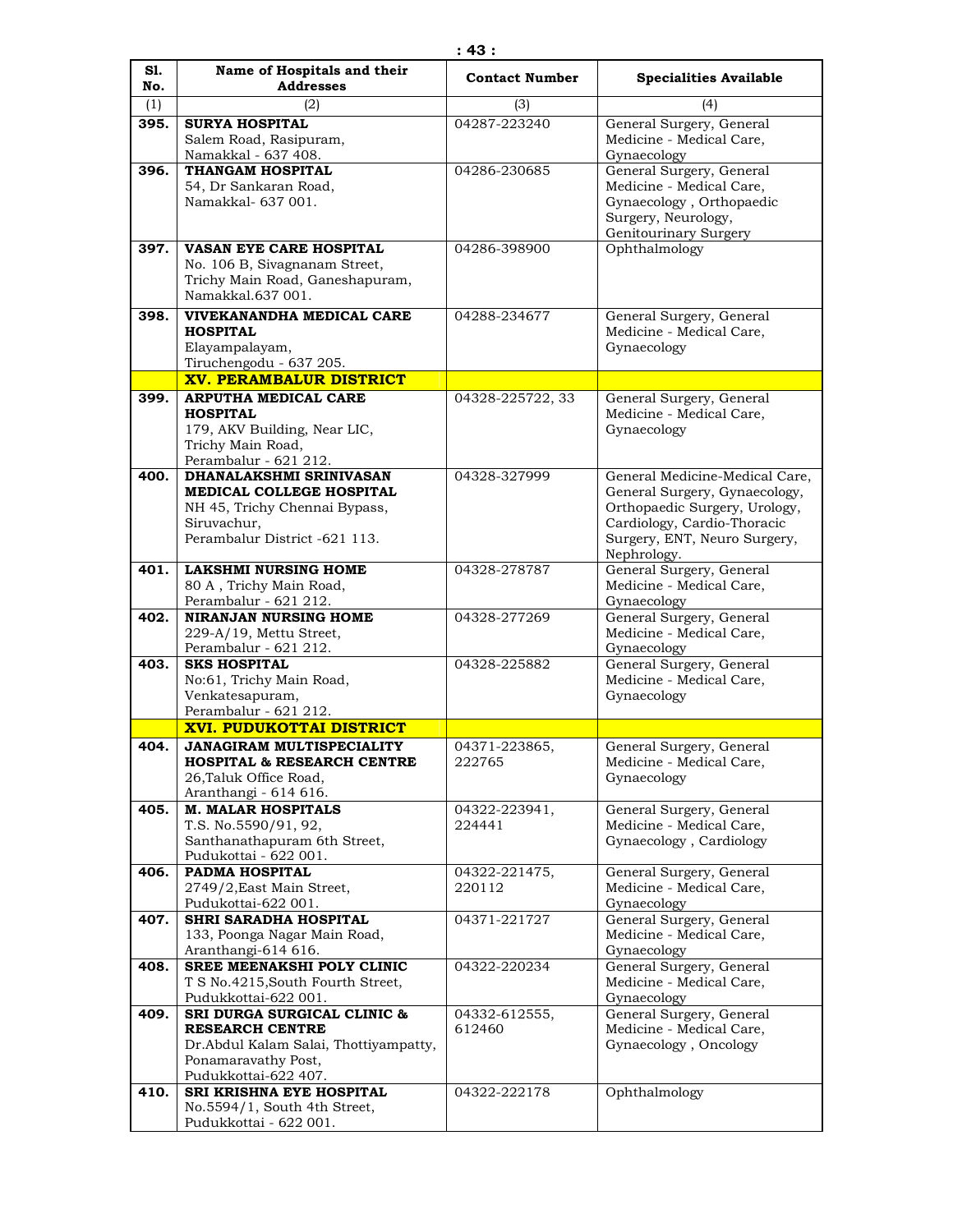| (1)<br>(2)<br>(3)<br>(4)<br>411.<br>TEAM SPECILITY HOSPITAL<br>04322-228866<br>General Surgery, General<br>Medicine - Medical Care,<br>10, Sathia Moorthy Road,<br>Gynaecology<br>Opp New Bus Stand,<br>Pudukottai - 622 001.<br>412.<br>VASAN EYE CARE HOSPITAL<br>Ophthalmology<br>04322-398900<br>806 - Near Brindhavan Corner,<br>Keelaraja Veethi (East Main Road),<br>Pudukkottai - 622 001.<br><b>XVII. RAMANATHAPURAM</b><br><b>DISTRICT</b><br><b>A.R. HOSPITAL</b><br>General Surgery, General<br>413.<br>04567-222472,<br>Medicine - Medical Care,<br>46/6, Madurai Road,<br>222473<br>Opp to MPTC Shed,<br>Gynaecology<br>Ramanathapuram-623 501.<br>ESWAR EYE AND ENT HOSPITAL<br>04567-221170<br>E.N.T. & Ophthalmology<br>414.<br>No.19, Lathams Bangalow Road,<br>Ramanathapuram-623 501.<br><b>KANAGAMANI HOSPITAL</b><br>04567-221201<br>General Surgery, General<br>415.<br>58, G.H. Road,<br>Medicine - Medical Care,<br>Ramanathapuram-623 501.<br>Gynaecology<br>General Surgery, General<br><b>SHIFAN HOSPITAL</b><br>04567-223052<br>416.<br>Medicine - Medical Care,<br>92/1,93, Devipattinam Road,<br>Ramanathapuram-623 501.<br>Gynaecology<br>SRI ANNAMALAI SHIVANI HOSPITAL<br>General Surgery, General<br>417.<br>04567-223058,<br>20, Sigil Raja Street, Kenikarai,<br>223059<br>Medicine - Medical Care,<br>Ramanathapuram-623 501.<br>Gynaecology<br>418.<br>VASAN EYE CARE HOSPITAL<br>04567-398900<br>Ophthalmology<br>No.78/143 - Salai Street,<br>Arignar Anna Salai,<br>Ramanathapuram-623 501.<br><b>VEL HOSPITAL</b><br>04567-222206 / 07<br>General Medicine - Medical<br>419.<br>Thiruvalluvar Street,<br>Care.<br>Ramanathapuram-623 504.<br><b>XVIII. SALEM DISTRICT</b><br>420.<br>0427-2270 500.<br>General Medicine-Medical Care,<br>A.V.M. (APPU VENKATACHALAM<br><b>MEDICAL CENTRE PRIVATE</b><br>General Surgery, Genitourinary<br>Surgery, Gynaecology,<br><b>LIMITED) HOPISTAL</b><br>No.5/112, Kattoor, Seelanikenpatty,<br>Orthopaedics, Nephrology,<br>Trichy-Bangalaore By-Pass Road,<br>Cardiology.<br>(Near P.K.Matric Hr. Sec. School)<br>Salem - 636 010.<br><b>AISHWARYAM HOSPITAL</b><br>0427-2777555<br>421.<br>General Medicine-Medical Care,<br>General Surgery, Gynaecology,<br>114/1, Salem-Bangalore By-Pass<br>Road, Nedunchalai Nagar,<br>Orthopaedic Surgery, Urology,<br>Service Road,<br>Plastic & Facio Maxillary<br>Salem - 636 005.<br>Surgery.<br><b>ARAVIND EYE HOSPITAL</b><br>Ophthalmology<br>422.<br>0427-4366100,<br>4356100<br>64, Sankagiri Main Road,<br>Nethimedu,<br>Salem - 636 002.<br><b>ARAVIND HOSPITAL</b><br>0427-222044<br>General Surgery, Gynaecology<br>423.<br>Nainampatty, Idappadi,<br>Salem - 637 101.<br><b>DEEPAM HOSPITAL</b><br>General Medicine - Medical<br>424.<br>04292-223131<br>2/1, Ganapathy Nagar,<br>Care, General Surgery,<br>Near Belur Junction Road,<br>Gynaecology<br>Kadaloor Main Road,<br>Vazhapady(PO)(Tk),<br>Salem - 636 115.<br><b>DHARAN HOSPITAL</b><br>425.<br>0427-2281717<br>General Surgery, General<br>#14, Seelanakkan Patty,<br>Medicine - Medical Care,<br>Gynaecology, Orthopaedic<br>Bye-Pass,<br>Salem-636 201.<br>Surgery, Nephrology, Neurology, | S1. | Name of Hospitals and their | <b>Contact Number</b> | <b>Specialities Available</b> |
|--------------------------------------------------------------------------------------------------------------------------------------------------------------------------------------------------------------------------------------------------------------------------------------------------------------------------------------------------------------------------------------------------------------------------------------------------------------------------------------------------------------------------------------------------------------------------------------------------------------------------------------------------------------------------------------------------------------------------------------------------------------------------------------------------------------------------------------------------------------------------------------------------------------------------------------------------------------------------------------------------------------------------------------------------------------------------------------------------------------------------------------------------------------------------------------------------------------------------------------------------------------------------------------------------------------------------------------------------------------------------------------------------------------------------------------------------------------------------------------------------------------------------------------------------------------------------------------------------------------------------------------------------------------------------------------------------------------------------------------------------------------------------------------------------------------------------------------------------------------------------------------------------------------------------------------------------------------------------------------------------------------------------------------------------------------------------------------------------------------------------------------------------------------------------------------------------------------------------------------------------------------------------------------------------------------------------------------------------------------------------------------------------------------------------------------------------------------------------------------------------------------------------------------------------------------------------------------------------------------------------------------------------------------------------------------------------------------------------------------------------------------------------------------------------------------------------------------------------------------------------------------------------------------------------------------------------------------------------------------------------------------------------------------------------------------------------------------------------------------------------------------------------------------------------------------------------|-----|-----------------------------|-----------------------|-------------------------------|
|                                                                                                                                                                                                                                                                                                                                                                                                                                                                                                                                                                                                                                                                                                                                                                                                                                                                                                                                                                                                                                                                                                                                                                                                                                                                                                                                                                                                                                                                                                                                                                                                                                                                                                                                                                                                                                                                                                                                                                                                                                                                                                                                                                                                                                                                                                                                                                                                                                                                                                                                                                                                                                                                                                                                                                                                                                                                                                                                                                                                                                                                                                                                                                                                  | No. | <b>Addresses</b>            |                       |                               |
|                                                                                                                                                                                                                                                                                                                                                                                                                                                                                                                                                                                                                                                                                                                                                                                                                                                                                                                                                                                                                                                                                                                                                                                                                                                                                                                                                                                                                                                                                                                                                                                                                                                                                                                                                                                                                                                                                                                                                                                                                                                                                                                                                                                                                                                                                                                                                                                                                                                                                                                                                                                                                                                                                                                                                                                                                                                                                                                                                                                                                                                                                                                                                                                                  |     |                             |                       |                               |
|                                                                                                                                                                                                                                                                                                                                                                                                                                                                                                                                                                                                                                                                                                                                                                                                                                                                                                                                                                                                                                                                                                                                                                                                                                                                                                                                                                                                                                                                                                                                                                                                                                                                                                                                                                                                                                                                                                                                                                                                                                                                                                                                                                                                                                                                                                                                                                                                                                                                                                                                                                                                                                                                                                                                                                                                                                                                                                                                                                                                                                                                                                                                                                                                  |     |                             |                       |                               |
|                                                                                                                                                                                                                                                                                                                                                                                                                                                                                                                                                                                                                                                                                                                                                                                                                                                                                                                                                                                                                                                                                                                                                                                                                                                                                                                                                                                                                                                                                                                                                                                                                                                                                                                                                                                                                                                                                                                                                                                                                                                                                                                                                                                                                                                                                                                                                                                                                                                                                                                                                                                                                                                                                                                                                                                                                                                                                                                                                                                                                                                                                                                                                                                                  |     |                             |                       |                               |
|                                                                                                                                                                                                                                                                                                                                                                                                                                                                                                                                                                                                                                                                                                                                                                                                                                                                                                                                                                                                                                                                                                                                                                                                                                                                                                                                                                                                                                                                                                                                                                                                                                                                                                                                                                                                                                                                                                                                                                                                                                                                                                                                                                                                                                                                                                                                                                                                                                                                                                                                                                                                                                                                                                                                                                                                                                                                                                                                                                                                                                                                                                                                                                                                  |     |                             |                       |                               |
|                                                                                                                                                                                                                                                                                                                                                                                                                                                                                                                                                                                                                                                                                                                                                                                                                                                                                                                                                                                                                                                                                                                                                                                                                                                                                                                                                                                                                                                                                                                                                                                                                                                                                                                                                                                                                                                                                                                                                                                                                                                                                                                                                                                                                                                                                                                                                                                                                                                                                                                                                                                                                                                                                                                                                                                                                                                                                                                                                                                                                                                                                                                                                                                                  |     |                             |                       |                               |
|                                                                                                                                                                                                                                                                                                                                                                                                                                                                                                                                                                                                                                                                                                                                                                                                                                                                                                                                                                                                                                                                                                                                                                                                                                                                                                                                                                                                                                                                                                                                                                                                                                                                                                                                                                                                                                                                                                                                                                                                                                                                                                                                                                                                                                                                                                                                                                                                                                                                                                                                                                                                                                                                                                                                                                                                                                                                                                                                                                                                                                                                                                                                                                                                  |     |                             |                       |                               |
|                                                                                                                                                                                                                                                                                                                                                                                                                                                                                                                                                                                                                                                                                                                                                                                                                                                                                                                                                                                                                                                                                                                                                                                                                                                                                                                                                                                                                                                                                                                                                                                                                                                                                                                                                                                                                                                                                                                                                                                                                                                                                                                                                                                                                                                                                                                                                                                                                                                                                                                                                                                                                                                                                                                                                                                                                                                                                                                                                                                                                                                                                                                                                                                                  |     |                             |                       |                               |
|                                                                                                                                                                                                                                                                                                                                                                                                                                                                                                                                                                                                                                                                                                                                                                                                                                                                                                                                                                                                                                                                                                                                                                                                                                                                                                                                                                                                                                                                                                                                                                                                                                                                                                                                                                                                                                                                                                                                                                                                                                                                                                                                                                                                                                                                                                                                                                                                                                                                                                                                                                                                                                                                                                                                                                                                                                                                                                                                                                                                                                                                                                                                                                                                  |     |                             |                       |                               |
|                                                                                                                                                                                                                                                                                                                                                                                                                                                                                                                                                                                                                                                                                                                                                                                                                                                                                                                                                                                                                                                                                                                                                                                                                                                                                                                                                                                                                                                                                                                                                                                                                                                                                                                                                                                                                                                                                                                                                                                                                                                                                                                                                                                                                                                                                                                                                                                                                                                                                                                                                                                                                                                                                                                                                                                                                                                                                                                                                                                                                                                                                                                                                                                                  |     |                             |                       |                               |
|                                                                                                                                                                                                                                                                                                                                                                                                                                                                                                                                                                                                                                                                                                                                                                                                                                                                                                                                                                                                                                                                                                                                                                                                                                                                                                                                                                                                                                                                                                                                                                                                                                                                                                                                                                                                                                                                                                                                                                                                                                                                                                                                                                                                                                                                                                                                                                                                                                                                                                                                                                                                                                                                                                                                                                                                                                                                                                                                                                                                                                                                                                                                                                                                  |     |                             |                       |                               |
|                                                                                                                                                                                                                                                                                                                                                                                                                                                                                                                                                                                                                                                                                                                                                                                                                                                                                                                                                                                                                                                                                                                                                                                                                                                                                                                                                                                                                                                                                                                                                                                                                                                                                                                                                                                                                                                                                                                                                                                                                                                                                                                                                                                                                                                                                                                                                                                                                                                                                                                                                                                                                                                                                                                                                                                                                                                                                                                                                                                                                                                                                                                                                                                                  |     |                             |                       |                               |
|                                                                                                                                                                                                                                                                                                                                                                                                                                                                                                                                                                                                                                                                                                                                                                                                                                                                                                                                                                                                                                                                                                                                                                                                                                                                                                                                                                                                                                                                                                                                                                                                                                                                                                                                                                                                                                                                                                                                                                                                                                                                                                                                                                                                                                                                                                                                                                                                                                                                                                                                                                                                                                                                                                                                                                                                                                                                                                                                                                                                                                                                                                                                                                                                  |     |                             |                       |                               |
|                                                                                                                                                                                                                                                                                                                                                                                                                                                                                                                                                                                                                                                                                                                                                                                                                                                                                                                                                                                                                                                                                                                                                                                                                                                                                                                                                                                                                                                                                                                                                                                                                                                                                                                                                                                                                                                                                                                                                                                                                                                                                                                                                                                                                                                                                                                                                                                                                                                                                                                                                                                                                                                                                                                                                                                                                                                                                                                                                                                                                                                                                                                                                                                                  |     |                             |                       |                               |
|                                                                                                                                                                                                                                                                                                                                                                                                                                                                                                                                                                                                                                                                                                                                                                                                                                                                                                                                                                                                                                                                                                                                                                                                                                                                                                                                                                                                                                                                                                                                                                                                                                                                                                                                                                                                                                                                                                                                                                                                                                                                                                                                                                                                                                                                                                                                                                                                                                                                                                                                                                                                                                                                                                                                                                                                                                                                                                                                                                                                                                                                                                                                                                                                  |     |                             |                       |                               |
|                                                                                                                                                                                                                                                                                                                                                                                                                                                                                                                                                                                                                                                                                                                                                                                                                                                                                                                                                                                                                                                                                                                                                                                                                                                                                                                                                                                                                                                                                                                                                                                                                                                                                                                                                                                                                                                                                                                                                                                                                                                                                                                                                                                                                                                                                                                                                                                                                                                                                                                                                                                                                                                                                                                                                                                                                                                                                                                                                                                                                                                                                                                                                                                                  |     |                             |                       |                               |
|                                                                                                                                                                                                                                                                                                                                                                                                                                                                                                                                                                                                                                                                                                                                                                                                                                                                                                                                                                                                                                                                                                                                                                                                                                                                                                                                                                                                                                                                                                                                                                                                                                                                                                                                                                                                                                                                                                                                                                                                                                                                                                                                                                                                                                                                                                                                                                                                                                                                                                                                                                                                                                                                                                                                                                                                                                                                                                                                                                                                                                                                                                                                                                                                  |     |                             |                       |                               |
|                                                                                                                                                                                                                                                                                                                                                                                                                                                                                                                                                                                                                                                                                                                                                                                                                                                                                                                                                                                                                                                                                                                                                                                                                                                                                                                                                                                                                                                                                                                                                                                                                                                                                                                                                                                                                                                                                                                                                                                                                                                                                                                                                                                                                                                                                                                                                                                                                                                                                                                                                                                                                                                                                                                                                                                                                                                                                                                                                                                                                                                                                                                                                                                                  |     |                             |                       |                               |
|                                                                                                                                                                                                                                                                                                                                                                                                                                                                                                                                                                                                                                                                                                                                                                                                                                                                                                                                                                                                                                                                                                                                                                                                                                                                                                                                                                                                                                                                                                                                                                                                                                                                                                                                                                                                                                                                                                                                                                                                                                                                                                                                                                                                                                                                                                                                                                                                                                                                                                                                                                                                                                                                                                                                                                                                                                                                                                                                                                                                                                                                                                                                                                                                  |     |                             |                       |                               |
|                                                                                                                                                                                                                                                                                                                                                                                                                                                                                                                                                                                                                                                                                                                                                                                                                                                                                                                                                                                                                                                                                                                                                                                                                                                                                                                                                                                                                                                                                                                                                                                                                                                                                                                                                                                                                                                                                                                                                                                                                                                                                                                                                                                                                                                                                                                                                                                                                                                                                                                                                                                                                                                                                                                                                                                                                                                                                                                                                                                                                                                                                                                                                                                                  |     |                             |                       |                               |
|                                                                                                                                                                                                                                                                                                                                                                                                                                                                                                                                                                                                                                                                                                                                                                                                                                                                                                                                                                                                                                                                                                                                                                                                                                                                                                                                                                                                                                                                                                                                                                                                                                                                                                                                                                                                                                                                                                                                                                                                                                                                                                                                                                                                                                                                                                                                                                                                                                                                                                                                                                                                                                                                                                                                                                                                                                                                                                                                                                                                                                                                                                                                                                                                  |     |                             |                       |                               |
|                                                                                                                                                                                                                                                                                                                                                                                                                                                                                                                                                                                                                                                                                                                                                                                                                                                                                                                                                                                                                                                                                                                                                                                                                                                                                                                                                                                                                                                                                                                                                                                                                                                                                                                                                                                                                                                                                                                                                                                                                                                                                                                                                                                                                                                                                                                                                                                                                                                                                                                                                                                                                                                                                                                                                                                                                                                                                                                                                                                                                                                                                                                                                                                                  |     |                             |                       |                               |
|                                                                                                                                                                                                                                                                                                                                                                                                                                                                                                                                                                                                                                                                                                                                                                                                                                                                                                                                                                                                                                                                                                                                                                                                                                                                                                                                                                                                                                                                                                                                                                                                                                                                                                                                                                                                                                                                                                                                                                                                                                                                                                                                                                                                                                                                                                                                                                                                                                                                                                                                                                                                                                                                                                                                                                                                                                                                                                                                                                                                                                                                                                                                                                                                  |     |                             |                       |                               |
|                                                                                                                                                                                                                                                                                                                                                                                                                                                                                                                                                                                                                                                                                                                                                                                                                                                                                                                                                                                                                                                                                                                                                                                                                                                                                                                                                                                                                                                                                                                                                                                                                                                                                                                                                                                                                                                                                                                                                                                                                                                                                                                                                                                                                                                                                                                                                                                                                                                                                                                                                                                                                                                                                                                                                                                                                                                                                                                                                                                                                                                                                                                                                                                                  |     |                             |                       |                               |
|                                                                                                                                                                                                                                                                                                                                                                                                                                                                                                                                                                                                                                                                                                                                                                                                                                                                                                                                                                                                                                                                                                                                                                                                                                                                                                                                                                                                                                                                                                                                                                                                                                                                                                                                                                                                                                                                                                                                                                                                                                                                                                                                                                                                                                                                                                                                                                                                                                                                                                                                                                                                                                                                                                                                                                                                                                                                                                                                                                                                                                                                                                                                                                                                  |     |                             |                       |                               |
|                                                                                                                                                                                                                                                                                                                                                                                                                                                                                                                                                                                                                                                                                                                                                                                                                                                                                                                                                                                                                                                                                                                                                                                                                                                                                                                                                                                                                                                                                                                                                                                                                                                                                                                                                                                                                                                                                                                                                                                                                                                                                                                                                                                                                                                                                                                                                                                                                                                                                                                                                                                                                                                                                                                                                                                                                                                                                                                                                                                                                                                                                                                                                                                                  |     |                             |                       |                               |
|                                                                                                                                                                                                                                                                                                                                                                                                                                                                                                                                                                                                                                                                                                                                                                                                                                                                                                                                                                                                                                                                                                                                                                                                                                                                                                                                                                                                                                                                                                                                                                                                                                                                                                                                                                                                                                                                                                                                                                                                                                                                                                                                                                                                                                                                                                                                                                                                                                                                                                                                                                                                                                                                                                                                                                                                                                                                                                                                                                                                                                                                                                                                                                                                  |     |                             |                       |                               |
|                                                                                                                                                                                                                                                                                                                                                                                                                                                                                                                                                                                                                                                                                                                                                                                                                                                                                                                                                                                                                                                                                                                                                                                                                                                                                                                                                                                                                                                                                                                                                                                                                                                                                                                                                                                                                                                                                                                                                                                                                                                                                                                                                                                                                                                                                                                                                                                                                                                                                                                                                                                                                                                                                                                                                                                                                                                                                                                                                                                                                                                                                                                                                                                                  |     |                             |                       |                               |
|                                                                                                                                                                                                                                                                                                                                                                                                                                                                                                                                                                                                                                                                                                                                                                                                                                                                                                                                                                                                                                                                                                                                                                                                                                                                                                                                                                                                                                                                                                                                                                                                                                                                                                                                                                                                                                                                                                                                                                                                                                                                                                                                                                                                                                                                                                                                                                                                                                                                                                                                                                                                                                                                                                                                                                                                                                                                                                                                                                                                                                                                                                                                                                                                  |     |                             |                       |                               |
|                                                                                                                                                                                                                                                                                                                                                                                                                                                                                                                                                                                                                                                                                                                                                                                                                                                                                                                                                                                                                                                                                                                                                                                                                                                                                                                                                                                                                                                                                                                                                                                                                                                                                                                                                                                                                                                                                                                                                                                                                                                                                                                                                                                                                                                                                                                                                                                                                                                                                                                                                                                                                                                                                                                                                                                                                                                                                                                                                                                                                                                                                                                                                                                                  |     |                             |                       |                               |
|                                                                                                                                                                                                                                                                                                                                                                                                                                                                                                                                                                                                                                                                                                                                                                                                                                                                                                                                                                                                                                                                                                                                                                                                                                                                                                                                                                                                                                                                                                                                                                                                                                                                                                                                                                                                                                                                                                                                                                                                                                                                                                                                                                                                                                                                                                                                                                                                                                                                                                                                                                                                                                                                                                                                                                                                                                                                                                                                                                                                                                                                                                                                                                                                  |     |                             |                       |                               |
|                                                                                                                                                                                                                                                                                                                                                                                                                                                                                                                                                                                                                                                                                                                                                                                                                                                                                                                                                                                                                                                                                                                                                                                                                                                                                                                                                                                                                                                                                                                                                                                                                                                                                                                                                                                                                                                                                                                                                                                                                                                                                                                                                                                                                                                                                                                                                                                                                                                                                                                                                                                                                                                                                                                                                                                                                                                                                                                                                                                                                                                                                                                                                                                                  |     |                             |                       |                               |
|                                                                                                                                                                                                                                                                                                                                                                                                                                                                                                                                                                                                                                                                                                                                                                                                                                                                                                                                                                                                                                                                                                                                                                                                                                                                                                                                                                                                                                                                                                                                                                                                                                                                                                                                                                                                                                                                                                                                                                                                                                                                                                                                                                                                                                                                                                                                                                                                                                                                                                                                                                                                                                                                                                                                                                                                                                                                                                                                                                                                                                                                                                                                                                                                  |     |                             |                       |                               |
|                                                                                                                                                                                                                                                                                                                                                                                                                                                                                                                                                                                                                                                                                                                                                                                                                                                                                                                                                                                                                                                                                                                                                                                                                                                                                                                                                                                                                                                                                                                                                                                                                                                                                                                                                                                                                                                                                                                                                                                                                                                                                                                                                                                                                                                                                                                                                                                                                                                                                                                                                                                                                                                                                                                                                                                                                                                                                                                                                                                                                                                                                                                                                                                                  |     |                             |                       |                               |
|                                                                                                                                                                                                                                                                                                                                                                                                                                                                                                                                                                                                                                                                                                                                                                                                                                                                                                                                                                                                                                                                                                                                                                                                                                                                                                                                                                                                                                                                                                                                                                                                                                                                                                                                                                                                                                                                                                                                                                                                                                                                                                                                                                                                                                                                                                                                                                                                                                                                                                                                                                                                                                                                                                                                                                                                                                                                                                                                                                                                                                                                                                                                                                                                  |     |                             |                       |                               |
|                                                                                                                                                                                                                                                                                                                                                                                                                                                                                                                                                                                                                                                                                                                                                                                                                                                                                                                                                                                                                                                                                                                                                                                                                                                                                                                                                                                                                                                                                                                                                                                                                                                                                                                                                                                                                                                                                                                                                                                                                                                                                                                                                                                                                                                                                                                                                                                                                                                                                                                                                                                                                                                                                                                                                                                                                                                                                                                                                                                                                                                                                                                                                                                                  |     |                             |                       |                               |
|                                                                                                                                                                                                                                                                                                                                                                                                                                                                                                                                                                                                                                                                                                                                                                                                                                                                                                                                                                                                                                                                                                                                                                                                                                                                                                                                                                                                                                                                                                                                                                                                                                                                                                                                                                                                                                                                                                                                                                                                                                                                                                                                                                                                                                                                                                                                                                                                                                                                                                                                                                                                                                                                                                                                                                                                                                                                                                                                                                                                                                                                                                                                                                                                  |     |                             |                       |                               |
|                                                                                                                                                                                                                                                                                                                                                                                                                                                                                                                                                                                                                                                                                                                                                                                                                                                                                                                                                                                                                                                                                                                                                                                                                                                                                                                                                                                                                                                                                                                                                                                                                                                                                                                                                                                                                                                                                                                                                                                                                                                                                                                                                                                                                                                                                                                                                                                                                                                                                                                                                                                                                                                                                                                                                                                                                                                                                                                                                                                                                                                                                                                                                                                                  |     |                             |                       |                               |
|                                                                                                                                                                                                                                                                                                                                                                                                                                                                                                                                                                                                                                                                                                                                                                                                                                                                                                                                                                                                                                                                                                                                                                                                                                                                                                                                                                                                                                                                                                                                                                                                                                                                                                                                                                                                                                                                                                                                                                                                                                                                                                                                                                                                                                                                                                                                                                                                                                                                                                                                                                                                                                                                                                                                                                                                                                                                                                                                                                                                                                                                                                                                                                                                  |     |                             |                       |                               |
|                                                                                                                                                                                                                                                                                                                                                                                                                                                                                                                                                                                                                                                                                                                                                                                                                                                                                                                                                                                                                                                                                                                                                                                                                                                                                                                                                                                                                                                                                                                                                                                                                                                                                                                                                                                                                                                                                                                                                                                                                                                                                                                                                                                                                                                                                                                                                                                                                                                                                                                                                                                                                                                                                                                                                                                                                                                                                                                                                                                                                                                                                                                                                                                                  |     |                             |                       |                               |
|                                                                                                                                                                                                                                                                                                                                                                                                                                                                                                                                                                                                                                                                                                                                                                                                                                                                                                                                                                                                                                                                                                                                                                                                                                                                                                                                                                                                                                                                                                                                                                                                                                                                                                                                                                                                                                                                                                                                                                                                                                                                                                                                                                                                                                                                                                                                                                                                                                                                                                                                                                                                                                                                                                                                                                                                                                                                                                                                                                                                                                                                                                                                                                                                  |     |                             |                       |                               |
|                                                                                                                                                                                                                                                                                                                                                                                                                                                                                                                                                                                                                                                                                                                                                                                                                                                                                                                                                                                                                                                                                                                                                                                                                                                                                                                                                                                                                                                                                                                                                                                                                                                                                                                                                                                                                                                                                                                                                                                                                                                                                                                                                                                                                                                                                                                                                                                                                                                                                                                                                                                                                                                                                                                                                                                                                                                                                                                                                                                                                                                                                                                                                                                                  |     |                             |                       |                               |
|                                                                                                                                                                                                                                                                                                                                                                                                                                                                                                                                                                                                                                                                                                                                                                                                                                                                                                                                                                                                                                                                                                                                                                                                                                                                                                                                                                                                                                                                                                                                                                                                                                                                                                                                                                                                                                                                                                                                                                                                                                                                                                                                                                                                                                                                                                                                                                                                                                                                                                                                                                                                                                                                                                                                                                                                                                                                                                                                                                                                                                                                                                                                                                                                  |     |                             |                       |                               |
|                                                                                                                                                                                                                                                                                                                                                                                                                                                                                                                                                                                                                                                                                                                                                                                                                                                                                                                                                                                                                                                                                                                                                                                                                                                                                                                                                                                                                                                                                                                                                                                                                                                                                                                                                                                                                                                                                                                                                                                                                                                                                                                                                                                                                                                                                                                                                                                                                                                                                                                                                                                                                                                                                                                                                                                                                                                                                                                                                                                                                                                                                                                                                                                                  |     |                             |                       |                               |
|                                                                                                                                                                                                                                                                                                                                                                                                                                                                                                                                                                                                                                                                                                                                                                                                                                                                                                                                                                                                                                                                                                                                                                                                                                                                                                                                                                                                                                                                                                                                                                                                                                                                                                                                                                                                                                                                                                                                                                                                                                                                                                                                                                                                                                                                                                                                                                                                                                                                                                                                                                                                                                                                                                                                                                                                                                                                                                                                                                                                                                                                                                                                                                                                  |     |                             |                       |                               |
|                                                                                                                                                                                                                                                                                                                                                                                                                                                                                                                                                                                                                                                                                                                                                                                                                                                                                                                                                                                                                                                                                                                                                                                                                                                                                                                                                                                                                                                                                                                                                                                                                                                                                                                                                                                                                                                                                                                                                                                                                                                                                                                                                                                                                                                                                                                                                                                                                                                                                                                                                                                                                                                                                                                                                                                                                                                                                                                                                                                                                                                                                                                                                                                                  |     |                             |                       |                               |
|                                                                                                                                                                                                                                                                                                                                                                                                                                                                                                                                                                                                                                                                                                                                                                                                                                                                                                                                                                                                                                                                                                                                                                                                                                                                                                                                                                                                                                                                                                                                                                                                                                                                                                                                                                                                                                                                                                                                                                                                                                                                                                                                                                                                                                                                                                                                                                                                                                                                                                                                                                                                                                                                                                                                                                                                                                                                                                                                                                                                                                                                                                                                                                                                  |     |                             |                       |                               |
|                                                                                                                                                                                                                                                                                                                                                                                                                                                                                                                                                                                                                                                                                                                                                                                                                                                                                                                                                                                                                                                                                                                                                                                                                                                                                                                                                                                                                                                                                                                                                                                                                                                                                                                                                                                                                                                                                                                                                                                                                                                                                                                                                                                                                                                                                                                                                                                                                                                                                                                                                                                                                                                                                                                                                                                                                                                                                                                                                                                                                                                                                                                                                                                                  |     |                             |                       |                               |
|                                                                                                                                                                                                                                                                                                                                                                                                                                                                                                                                                                                                                                                                                                                                                                                                                                                                                                                                                                                                                                                                                                                                                                                                                                                                                                                                                                                                                                                                                                                                                                                                                                                                                                                                                                                                                                                                                                                                                                                                                                                                                                                                                                                                                                                                                                                                                                                                                                                                                                                                                                                                                                                                                                                                                                                                                                                                                                                                                                                                                                                                                                                                                                                                  |     |                             |                       |                               |
|                                                                                                                                                                                                                                                                                                                                                                                                                                                                                                                                                                                                                                                                                                                                                                                                                                                                                                                                                                                                                                                                                                                                                                                                                                                                                                                                                                                                                                                                                                                                                                                                                                                                                                                                                                                                                                                                                                                                                                                                                                                                                                                                                                                                                                                                                                                                                                                                                                                                                                                                                                                                                                                                                                                                                                                                                                                                                                                                                                                                                                                                                                                                                                                                  |     |                             |                       |                               |
|                                                                                                                                                                                                                                                                                                                                                                                                                                                                                                                                                                                                                                                                                                                                                                                                                                                                                                                                                                                                                                                                                                                                                                                                                                                                                                                                                                                                                                                                                                                                                                                                                                                                                                                                                                                                                                                                                                                                                                                                                                                                                                                                                                                                                                                                                                                                                                                                                                                                                                                                                                                                                                                                                                                                                                                                                                                                                                                                                                                                                                                                                                                                                                                                  |     |                             |                       |                               |
|                                                                                                                                                                                                                                                                                                                                                                                                                                                                                                                                                                                                                                                                                                                                                                                                                                                                                                                                                                                                                                                                                                                                                                                                                                                                                                                                                                                                                                                                                                                                                                                                                                                                                                                                                                                                                                                                                                                                                                                                                                                                                                                                                                                                                                                                                                                                                                                                                                                                                                                                                                                                                                                                                                                                                                                                                                                                                                                                                                                                                                                                                                                                                                                                  |     |                             |                       |                               |
|                                                                                                                                                                                                                                                                                                                                                                                                                                                                                                                                                                                                                                                                                                                                                                                                                                                                                                                                                                                                                                                                                                                                                                                                                                                                                                                                                                                                                                                                                                                                                                                                                                                                                                                                                                                                                                                                                                                                                                                                                                                                                                                                                                                                                                                                                                                                                                                                                                                                                                                                                                                                                                                                                                                                                                                                                                                                                                                                                                                                                                                                                                                                                                                                  |     |                             |                       |                               |
|                                                                                                                                                                                                                                                                                                                                                                                                                                                                                                                                                                                                                                                                                                                                                                                                                                                                                                                                                                                                                                                                                                                                                                                                                                                                                                                                                                                                                                                                                                                                                                                                                                                                                                                                                                                                                                                                                                                                                                                                                                                                                                                                                                                                                                                                                                                                                                                                                                                                                                                                                                                                                                                                                                                                                                                                                                                                                                                                                                                                                                                                                                                                                                                                  |     |                             |                       |                               |
|                                                                                                                                                                                                                                                                                                                                                                                                                                                                                                                                                                                                                                                                                                                                                                                                                                                                                                                                                                                                                                                                                                                                                                                                                                                                                                                                                                                                                                                                                                                                                                                                                                                                                                                                                                                                                                                                                                                                                                                                                                                                                                                                                                                                                                                                                                                                                                                                                                                                                                                                                                                                                                                                                                                                                                                                                                                                                                                                                                                                                                                                                                                                                                                                  |     |                             |                       |                               |
|                                                                                                                                                                                                                                                                                                                                                                                                                                                                                                                                                                                                                                                                                                                                                                                                                                                                                                                                                                                                                                                                                                                                                                                                                                                                                                                                                                                                                                                                                                                                                                                                                                                                                                                                                                                                                                                                                                                                                                                                                                                                                                                                                                                                                                                                                                                                                                                                                                                                                                                                                                                                                                                                                                                                                                                                                                                                                                                                                                                                                                                                                                                                                                                                  |     |                             |                       |                               |
|                                                                                                                                                                                                                                                                                                                                                                                                                                                                                                                                                                                                                                                                                                                                                                                                                                                                                                                                                                                                                                                                                                                                                                                                                                                                                                                                                                                                                                                                                                                                                                                                                                                                                                                                                                                                                                                                                                                                                                                                                                                                                                                                                                                                                                                                                                                                                                                                                                                                                                                                                                                                                                                                                                                                                                                                                                                                                                                                                                                                                                                                                                                                                                                                  |     |                             |                       |                               |
|                                                                                                                                                                                                                                                                                                                                                                                                                                                                                                                                                                                                                                                                                                                                                                                                                                                                                                                                                                                                                                                                                                                                                                                                                                                                                                                                                                                                                                                                                                                                                                                                                                                                                                                                                                                                                                                                                                                                                                                                                                                                                                                                                                                                                                                                                                                                                                                                                                                                                                                                                                                                                                                                                                                                                                                                                                                                                                                                                                                                                                                                                                                                                                                                  |     |                             |                       |                               |
|                                                                                                                                                                                                                                                                                                                                                                                                                                                                                                                                                                                                                                                                                                                                                                                                                                                                                                                                                                                                                                                                                                                                                                                                                                                                                                                                                                                                                                                                                                                                                                                                                                                                                                                                                                                                                                                                                                                                                                                                                                                                                                                                                                                                                                                                                                                                                                                                                                                                                                                                                                                                                                                                                                                                                                                                                                                                                                                                                                                                                                                                                                                                                                                                  |     |                             |                       |                               |
|                                                                                                                                                                                                                                                                                                                                                                                                                                                                                                                                                                                                                                                                                                                                                                                                                                                                                                                                                                                                                                                                                                                                                                                                                                                                                                                                                                                                                                                                                                                                                                                                                                                                                                                                                                                                                                                                                                                                                                                                                                                                                                                                                                                                                                                                                                                                                                                                                                                                                                                                                                                                                                                                                                                                                                                                                                                                                                                                                                                                                                                                                                                                                                                                  |     |                             |                       |                               |
|                                                                                                                                                                                                                                                                                                                                                                                                                                                                                                                                                                                                                                                                                                                                                                                                                                                                                                                                                                                                                                                                                                                                                                                                                                                                                                                                                                                                                                                                                                                                                                                                                                                                                                                                                                                                                                                                                                                                                                                                                                                                                                                                                                                                                                                                                                                                                                                                                                                                                                                                                                                                                                                                                                                                                                                                                                                                                                                                                                                                                                                                                                                                                                                                  |     |                             |                       | Plastic & Facio Maxilliary    |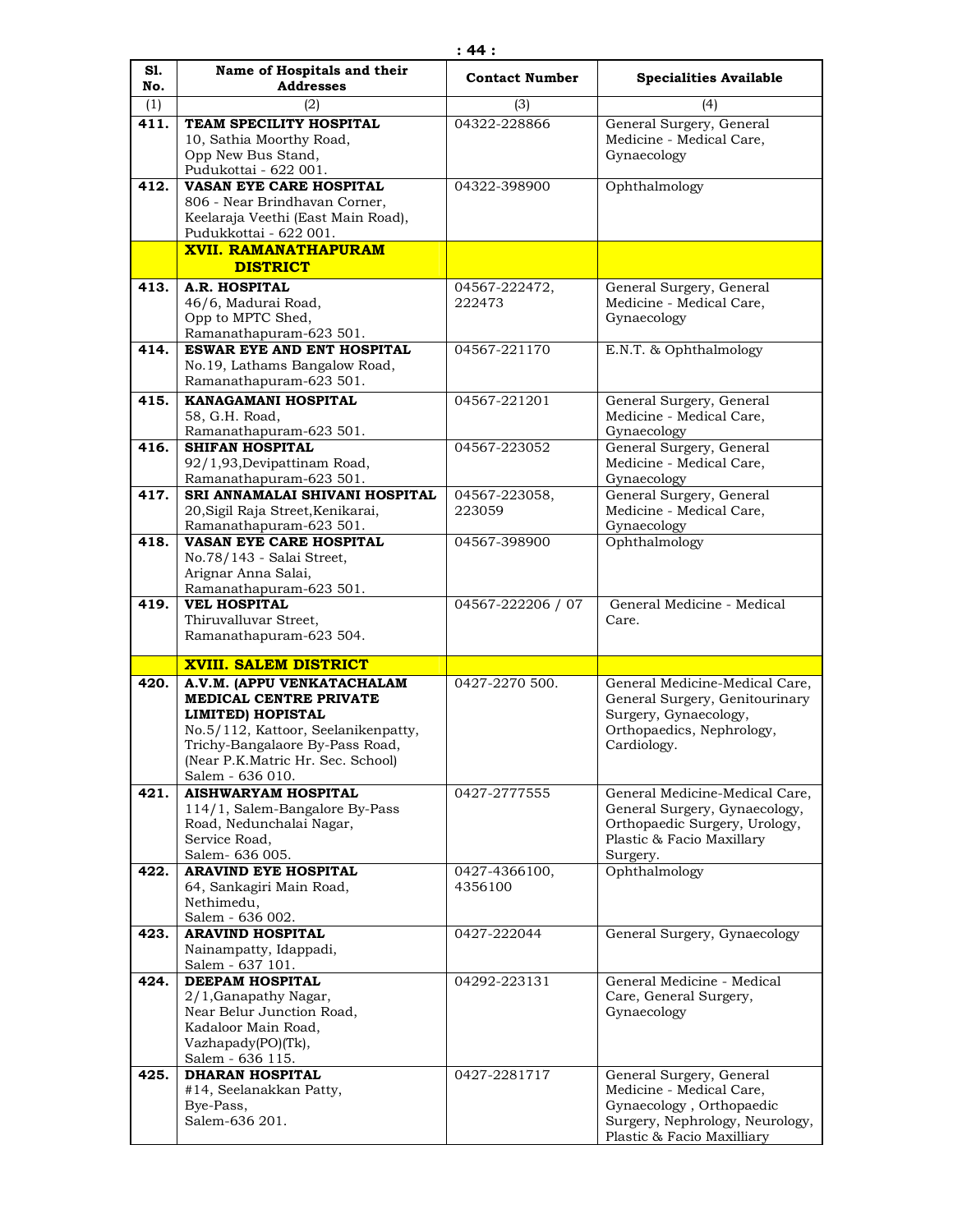| S1.<br>No. | Name of Hospitals and their<br><b>Addresses</b>             | <b>Contact Number</b>   | <b>Specialities Available</b>                               |
|------------|-------------------------------------------------------------|-------------------------|-------------------------------------------------------------|
| (1)        | (2)                                                         | (3)                     | (4)                                                         |
| 426.       | DR. AGARWAL'S EYE HOSPITAL                                  | 0427-3987800,           | Ophthalmology                                               |
|            | LTD.                                                        | 33008800                |                                                             |
|            | 19/7 New Bus Stand West Road,                               |                         |                                                             |
|            | Near Masjid, Salem-636004.                                  |                         |                                                             |
| 427.       | DR. THIRU NEURO & MULTI                                     | 0427-2266889            | General Medicine - Medical                                  |
|            | SPECIALITY HOSPITAL PRIVATE<br>LTD.                         |                         | Care, General Surgery,<br>Gynaecology, Neurology            |
|            | 46, 2 <sup>nd</sup> Agraharam,                              |                         |                                                             |
|            | Salem-636001.                                               |                         |                                                             |
| 428.       | <b>GLOBAL MEDICAL CENTRE</b>                                | 0427-2340260            | Urology, Nephrology,                                        |
|            | 10-3/5, Jagir Ammapalayam,                                  |                         | Genitourinary Surgery                                       |
|            | Salem - 636 302.                                            |                         |                                                             |
| 429.       | <b>J.S HOSPITAL</b><br>5-A, Ramakrishna Road,               | 0427-2317264            | General Medicine - Medical<br>Care, General Surgery,        |
|            | Salem - 636 007.                                            |                         | Gynaecology                                                 |
| 430.       | <b>KAMALA HOSPITAL</b>                                      | 0427-2260468            | General Surgery, General                                    |
|            | Sree Krishna Complex, 256,                                  |                         | Medicine - Medical Care,                                    |
|            | Second Agraharam,                                           |                         | Gynaecology, Orthopaedic                                    |
|            | Salem - 636001.                                             |                         | Surgery, Nephrology, Neurology,                             |
| 431.       | <b>KIRUBA HOSPITAL</b>                                      | 0427-2315160,           | Plastic & Facio Maxillary<br>General Medicine - Medical     |
|            | Rajaji Road,                                                | 2317260, 2318460        | Care, General Surgery,                                      |
|            | Salem - 636 007.                                            |                         | Gynaecology, Neurology                                      |
| 432.       | <b>KURINJI HOSPITALTeejay Hospital</b>                      | 0427-2433304            | General Surgery, General                                    |
|            | Road, Five Road, Salem-636 016.                             |                         | Medicine - Medical Care,                                    |
|            |                                                             |                         | Gynaecology, Orthopaedic                                    |
|            |                                                             |                         | Surgery, Nephrology, Neurology,                             |
| 433.       | LONDON ORTHOPAEDIC SURGERY                                  | 0427-2353033            | Plastic & Facio Maxilliary<br>Orthopaedic Surgery           |
|            | <b>HOSPITAL</b>                                             |                         |                                                             |
|            | Opp. to Anna Park, Near Four Roads,                         |                         |                                                             |
|            | Omalur Main Road,                                           |                         |                                                             |
|            | Salem - 636 009.                                            |                         |                                                             |
| 434.       | LOTUS EYE HOSPITAL AND<br><b>INSTITUTE LIMITED</b>          | 0427-246464,<br>2413868 | Ophthalmology                                               |
|            | 86 Brindavan Road                                           |                         |                                                             |
|            | Fairlands, Salem-636016.                                    |                         |                                                             |
| 435.       | <b>MANIPAL HOSPITAL</b>                                     | 0427-2346600            | General Surgery, General                                    |
|            | Dalmia Board, Bengaluru Highway,                            |                         | Medicine - Medical Care,                                    |
|            | Salem - 636012.                                             |                         | Gynaecology, Orthopaedic<br>Surgery, Nephrology, Neurology, |
|            |                                                             |                         | Plastic & Facio Maxilliary                                  |
| 436.       | <b>NATHAN SUPER SPECIALITY</b>                              | 0427-64264101           | Orthopaedic Surgery, Plastic &                              |
|            | <b>HOSPITAL</b>                                             |                         | Facio Maxilliary, General                                   |
|            | Advaith Ashram Road,                                        |                         | Medicine-Medical Care                                       |
|            | Opp.Holi Flower School,                                     |                         |                                                             |
| 437.       | Salem-636 016.<br><b>NEURO FOUNDATION</b>                   | 0427-2777100            | General Medicine-Medical Care,                              |
|            | Meyyanoor Road, Three Roads,                                |                         | Neuro Surgery, Neurology,                                   |
|            | Salem - 636 009.                                            |                         | General Surgery, Orthopaedics,                              |
|            |                                                             |                         | Cardiology, Ent, Nephrology,                                |
|            |                                                             |                         | Urology, Plastic And Facio-                                 |
|            |                                                             |                         | Maxillary Surgery, Vascular                                 |
| 438.       | PRANAV HOSPITAL                                             | 0427-2336788            | Surgery.<br>General Surgery, General                        |
|            | 108/38, Brindavan Road,                                     |                         | Medicine - Medical Care,                                    |
|            | Opp New Bus Stand,                                          |                         | Gynaecology, Orthopaedic                                    |
|            | Salem - 636 007.                                            |                         | Surgery, Nephrology, Neurology,                             |
|            |                                                             |                         | Plastic & Facio Maxilliary                                  |
|            |                                                             |                         |                                                             |
| 439.       | R.P.S. HOSPITAL                                             | 0427-2467644,           | General Surgery, General                                    |
|            | 3/392-C, Trichy Main Road, S.K<br>Nagar, Seelanaickenpatty, | 2465521                 | Medicine - Medical Care,<br>Gynaecology, Orthopaedic        |
|            | Salem - 636 201.                                            |                         | Surgery, Nephrology, Neurology,                             |
|            |                                                             |                         | Plastic & Facio Maxilliary,                                 |
|            |                                                             |                         | Genitourinary Surgery                                       |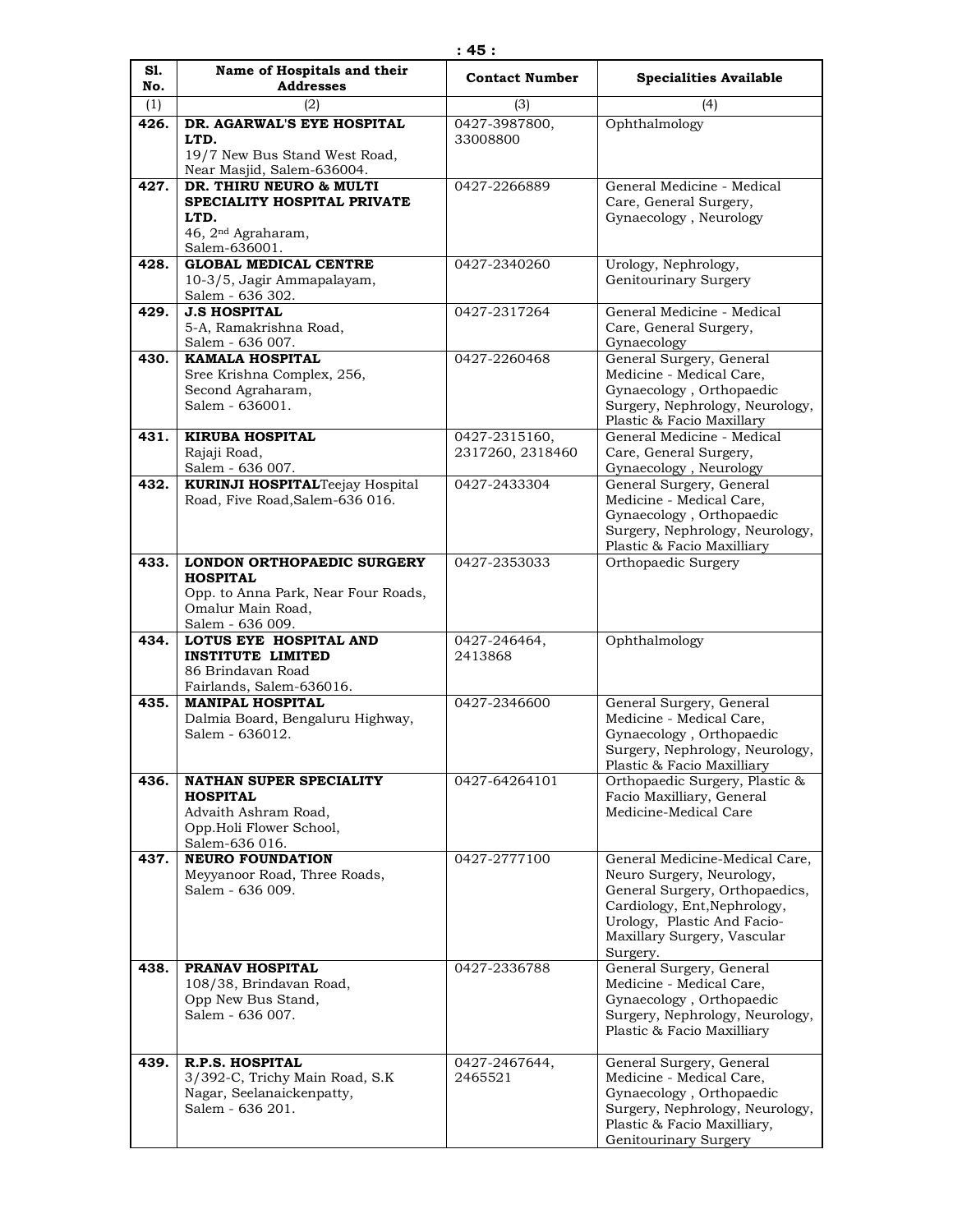| S1.  | Name of Hospitals and their                                                                                                                         | <b>Contact Number</b>    | <b>Specialities Available</b>                                                                                                                                                                |
|------|-----------------------------------------------------------------------------------------------------------------------------------------------------|--------------------------|----------------------------------------------------------------------------------------------------------------------------------------------------------------------------------------------|
| No.  | <b>Addresses</b>                                                                                                                                    |                          |                                                                                                                                                                                              |
| (1)  | (2)                                                                                                                                                 | (3)                      | (4)                                                                                                                                                                                          |
| 440. | <b>RAAJAM HOSPITAL</b><br>Near Kaliamman Koil,<br>Karuppur,<br>Salem - 636 012.                                                                     | 0427-2345589             | General Medicine - Medical<br>Care, General Surgery,<br>Gynaecology                                                                                                                          |
| 441. | <b>RISHI NETHRALAYA</b><br>126-A, Cherry Road,<br>Salem-636 007.                                                                                    | 0427-2401167             | Ophthalmology                                                                                                                                                                                |
| 442. | <b>SALEM MEDICAL CENTRE</b><br>No.50, Kannankurchi Road,<br>Hasthampatty,<br>Salem-636 007.                                                         | 0427-2418213             | General Surgery, General<br>Medicine - Medical Care.<br>Gynaecology, Orthopaedic<br>Surgery, Nephrology, Neurology,<br>Plastic & Facio Maxilliary.                                           |
| 443. | <b>SHANMUGA HOSPITALS &amp; SALEM</b><br><b>CANCER CENTER24, Sarada College</b><br>Road, Salem - 636 007.                                           | 0427-2315293,<br>2319469 | General Surgery, General<br>Medicine - Medical Care,<br>Gynaecology, Oncology.                                                                                                               |
| 444. | SHRI SURAKSHA SPECIALITY<br><b>MEDICAL CENTRE</b><br>No.264/48, Cherry Road,<br>Salem - 636 001.                                                    | 0427-4067575             | General Medicine-Medical Care,<br>General Surgery, Gynaecology,<br>Orthopaedic Surgery, Urology.                                                                                             |
| 445. | SKS HOSPITALS INDIA PVT. LTD.<br>Alagapuram,<br>Opp New Bus Stand,<br>Salem - 636 004.                                                              | 0427-4033007,<br>4033191 | General Surgery, General<br>Medicine - Medical Care,<br>Gynaecology, Orthopaedic<br>Surgery, Nephrology, Neurology,<br>Plastic & Facio Maxilliary                                            |
| 446. | <b>SREE VASANTHAM HOSPITAL</b><br>52/1, Sankagiri Main Road,<br>Opp. Police Commissioner Office,<br>Near Annathapatty Bus Stop,<br>Salem - 636 006. | 0427-2465114             | General Medicine - Medical<br>Care, General Surgery,<br>Gynaecology                                                                                                                          |
| 447. | <b>SRI GOKULAM HOSPITAL</b><br>3/60, Meyyanur Road,<br>Salem - 636 004.                                                                             | 0427-2448171, 76         | General Surgery, General<br>Medicine - Medical Care,<br>Gynaecology, Orthopaedic<br>Surgery, Nephrology, Neurology,<br>Plastic & Facio Maxilliary                                            |
| 448. | SRI GOKULAM SPECIALITY<br><b>HOSPITAL</b><br>202, Bengaluru<br>Byepass Road,<br>Salem - 636 004.                                                    | 0427-2448171             | General Surgery, General<br>Medicine - Medical Care,<br>Gynaecology, Orthopaedic<br>Surgery, Nephrology, Neurology,<br>Plastic & Facio Maxilliary                                            |
| 449. | <b>SRI PALANIANDI MUDALIAR</b><br><b>MEMORIAL HOSPITAL</b><br>No.29, Cuddalore Main Road,<br>Ammapet Bazaar,<br>Salem - 636 003.                    | 0427-2244500             | General Surgery, General<br>Medicine - Medical Care,<br>Gynaecology, Orthopaedic<br>Surgery, Nephrology, Neurology,<br>Plastic & Facio Maxilliary,<br>Cardiology, Cardiothoracic<br>Surgery. |
| 450. | SRI SHELLAPPA HOSPITAL<br>239, Rajaram Nagar,<br>Near Gandhi Stadium,<br>Salem - 636 007.                                                           | 0427-2421271,<br>2421266 | General Medicine - Medical<br>Care, General Surgery,<br>Gynaecology, Orthopaedic<br>Surgery.                                                                                                 |
| 451. | TAMIL NADU UROLOGICAL<br>RESEARCH CENTRE PVT LTD.<br>15, 6th Pulikutti Main Road, Gugai,<br>Salem - 636 006.                                        | 0427-23743300            | Urology.                                                                                                                                                                                     |
| 452. | T.M.S. EYE HOSPITAL<br>8, L.R.N. Colony,<br>Saradha College Road,<br>Salem - 636 007.                                                               | 0427-2316955             | Ophthalmology.                                                                                                                                                                               |
| 453. | VASAN EYE CARE HOSPITAL<br>F-22, Raman Road, AVK Nager,<br>Opp. New Bus Stand,<br>Salem - 636 004.                                                  | 0427-3989050             | Ophthalmology.                                                                                                                                                                               |
| 454. | <b>VIDYA HOSPITAL</b><br>103-C, Tamil Sangam Road,<br>Shankar Road,<br>Salem-636 007.                                                               | 0427-4067777             | General Surgery, General<br>Medicine - Medical Care,<br>Gynaecology, Orthopaedic<br>Surgery, Nephrology, Neurology,<br>Plastic & Facio Maxilliary                                            |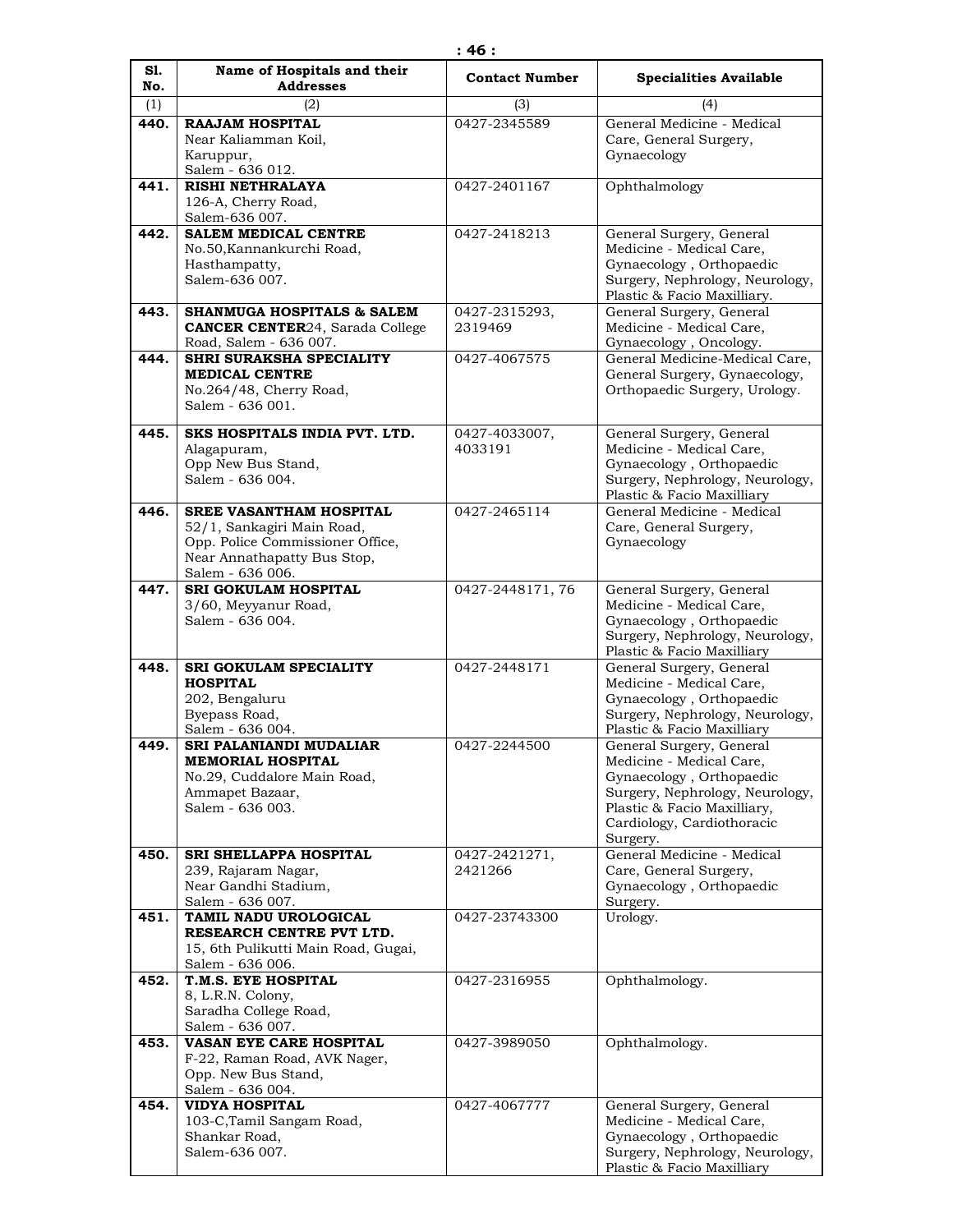| S1.<br>No. | Name of Hospitals and their<br><b>Addresses</b>                                                                                        | <b>Contact Number</b>                | <b>Specialities Available</b>                                                                                                                                                               |
|------------|----------------------------------------------------------------------------------------------------------------------------------------|--------------------------------------|---------------------------------------------------------------------------------------------------------------------------------------------------------------------------------------------|
| (1)        | (2)                                                                                                                                    | (3)                                  | (4)                                                                                                                                                                                         |
| 455.       | <b>VINAYAKA MISSION</b><br>HOSPITALSankari Main Road,<br>Chinnaseeragapadi, Veerapandi<br>Post, Salem - 636 308.                       | 0427-3982000                         | General Surgery, General<br>Medicine - Medical Care,<br>Gynaecology, Orthopaedic<br>Surgery, Nephrology, Neurology,<br>Plastic & Facio Maxilliary,<br>Cardiology, Cardiothoracic<br>Surgery |
|            | XIX. SIVAGANGAI DISTRICT                                                                                                               |                                      |                                                                                                                                                                                             |
| 456.       | <b>APOLLO HOSPITALS</b><br>Madurai Main Road,<br>Managiri Street,<br>Karaikudi - 630 307.                                              | 04565-232940,<br>233980              | General Surgery, General<br>Medicine - Medical Care,<br>Gynaecology, Orthopaedic<br>Surgery, Nephrology, Neurology,<br>Plastic & Facio Maxilliary,<br>Cardiology, Cardiothoracic<br>Surgery |
| 457.       | DEVAKI SURGICAL CLINIC<br>9A, Arunachalam Chettiar Street,<br>Near Periyar Statue,<br>Sekkalai Road, Karaikudi,<br>Sivagangai-630 001. | 04565-238332,<br>234332              | General Medicine-Medical Care,<br>General Surgery, Gynaecology,<br>Orthopaedic Surgery, Urology.                                                                                            |
| 458.       | <b>MULTICARE HOSPITAL</b><br>384,120 Feet Road,<br>Near New Bus Stand,<br>Karaikudi-630 003.                                           | 04565-235901                         | General Medicine - Medical<br>Care, General Surgery,<br>Gynaecology                                                                                                                         |
| 459.       | PADMINI UROLOGY CLINIC<br>Opp to LIC, V.O.C.Road,<br>Karaikudi-630 301.                                                                | 04565-238326                         | Urology                                                                                                                                                                                     |
| 460.       | <b>S.M. HOSPITAL</b><br>20, Saraswathi Vasaga Salai,<br>Devakottai,<br>Sivagangai - 630 302.                                           | 04561-270063                         | General Medicine - Medical<br>Care, General Surgery,<br>Gynaecology                                                                                                                         |
| 461.       | SENTHIL HOSPITAL<br>9 B, Manthoppu Street,<br>Devakottai - 630 302.                                                                    | 04561-262224,<br>202225              | General Medicine - Medical<br>Care, General Surgery,<br>Gynaecology, Cardiology,<br>Cardiothoracic Surgery.                                                                                 |
| 462.       | <b>SUGAM HOSPITAL</b><br>No.15, Vattanam Road,<br>Near Pallivasal, Devakottai,<br>Sivagangai - 630 302.                                | 04561-273659                         | General Medicine-Medical Care,<br>General Surgery, Gynaecology,<br>Orthopaedic Surgery, Urology.                                                                                            |
| 463.       | THAMBIRAN MATERNITY AND<br><b>CHILDREN HOSPITAL</b><br>79/1, Taluk Office Road,<br>Near New Bus Stand,<br>Karaikudi-630 001.           | 04565-235862                         | General Medicine - Medical<br>Care, General Surgery,<br>Gynaecology                                                                                                                         |
|            | <b>XX. THANJAVUR DISTRICT</b>                                                                                                          |                                      |                                                                                                                                                                                             |
| 464.       | <b>ANBU HOSPITAL</b><br>4&5, Lakshmi Villas Street,<br>Near Selvam Theatre,<br>Kumbakonam- 612 001.                                    | 0435-2432165,<br>2432167,<br>2431114 | General Medicine - Medical<br>Care, General Surgery,<br>Gynaecology                                                                                                                         |
| 465.       | <b>ANU HOSPITAL</b><br>69, Trichy Road, (Near Convent),<br>Thanjavur-613 007.                                                          | 04362-275091, 93                     | General Medicine - Medical<br>Care, General Surgery,<br>Gynaecology                                                                                                                         |
| 466.       | DR. AGARWAL'S EYE HOSPITAL<br>$2/381$ , Indira Nagar,<br>Kumbakonam - 612 001.                                                         | 0435-2410320                         | Ophthalmology                                                                                                                                                                               |
| 467.       | DR.R.K.NURSING HOME<br>29A, Shivaji Nagar,<br>Thanjavur-613 001.                                                                       | 04362-276124,<br>271171              | General Medicine - Medical<br>Care, General Surgery,<br>Gynaecology.                                                                                                                        |
| 468.       | KEERTHANA HOSPITAL (P) LTD.<br>No 58, G.A.Canal Road,<br>Near Hotel Parisutham,<br>Thanjavur - 613 001.                                | 04362-279827                         | General Medicine - Medical<br>Care, General Surgery,<br>Gynaecology.                                                                                                                        |
| 469.       | KSDC HOSPITAL & RESEARCH<br><b>CENTRE</b><br>No:7, K.S Nagar, Pudukkottai Road,<br>Thanjavur - 613 005.                                | 04362-226297,<br>227331              | General Medicine - Medical<br>Care, Oncology.                                                                                                                                               |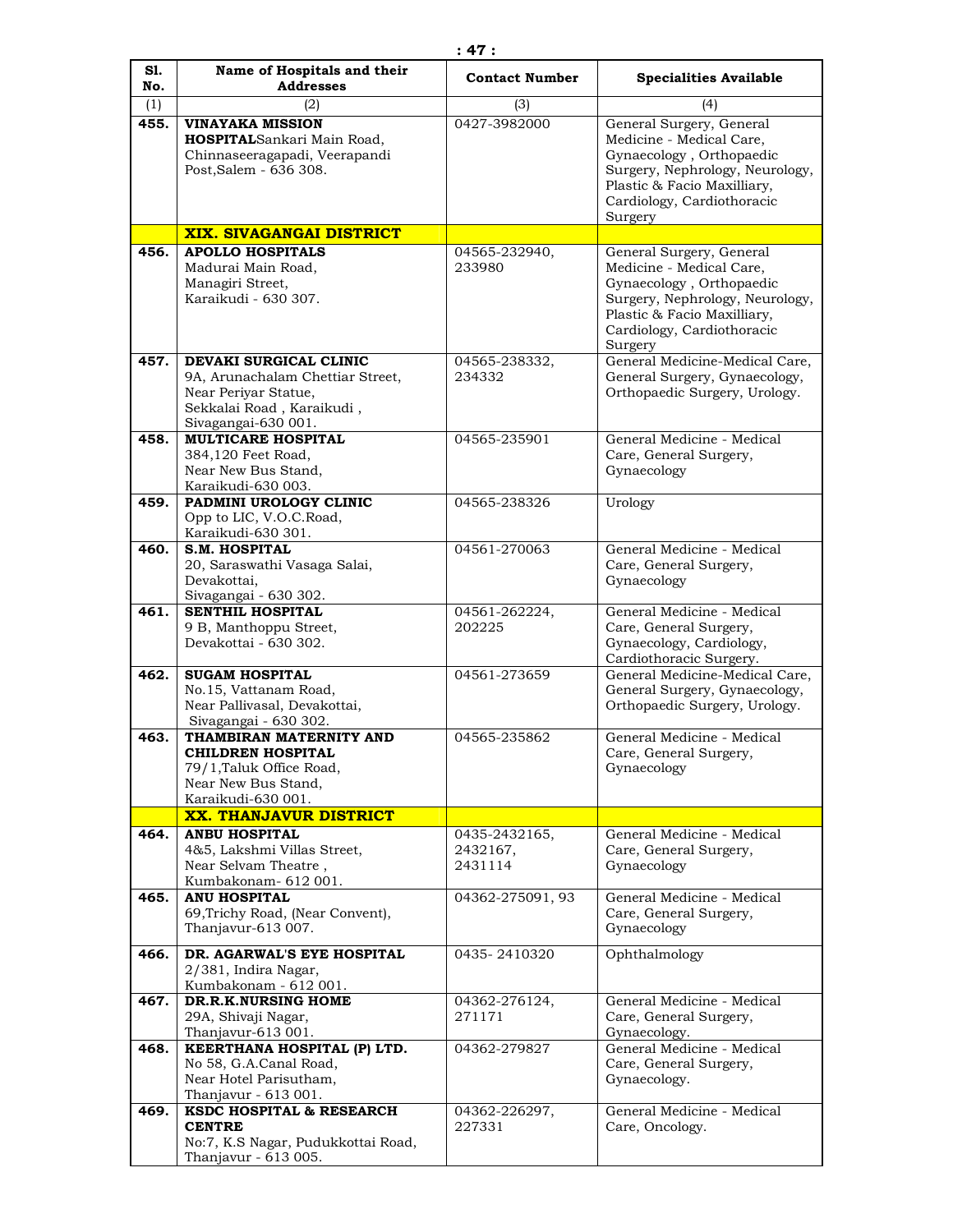| S1.  | Name of Hospitals and their                                                                                                   | <b>Contact Number</b>           | <b>Specialities Available</b>                                                                                                                                                  |
|------|-------------------------------------------------------------------------------------------------------------------------------|---------------------------------|--------------------------------------------------------------------------------------------------------------------------------------------------------------------------------|
| No.  | <b>Addresses</b>                                                                                                              |                                 |                                                                                                                                                                                |
| (1)  | (2)                                                                                                                           | (3)                             | (4)                                                                                                                                                                            |
| 470. | <b>M R HOSPITAL</b><br>1, Yagappa Nagar,<br>Pudukkottai Road,<br>Thanjavur-613 007.                                           | 04362-278005,                   | General Medicine - Medical<br>Care, General Surgery,<br>Gynaecology                                                                                                            |
| 471. | <b>M.V.K. NURSING HOME</b>                                                                                                    | 04362-230949,                   | General Medicine - Medical                                                                                                                                                     |
|      | 2771, South Rampart,<br>(Opp) Thilagar Thidal,<br>Thanjavur - 613 001.                                                        | 231470                          | Care, General Surgery,<br>Gynaecology                                                                                                                                          |
| 472. | MEENAKSHI HOSPITAL<br>244-2, Trichy Main Road,<br>Near New Bus Stand,<br>Nilagiri Therkku Thottam,<br>Thanjavur - 613 005.    | 04362-226474                    | General Medicine-Medical Care,<br>General Surgery, Gynaecology,<br>Orthopaedic Surgery, Urology,<br>Cardiology, Cardio-Thoracic<br>Surgery, ENT, Neuro Surgery,<br>Nephrology. |
| 473. | N M HOSPITAL (P) LTD.<br>Plot No.3275,1/A-1,<br>Ramakrishna Puram,                                                            | 04362-231824                    | General Medicine - Medical<br>Care, General Surgery,<br>Gynaecology.                                                                                                           |
| 474. | Thanjavur-613 007.<br><b>RIGHT HOSPITAL</b><br>35/3125, VOC Nagar, Near Jeevan<br>Chola, Trichy Road,<br>Thanjavur- 613 007.  | 04362-279915                    | General Medicine - Medical<br>Care, General Surgery,<br>Gynaecology.                                                                                                           |
| 475. | <b>ROHINI HOSPITALS</b><br>T.S.No.3279-3281/1, Arulananda<br>Nagar Extn. Pudukkottai Road,<br>Thanjavur - 613 007.            | 04362-237421                    | General Medicine - Medical<br>Care, General Surgery,<br>Gynaecology                                                                                                            |
| 476. | <b>ROYAL HOSPITAL</b><br>1624, South Main Road,<br>Thanjavur-613 009.                                                         | 04362-659065                    | General Medicine - Medical<br>Care, General Surgery,<br>Gynaecology.                                                                                                           |
| 477. | <b>S.B. HOSPITAL UROLOGY AND</b><br>FERTILITY RESEARCH CENTRE<br>2nd Street, Rajappa Nagar,<br>Medical College Road,          | 04362-230268,<br>04362-230169   | Urology                                                                                                                                                                        |
|      | Thanjavur- 613 001.                                                                                                           |                                 |                                                                                                                                                                                |
| 478. | SUDAR HOSPITAL AND RESEARCH<br><b>INSTITUTE</b><br>1085/2, Mission Church Street,<br>Maharnombuchavady,<br>Thanjavur-613 001. | 04362-233848                    | General Medicine - Medical<br>Care, General Surgery,<br>Gynaecology.                                                                                                           |
| 479. | SUGAM MULTI SPECIALITY<br><b>HOSPITAL</b><br>No.1, New Railway Station Road,<br>Kumbakonam - 612 001.                         | 0435-2402345,<br>2403020        | General Medicine - Medical<br>Care, General Surgery,<br>Gynaecology                                                                                                            |
| 480. | <b>VASAN EYE CARE HOSPITAL</b><br>No. 22, Nageshwaran East<br>Street, Kumbakonam-612 001.                                     | 0435-3983900                    | Ophthalmology.                                                                                                                                                                 |
| 481. | <b>VASAN EYE CARE HOSPITAL</b><br>No. 51, Gandhiji Road,<br>Near Railway Station,<br>Tanjavur.613 001.                        | 04362-234511                    | Ophthalmology                                                                                                                                                                  |
| 482. | VINODHAGAN MEMORIAL HOSPITAL<br>(P) LTD.<br>3120 & 3121, Trichy Road,<br>Thanjavur - 625 531.                                 | 04362-240527,<br>234885, 234883 | General Medicine - Medical<br>Care, General Surgery,<br>Gynaecology, Orthopaedic<br>Surgery, Plastic & Facio<br>Maxilliary                                                     |
|      | <b>XXI. THENI DISTRICT</b>                                                                                                    |                                 |                                                                                                                                                                                |
| 483. | <b>ARAVIND EYE HOSPITAL</b><br>371, Periyakulam Road,<br>Theni - 625 531.                                                     | 04546-252658                    | Ophthalmology.                                                                                                                                                                 |
| 484. | <b>KRISHNAMMAL MEMORIAL</b><br><b>HOSPITAL</b><br>293, Periyakulam Road,<br>Theni - 625 531.                                  | 04546-252721                    | General Medicine - Medical<br>Care, General Surgery,<br>Gynaecology, Orthopaedic<br>Surgery, Plastic & Facio<br>Maxilliary                                                     |
| 485. | <b>NALAM HOSPITAL</b><br>$63 / 2$ , Lake Road,<br>Sriram Nagar, Theni - 625 531.                                              | 04546-253777                    | General Medicine - Medical<br>Care, General Surgery,<br>Gynaecology.                                                                                                           |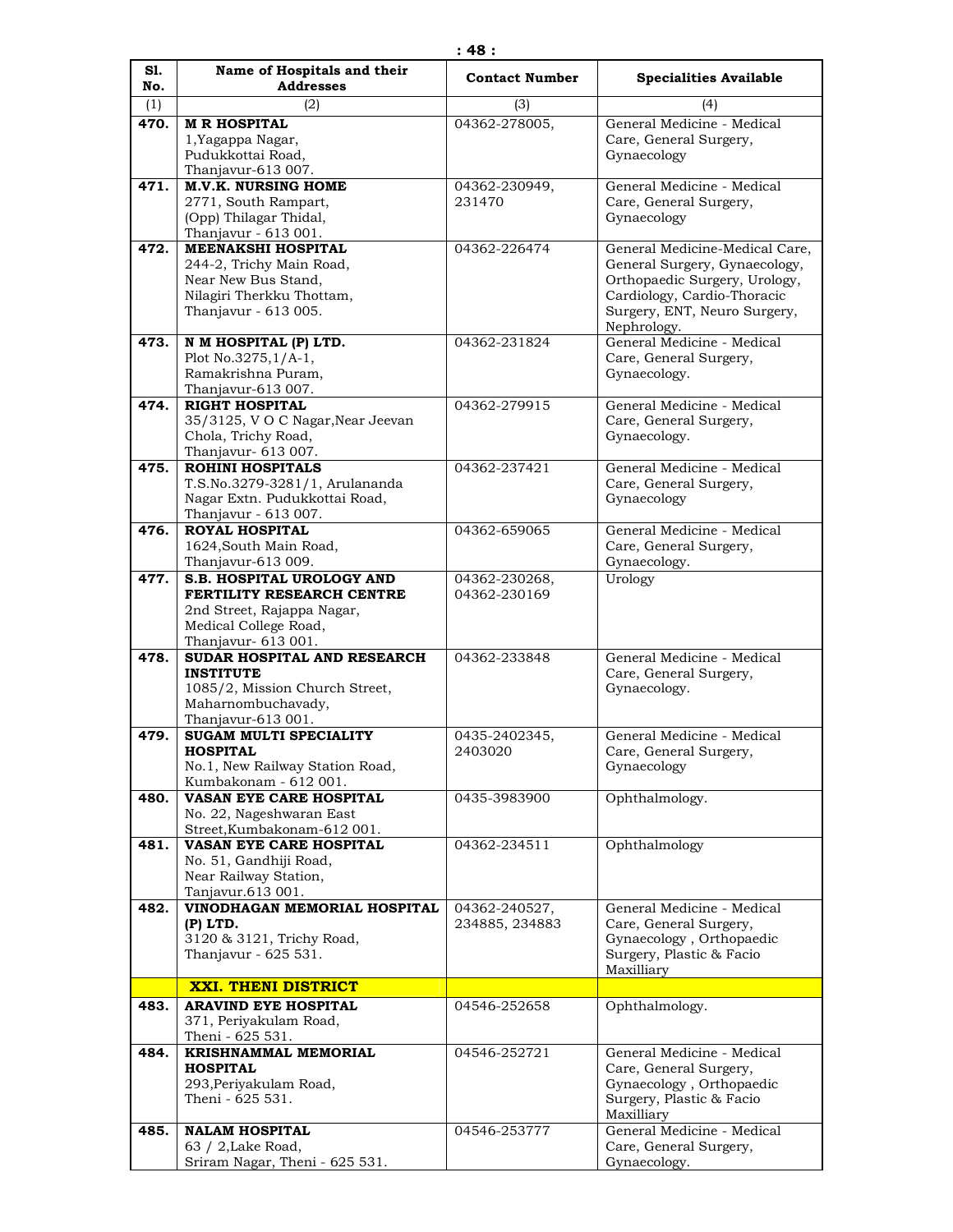| S1.  | Name of Hospitals and their                                                                                                            | <b>Contact Number</b>     | <b>Specialities Available</b>                                                         |
|------|----------------------------------------------------------------------------------------------------------------------------------------|---------------------------|---------------------------------------------------------------------------------------|
| No.  | <b>Addresses</b>                                                                                                                       |                           |                                                                                       |
| (1)  | (2)                                                                                                                                    | (3)                       | (4)                                                                                   |
| 486. | <b>NRT HOSPITAL</b><br>Madurai Road,<br>Theni. - 625 531.                                                                              | 04546-252626              | General Medicine - Medical<br>Care, General Surgery,<br>Gynaecology.                  |
| 487. | <b>SREE MOHAN HOSPITAL</b><br>702, Madurai Road,<br>Opp. to UTI Bank.<br>Theni - 625 531.                                              | 04546-252828              | General Medicine - Medical<br>Care, General Surgery,<br>Gynaecology                   |
| 488. | <b>VASAN EYE CARE HOSPITAL</b><br>440 A, Nehruji Road,<br>(Periyakulam Road),<br>Theni - 625 531.                                      | 04546-398900              | Ophthalmology.                                                                        |
| 489. | <b>VIDYA HOSPITAL</b><br>Cumbam Road,<br>Palanichettypatty,<br>Theni-625 531.                                                          | 04546-264231,<br>264897   | General Medicine - Medical<br>Care, General Surgery,<br>Gynaecology.                  |
|      | <b>XXII. THE NILGIRIS DISTRICT</b>                                                                                                     |                           |                                                                                       |
| 490. | HOLY FAMILY MISSION HOSPITAL<br>Cotherstone,<br>Kothagiri-643 217.                                                                     | 04266-271407              | General Surgery, General<br>Medicine - Medical Care,<br>Gynaecology.                  |
| 491. | KOTAGIRI MEDICAL FELLOWSHIP<br><b>HOSPITAL</b><br>Kotagiri- 643 217.                                                                   | 04266-273777,<br>272217   | General Surgery, General<br>Medicine - Medical Care,<br>Gynaecology.                  |
| 492. | <b>NANKAM HOSPITAL</b><br>Near YWCA,<br>Coonoor - 643 101.                                                                             | 0423-2231550              | General Surgery, General<br>Medicine - Medical Care,<br>Gynaecology.                  |
| 493. | SHIVA SHAKTHI MULTI SPECIALITY<br><b>CENTER</b><br>Blue Mountain School Road,<br>Near Chandra Hundai,<br>Ooty - 643 001.               | 0423-2441947              | General Surgery, General<br>Medicine - Medical Care,<br>Gynaecology.                  |
|      |                                                                                                                                        |                           |                                                                                       |
|      | <b>XXIII. THIRUNELVELI DISTRICT</b>                                                                                                    |                           |                                                                                       |
| 494. | ANGEL NURSING HOME & HEART<br><b>CENTRE</b><br>1, Shanthi Nagar,<br>Palayam Kottai,<br>Tirunelveli-627 002.                            | 0462-2540783,<br>2540782  | General Medicine - Medical<br>Care, General Surgery,<br>Gynaecology, Cardiology       |
| 495. | ANNAI VELANKANNI NURSING<br><b>HOME</b><br>1/111, Somasinayanar Street,<br>Murugankurichi,<br>Palayamkottai - 627 002.                 | 0462-2501661              | General Medicine - Medical<br>Care, General Surgery,<br>Gynaecology                   |
| 496. | <b>ARAVIND EYE HOSPITAL</b><br>Swami Nellaiappar High Road,<br>Tirunelveli Junction- 627 001.                                          | 0462-4356100              | Ophthalmology                                                                         |
| 497. | <b>ARUL MISSION HOSPITAL</b><br>NH-7, North Main Road,<br>Vallioor.                                                                    | 04637-222324              | General Medicine - Medical<br>Care, General Surgery,<br>Gynaecology                   |
| 498. | Tirunelveli. - 627 117.<br><b>BALAJI HOSPITAL</b><br>316 A, North Main Road,<br>(Near Concordia School),                               | 04637-221599              | General Medicine - Medical<br>Care, General Surgery,<br>Gynaecology                   |
| 499. | Vallioor-627 117.<br><b>C.S.I. BELLPINS INDRANI</b><br>CHELLADURAI MISSION HOSPITAL<br>59, Tiruchendur Road,<br>Palayamkottai-627 002. | 0462-2579811,<br>25767799 | General Medicine - Medical<br>Care, General Surgery,<br>Gynaecology                   |
| 500. | <b>DEVI HOSPITAL</b><br>District Science Centre Road,<br>Kokirakulam - 627 009.                                                        | 0462-2501502,<br>2501503  | General Medicine - Medical<br>Care, General Surgery,<br>Gynaecology<br>Ophthalmology. |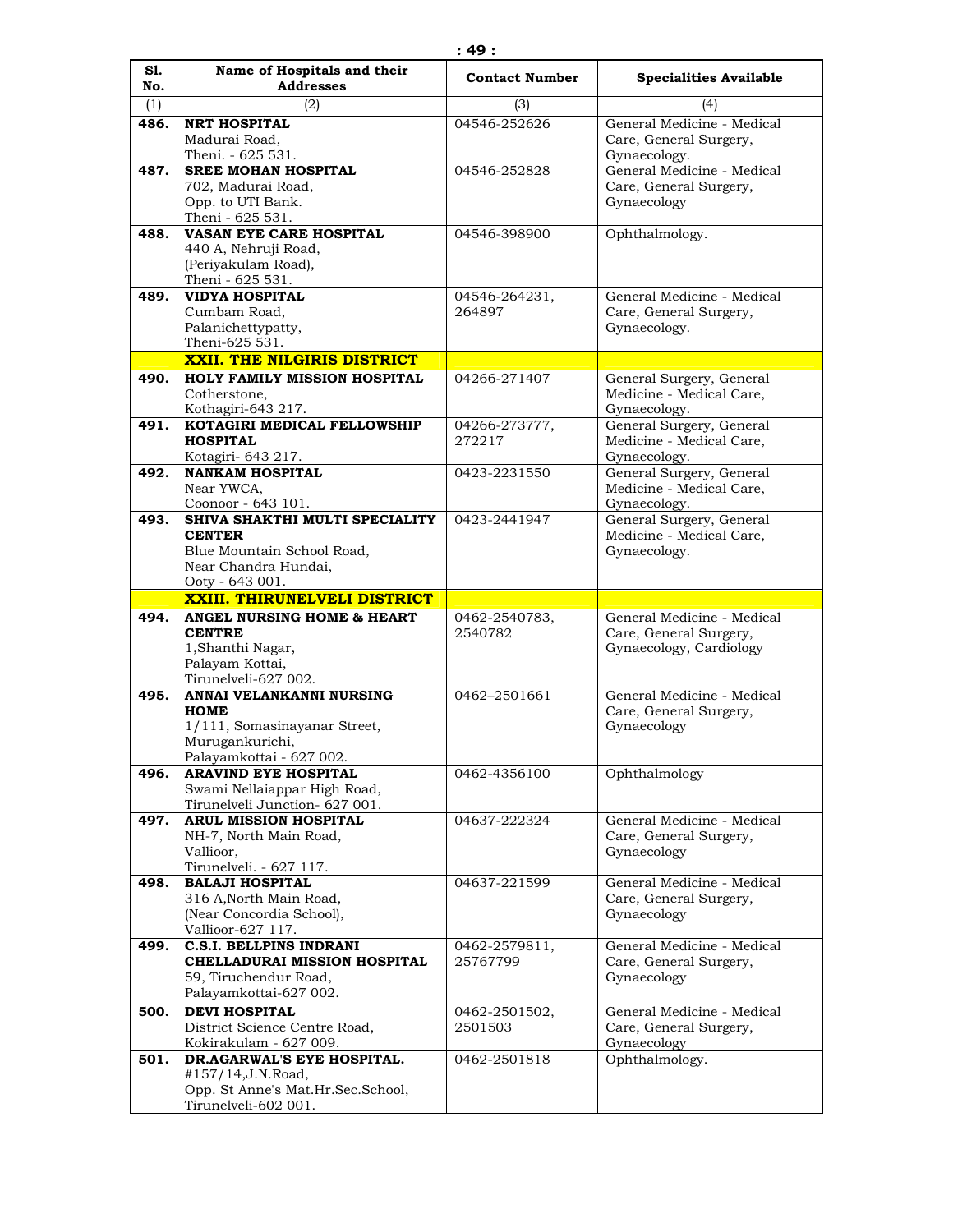| S1.<br>No. | Name of Hospitals and their<br><b>Addresses</b>                                                                                     | <b>Contact Number</b>      | <b>Specialities Available</b>                                                                                                             |
|------------|-------------------------------------------------------------------------------------------------------------------------------------|----------------------------|-------------------------------------------------------------------------------------------------------------------------------------------|
| (1)        | (2)                                                                                                                                 | (3)                        | (4)                                                                                                                                       |
| 502.       | <b>GALAXY HOSPITALS</b><br>110-E/201, North By-pass Road,<br>Vannarpettai,<br>Tirunelveli-627 003.                                  | 0462-2501951 to<br>2501955 | General Surgery, General<br>Medicine - Medical Care,<br>Gynaecology, Plastic & Facio<br>Maxilliary, Cardiology,<br>Cardiothoracic Surgery |
| 503.       | <b>KANI HOSPITAL</b><br>No.180, Chermadevi Road, Pettai,<br>Tirunelveli-627 004.                                                    | 0462-2342611,<br>2342612   | General Medicine - Medical<br>Care, General Surgery,<br>Gynaecology                                                                       |
| 504.       | KANTHIMADHI NURSING HOME<br>68-D, East Car Street,<br>Tirunelveli Town-627 006.                                                     | 0462-2322145               | General Medicine - Medical<br>Care, General Surgery,<br>Gynaecology                                                                       |
| 505.       | <b>KARTHEEK NURSING HOME</b><br>37, STC Road, Perumalpuram,<br>Tirunelveli-627 007.                                                 | 0462-2530409,<br>2530410   | General Medicine - Medical<br>Care, General Surgery,<br>Gynaecology                                                                       |
| 506.       | <b>KRISHNA MATERNITY HOME &amp;</b><br>PAEDIATRIC CENTRE<br>4, North High Ground Road,<br>Palayamkotttai,<br>Tirunelveli - 627 002. | 0462-2581276               | Gynaecology.                                                                                                                              |
| 507.       | <b>LAKSHMI HOSPITAL</b><br>Madurai Road,<br>Tirunelveli-627 001.                                                                    | 0462-2334611               | General Medicine - Medical<br>Care, General Surgery,<br>Gynaecology                                                                       |
| 508.       | PEACE HEALTH CENTRE<br>48.H/5, Bye-Pass Road,<br>Near New Bus Stand,<br>Tirunelveli - 627 007.                                      | 0462-2552137               | General Medicine - Medical<br>Care, General Surgery,<br>Gynaecology                                                                       |
| 509.       | R.S.P. NURSING HOME & CARDIO<br>THORACIC RESEARCH CENTER<br>8,9,10, Sivapuram Street,<br>Tirunelveli - 627 001.                     | 0462-2337665               | General Medicine - Medical<br>Care, Cardiology                                                                                            |
| 510.       | <b>SHIFA HOSPITALS</b><br>82, Kailasapuram Middle St,<br>Tirunelveli Junction- 627 001.                                             | 0462-2333245               | General Surgery, General<br>Medicine - Medical Care,<br>Gynaecology, Plastic & Facio<br>Maxilliary, Cardiology,<br>Cardiothoracic Surgery |
| 511.       | <b>SHREE SUDHARSON HOSPITALS</b><br>No.4, Salai Street,<br>Vannarpettai,<br>Tirunelyeli - 627 003.                                  | 0462-2501883               | General Surgery, General<br>Medicine - Medical Care,<br>Gynaecology, Plastic & Facio<br>Maxilliary, Cardiology,<br>Cardiothoracic Surgery |
| 512.       | SUBRAMANIYAM NURSING HOME<br>(KIDNEY CARE CENTER),<br>9D, Madurai Road,<br>Tirunelveli - 627 001.                                   | $0462 - 2320942$           | Nephrology/Urology                                                                                                                        |
| 513.       | VASAN EYE CARE HOSPITAL<br>No: 341/2, North Bye Pass Road,<br>Vannarpettai,<br>Tirunelveli - 627 003.                               | $0462 - 3989000$           | Ophthalmology                                                                                                                             |
| 514.       | <b>VENKATESHWARA HOSPITALS</b><br>7D, St. Thomas Road,<br>High Ground,<br>Tirunelveli - 627 011.                                    | 0462-2584165,<br>2584175   | General Medicine - Medical<br>Care, General Surgery,<br>Gynaecology                                                                       |
|            | <b>XXIV. THIRUVALLUR DISTRICT</b>                                                                                                   |                            |                                                                                                                                           |
| 515.       | <b>BHATS EYE HOSPITAL</b><br>Vijaya Complex, No 1, M.T.H.Road,<br>Ambattur OT,<br>Chennai - 600 053.                                | 044-26581566               | Ophthalmology                                                                                                                             |
| 516.       | DR. AGARWAL'S EYE HOSPITAL<br>157, JN Road,<br>Tiruvallur - 602001.                                                                 | 044-27666868               | Ophthalmology                                                                                                                             |
| 517.       | <b>LOGIDASAN HOSPITAL</b><br>14, Rajaji Street, Manavala Nagar,<br>Tiruvallur - 602 002.                                            | 044-27640496               | General Medicine - Medical<br>Care, General Surgery,<br>Gynaecology                                                                       |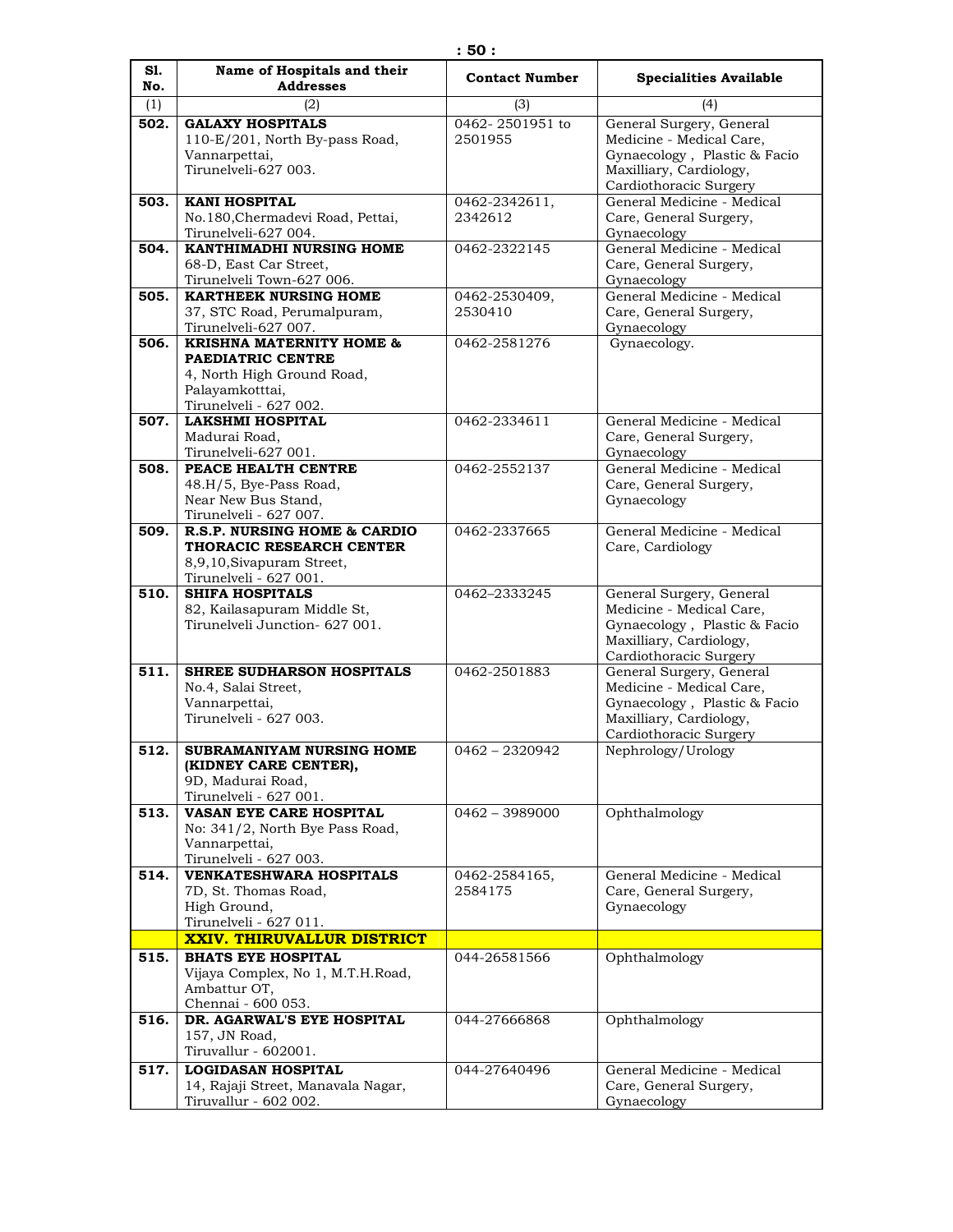| S1.<br>No. | Name of Hospitals and their<br><b>Addresses</b>             | <b>Contact Number</b>           | <b>Specialities Available</b>                            |
|------------|-------------------------------------------------------------|---------------------------------|----------------------------------------------------------|
| (1)        | (2)                                                         | (3)                             | (4)                                                      |
|            | <b>XXV. THIRUVANNAMALAI</b>                                 |                                 |                                                          |
|            | <b>DISTRICT</b>                                             |                                 |                                                          |
| 518.       | <b>R.K.HOSPITAL</b>                                         | 04188-222263                    | General Medicine - Medical                               |
|            | 135, Old Police Line S.T.,<br>Opp. to Bus Stand, Chengam,   |                                 | Care, General Surgery,<br>Gynaecology                    |
|            | Tiruvannamalai- 606 701.                                    |                                 |                                                          |
| 519.       | SHANTALA HOSPITAL                                           | 04188-222523                    | General Medicine - Medical                               |
|            | 117-Polur Road,                                             |                                 | Care, General Surgery,                                   |
| 520.       | Tiruvannamalai - 606 601.<br><b>SRI BALAJI NURSING HOME</b> | 04175-221433,                   | Gynaecology<br>General Medicine - Medical                |
|            | 4/E2 Durb Ali Street,                                       | 222864                          | Care, General Surgery,                                   |
|            | Tiruvannamalai - 606 601.                                   |                                 | Gynaecology                                              |
| 521.       | SRI RAMANA MAHARISHI EYE                                    | 04175-237108                    | Ophthalmology                                            |
|            | <b>HOSPITAL</b><br>No.51/C, Somavara Kula St,               |                                 |                                                          |
|            | Thiruvannamalai-606 601.                                    |                                 |                                                          |
| 522.       | <b>SRI RAMANA MAHARISHI</b>                                 | 04175-237108,                   | General Medicine - Medical                               |
|            | <b>RANGAMMAL HOSPITAL</b>                                   | 320030                          | Care, General Surgery,                                   |
|            | Siva Nagar, Athiyandal Village,<br>Tiruvannamalai-606 603.  |                                 | Gynaecology                                              |
| 523.       | T.N.K. NURSING HOME                                         | 04175-221982,                   | General Medicine - Medical                               |
|            | Tiruvoodai St.                                              | 222982                          | Care, General Surgery,                                   |
|            | Tiruvanamalai- 606 601.                                     |                                 | Gynaecology                                              |
| 524.       | VIVEKANANDA EYE HOSPITAL<br>32, G/C Vettavalam Road,        | 04175-223771,<br>223783         | Ophthalmology                                            |
|            | Tiruvanamalai - 606 602.                                    |                                 |                                                          |
|            | <b>XXVI. THIRUVARUR DISTRICT</b>                            |                                 |                                                          |
| 525.       | <b>HANIFA NURSING HOME</b>                                  | 04369-222312                    | General Medicine - Medical                               |
|            | 51-C, Hospital Street,<br>Thiruthuraipoondi-614 713.        |                                 | Care, General Surgery,<br>Gynaecology                    |
| 526.       | <b>LAKSHANA HOSPITAL</b>                                    | 04366-240210,                   | General Medicine - Medical                               |
|            | 19, Kamalayalayam West Bank,                                | 241583                          | Care, General Surgery,                                   |
|            | Thiruvarur -614 712.<br><b>LIONS EYE HOSPITAL</b>           |                                 | Gynaecology                                              |
| 527.       | Vandampalai,                                                | 04366-240099                    | Ophthalmology                                            |
|            | Kanglancheri PO,                                            |                                 |                                                          |
|            | Tiruvarur-610 101.                                          |                                 |                                                          |
| 528.       | <b>N.V.K.HOSPITAL</b><br>32-A, Railway Station Road,        | 04369-222353                    | General Medicine - Medical                               |
|            | Thiruthuraipundi-614 713.                                   |                                 | Care, General Surgery,<br>Gynaecology                    |
| 529.       | <b>P.K.T.NURSING HOME</b>                                   | 04369-220502                    | General Medicine - Medical                               |
|            | 30 A&B, Tiruvarur Road,                                     |                                 | Care, General Surgery                                    |
| 530.       | Thiruthuraipoondi- 614 713.<br>SRI VENKATESWARA NURSING     | 04369-222991                    | General Medicine - Medical                               |
|            | <b>HOME</b>                                                 |                                 | Care, General Surgery,                                   |
|            | 87, Hospital Street,                                        |                                 | Gynaecology                                              |
|            | Thiruthuraipoondi - 614 712.                                |                                 |                                                          |
| 531.       | TIRUVARUR MEDICAL CENTRE (P)<br>LTD.                        | 04366-242292,<br>240292, 241665 | General Surgery, General<br>Medicine - Medical Care,     |
|            | 27, Javulikara Street,                                      |                                 | Gynaecology, Orthopaedic                                 |
|            | Tiruvarur-610 101.                                          |                                 | Surgery, Nephrology, Neurology,                          |
| 532.       | <b>V.S.HOSPITAL</b>                                         | 04366-243320                    | Plastic & Facio Maxilliary<br>General Medicine - Medical |
|            | 47, Pidari Koil Street,                                     |                                 | Care, General Surgery,                                   |
|            | Tiruvarur-610 101.                                          |                                 | Gynaecology                                              |
|            | <b>XXVII. THOOTHUKUDI</b>                                   |                                 |                                                          |
|            | <b>DISTRICT</b>                                             |                                 |                                                          |
| 533.       | <b>AARTHI HOSPITAL</b><br>60, Santhaipettai,                | 04632-221346,<br>221347, 221348 | General Medicine - Medical<br>Care, General Surgery,     |
|            | Kovilpatty-628 502.                                         |                                 | Gynaecology                                              |
| 534.       | <b>ARAVIND EYE HOSPITAL</b>                                 | 0461-2330960                    | Ophthalmology.                                           |
|            | 37, Meenakshipuram West,                                    |                                 |                                                          |
|            | Near Old Bus Stand,<br>Tuticorin - 628 002.                 |                                 |                                                          |
|            |                                                             |                                 |                                                          |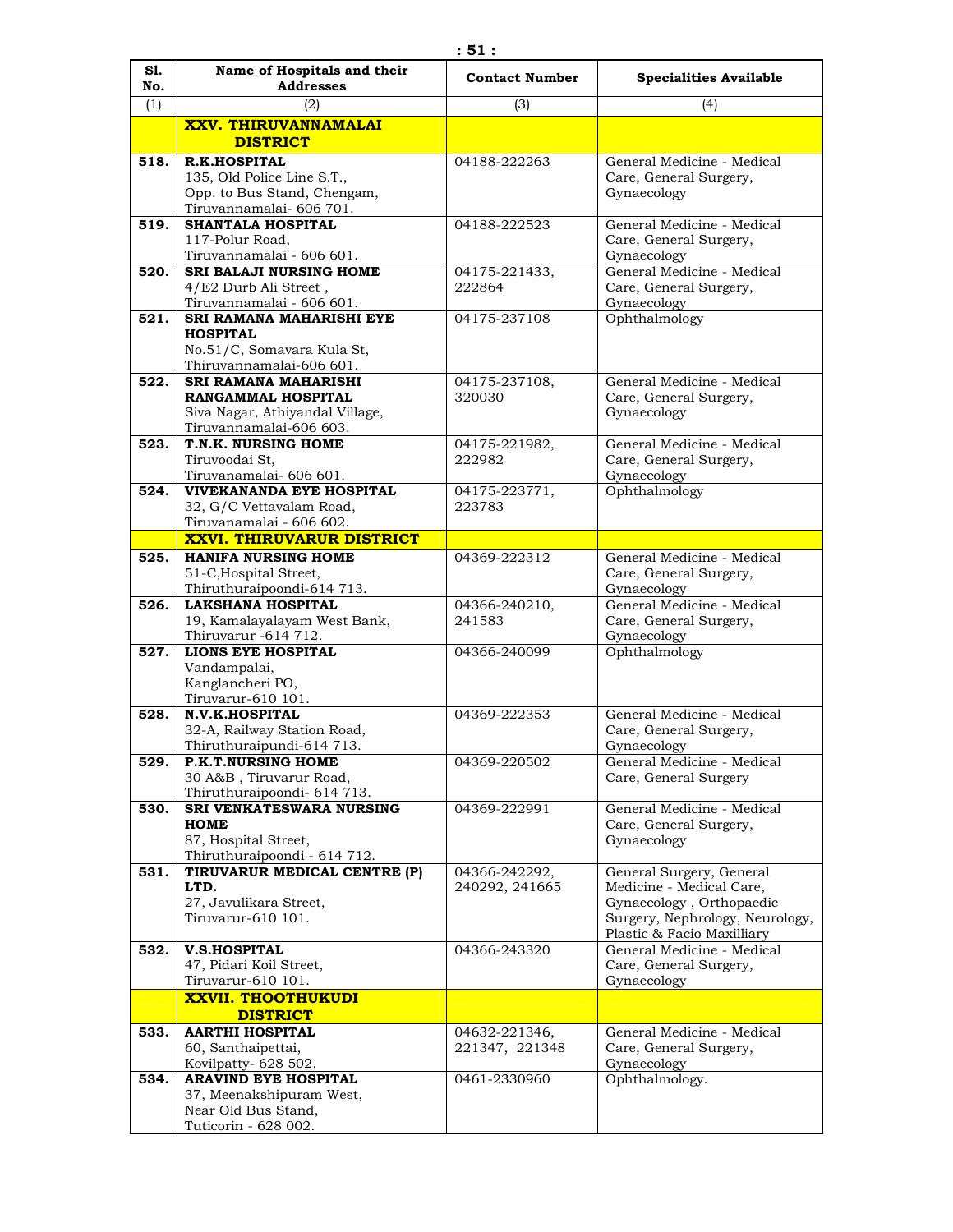| S1.  | Name of Hospitals and their                                              | <b>Contact Number</b>        | <b>Specialities Available</b>                                                       |
|------|--------------------------------------------------------------------------|------------------------------|-------------------------------------------------------------------------------------|
| No.  | <b>Addresses</b>                                                         |                              |                                                                                     |
| (1)  | (2)                                                                      | (3)                          | (4)                                                                                 |
| 535. | <b>AVM HOSPITALS</b><br>135, Palayamcottai Road,<br>Tuticorin - 628 003. | 0461-2320733                 | General Medicine - Medical<br>Care, General Surgery,<br>Gynaecology, Ophthalmology. |
| 536. | CITY HOSPITAL106G/8A, Palani Main                                        | 0461-2311348 /9              | General Medicine - Medical                                                          |
|      | Road(West), Millerpuram<br>Corner, Tuticorin- 628 008.                   |                              | Care, General Surgery,<br>Gynaecology                                               |
| 537. | DR AGARWAL EYE HOSPITAL                                                  | 0462-2501819                 | Ophthalmology.                                                                      |
|      | 138/4, Palayamkottai Road,<br>Tuticorin - 628 003.                       |                              |                                                                                     |
| 538. | <b>EDISON HOSPITAL</b>                                                   | 04639-242212,                | General Medicine - Medical                                                          |
|      | 286, Kulasai Road, Thiruchendur,<br>Tuticorin - 628 215.                 | 245629                       | Care, General Surgery,<br>Gynaecology.                                              |
| 539. | <b>KAMALA HOSPITAL</b>                                                   | 04632-240986,                | General Medicine - Medical                                                          |
|      | 46 - B, Santhai Pettai Street,<br>Kovilpatti - 628 502.                  | 240977                       | Care, General Surgery,<br>Gynaecology.                                              |
| 540. | <b>KAY JEE NURSING HOME</b>                                              | 0461-2345223/5               | General Medicine - Medical                                                          |
|      | 73/10A, Polpettai,                                                       |                              | Care, General Surgery,                                                              |
| 541. | Tuticorin - 628 002.<br><b>PADMA HOSPITAL</b>                            | 04632-220699                 | Gynaecology.<br>General Medicine - Medical                                          |
|      | 2764/6, Main Road,                                                       |                              | Care, General Surgery,                                                              |
|      | (Opp. to Lakshmipuram Post Office,                                       |                              | Gynaecology, Ophthalmology.                                                         |
|      | Kovilpatti - 628 502.                                                    |                              |                                                                                     |
| 542. | <b>SANKAR HOSPITAL</b>                                                   | 04639-238269                 | General Medicine - Medical                                                          |
|      | Main Road, Authoor,                                                      |                              | Care, General Surgery,                                                              |
| 543. | Tuticorin-628 151.<br><b>SRI MURALI HOSPITAL</b>                         | 04632-221444                 | Gynaecology.<br>General Medicine - Medical                                          |
|      | 46-C, Santhai Pettai Street,                                             |                              | Care, General Surgery,                                                              |
|      | Kovilpatti - 628 502.                                                    |                              | Gynaecology.                                                                        |
| 544. | <b>SUDIKSHA PRABHU</b>                                                   | 04632-233939,                | General Surgery, Gynaecology.                                                       |
|      | <b>MULTISPECIALITY HOSPITAL</b>                                          | 233828                       |                                                                                     |
|      | 59,60 AKS Theater Road,                                                  |                              |                                                                                     |
| 545. | Kovilpatti - 628 502.<br>SUNDARAM ARULRAJ HOSPITALS                      | 0461-4230001                 | General Medicine - Medical                                                          |
|      | 145-5B, Jayaraj Road,                                                    |                              | Care, General Surgery,                                                              |
|      | Tuticorin - 628 002.                                                     |                              | Gynaecology, Cardiology,                                                            |
|      |                                                                          |                              | Cardiothoracic Surgery.                                                             |
| 546. | <b>THULASI HOSPITAL</b><br>6/6A, Muthanamthapuram,                       | 04632-222612                 | General Medicine - Medical<br>Care, General Surgery,                                |
|      | 2nd Street,                                                              |                              | Gynaecology.                                                                        |
|      | Kovilpatti-628 502.                                                      |                              |                                                                                     |
| 547. | VASAN EYE CARE HOSPITAL                                                  | 0461-3989000                 | Ophthalmology.                                                                      |
|      | 258-B, V. E. Road,                                                       |                              |                                                                                     |
|      | Tuticorin - 628 003.                                                     |                              |                                                                                     |
|      | <b>XXVIII. TIRUCHIRAPALLI</b><br><b>DISTRICT</b>                         |                              |                                                                                     |
| 548. | A.G. EYE HOSPITAL AND INSTITUTE                                          | 0431-2792901,                | Ophthalmology.                                                                      |
|      | OF OPHTHALMIC RESEARCH AND                                               | 2795199                      |                                                                                     |
|      | <b>TRAINING</b>                                                          |                              |                                                                                     |
|      | 70, Officers Colony,                                                     |                              |                                                                                     |
|      | Puthur,                                                                  |                              |                                                                                     |
| 549. | Trichy - 620 017.<br><b>ARUL HOSPITAL</b>                                | 0431-2773857                 | General Medicine - Medical                                                          |
|      | No.6A, T.V.K.Nagar,                                                      |                              | Care, General Surgery,                                                              |
|      | Vannarpet,                                                               |                              | Gynaecology                                                                         |
|      | Puthur,                                                                  |                              |                                                                                     |
|      | Trichy-620 017.                                                          |                              |                                                                                     |
| 550. | ASSURED BEST CARE HOSPITAL (P)                                           | 0431-2760859,                | General Surgery, General                                                            |
|      | LTD. (ABC HOSPITAL)<br>No 1, Annamalai Nagar,                            | 2750238,<br>2750239, 4077111 | Medicine - Medical Care,<br>Gynaecology, Orthopaedic                                |
|      | Main Road,                                                               |                              | Surgery, Nephrology,                                                                |
|      | Trichy - 620 018.                                                        |                              | Neurology, Plastic & Facio                                                          |
|      |                                                                          |                              | Maxilliary, Genitourinary                                                           |
|      |                                                                          |                              | Surgery                                                                             |
| 551. | <b>ATLAS HOSPITAL</b>                                                    | 0431-2701248                 | General Medicine - Medical                                                          |
|      | 34/1, V.N Nagar,<br>Near Chathiram Bus Stand,                            |                              | Care, General Surgery,<br>Gynaecology                                               |
|      | Trichy - 620 002.                                                        |                              |                                                                                     |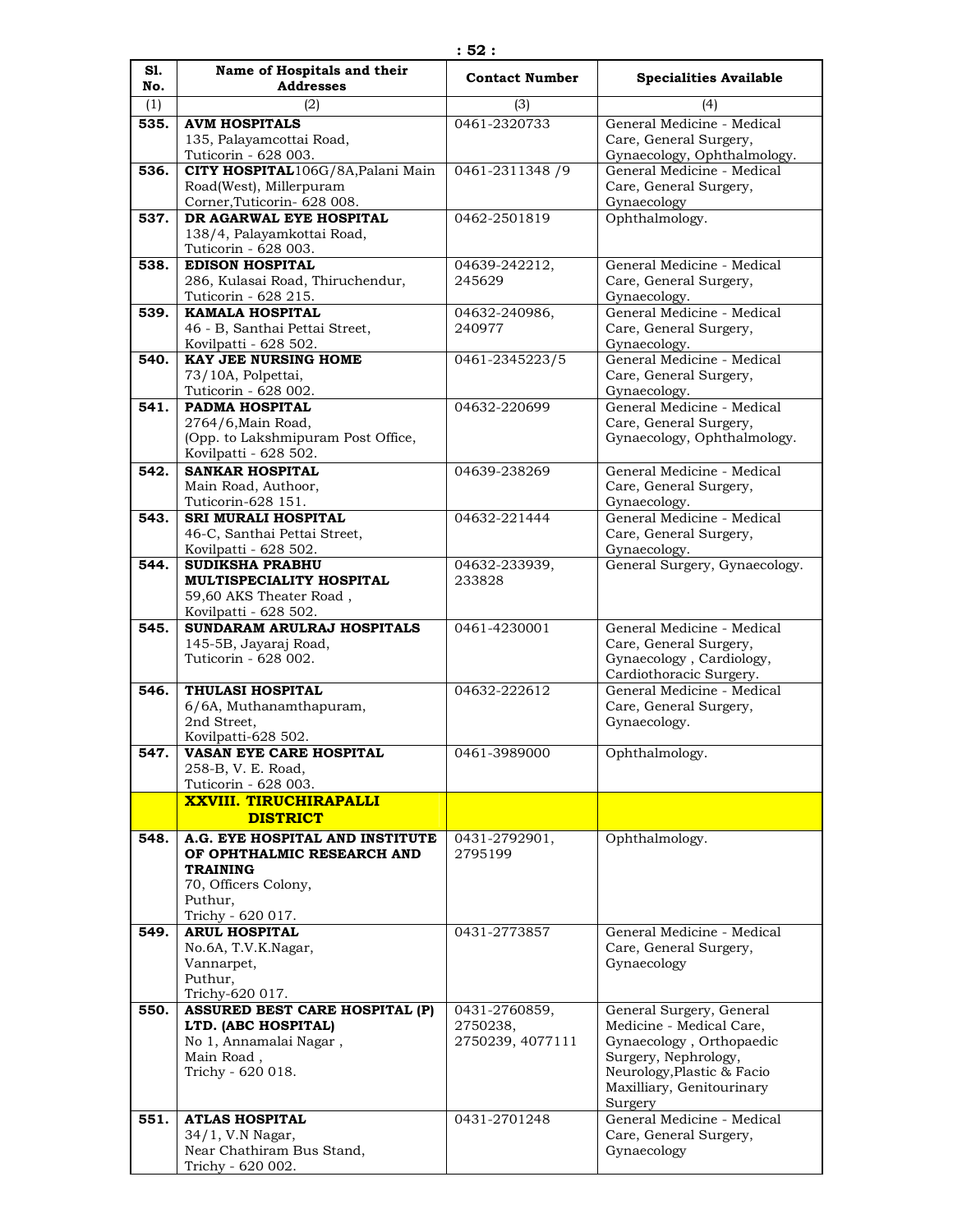| S1.<br>No. | Name of Hospitals and their<br><b>Addresses</b>                                                                                             | <b>Contact Number</b>                | <b>Specialities Available</b>                                                                                                                                                |
|------------|---------------------------------------------------------------------------------------------------------------------------------------------|--------------------------------------|------------------------------------------------------------------------------------------------------------------------------------------------------------------------------|
| (1)        | (2)                                                                                                                                         | (3)                                  | (4)                                                                                                                                                                          |
| 552.       | CHENNAI MEDICAL COLLEGE<br><b>HOSPITAL &amp; RESEARCH CENTRE</b><br>(SRM GROUP)<br>Irungalur, Mannachanallur,                               | 0431-22011218                        | General Surgery, General<br>Medicine - Medical Care,<br>Gynaecology, Orthopaedic<br>Surgery, Nephrology, Neurology,                                                          |
|            | Trichy - 621 105.                                                                                                                           |                                      | Plastic & Facio Maxilliary,<br>Genitourinary Surgery                                                                                                                         |
| 553.       | <b>CHILD JESUS HOSPITAL</b><br>Post Box No 17, Cantonment,<br>Trichy-620 001.                                                               | 0431-2415816                         | General Medicine - Medical<br>Care, General Surgery,<br>Gynaecology                                                                                                          |
| 554.       | <b>CSI MISSION HOSPITAL</b><br>8, Victoria Road, Woriyur,<br>Tiruchirappalli - 620 003.                                                     | 0431-2761927                         | General Medicine - Medical<br>Care, General Surgery,<br>Gynaecology                                                                                                          |
| 555.       | DEEPAM NURSING HOME<br>50, Bishop Road,<br>Puthur,<br>Trichy-620 077.                                                                       | 0431-2792449                         | General Medicine - Medical<br>Care, General Surgery,<br>Gynaecology                                                                                                          |
| 556.       | DR. ANANTHAGIRI NURSING HOME<br>C1,1st Cross Street,<br>North East Extension,<br>Thillai Nagar,<br>Trichy-620 018.                          | 0431-2750789                         | General Medicine - Medical<br>Care, General Surgery,<br>Gynaecology                                                                                                          |
| 557.       | DR. RAMANATHAN MEMORIAL<br>MEDICAL CENTRE<br>20-A, 5th Cross,<br>Paramasivapuram,<br>Lalgudi-621 601.                                       | 0431-2543732                         | General Medicine - Medical<br>Care, General Surgery,<br>Gynaecology                                                                                                          |
| 558.       | <b>ESWARI NURSING HOME</b><br>B34,11th Cross,<br>Thillai Nagar,<br>Trichy-620 018.                                                          | 0431-2743939                         | General Medicine - Medical<br>Care, General Surgery,<br>Gynaecology                                                                                                          |
| 559.       | <b>FRONT LINE HOSPITAL &amp;</b><br><b>RESEARCH INSTITUTE</b><br>No.37 & 39, Near Anna Statue,<br>Chathiram Bus Stand,<br>Trichy - 620 002. | 0431-3980000                         | General Medicine - Medical<br>Care, General Surgery,<br>Gynaecology                                                                                                          |
| 560.       | <b>G K M SURGICAL HOSPITAL</b><br>95, Trichy Road,<br>Manapparai-621 306.                                                                   | 04332-267056                         | General Medicine - Medical<br>Care, General Surgery,<br>Gynaecology                                                                                                          |
| 561.       | <b>G V N HOSPITAL</b><br>27, Babu Road,<br>Trichy-620 008.                                                                                  | 0431-2705945                         | General Medicine - Medical<br>Care, General Surgery,<br>Gynaecology                                                                                                          |
| 562.       | <b>GASTRO CARE HOSPITAL</b><br>C-57,11th Cross East,<br>Thillai Nagar,<br>Trichy-620 018.                                                   | 0431-40223444                        | General Medicine - Medical<br>Care, General Surgery,<br>Gynaecology                                                                                                          |
| 563.       | <b>GITANJALI MEDICAL CENTER</b><br>Opp. to Bishop Heber College Ground,<br>Vayalur Road Puthur,<br>Trichy - 620 017.                        | 0431-4060075,<br>4060095,<br>2771569 | General Medicine - Medical<br>Care, General Surgery,<br>Gynaecology                                                                                                          |
| 564.       | <b>GVN HOSPITAL (SINGARATHOPE)</b><br>46, Singarathope,<br>Trichy-620 008.                                                                  | 0431-2700811,<br>2703945             | General Surgery, General<br>Medicine - Medical Care,<br>Gynaecology, Orthopaedic<br>Surgery, Nephrology, Neurology,<br>Plastic & Facio Maxilliary,<br>Genitourinary Surgery. |
| 565.       | INDIRA SESHADHRI NURSING<br>HOME<br>5, Collector'S Office Road, Raja Colony,<br>Trichy-620 001.                                             | 0431-2411199,<br>2460699,            | General Medicine - Medical<br>Care, General Surgery,<br>Gynaecology                                                                                                          |
| 566.       | <b>JANET NURSING HOME</b><br>21-23, Renganathapuram,<br>Puthur - 620 017.                                                                   | 0431-2792543,<br>27922824            | General Medicine - Medical<br>Care, General Surgery,<br>Gynaecology                                                                                                          |
| 567.       | <b>JOSEPH'S EYE HOSPITAL</b><br>Post Box No. 138,<br>Melapudur,<br>Tiruchirappalli - 620 001.                                               | 0431-2415275                         | Ophthalmology                                                                                                                                                                |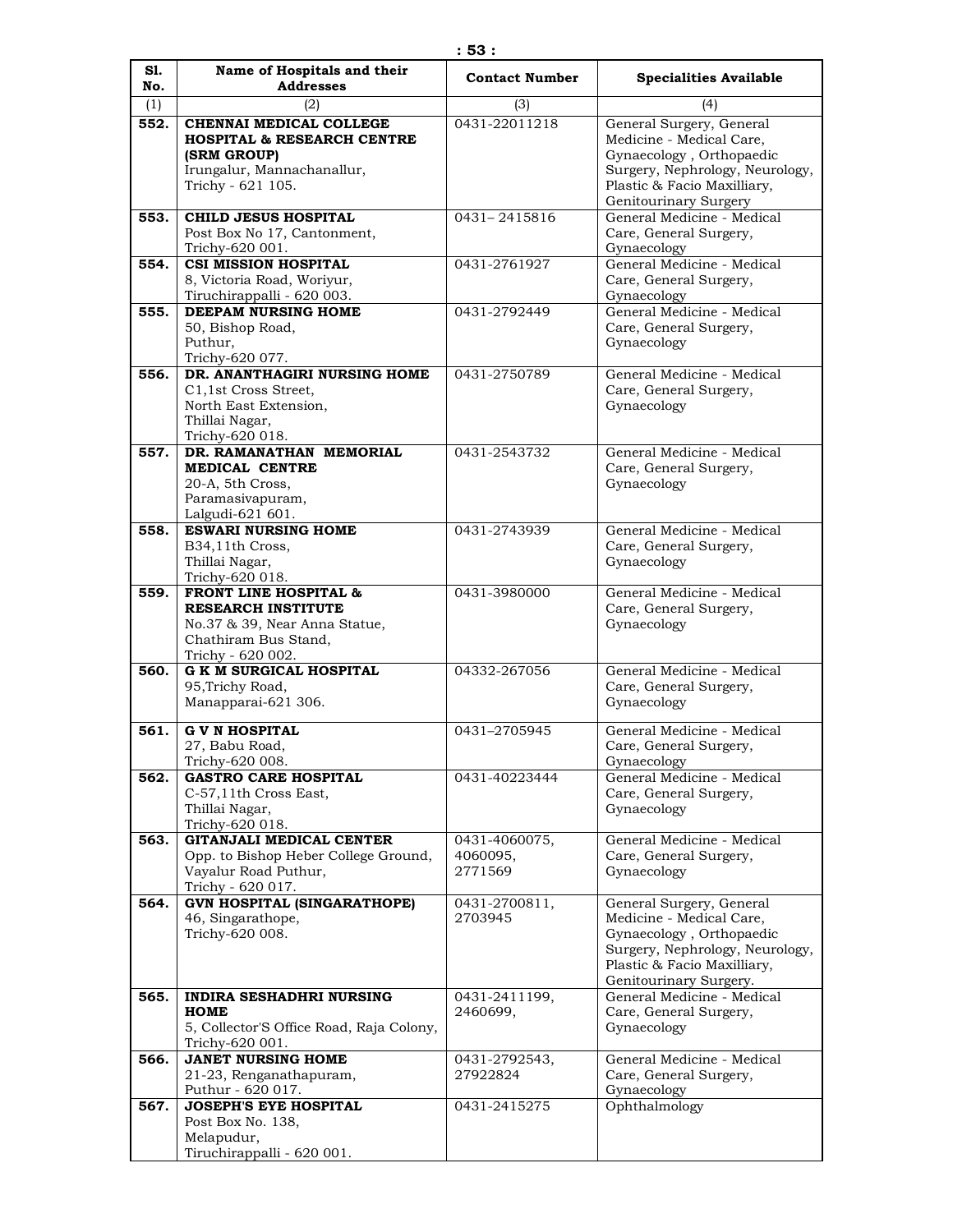| S1.<br>No.  | Name of Hospitals and their<br><b>Addresses</b>                    | <b>Contact Number</b>     | <b>Specialities Available</b>                        |
|-------------|--------------------------------------------------------------------|---------------------------|------------------------------------------------------|
|             | (2)                                                                |                           |                                                      |
| (1)<br>568. | KAVERI MEDICAL CENTRE AND                                          | (3)<br>0431-4022535       | (4)<br>General Surgery, General                      |
|             | <b>HOSPITAL</b>                                                    |                           | Medicine - Medical Care,                             |
|             | 1, KC Road, Tennur,                                                |                           | Gynaecology, Orthopaedic                             |
|             | Trichy - 620 017.                                                  |                           | Surgery, Nephrology, Neurology,                      |
|             |                                                                    |                           | Plastic & Facio Maxilliary,                          |
|             |                                                                    |                           | Genitourinary Surgery,                               |
|             |                                                                    |                           | Cardiology, Cardiothoracic<br>Surgery                |
| 569.        | KMC SPECIALITY HOSPITAL(I) LTD.                                    | 0431-2415665              | General Surgery, General                             |
|             | 6, Royal Road,                                                     |                           | Medicine - Medical Care,                             |
|             | Trichy - 620 001.                                                  |                           | Gynaecology, Orthopaedic                             |
|             |                                                                    |                           | Surgery, Nephrology, Neurology,                      |
|             |                                                                    |                           | Plastic & Facio Maxilliary,                          |
| 570.        | <b>L.G NURSING HOME</b>                                            | 04326-260232              | Genitourinary Surgery<br>General Medicine - Medical  |
|             | 37, T.Pet Road, Musiri,                                            |                           | Care, General Surgery,                               |
|             | Trichy - 621 211.                                                  |                           | Gynaecology                                          |
| 571.        | <b>LAKSHMI EYE HOSPITAL</b>                                        | 0431-2431523              | Ophthalmology                                        |
|             | 68-H, Ragavendra Complex,                                          |                           |                                                      |
|             | Ammamandabam Road, Srirangam,<br>Trichy - 620 006.                 |                           |                                                      |
| 572.        | <b>MAHATHMA EYE HOSPITAL</b>                                       | 0431-7240494,             | Ophthalmology.                                       |
|             | No. 6, Seshapuram Tennur                                           | 7241198                   |                                                      |
|             | Tiruchirappalli - 620 017.                                         |                           |                                                      |
| 573.        | MANI MEMORIAL MEDICARE (M M                                        | 0431-2711033              | General Medicine - Medical                           |
|             | <b>MHOSPITAL)</b>                                                  |                           | Care, General Surgery,                               |
|             | #39, Karur Bye Pass Road,                                          |                           | Gynaecology                                          |
|             | Trichy-620 002.                                                    |                           |                                                      |
| 574.        | <b>MARUTHI HOSPITALS</b>                                           | 0431-2240000,             | General Surgery, General                             |
|             | 95, Pattabiraman Street, Thennur,<br>Tiruchirapalli-620 017.       | 2791564                   | Medicine - Medical Care,<br>Gynaecology, Orthopaedic |
|             |                                                                    |                           | Surgery, Nephrology, Neurology,                      |
|             |                                                                    |                           | Plastic & Facio Maxilliary,                          |
|             |                                                                    |                           | Genitourinary Surgery                                |
| 575.        | <b>MOORTHYS HOSPITAL PRIVATE</b><br><b>LTD.</b> 48/2, V.O.C. Road, | 0431-2794444              | Cardiology                                           |
|             | Annanagar, Tennur,                                                 |                           |                                                      |
|             | Trichy - 620 017.                                                  |                           |                                                      |
| 576.        | <b>NALAM HOSPITAL</b>                                              | 04546-253777,             | General Medicine - Medical                           |
|             | Highways Colony,                                                   | 254777                    | Care, General Surgery,                               |
|             | Subramaniyapuram,<br>Trichy-620 020.                               |                           | Gynaecology                                          |
| 577.        | PANNEER NURSING HOME                                               | 0431-2761519              | General Medicine - Medical                           |
|             | 13-A, Thiurthanthoni Road,                                         |                           | Care, General Surgery,                               |
|             | Woraiyur,                                                          |                           | Gynaecology                                          |
|             | Trichy- 620 003.                                                   |                           |                                                      |
| 578.        | PARKAVAN HOSPITAL<br>Thiruvalluvar Avenue,                         | 0431-2591855              | General Medicine - Medical<br>Care, General Surgery, |
|             | Bikshandar Kovil, No.1,                                            |                           | Gynaecology                                          |
|             | Tolgate,                                                           |                           |                                                      |
|             | Trichy-621 216.                                                    |                           |                                                      |
| 579.        | PRIYA NURSING HOME<br>8-D, Ramarayar Street, Tennur,               | 0431-2742999              | General Medicine - Medical<br>Care, General Surgery, |
|             | Trichy-620 017.                                                    |                           | Gynaecology                                          |
| 580.        | <b>RAMAKRISHNA NURSING HOME</b>                                    | 0431-4244333,             | General Medicine - Medical                           |
|             | 20-21, Vivekananda Nagar, Woraiyur,                                | 4040444,                  | Care, General Surgery,                               |
|             | Trichy-620 003.                                                    | 4040555                   | Gynaecology                                          |
| 581.        | <b>RANA MATERNITY HOSPITAL</b>                                     | 0431-2767536,             | General Medicine - Medical                           |
|             | A-10/156, Salai Road,                                              | 2763570                   | Care, General Surgery,                               |
|             | Thillai Nagar,                                                     |                           | Gynaecology                                          |
|             | Trichy-620 018.                                                    |                           |                                                      |
| 582.        | RETNA GLOBAL HOSPITAL<br>95-1 Pattabiraman Street,                 | 0431-2491450,<br>24915030 | General Medicine - Medical<br>Care, General Surgery, |
|             | Tennur - 620 017.                                                  |                           | Gynaecology                                          |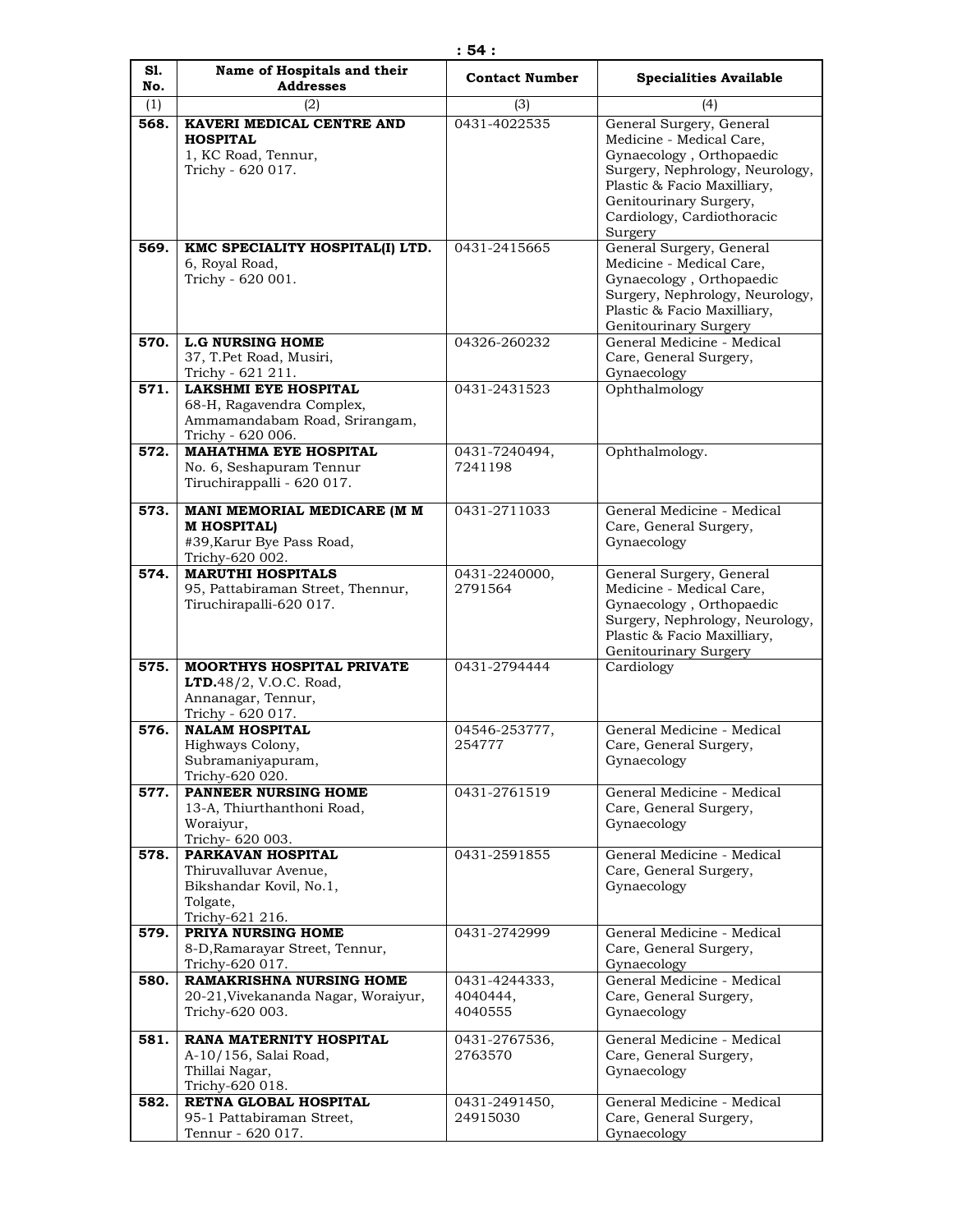| S1.  | Name of Hospitals and their                       | <b>Contact Number</b> | <b>Specialities Available</b>         |
|------|---------------------------------------------------|-----------------------|---------------------------------------|
| No.  | <b>Addresses</b>                                  |                       |                                       |
| (1)  | (2)                                               | (3)                   | (4)                                   |
| 583. | <b>SANKARA EYE HOSPITAL</b>                       | 04326-261988          | Ophthalmology                         |
|      | 10/03, Thuraiyur Road,<br>Musiri.                 |                       |                                       |
|      | Trichy-621 211.                                   |                       |                                       |
| 584. | <b>SENTHIL NURSING HOME</b>                       | 0431-2703220          | General Medicine - Medical            |
|      | No.91, Butter Worth Road,                         |                       | Care, General Surgery,                |
|      | Trichy- 620 002.                                  |                       | Gynaecology                           |
| 585. | <b>SHRI MUTHU NURSING HOME</b>                    | 0431-2760082          | General Medicine - Medical            |
|      | 95, Big Sowrastra Street, (Near                   |                       | Care, General Surgery,                |
|      | Kadaiveethi Bus Stop),                            |                       | Gynaecology                           |
|      | Woraiyur,<br>Trichy - 620 003.                    |                       |                                       |
| 586. | SRI VENKATESHWARA HOSPITAL                        | 0431-232769           | General Medicine - Medical            |
|      | 57, Bajanaikoodam Street,                         |                       | Care, General Surgery,                |
|      | Trichy - 620 001.                                 |                       | Gynaecology.                          |
| 587. | SUDARSANA HOSPITAL                                | 0431-2771271          | General Medicine - Medical            |
|      | 119-D, Palayam Bazaar,                            |                       | Care, General Surgery,                |
|      | Woraivur,                                         |                       | Gynaecology                           |
|      | Trichy-620 003.                                   |                       |                                       |
| 588. | <b>SUNDARAM HOSPITAL</b>                          | 0431-2771221          | General Medicine - Medical            |
|      | 17, E.V.R Road,<br>Puthur,                        |                       | Care, General Surgery,<br>Gynaecology |
|      | Trichy - 620 017.                                 |                       |                                       |
| 589. | SVH SPECIALITY HOSPITAL                           | 0431-2741234          | General Medicine - Medical            |
|      | 34, 7th Cross,                                    | 6535363               | Care, General Surgery,                |
|      | Thillai Nagar,                                    |                       | Gynaecology                           |
|      | Trichy - 620 018.                                 |                       |                                       |
| 590. | <b>THILAK HOSPITAL</b>                            | 0431-2762277, 88      | General Medicine - Medical            |
|      | 103, A/2 Devar Colony,                            |                       | Care, General Surgery,                |
|      | 1st Cross Thillai Nagar,                          |                       | Gynaecology                           |
| 591. | Trichy-620 018.<br><b>VASAN'S EYE HOSPITAL</b>    | 0431-2204000,         | Ophthalmology                         |
|      | (ANNAMALAI NAGAR)                                 | 3989060               |                                       |
|      | 15-A, Thillainagar Main Road,                     |                       |                                       |
|      | Trichy-620 018.                                   |                       |                                       |
|      | <b>VIHAS HOSPITAL</b>                             | 0431-2741177          | General Medicine - Medical            |
| 592. | 31, Bishop Road,                                  |                       | Care, General Surgery,                |
|      | Puthur,                                           |                       | Gynaecology                           |
|      | Trichy-620 017.                                   |                       |                                       |
|      | <b>XXIX. TIRUPPUR DISTRICT</b>                    |                       |                                       |
| 593. | <b>ARAVIND EYE HOSPITAL</b>                       | 0425-2260400          | Ophthalmology.                        |
|      | 112, Dhalli Road,                                 |                       |                                       |
|      | Palaniandavar Mills,                              |                       |                                       |
|      | Udumalpet-642 126.<br><b>ARAVIND EYE HOSPITAL</b> | 0421-3200939          |                                       |
| 594. | Dharapuram Main Road,                             |                       | Ophthalmology.                        |
|      | Muthanampalayam,                                  |                       |                                       |
|      | K.Chettipalayam,                                  |                       |                                       |
|      | Tirupur-641 608.                                  |                       |                                       |
| 595. | <b>ARS HOSPITAL</b>                               | 0421-2213333          | General Medicine - Medical            |
|      | Thennapalayam, 1st Cross Street,                  |                       | Care, General Surgery,                |
|      | Palladam Road,                                    |                       | Gynaecology                           |
|      | Tirupur - 641 604.                                |                       |                                       |
| 596. | <b>DEEPA HOSPITAL</b><br>55/23 Stanes 2nd Street, | 0421-2242225          | General Medicine - Medical            |
|      | Pusbha Theatre Town                               |                       | Care, General Surgery,<br>Gynaecology |
|      | Bus Stop Left Cut,                                |                       |                                       |
|      | Near Geetha Pharmacy,                             |                       |                                       |
|      | Avinashi Road,                                    |                       |                                       |
|      | Tirupur 641 602.                                  |                       |                                       |
| 597. | <b>DSK HOSPITAL</b>                               | 0421-2421350,         | General Medicine - Medical            |
|      | 19, Kathir Nagar,                                 |                       | Care, General Surgery,                |
|      | Kangeyam Road,                                    |                       | Gynaecology                           |
|      | Tirupur-641 604.                                  |                       |                                       |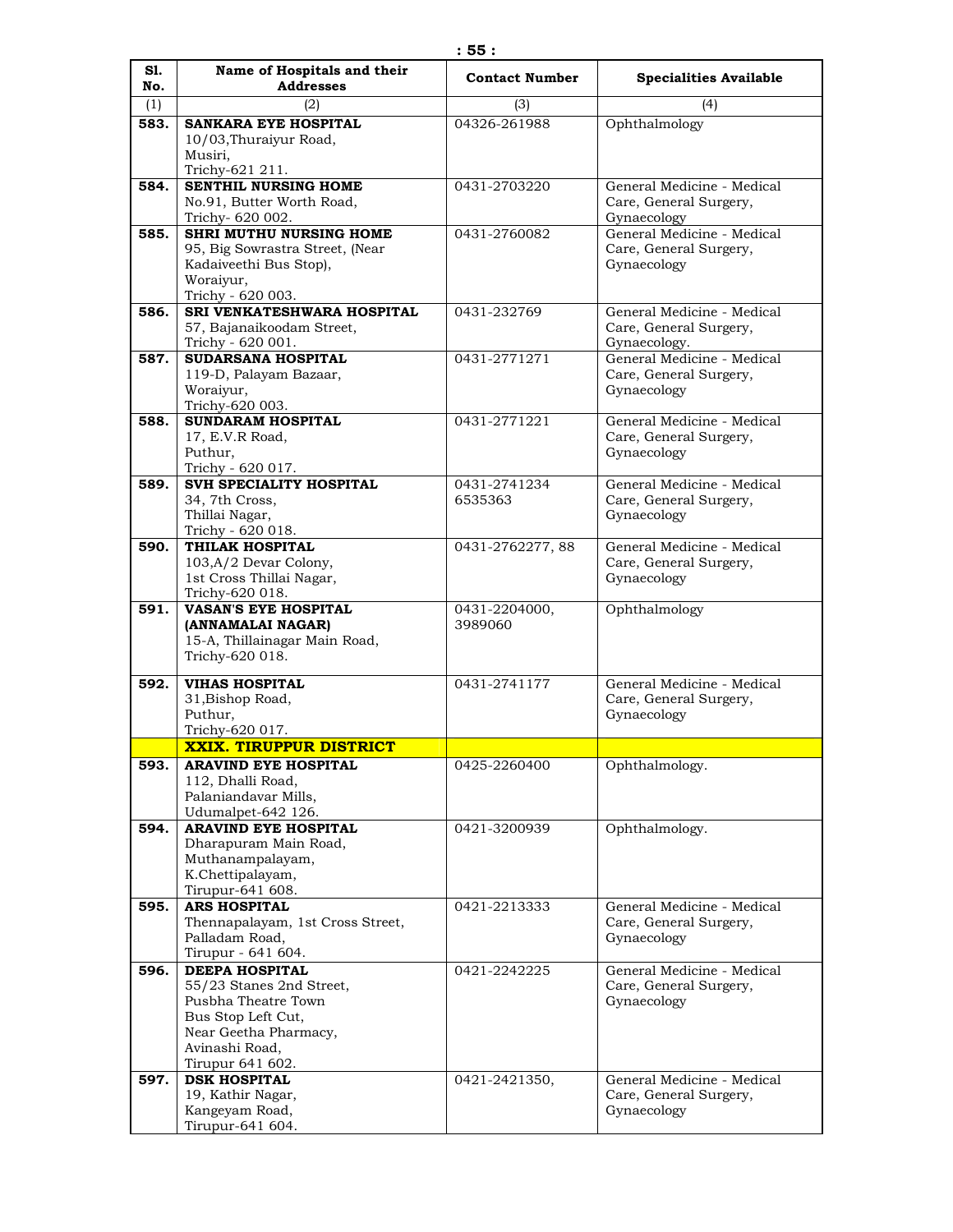| S1.<br>No. | Name of Hospitals and their<br><b>Addresses</b>          | <b>Contact Number</b> | <b>Specialities Available</b>                           |
|------------|----------------------------------------------------------|-----------------------|---------------------------------------------------------|
| (1)        | (2)                                                      | (3)                   | (4)                                                     |
| 598.       | <b>LAVANYA HOSPITAL</b>                                  | 0422-2423131          | General Surgery, General                                |
|            | 2, Ramasamy Street,                                      |                       | Medicine - Medical Care,                                |
|            | Udumalpet,                                               |                       | Gynaecology.                                            |
|            | Tiruppur - 642 126.                                      |                       |                                                         |
| 599.       | LOTUS EYE CARE HOSPITAL LTD.                             | 0421-4219999,         | Ophthalmology                                           |
|            | Gajalakshmi Theater Road,<br>Tiruppur - 541 607.         | 4346260               |                                                         |
| 600.       | <b>MALAR PRIYA MEDICAL CENTRE</b>                        | 0421-2350205          | General Medicine - Medical                              |
|            | # 8/1946 M, Ponnammal Nagar,                             |                       | Care, General Surgery,                                  |
|            | Pandian Nagar, P.N.Road,                                 |                       | Gynaecology                                             |
|            | Tiruppur - 641 602.                                      |                       |                                                         |
| 601.       | PRIYA ORTHOPAEDIC CENTRE                                 | 0421-224726           | Orthopaedic Surgery, Plastic &                          |
|            | No.24, Andal Srinivasa Layout,<br>Udumelpet-642 126.     |                       | Facio Maxilliary                                        |
| 602.       | RAMS MULTI SPECIALITY CENTRE                             | 0421-2200456          | General Medicine - Medical                              |
|            | 82, Murugapalayam Main Road,                             |                       | Care, General Surgery,                                  |
|            | Opp. Bharath Petrol Bunk,                                |                       | Gynaecology, Orthopaedic                                |
|            | Avinashi Road.                                           |                       | Surgery                                                 |
| 603.       | Tiruppur - 641 603.<br>REVATHY MEDICAL CENTRE            | 0421-4332211          | General Surgery, General                                |
|            | 10, Kumar Nagar(West),                                   |                       | Medicine - Medical Care,                                |
|            | Tiruppur--641 603.                                       |                       | Gynaecology, Orthopaedic                                |
|            |                                                          |                       | Surgery, Nephrology, Neurology,                         |
|            |                                                          |                       | Plastic & Facio Maxilliary,                             |
| 604.       | <b>SREE SARAN MEDICAL CENTRE</b>                         | 0421-2485455,         | Genitourinary Surgery<br>General Medicine-Medical Care, |
|            | Poyampalayam Pirivu,                                     | 2486455.              | General Surgery, Gynaecology,                           |
|            | Sneha Nagar, P N Road,                                   |                       | Orthopaedic Surgery, Urology.                           |
|            | Tiruppur - 641 602.                                      |                       |                                                         |
| 605.       | SRI KUMARAN HOSPITAL                                     | 0421-4330000          | General Medicine - Medical                              |
|            | 774, P.N. Road,<br>Near New Bus Stand,                   |                       | Care, General Surgery,<br>Gynaecology                   |
|            | Tirupur - 641 602.                                       |                       |                                                         |
| 606.       | THE EYE FOUNDATION                                       | 0422-4242000          | Ophthalmology                                           |
|            | Harvey Road,                                             |                       |                                                         |
|            | Tiruppur - 641 602.                                      |                       |                                                         |
| 607.       | <b>VASAN EYE CARE HOSPITAL</b><br>83, Perumanallur Road, | 0421-3989000          | Ophthalmology                                           |
|            | Nesavalar Colony,                                        |                       |                                                         |
|            | Opp. to Bharat Petrol Pump,                              |                       |                                                         |
|            | Tiruppur-641 602.                                        |                       |                                                         |
|            | <b>XXX. VELLORE DISTRICT</b>                             |                       |                                                         |
| 608.       | <b>CHRISTIAN EYE HOSPITAL</b>                            | 0416-2283174,         | Ophthalmology                                           |
|            | Schell Campus Arni Road,<br>Vellore - 632 004.           | 2282593,<br>22820202  |                                                         |
| 609.       | <b>CHRISTIAN MEDICAL COLLEGE &amp;</b>                   | 0416-2283174,         | General Surgery, General                                |
|            | <b>HOSPITAL</b>                                          | 2282593,              | Medicine - Medical Care,                                |
|            | IDA Scudder Road,                                        | 22820202              | Gynaecology, Orthopaedic                                |
|            | Vellore - 632 004.                                       |                       | Surgery, Nephrology, Neurology,                         |
|            |                                                          |                       | Plastic & Facio Maxilliary,<br>Genitourinary Surgery.   |
| 610.       | DR. AGARWAL'S EYE HOSPITAL                               | 0416-3092611          | Ophthalmology                                           |
|            | $19/1$ , Officers Line,                                  |                       |                                                         |
|            | Vellore - 632 001                                        |                       |                                                         |
| 611.       | <b>INDIRA NURSING HOME</b>                               | 0416-2225253          | General Medicine-Medical Care,                          |
|            | No.452, Main Bazaar Road,<br>Saidapet, (Near CMC)        |                       | General Surgery.                                        |
|            | Vellore-632 012.                                         |                       |                                                         |
| 612.       | KUMARAN HOSPITALS PVT LTD.                               | 0416-2243630          | General Medicine - Medical                              |
|            | 112, Katpadi Road,                                       |                       | Care, General Surgery,                                  |
|            | Gandhi Nagar,                                            |                       | Gynaecology                                             |
| 613.       | Vellore - 632 006.<br><b>LAKSHMI HOSPITAL</b>            | 0416-2242670          | General Medicine - Medical                              |
|            | 7/8, Pillayarkoil Street,                                |                       | Care, General Surgery,                                  |
|            | Dharapadavedu, Katpadi,                                  |                       | Gynaecology                                             |
|            | Vellore - 632 007.                                       |                       |                                                         |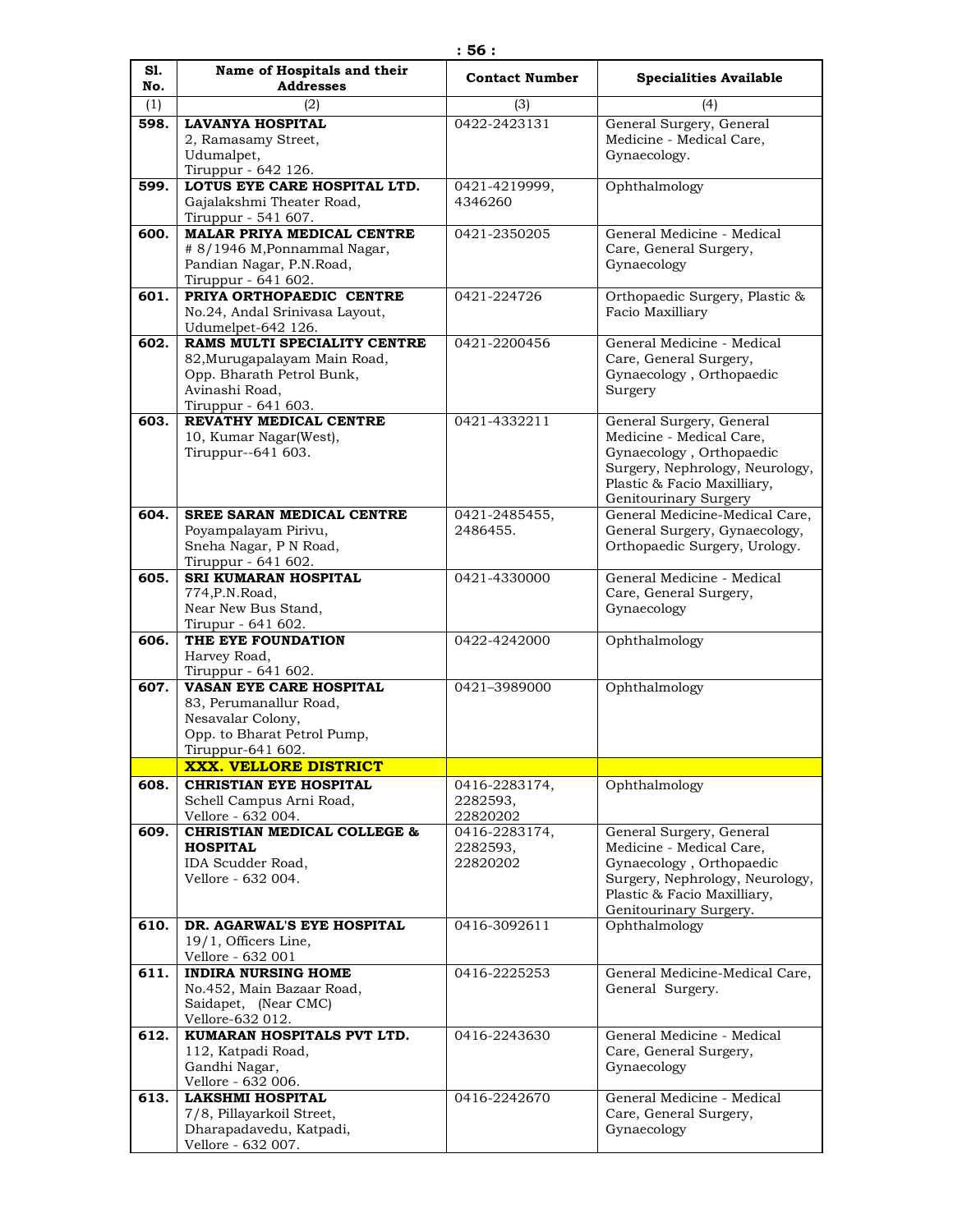| S1.<br>No. | Name of Hospitals and their<br><b>Addresses</b>             | <b>Contact Number</b> | <b>Specialities Available</b>                        |
|------------|-------------------------------------------------------------|-----------------------|------------------------------------------------------|
| (1)        | (2)                                                         | (3)                   | (4)                                                  |
| 614.       | <b>SANKARI HOSPITAL</b>                                     | 0416-2222667,         | General Medicine - Medical                           |
|            | 32, G.P.H. Road,<br>Vellore - 632 001.                      | 2222578               | Care, General Surgery,<br>Gynaecology                |
| 615.       | SRI NARAYANI HOSPITAL AND                                   | 0416-2206324          | General Medicine - Medical                           |
|            | <b>RESEARCH CENTRE</b>                                      |                       | Care, General Surgery,                               |
|            | Thirmalaikodi,<br>Vellore - 632 055.                        |                       | Gynaecology                                          |
| 616.       | <b>VASAN EYE CARE-VELLORE</b>                               | 0416-221188           | Ophthalmology                                        |
|            | No. 30/1, Officer'S Line,                                   |                       |                                                      |
|            | (Near Khanna Hotel),                                        |                       |                                                      |
|            | Vellore.632 001.<br><b>XXXI. VILLUPURAM DISTRICT</b>        |                       |                                                      |
| 617.       | <b>ASHWINI HOSPITAL</b>                                     | 04146-223044          | General Medicine - Medical                           |
|            | 40, Nehruji Road,                                           |                       | Care, General Surgery,                               |
|            | Villupuram - 605 602.                                       |                       | Gynaecology, Ophthalmology.                          |
| 618.       | DR. AGARWAL'S EYE HOSPITAL                                  | 04146 227556          | Ophthalmology                                        |
|            | LTD.<br>19-Trichy Trunk Road,                               |                       |                                                      |
|            | Villuppuram- 605 602.                                       |                       |                                                      |
| 619.       | DR. MURUGESAN HOSPITAL                                      | 04151-222014,         | General Medicine - Medical                           |
|            | Sundaravinayagar Coil St,                                   | 226222                | Care, General Surgery,                               |
| 620.       | Kallakurichi - 606 202.<br><b>E.S.HOSPITAL</b>              | 04146-221100          | Gynaecology<br>General Medicine - Medical            |
|            | 32B, Trichy Trunk Road,                                     |                       | Care, General Surgery,                               |
|            | Villupuram- 605 602.                                        |                       | Gynaecology                                          |
| 621.       | <b>MARAGADAM HOSPITAL</b>                                   | 04146-225406          | General Medicine - Medical                           |
|            | 686/687, Nehruji Road,<br>Villupuram- 605 602.              |                       | Care, General Surgery,<br>Gynaecology                |
| 622.       | <b>SRI BHARANI HOSPITAL</b>                                 | 04146-224775          | General Medicine - Medical                           |
|            | No.5, Chairman Subrayar Street,                             |                       | Care, General Surgery,                               |
|            | West Sanmugapuram,                                          |                       | Gynaecology                                          |
| 623.       | Villupuram - 605 602.<br><b>SRI SANJEEVI HOSPITAL</b>       | 04151-224447          | General Medicine - Medical                           |
|            | Durga Road,                                                 |                       | Care, General Surgery,                               |
|            | Kallakurichi,                                               |                       | Gynaecology                                          |
|            | Villupuram - 606 202.                                       |                       |                                                      |
|            | <b>XXXII. VIRUDHUNAGAR</b><br><b>DISTRICT</b>               |                       |                                                      |
| 624.       | <b>AMAR HOSPITAL</b>                                        | 04566-241275,         | General Medicine - Medical                           |
|            | 259-G, Thiruchuzhi Road,                                    | 241075                | Care, General Surgery,                               |
|            | Aruppukottai - 626 101.                                     |                       | Gynaecology                                          |
| 625.       | <b>BHARATHI HOSPITAL</b>                                    | 04563-226666          | General Medicine - Medical<br>Care, General Surgery, |
|            | 592/2, Sri Rengapalayam,<br>Opp.Lakshimimahal,              |                       | Gynaecology                                          |
|            | Rajapalayam-626 117.                                        |                       |                                                      |
| 626.       | DR. ANIL KUMAR'S EYE HOSPITAL                               | 04562-221065          | Ophthalmology                                        |
|            | 2D1, PSR Road, Near Water Tank,<br>Sivakasi-626 123.        |                       |                                                      |
| 627.       | <b>G V ORTHOPAEDIC SURGERY</b>                              | 04563-230001          | Orthopaedic Surgery                                  |
|            | <b>CENTRE</b>                                               |                       |                                                      |
|            | 501/A-2,Sri Rengapalayam,                                   |                       |                                                      |
| 628.       | Rajapalayam- 626 117.<br><b>GOMATHI SPECIALITY HOSPITAL</b> | 04566-222273,         | General Medicine - Medical                           |
|            | 52, South Street,                                           | 220936                | Care, General Surgery,                               |
|            | Aruppukottai-626 101.                                       |                       | Gynaecology                                          |
| 629.       | <b>GRAHAM NURSING HOME</b>                                  | 04562-226966          | General Medicine - Medical                           |
|            | 32, Chairman Shanmugam Road,<br>Sivakasi - 626 123.         |                       | Care, General Surgery,<br>Gynaecology                |
| 630.       | <b>KRISHNA HOSPITAL</b>                                     | 04566-228571          | General Medicine - Medical                           |
|            | Old No.299, Thiruchuli Road,                                |                       | Care, General Surgery,                               |
|            | New No.344, Thiruchuli Road,                                |                       | Gynaecology                                          |
| 631.       | Aruppukottai - 626101.<br><b>LAKSHMI HOSPITAL</b>           | 04562-221535          | General Medicine - Medical                           |
|            | 29, P S R Road,                                             |                       | Care, General Surgery,                               |
|            | Sivakasi-626 123.                                           |                       | Gynaecology                                          |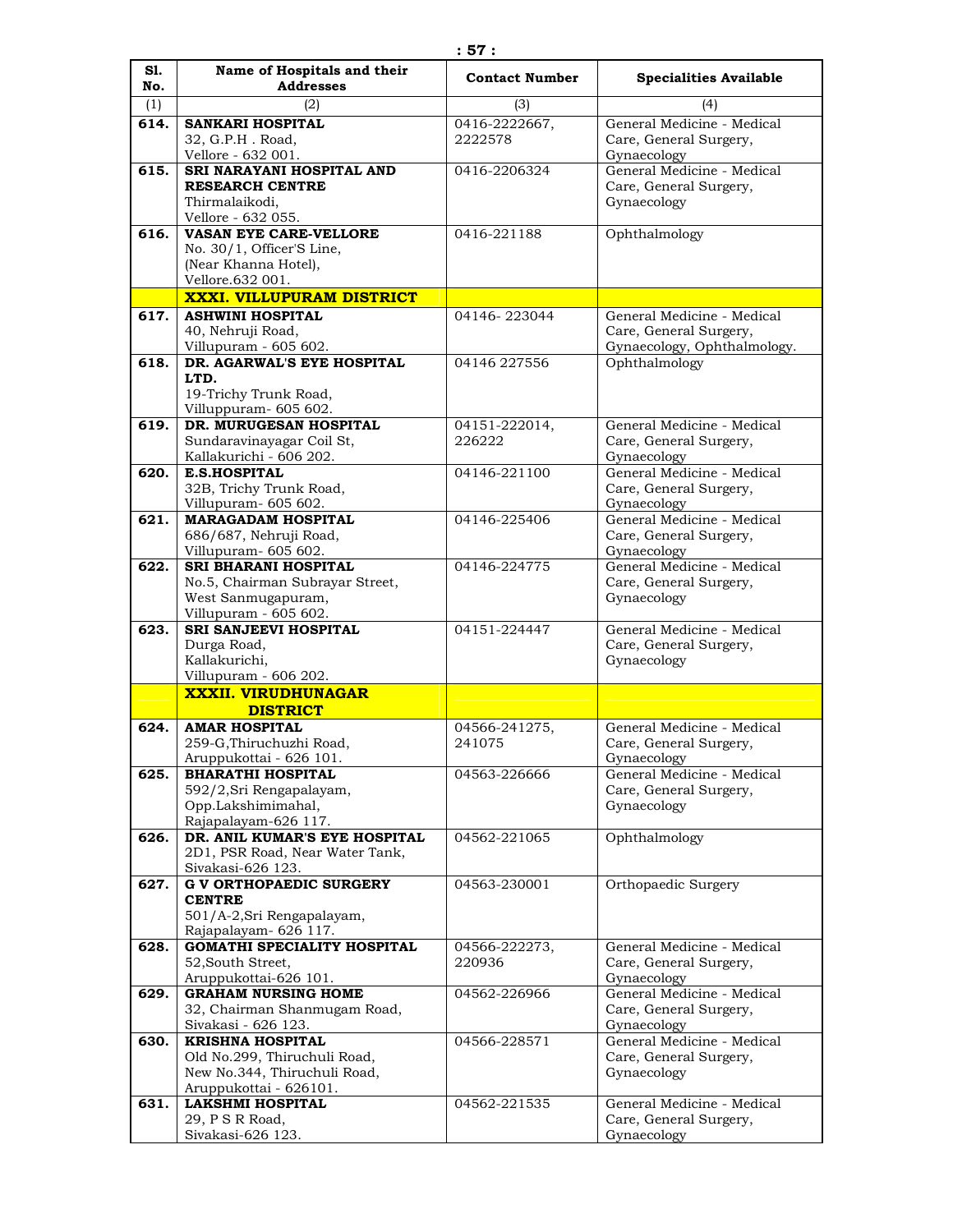| S1.  | Name of Hospitals and their                                                       | <b>Contact Number</b> | <b>Specialities Available</b>                                       |
|------|-----------------------------------------------------------------------------------|-----------------------|---------------------------------------------------------------------|
| No.  | <b>Addresses</b>                                                                  |                       |                                                                     |
| (1)  | (2)                                                                               | (3)                   | (4)                                                                 |
| 632. | <b>MEENAKSHI HOSPITAL</b><br>56B, Chairmen Shanmugam Road,<br>Sivakasi - 626 123. | 04562-221327          | General Medicine - Medical<br>Care, General Surgery,<br>Gynaecology |
| 633. | <b>MEERA HOSPITAL</b>                                                             | 04566-220846,         | General Medicine - Medical                                          |
|      | 79 & 80, Nallur Muslim Middle Street,                                             | 226846                | Care, General Surgery,                                              |
|      | Aruppukottai-626 101.                                                             |                       | Gynaecology                                                         |
| 634. | <b>MENAKA HOSPITAL</b>                                                            | 04562-224978          | General Medicine - Medical                                          |
|      | 367, Thiruthangal Road,<br>Sivakasi - 626 123.                                    |                       | Care, General Surgery,<br>Gynaecology                               |
| 635. | <b>R.S.ORTHOPAEDIC SURGERY</b>                                                    | 04563-231405          | Orthopaedic Surgery, Plastic &                                      |
|      | <b>HOSPITAL</b>                                                                   |                       | Facio Maxilliary                                                    |
|      | 53, 54, Bus Stand Main Road,                                                      |                       |                                                                     |
|      | Kamaraj Nagar,                                                                    |                       |                                                                     |
|      | Rajapalayam - 626 117.                                                            |                       |                                                                     |
| 636. | <b>RAJKUMAR HOSPITAL</b>                                                          | 04562-221199          | General Medicine - Medical                                          |
|      | 188 B Periyakadai Bazaar,                                                         |                       | Care, General Surgery,                                              |
|      | Near North Police Station,<br>Rajapalayam-626 117.                                |                       | Gynaecology                                                         |
| 637. | SHAKTHI EYE HOSPITAL                                                              | 04563-231415          | Ophthalmology                                                       |
|      | 252B, Tenkasi Road,                                                               |                       |                                                                     |
|      | Kadamankulam,                                                                     |                       |                                                                     |
|      | Rajapalayam-626 117.                                                              |                       |                                                                     |
| 638. | <b>SRI KRISHNA HOSPITAL</b>                                                       | $04563 - 221957$      | General Medicine - Medical                                          |
|      | 218-B, P.A.C.R. Salai,                                                            |                       | Care, General Surgery,                                              |
|      | Sri Rengapalayam,<br>Rajapalayam - 626 117.                                       |                       | Gynaecology                                                         |
| 639. | SRI RAM HOSPITAL- SUGASTHALA                                                      | 04566-224378, 79      | General Medicine - Medical                                          |
|      | 33, Pattabi Ramar Kovil Street,                                                   |                       | Care, General Surgery,                                              |
|      | Aruppokottai-626 101.                                                             |                       | Gynaecology                                                         |
| 640. | <b>STAR HOSPITALS</b>                                                             | 04562-261875          | General Medicine - Medical                                          |
|      | 459, Main Road, Sattur,                                                           |                       | Care, General Surgery,                                              |
|      | Virudhunagar- 626 203.<br>THIRUVENGDAM HOSPITAL                                   |                       | Gynaecology<br>General Medicine - Medical                           |
| 641. | 66-T-1 Ramamoorthy Road,                                                          | 04562-242565          | Care, General Surgery,                                              |
|      | Virudhunagar - 626 001.                                                           |                       | Gynaecology                                                         |
| 642. | <b>VAANI HOSPITAL</b>                                                             | 04566-228885          | General Medicine - Medical                                          |
|      | 289, Thiruchuzhi Road,                                                            |                       | Care, General Surgery,                                              |
|      | Aruppukottai-626 101.                                                             |                       | Gynaecology                                                         |
|      | <b>XXXIII. PUDUCHERRY</b>                                                         |                       |                                                                     |
| 643. | A.G PADMAVATHY HOSPITAL LTD.                                                      | 0413-2295500          | General Surgery, General                                            |
|      | RS No:127/1 A, Viliyanur Main Road,                                               |                       | Medicine - Medical Care,                                            |
|      | Arumparthapuram,<br>Puducheery-605 110.                                           |                       | Gynaecology                                                         |
|      |                                                                                   |                       |                                                                     |
| 644. | <b>ARAVIND EYE HOSPITAL</b><br>Cuddalore Main Road,                               | 0413-2619100          | Ophthalmology                                                       |
|      | Thavalakuppam,                                                                    |                       |                                                                     |
|      | Puducherry - 605 007.                                                             |                       |                                                                     |
| 645. | PUDUCHERRY INSTITUTE OF                                                           | 0413-2656601,         | General Surgery, General                                            |
|      | <b>MEDICAL SCIENCES</b>                                                           | 301111,355            | Medicine - Medical Care,                                            |
|      | Ganapathychettypalayam,                                                           |                       | Gynaecology, Neurology,                                             |
|      | Kalapet,<br>Puducherry-605 014.                                                   |                       | Orthopaedic Surgery, Plastic &<br>Facio Maxilliary                  |
| 646. | SRI ARUPADAI VEEDU MEDICAL                                                        | 0413-2615625          | General Surgery, General                                            |
|      | <b>COLLEGE &amp; HOSPITAL</b>                                                     |                       | Medicine - Medical Care,                                            |
|      | Cuddalore - Puducherry Main Road,                                                 |                       | Gynaecology, Neurology,                                             |
|      | Kirumapakkam,                                                                     |                       | Orthopaedic Surgery, Plastic &                                      |
|      | Puducherry - 607 402.                                                             |                       | Facio Maxilliary                                                    |
| 647. | SRI MANAKULA VINAYAGAR                                                            | 0413-2643000          | General Surgery, General                                            |
|      | MEDICAL COLLEGE & HOSPITAL                                                        |                       | Medicine - Medical Care,                                            |
|      | Kalatheerthakuppam,<br>Madagadipet, Puducherry - 605 107.                         |                       | Gynaecology, Neurology,<br>Orthopaedic Surgery, Plastic &           |
|      |                                                                                   |                       | Facio Maxilliary                                                    |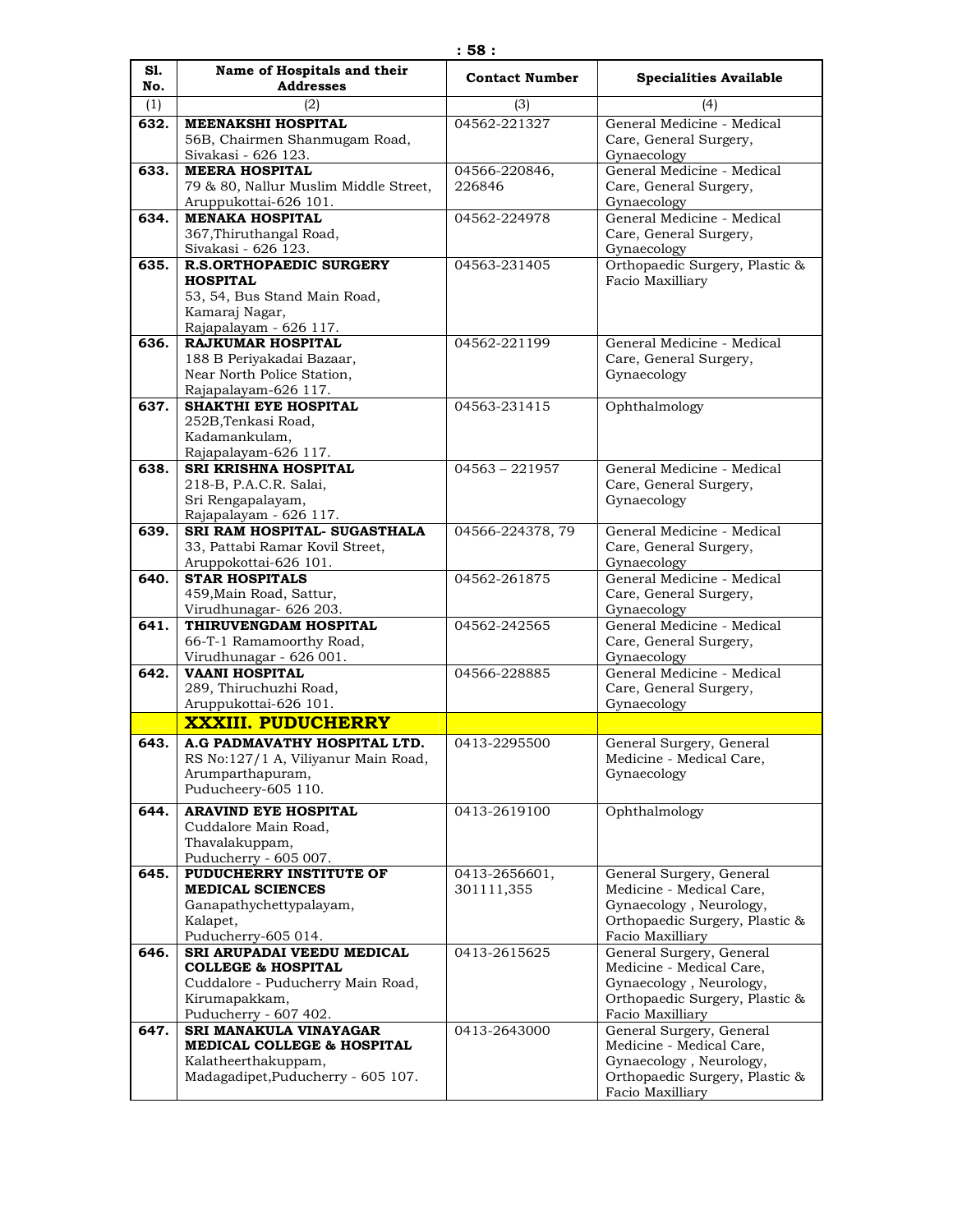| S1.<br>No. | Name of Hospitals and their<br><b>Addresses</b>                                                                               | <b>Contact Number</b>             | <b>Specialities Available</b>                                                                                                                                                               |
|------------|-------------------------------------------------------------------------------------------------------------------------------|-----------------------------------|---------------------------------------------------------------------------------------------------------------------------------------------------------------------------------------------|
| (1)        | (2)                                                                                                                           | (3)                               | (4)                                                                                                                                                                                         |
|            | <b>XXXIV. BENGALURU</b>                                                                                                       |                                   |                                                                                                                                                                                             |
| 648.       | NARAYANA HIRUDALAYA<br>No.258/A, Bommasandra<br>industrial Area, Anekal Talk,<br>Bengaluru-560 099.                           | 080-71222222                      | Cardiology, Cardiothoracic<br>Surgery.                                                                                                                                                      |
| 649.       | <b>SPARSH HOSPITAL</b><br>29/P2, Narayana Health City,<br>Bommasandra Industrial Area,<br>Hosur Road.<br>Bengaluru - 560 099. | 080-33282000 /99                  | Orthopaedic Surgery, Plastic &<br>Facio Maxilliary                                                                                                                                          |
|            | <b>XXXV. THIRUVANANTHAPURAM</b>                                                                                               |                                   |                                                                                                                                                                                             |
| 650.       | ANANTHA PURI HOSPITALS AND<br><b>RESEARCH INSTITUTUE</b><br>Chacka, Nh Byepass,<br>Tiruvandrum - 695 024.                     | 0471-2506565,<br>2579900, 2506767 | General Medicine - Medical<br>Care, General Surgery,<br>Gynaecology, Orthopaedic<br>Surgery, Plastic & Facio<br>Maxilliary                                                                  |
| 651.       | <b>NIMS</b><br>Arulmedu, Neyyattinkara,<br>Tiruvandrum - 625 024.                                                             | 0471-2225154                      | General Surgery, General<br>Medicine - Medical Care.<br>Gynaecology, Orthopaedic<br>Surgery, Nephrology, Neurology,<br>Plastic & Facio Maxilliary,<br>Cardiology, Cardiothoracic<br>Surgery |
| 652.       | <b>SARASVATHY HOSPITAL</b><br>Parassala.<br>Tiruvandrum - 695 502.                                                            | 0471-2202598                      | General Medicine - Medical<br>Care, General Surgery,<br>Gynaecology, Orthopaedic<br>Surgery, Plastic & Facio<br>Maxilliarv                                                                  |
|            | <b>NEW DELHI</b>                                                                                                              |                                   |                                                                                                                                                                                             |
| 653.       | DURGA HOSPITAL (P) LTD.<br>711, Dr.Mukherjee Nagar,<br>New Delhi - 110 009.                                                   | 011-45104440 to 47                | General Surgery, General<br>Medicine - Medical Care,<br>Gynaecology                                                                                                                         |
| 654.       | <b>GANDHI NURSING HOME</b><br>C-50 & 51, Om Vihar, Uttam Nagar,<br>New Delhi - 110 059.                                       | 011-25335135 /<br>25335099        | General Surgery, General<br>Medicine - Medical Care,<br>Gynaecology                                                                                                                         |

\* Additional List of Hospitals approved by the United India Insurance Company Limited, Chennai / Third Party Administrator under the control of United India Insurance Company Limited under this Scheme will be notified from time to time.

# **-/ True Copy /-**

**49.85%**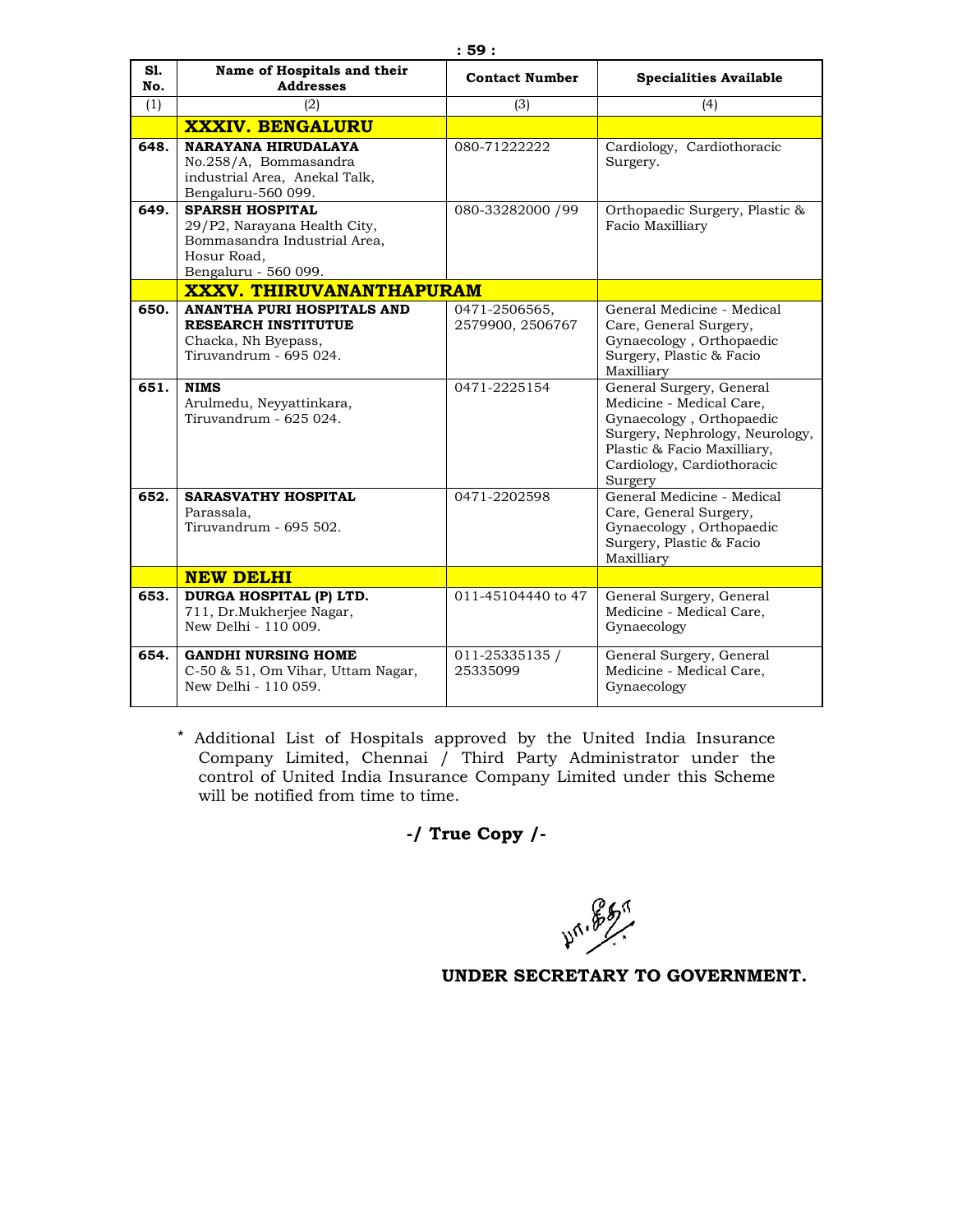### **: 60 : Annexure-IV**

# **TOLL FREE HELPLINE NUMBER AND LIST OF THE NODAL OFFICERS OF THE UIIC LTD. SITUATED IN THE DISTRICT HEADQUARTERS.**

| UNITED INDIA INSURANCE COMPANY LIMITED<br>Divisional Office: 010600, 5th Floor, PLA Rathna Tower,<br>212, Anna Salai, Chennai 600 006.                                          |
|---------------------------------------------------------------------------------------------------------------------------------------------------------------------------------|
| <b>Third Party Administrator</b><br>(Under the control of UIIC Limited)                                                                                                         |
| <b>MDIndia Healthcare Services (TPA) Pvt. Ltd.</b><br>New Health Insurance Scheme, 2016 for Employees of Government Departments and<br>Organisations covered under this Scheme) |
| <b>Head Project Office</b>                                                                                                                                                      |
| "Guna Complex"<br>#443, Anna salai, Teynampet,<br><b>Chennai 600 018.</b><br>(Land mark- Next to SIET College signal)                                                           |
| TOLL FREE (24 Hours) HELPLINE No.                                                                                                                                               |
| 1800 233 5666                                                                                                                                                                   |
| List of Hospitals available on website: www.tnnhis2016.com                                                                                                                      |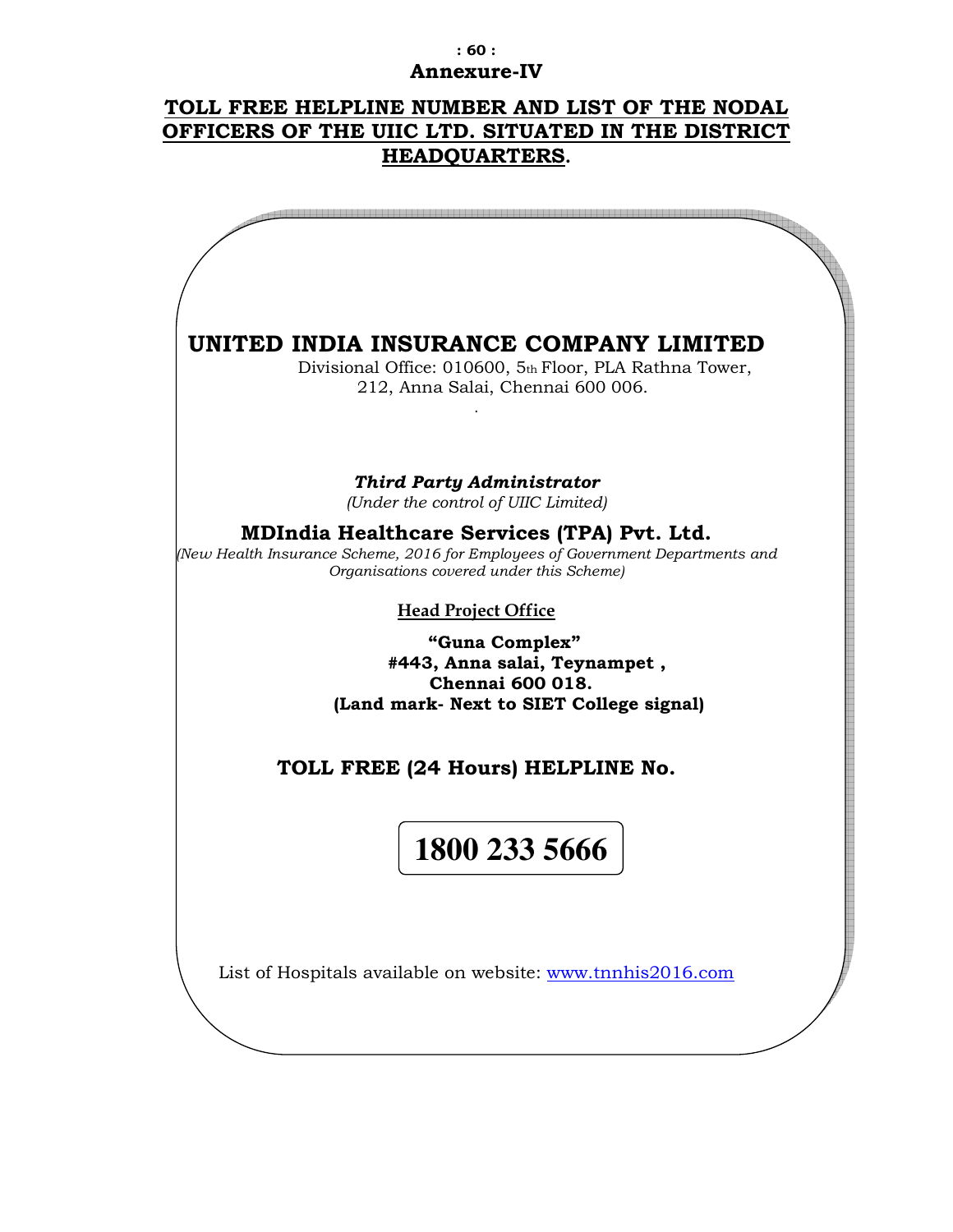### **: 61 : Nodal Officers of the United India Insurance Company Limited under New Health Insurance Scheme, 2016.**

|                | <b>Chief Nodal Officer</b> | <b>K Ramakrishnan</b>                | <b>Divisional Manager</b> | 7373703090 |
|----------------|----------------------------|--------------------------------------|---------------------------|------------|
|                |                            |                                      |                           |            |
| S.No           | <b>District</b>            | <b>Nodal Officer</b>                 | Designation               | Contact no |
| 1              | Ariyalur                   | Mr.VSridharan                        | Branch Manager            | 9443797766 |
| $\overline{2}$ | Chennai                    | Mr.K.Ramakrishnan                    | Divisional Manager        | 7373703090 |
| 3              | Coimbatore                 | Mr. G.<br>Sivasubramanian            |                           | 7598141453 |
|                |                            |                                      | Divisional manager        |            |
| 4<br>5         | Cuddalore                  | Mr.DDuraiIrusan<br>Mr.R.Pannerselvam | Sr. Divisional Manager    | 9445708079 |
|                | Dharmapuri                 |                                      | Divisional manager        | 9443406905 |
| 6              | Dindigul                   | Mr.V Baby Sudha                      | Sr.Divisoinal Manager     | 9788171015 |
| $\overline{7}$ | Erode                      | Mr.ARadhakrishnan                    | Divisional manager        | 9842722304 |
| 8              | Kanchipuram                | Mr.R.Govindarajan                    | Divisional Manager        | 9884198691 |
| 9              | Kanyakumari                | <b>B</b> BRajasekhar                 | Divisional Manager        | 9443971935 |
| 10             | Karur                      | Mr.APeriyasaame                      | Sr.Divisoinal Manager     | 9843782883 |
| 11             | Krishnagiri                | Mr.S.Pannerselvam                    | Divisional manager        | 9790002421 |
| 12             | Madurai                    | Mr.A.Jeyaraj                         | Divisional manager        | 9489800011 |
| 13             | Nagapatinam                | Mr.S Sridhar                         | Branch Manager            | 9443320432 |
| 14             | Namakkal                   | Mr.S.Pannerselvam                    | Divisional manager        | 9790002421 |
| 15             | Nilgiri                    | Mr.A .Ananthan                       | Divisional manager        | 9443101032 |
| 16             | Perambalur                 | Mr.DSenthilKumaran                   | Branch Manager            | 9442762094 |
| 17             | Pudukkotai                 | Mr.RKanagarajan                      | Branch Manager            | 9443146699 |
| 18             | Ramnathapuram              | Mr.Murugesan                         | Branch Manager            | 9443978481 |
| 19             | Salem                      | Mr.Venkatesan                        | Divisional manager        | 9443089134 |
| 20             | Sivagangai                 | Mr.SRamasubramanian                  | Branch Manager            | 7373004154 |
| 21             | Thanjavur                  | Mr.VJayaraj                          | Divisional manager        | 9443587886 |
| 22             | Theni                      | Mr.Pillayar                          | Deputy Manager            | 9842533750 |
| 23             | Thiruvarur                 | Mr.VJayaraj                          | Divisional manager        | 9443587886 |
| 24             | Tirunelveli                | Mr.G K Rajkumar                      | Divisional Manager        | 9486551846 |
| 25             | Tirupur                    | Mr.R.Sekar                           | Divisional manager        | 9443249963 |
| 26             | Tiruvallur                 | Mrs.Subhashini                       | Sr. Branch Manager        | 9444292117 |
| $27\,$         | Tiruvanamalai              | Mr.NirmalaVenkataraman               | Sr. Branch Manager        | 9790994635 |
| 28             | Trichy                     | Mr. M R Balakrishnan                 | Divisional manager        | 9944433073 |
| 29             | Tuticorin                  | MR.K Annadurai                       | Sr.Divisoinal Manager     | 9442233205 |
| 30             | Vellore                    | Mr.P.Jayaraju                        | Divisional Manager        | 9443542989 |
| 31             | Villupuram                 | Mr.Gunapal                           | Sr. Branch Manager        | 9444100740 |
| 32             | Virudhunagar               | Mr.SVadivel                          | Divisional manager        | 9443436372 |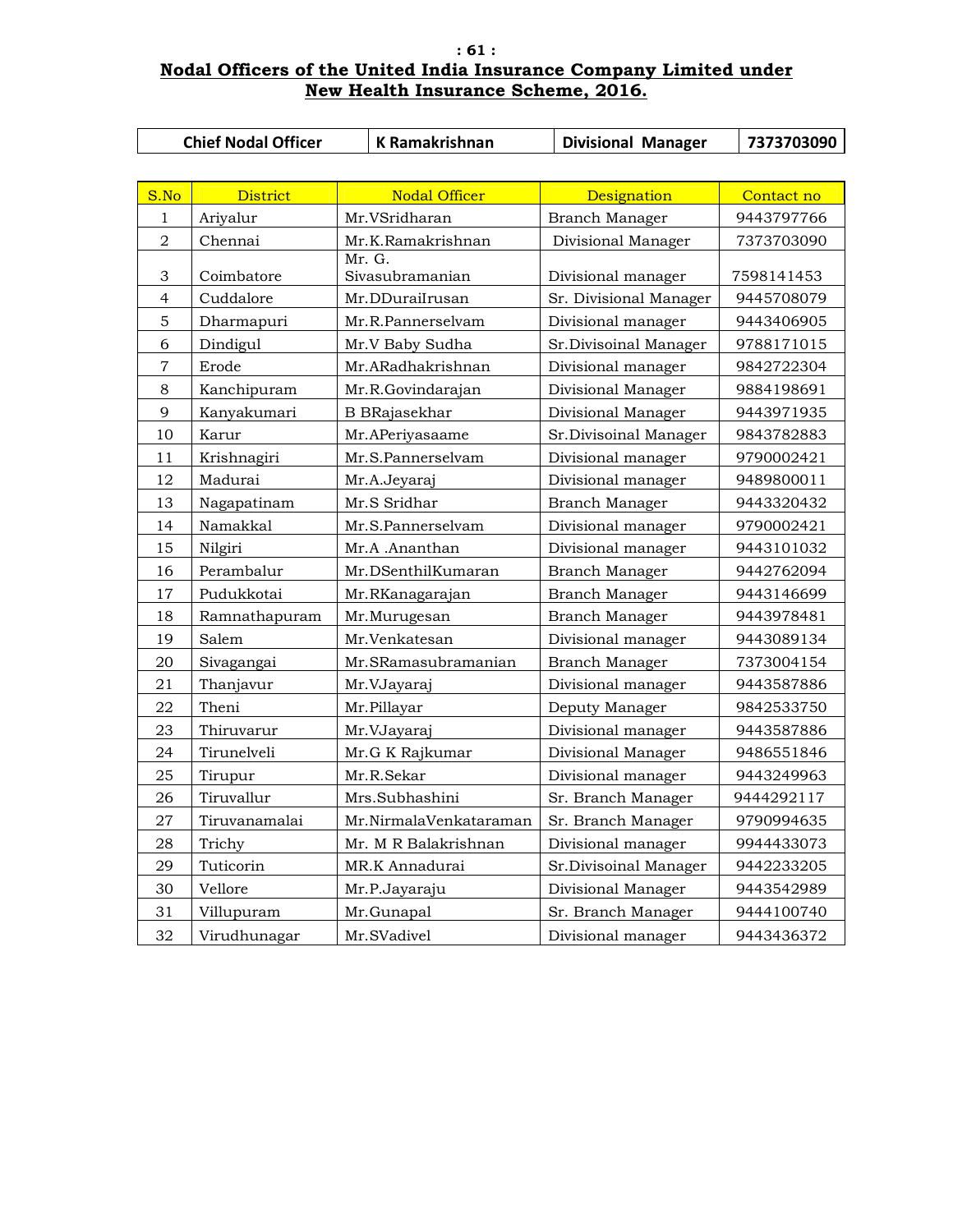#### **: 62 : Coordinators of the TPA - MDIndia Healthcare Services (TPA) Pvt. Ltd. under New Health Insurance Scheme, 2016.**

| Chief Coordinator | Dr.ShaheethPeeran   Project office |                  | 7373004989 |
|-------------------|------------------------------------|------------------|------------|
| Chief Coordinator | Mr. Vijay Babu                     | l Project office | 7373703111 |

| S.No            | Location           | <b>TPA Coordinator name</b> | <b>CUG</b>  |
|-----------------|--------------------|-----------------------------|-------------|
| $\mathbf{1}$    | Ariyalur           | Mr. S.Dhavabalan            | 7373703101  |
| $\overline{2}$  | Chennai            | Mr. C.Jeyaraj               | 7373703102  |
| 3               | Coimbatore         | Mr. S.Thangarasu            | 7373703104  |
| $\overline{4}$  | Cuddalore          | Mr. D. Arul Murugan         | 7373703105  |
| $\overline{5}$  | Dharmapuri         | Mr. V.Mahendiran            | 7373703106  |
| $\overline{6}$  | Dindigul           | Mr.S.Bharathiraja           | 7373703107  |
| $\overline{7}$  | Erode              | Mr.M.Manikandan             | 7373703108  |
| 8               | Kanchipuram        | Mr. E.Prabhu                | 7373703109  |
| 9               | Kanyakumari        | Mr.M.Suresh Kumar           | 7373703110  |
| 10              | Karur              | Mr.S. Felix Premelia        | 7373703112  |
| 11              | Krishnagiri        | Mr.GVenkatesan              | 7373703113  |
| 12              | Madurai            | Mr. B.Palani                | 7373703114  |
| 13              | Nagapatinam        | Mr. P. Veeramani            | 7373703115  |
| 14              | Namakkal           | Mr.R. Bakiaraj              | 7373703116  |
| 15              | The Nilgiris       | Mr.C.Lokesh Kumar           | 7373703117  |
| 16              | Perambalur         | Mr.P.Balu                   | 7373703118  |
| 17              | Pudukkotai         | Mr.G. Paramaleeshwaran      | 7373703119  |
| 18              | Ramnathapuram      | Mr. N.Usman Ali             | 7373703123  |
| 19              | Salem              | Mr.R.Jameer                 | 7373703124  |
| 20              | Sivagangai         | Mr.K. Balaji                | 7373703125  |
| 21              | Thanjavur          | Mr.D. Gopinathan            | 7373703126  |
| $22\,$          | Theni              | Mr. A.Sarfraz               | 7373703127  |
| 23              | Thiruvarur         | Mr. M.Vivekanandhan         | 7373703136  |
| 24              | Tirunelveli        | Mr.M.Ramasamy               | 7373703132  |
| 25              | Tiruppur           | Mr. K.Murugan               | 7373703133  |
| 26              | Tiruvallur         | Mr.S.Sudharsan              | 7373703128  |
| 27              | Tiruvanamalai      | Mr. A.K.Fayaz Ahmed         | 7373703135  |
| 28              | Trichy             | Mr. M.Rajamanickam          | 7373703180  |
| 29              | Tuticorin          | Mr. K.Ukkirapandi           | 7373703129  |
| 30              | Vellore            | Mr. S.VinyagaMoorthy        | 7373703137  |
| 31              | Villupuram         | Mr.D.Raju                   | 7373703138  |
| 32              | Virudhunagar       | Mr. J. Rabik Raja           | 7373703139  |
| 33              | New Delhi          | Mr.Gurvinder Nalwa          | 09313070470 |
| 34              | Pudhucherry        | Mr. D. Arul Murugan         | 07373703105 |
| $\overline{35}$ | Thiruvananthapuram | Mr. Praveen Kumar           | 09388620100 |
| 36              | Bangalore          | Mr.SureshSrinivasan         | 09342440441 |

\* List of Addresses of the Offices of the United India Insurance Company Limited / Third Party Administrator at District Headquarters under this Scheme will be notified from time to time.

**-/ True Copy /-** 

**49.85%**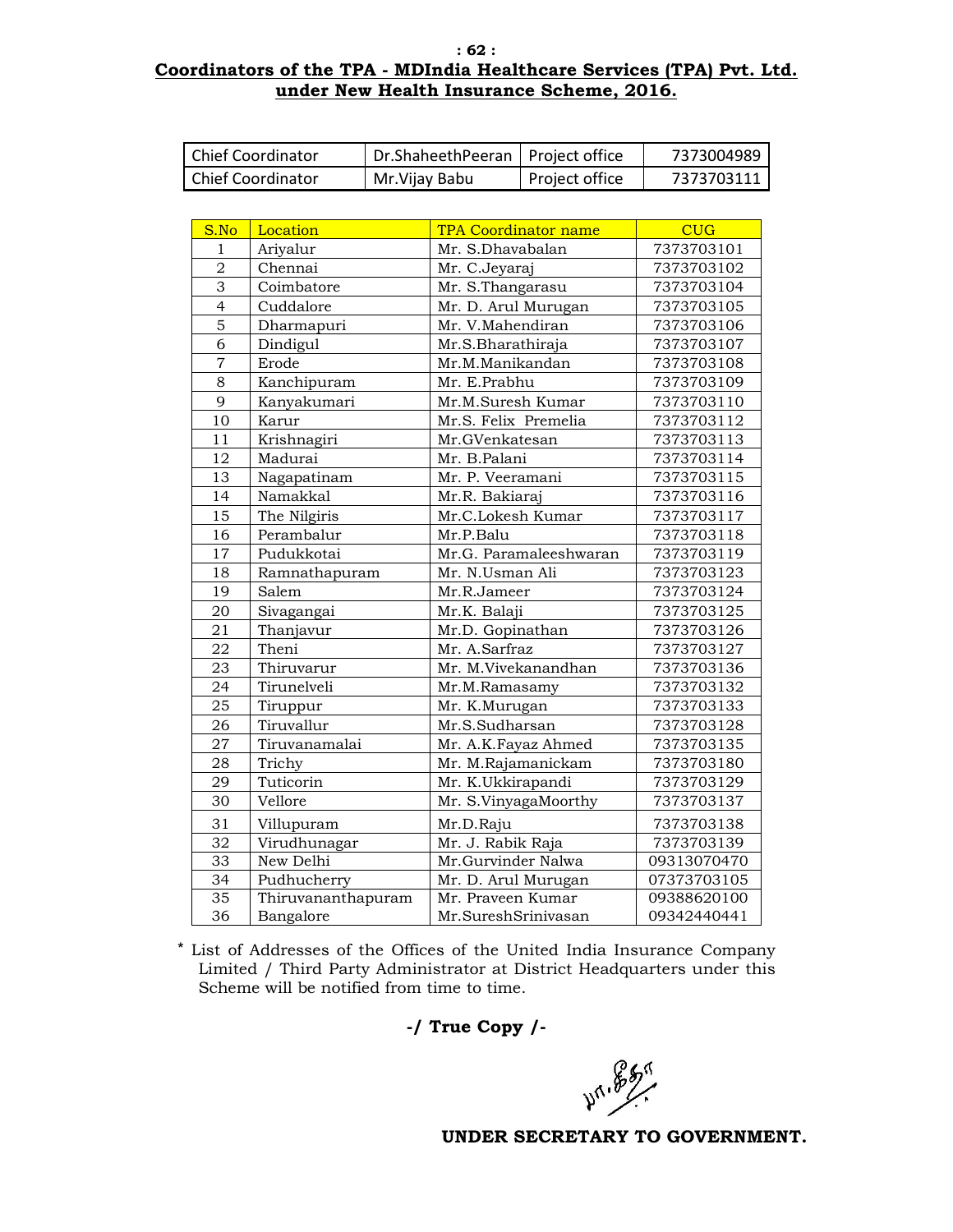# **Annexure-V**

### **GUIDELINES REGARDING IDENTITY CARDS**

For implementation of the New Health Insurance Scheme, 2016, it is essential that the existing database of the employees and their eligible family members are updated and validated so as to enable the Insurance Company / Third Party Administrator to issue the new Identity Cards for availing benefits in a block period of four years with effect from 1-7-2016 to 30-6-2020.

**2.** In respect of the employees who are having Identity Card issued under New Health Insurance Scheme, 2012 the new Identity Card shall be issued invoking the following guidelines:-

- (a) The existing database available in Government will be provided to the Insurance Company / Third Party Administrator.
- (b) The Insurance Company / Third Party Administrator in turn shall generate the Forms by using the data in the prescribed format as in the Annexure-VII to this order. The Insurance Company / Third Party Administrator shall send the generated Forms to the respective Drawing and Disbursing Officer / Pay Drawing Officer for updating the details.
- (c) The Drawing and Disbursing Officer / Pay Drawing Officer concerned shall distribute the generated Forms to the employees for updating the details by addition and deletion of eligible family members.
- (d) Each employee shall update details with the recent passport size photographs in the prescribed form distributed to them.
- (e) The Drawing and Disbursing Officers/Pay Drawing Officers shall collect and verify the forms submitted by the employees. After verification, the forms shall be countersigned and sent to the Insurance Company / Third Party Administrator. Before sending the Forms, the copy of the same shall be maintained by the respective Drawing and Disbursing Officer/Pay Drawing Officer for future reference.
- (f) The Insurance Company / Third Party Administrator shall update the details of each employee and their eligible family members received from the Drawing and Disbursing Officers/Pay Drawing Officers and arrange to issue new Identity Cards within the stipulated time with abstract of employees.
- (g) The new Identity Cards will be distributed to the employees through the respective Drawing and Disbursing Officer/Pay Drawing Officer with due acknowledgement.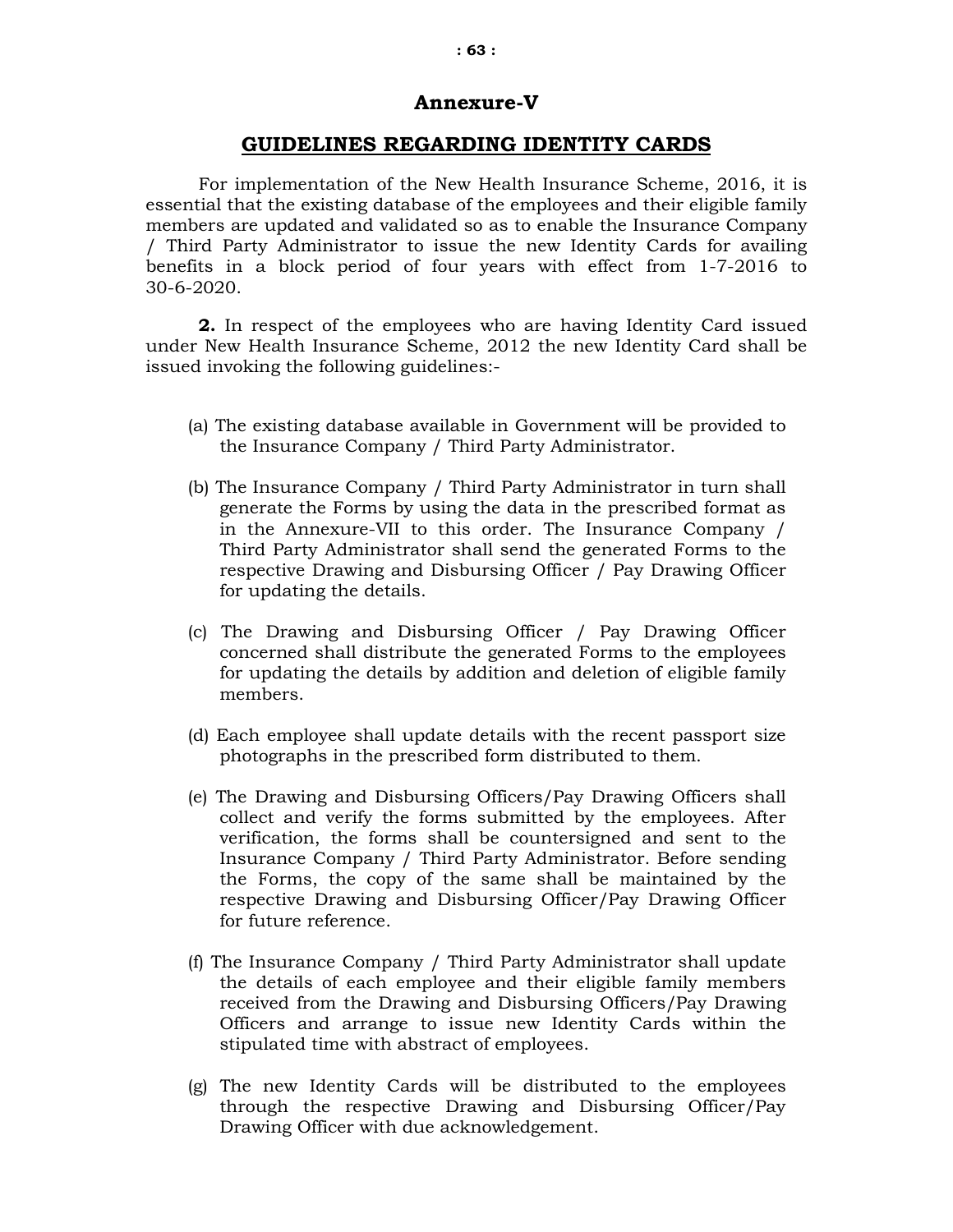**3.** For the newly recruited or absorbed employees and employees who have not furnished the details of the eligible family members so far, the guidelines detailed below shall be followed for issue of new Identity Cards:-

- (a) Each employee shall furnish details of himself/herself and their eligible family members along with the recent Passport size Photographs in the format prescribed in the Annexure-VII to this order immediately to the Drawing and Disbursing Officer/Pay Drawing Officer concerned.
- (b) After verification, the forms shall be countersigned and sent to the Insurance Company / Third Party Administrator. Before sending the Forms, the copy of the same shall be maintained by the Drawing and Disbursing Officers/Pay Drawing Officers for future reference.
- (c) The Insurance Company / Third Party Administrator shall arrange to issue Identity Cards at once to the newly recruited or absorbed employees with abstract details of employees for availing the benefits.
- (d) The Identity Cards will be distributed to the employees through the Drawing and Disbursing Officers/Pay Drawing Officers concerned with due acknowledgement.

**4.** The Identity Cards shall be issued by the Insurance Company / Third Party Administrator within a period of ninety days from the date of commencement of the Scheme. *During the interim period of preparation and distribution of the new Identity Cards, the Insurance Company / Third Party Administrator shall authorise acceptance of the Identity Cards issued already under the New Health Insurance Scheme, 2012 for 2012-2016* or a Certificate prescribed in the Annexure-VI authenticated by the Drawing and Disbursing Officers in Government Departments / Pay Drawing Officers in other Organisations covered under this Scheme as valid identity for the purpose of availing benefits under this Scheme**.** This arrangement will be applicable only for such interim period, till the Identity Cards are made available.

**5.** The data furnished by the employees shall be the property of the State Government and should not be used for any purpose without the prior permission of the Government of Tamil Nadu.

**6.** The softcopy of the updated database of Employees and their eligible Family Members shall be handed over to the Government in Finance (Salaries) Department, as and when the data compilations are completed. The data shall also be sent to the Director of Treasuries and Accounts, Chennai-15 on monthly basis for calculation of actual annual premium.

**7.** The Director of Treasuries and Accounts, Chennai-15 shall coordinate with the Insurance Company / Third Party Administrator to issue Identity Cards to all the employees within the stipulated period and monitor the progress of the works. All Drawing and Disbursing Officers/Pay Drawing Officers shall contact the Director of Treasuries and Accounts, Chennai-15 for any delay in getting Identity Cards to their employees.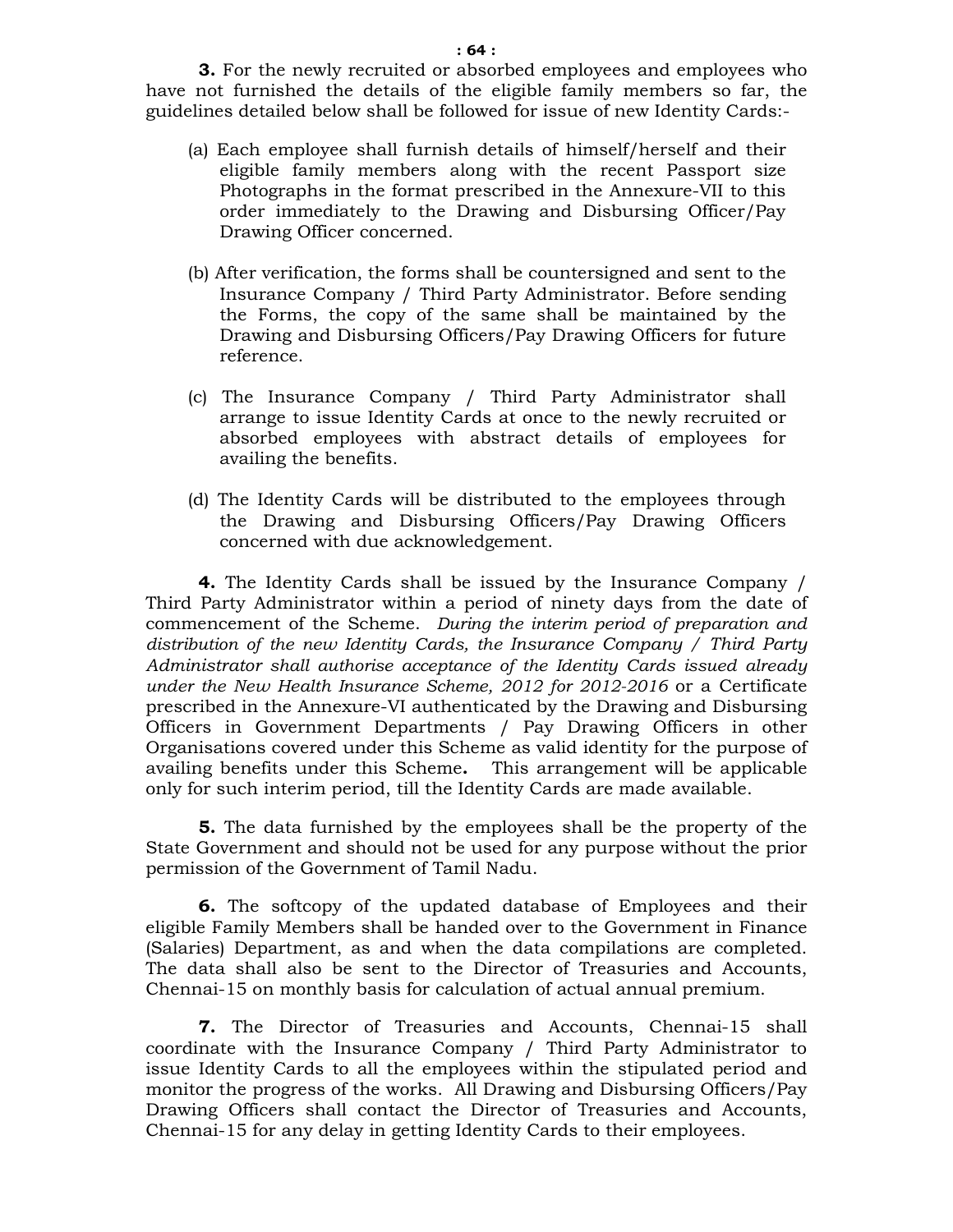**8.** The following date schedules shall be adhered to in the collection of the details of employees and their eligible family members and to issue new Identity Cards.

| (a) | For the Employees who are already having<br>Identity Cards issued under New Health<br>Insurance Scheme, 2012 for the previous<br>block period 2012-2016:<br>Generated forms in the format prescribed in the<br>Annexure-VII to this order with the details of<br>employees and their eligible family members<br>shall be handed over to the Drawing and<br>Disbursing Officers and Pay Drawing Officers<br>by the Insurance Company / TPA. | On or Before<br>20-07-2016 |
|-----|--------------------------------------------------------------------------------------------------------------------------------------------------------------------------------------------------------------------------------------------------------------------------------------------------------------------------------------------------------------------------------------------------------------------------------------------|----------------------------|
| (b) | For the Employees who are newly recruited<br>absorbed employees in<br>service and<br>or<br>Employees who have not furnished the<br>details of the eligible Family Members so far:<br>Forms in the format prescribed in the<br>Annexure-VII to this order shall be provided by<br>the Drawing and Disbursing Officers and Pay<br>Drawing Officers to the employees.                                                                         | On or Before<br>20-07-2016 |
| (c) | Updated / Filled Forms shall be furnished to the<br><b>Third</b><br>Company<br><b>Insurance</b><br>$\overline{1}$<br>Party<br><b>Administrator</b> by the<br>Drawing<br>and<br>Disbursing Officers and Pay Drawing Officers.                                                                                                                                                                                                               | 31-07-2016                 |
| (d) | New Identity Cards shall be issued to the<br>employees by the Insurance Company / Third<br>Party Administrator through the Drawing and<br>Disbursing Officers/Pay Drawing Officers<br>concerned.                                                                                                                                                                                                                                           | 30-09-2016                 |

**9.** All the employees of Government Departments and Organisations covered under this Scheme shall get new Identity Card within the stipulated time for availing medical assistance on cashless model under this scheme. In case of loss of Identity Card, a duplicate Identity Card can be obtained on payment of Rs.50/- to the Insurance Company / Third Party Administrator.

### **-/ True Copy /-**

 $10^{16}$   $\frac{25}{10}$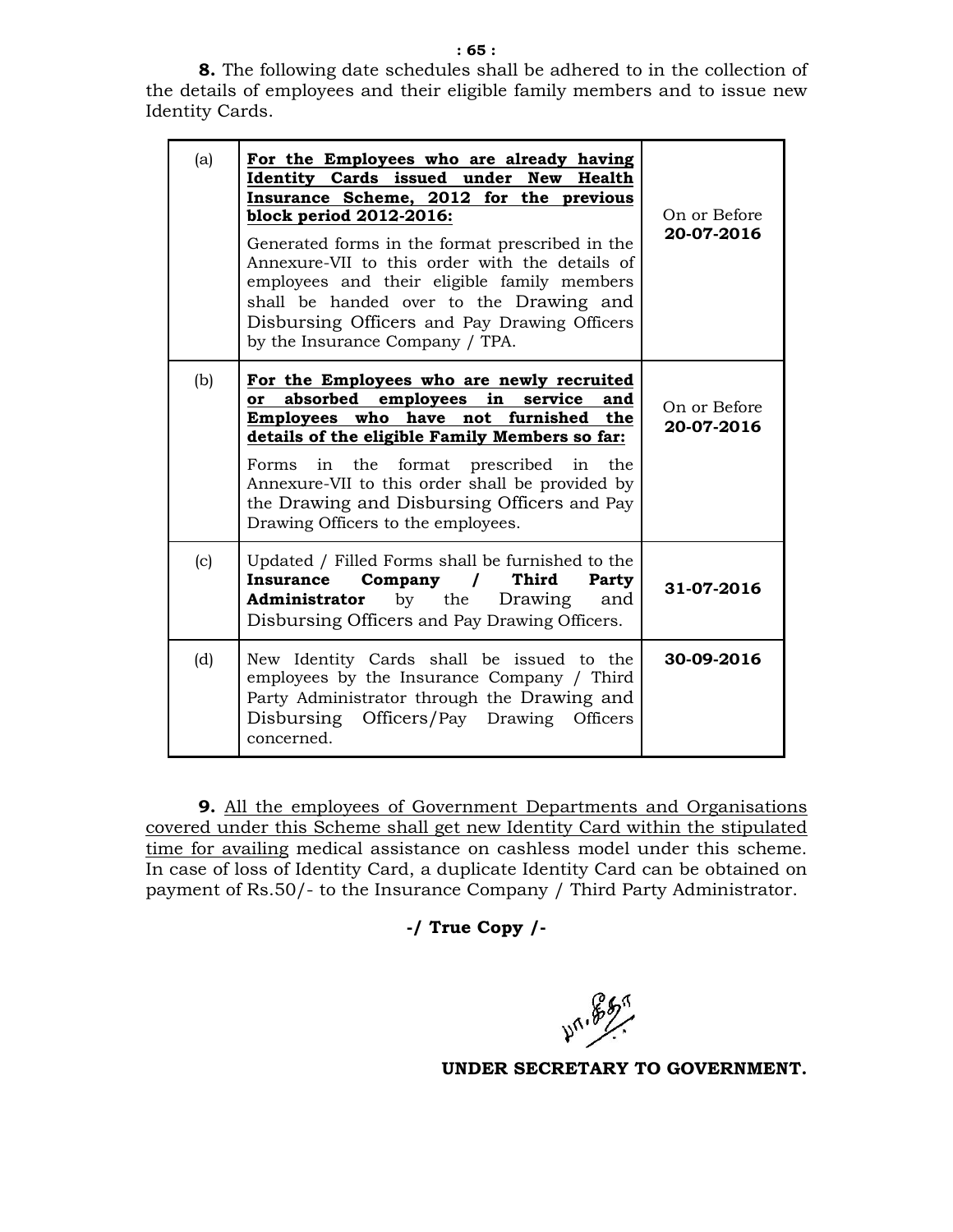### **: 66 : Annexure-VI**

# **CERTIFICATE TO BE ISSUED IN LIEU OF IDENTITY CARD UNDER THE NEW HEALTH INSURANCE SCHEME, 2016.**



# **CERTIFICATE**

*(New Health Insurance Scheme, 2016 ordered in G.O.Ms.No.202, Finance (Salaries) Department Dated:30-06-2016)* 

| NHIS 2012 ID Card No:           | Date of Birth       |
|---------------------------------|---------------------|
| Date of Joining                 | Date of Retirement: |
| GPF/TPF/CPS No                  | Mobile No           |
| Certified that Thiru/Tmt./Selvi | is employed as      |
| 1n                              |                     |

and his/her

eligible Family Members as detailed below are eligible for treatments / surgeries covered under the New Health Insurance Scheme, 2016. The Identity Card under the New Health Insurance Scheme, 2016 is yet to be supplied by the United India Insurance Company Limited, Chennai / Third Party Administrator. This certificate is issued to enable the Employee and their eligible Family Members under the above scheme for availing approved treatments / surgeries in the empanelled hospitals approved by the Insurance Company / Third Party Administrator. The approved hospitals concerned shall provide CASHLESS health care coverage as envisaged under this Scheme: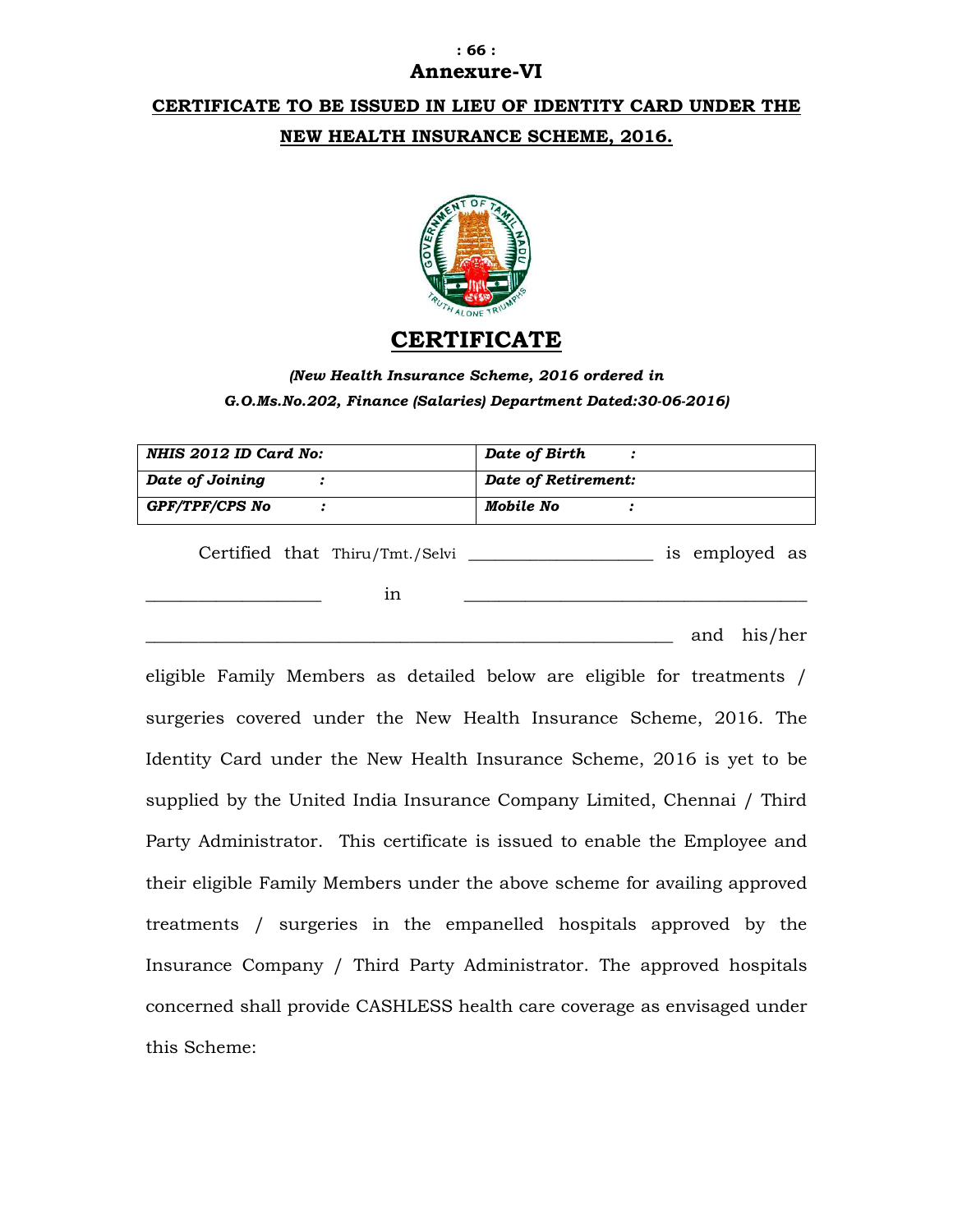### **Details of the Employee and their Family Members under New Health Insurance Scheme, 2016:**

| <b>S1.</b><br>No. | <b>Name</b> | <b>Date</b><br>of<br><b>Birth</b> | Relationship<br>to the<br><b>Employee</b> | <b>Marital</b><br><b>Status</b> | Employment<br><b>Status</b> | Whether<br><b>Physically</b><br>Challenged/<br><b>Mentally</b><br>Retarded.**<br>(Yes/No) | <b>Passport size</b><br>Photo |
|-------------------|-------------|-----------------------------------|-------------------------------------------|---------------------------------|-----------------------------|-------------------------------------------------------------------------------------------|-------------------------------|
| 1.                |             |                                   | <b>Self</b>                               |                                 |                             |                                                                                           |                               |
| 2.                |             |                                   |                                           |                                 |                             |                                                                                           |                               |
| 3.                |             |                                   |                                           |                                 |                             |                                                                                           |                               |
| 4.                |             |                                   |                                           |                                 |                             |                                                                                           |                               |
| 5.                |             |                                   |                                           |                                 |                             |                                                                                           |                               |

**\*\* Details of Physically Challenged and Mentally Retarded Children as ordered in para 4 of Annexure-I of the GO to be furnished.** 

> **Signature of Drawing and Disbursing Officer in Government Departments**

| <b>Signature of Pay Drawing Officers</b><br>in Organisations covered under<br>this Scheme. |  |  |  |  |  |
|--------------------------------------------------------------------------------------------|--|--|--|--|--|
| Name                                                                                       |  |  |  |  |  |
| Designation                                                                                |  |  |  |  |  |
| Date                                                                                       |  |  |  |  |  |
| Seal                                                                                       |  |  |  |  |  |

**-/ True Copy /-** 

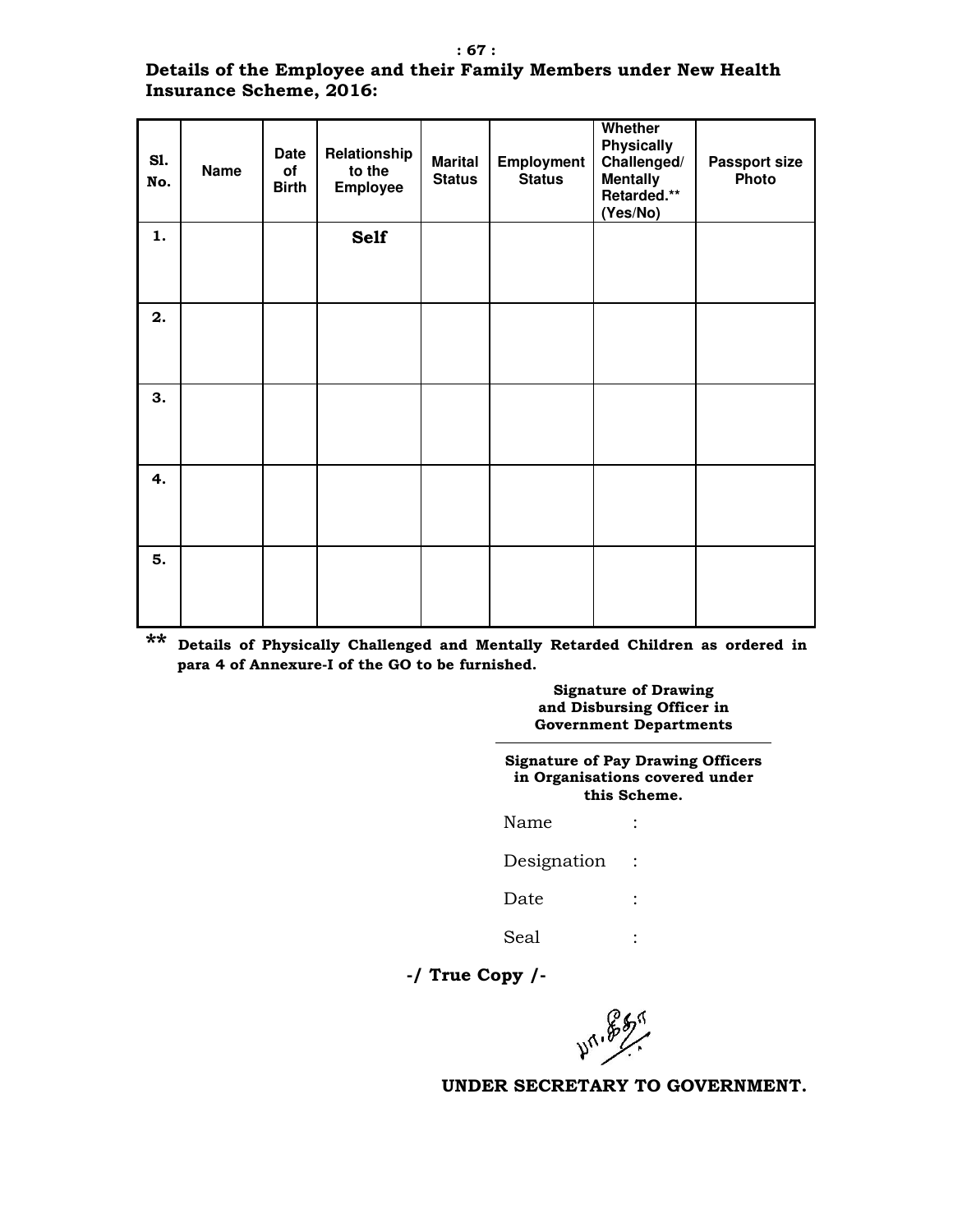### **: 68 : Annexure-VII**

#### **NEW HEALTH INSURANCE SCHEME, 2016**

### **for Employees of Govt. Departments and Organisations covered under this Scheme Form for furnishing Data of Employee and their eligible Family Members for insurance coverage under New Health Insurance Scheme, 2016 to Insurance Company/Third Party Administrator.**

| 1.  | Name of the Employee                                                                                                                   |                                              |
|-----|----------------------------------------------------------------------------------------------------------------------------------------|----------------------------------------------|
|     | [In case the spouse is employed, the<br>details of the spouse shall also be<br>furnished<br>the<br>in<br>same<br>format<br>separatey]. |                                              |
| 2.  | Contact Mobile No.                                                                                                                     |                                              |
| 3.  | Designation                                                                                                                            |                                              |
| 4.  | NHIS 2012 ID Card No.                                                                                                                  |                                              |
| 5.  | Pay Drawn Particulars                                                                                                                  | Pay in PB $+$ Grade Pay =<br>Total<br>+<br>Ξ |
| 6.  | Head of Account in which the Govt.<br>Employee's contribution is<br>being<br>recovered.                                                |                                              |
| 7.  | Type of Office<br>[Govt. / PSU & SB / Local Bodies /<br>Universities / Organisations / Institutions]                                   |                                              |
| 8.  | <b>HOD Code</b><br>[as provided in Budget documents]                                                                                   |                                              |
| 9.  | Office in which Employed                                                                                                               |                                              |
| 10. | Date of Birth                                                                                                                          |                                              |
| 11. | Date of Appointment                                                                                                                    |                                              |
| 12. | Date of Retirement                                                                                                                     |                                              |
| 13. | Drawing<br>Designation<br>οf<br>&<br><b>Disbursing Officer &amp; Code</b>                                                              |                                              |
| 14. | Pay Drawing Office attached                                                                                                            |                                              |
|     | [PAO / Treasury / Sub-Treasury with<br>Address for Govt. Employees]<br>(Others - Address of the Office)                                |                                              |
| 15. | <b>Employee Code</b>                                                                                                                   |                                              |

#### **[GPF/TPF/CPS No. for Govt. Employees]**

[In case of new applicants, state whether application for enrolment in the Contributory Pension Scheme has been sent to the Govt. Data Centre with details of reference no. and date. Employee code of other organisations, if any assigned shall be indicated along with the identification of the Organisation]